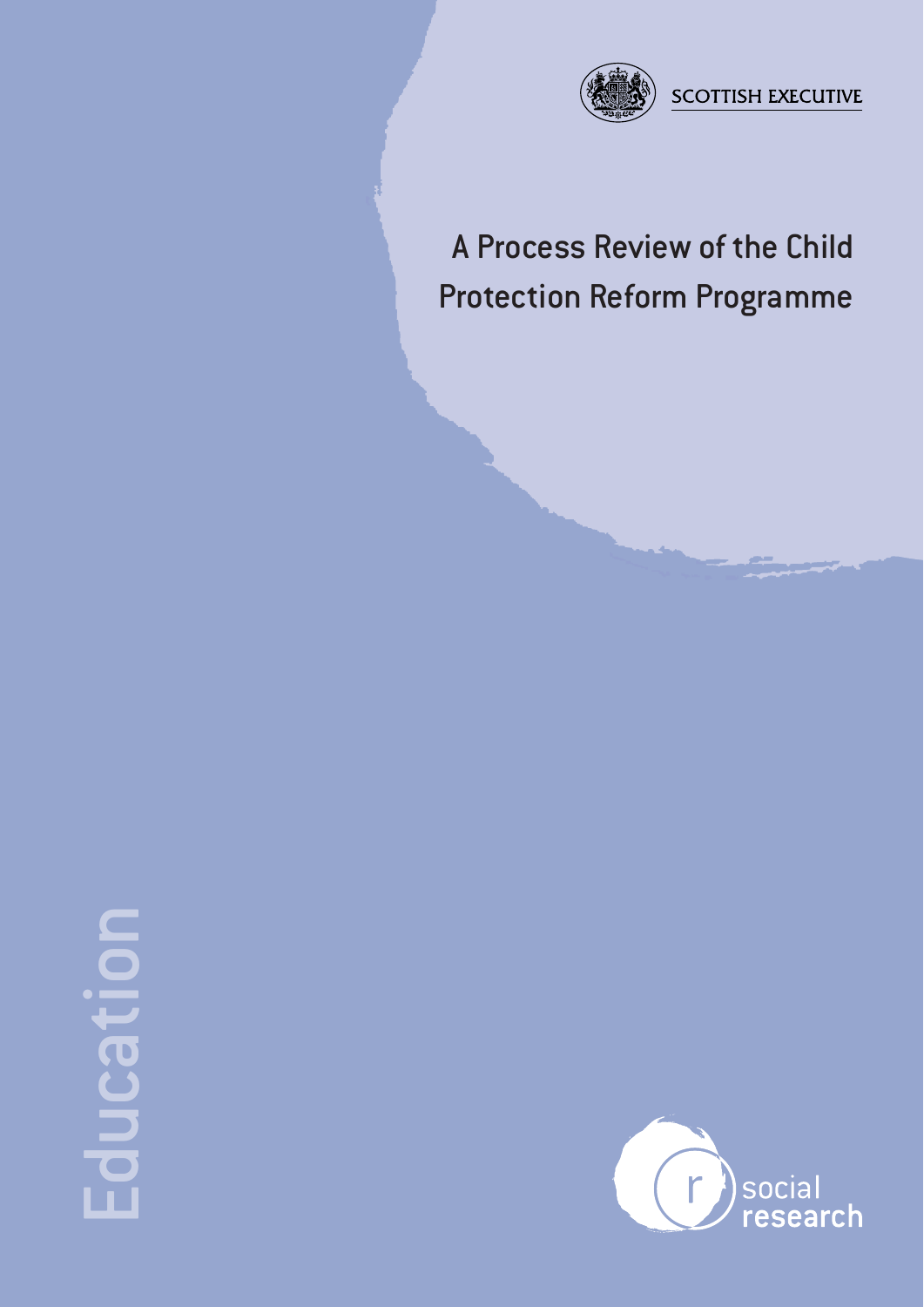# **A Process Review of the Child Protection Reform Programme**

Centre for Child Care and Protection, University of Dundee

and

Barnardo's Scotland Research and Development Team

# **Report Authors:**

Brigid Daniel, Sharon Vincent & Sharon Ogilvie-Whyte

#### **Research assistants:**

Jan Law & Heike Tarara

# **Scottish Executive Social Research 2007**

The views expressed in the report are those of the author(s) and do not necessarily reflect those of the Scottish Executive or any other organisation(s) by which the author(s) is/are employed.

The Scottish Executive is making this research report available on-line in order to provide access to its contents for those interested in the subject. The Executive commissioned the research but has not exercised editorial control over the report.

The report is published by Information and Analytical Services Division, Scottish Executive Education Department, Victoria Quay, Edinburgh, EH6 6QQ. If you have any enquiries about these reports please contact the Dissemination Officer on 0131-244-0894.

The report was published in March 2007 as a web only document.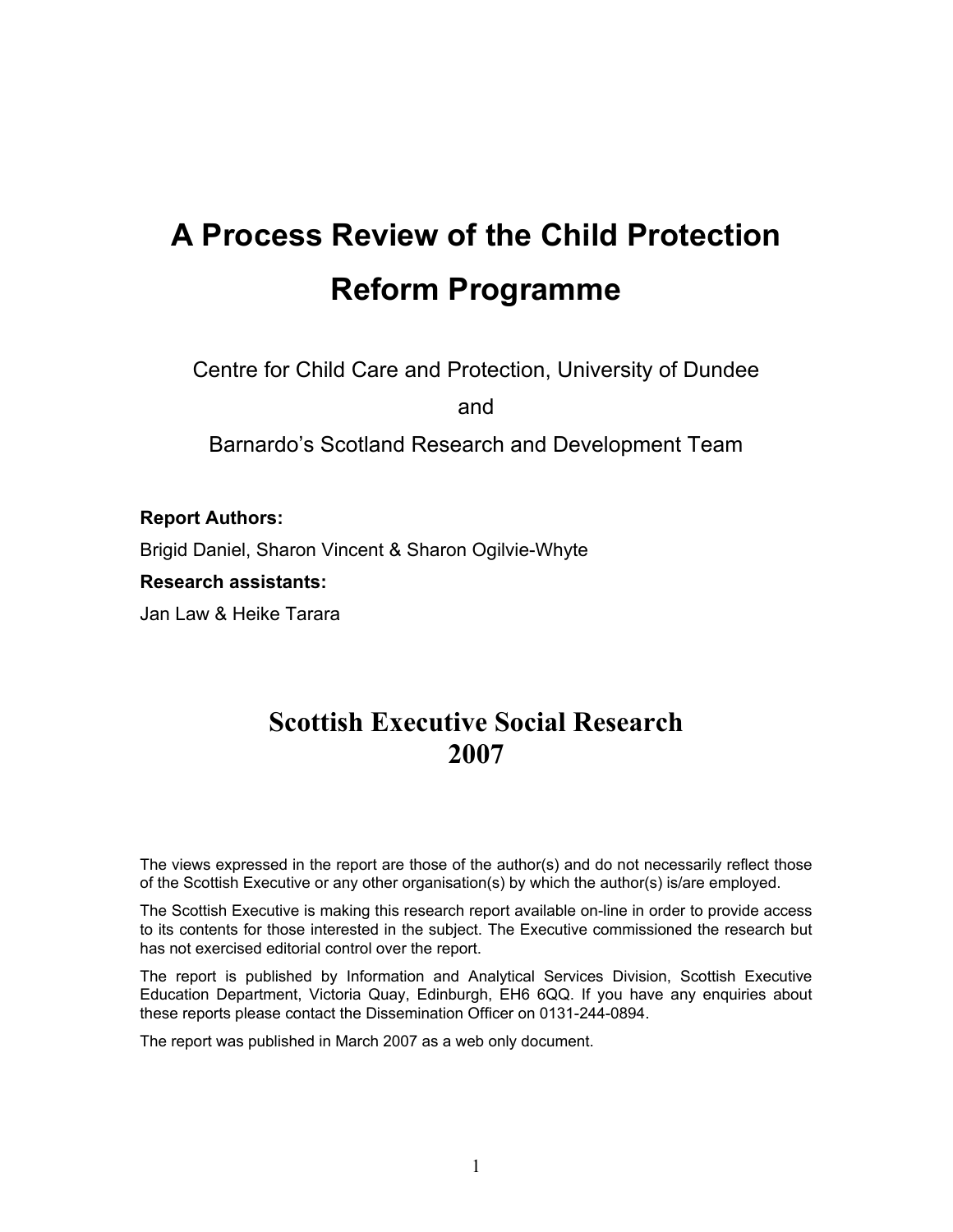# **CONTENTS**

| Strand A: The processes used to set up and manage the CPRP10 |  |
|--------------------------------------------------------------|--|
| Strand B: The impact of the CPRP on policy and practice11    |  |
|                                                              |  |
|                                                              |  |
| Strand A: The processes used to set up and manage the CPRP20 |  |
| Strand B: The impact of the CPRP on policy and practice51    |  |
|                                                              |  |
|                                                              |  |
| The aims in planning the programme in this particular way80  |  |
|                                                              |  |
|                                                              |  |
|                                                              |  |
|                                                              |  |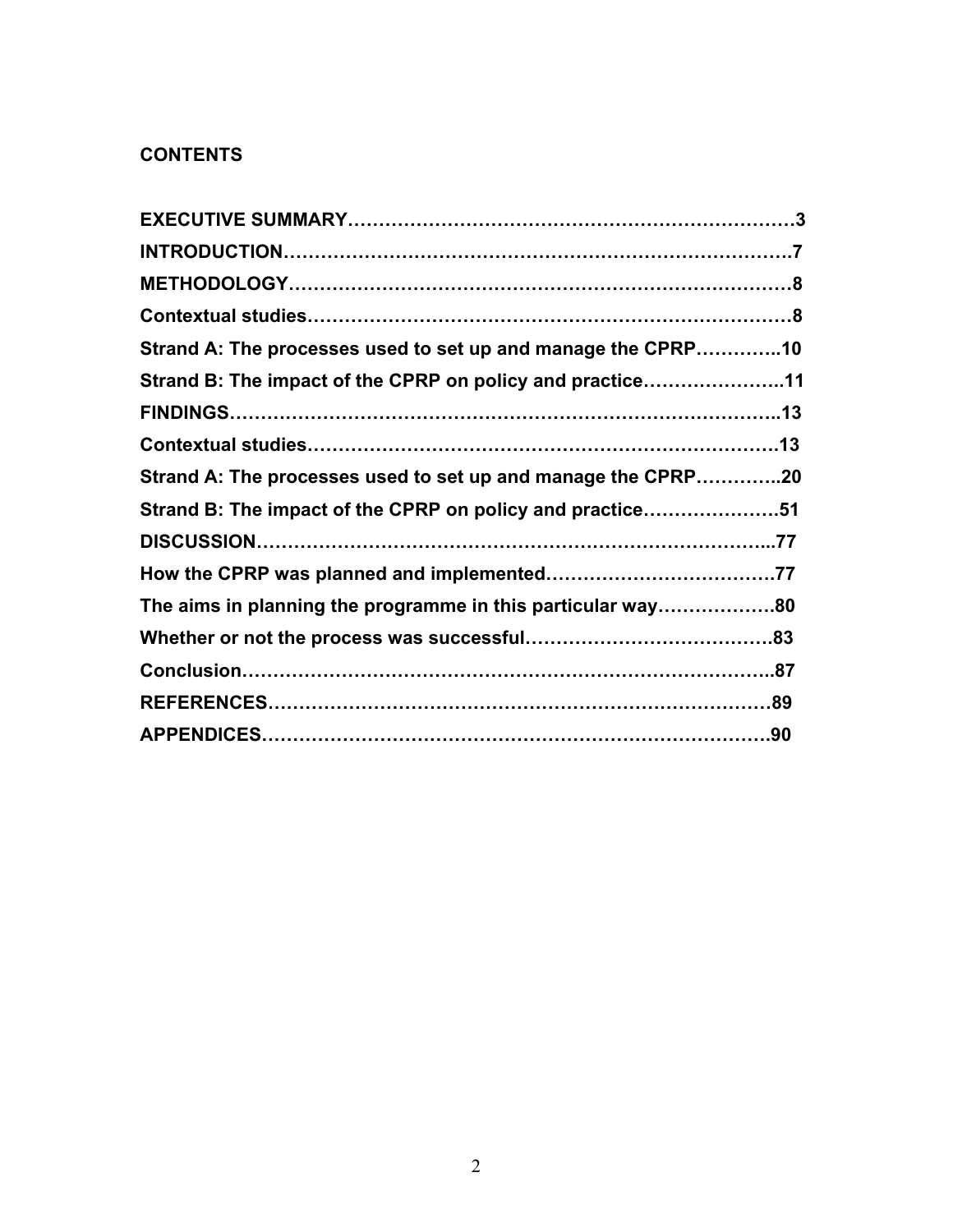# **EXECUTIVE SUMMARY**

# **Background**

In 2003 the First Minister launched the Child Protection Reform Programme (CPRP) – a three-year initiative with the goal of improving protection of children at risk of neglect and abuse and reducing the number of children who need protection.

A process review of the CPRP was carried out by Dundee University's Centre for Child Care and Protection and Barnardo's Scotland Research and Development Team, with the aim to investigate:

- how the CPRP was planned and implemented;
- the aims in planning the programme in this particular way; and
- whether or not the process was successful.

# **Methodology**

Three strands of activity were carried out.

- *1. Contextual studies -* analysis of CPRP Steering Group minutes and associated documents; re-analysis of data about children's knowledge of the Children's Charter; scrutiny of the views of social workers in community care and criminal justice settings; analysis of the previous year's print media coverage of 'child protection'.
- *2. Strand A*  61 interviews with Professional Advisors, members of the Child Protection Steering Group, policy makers and stakeholders; 2 focus groups with members of Child Protection Committees (CPCs), Drug and Alcohol Action Teams and service leaders from social Work, police and health.
- *3. Strand B* analysis of 373 questionnaires from professionals education (170), nursing (43), medical (21), police (15), reporters, (14), social workers (95), voluntary agency staff (15); 3 focus groups with a total of 21 participants from social work, education, health, the police and Scottish Children's Reporter Administration (SCRA).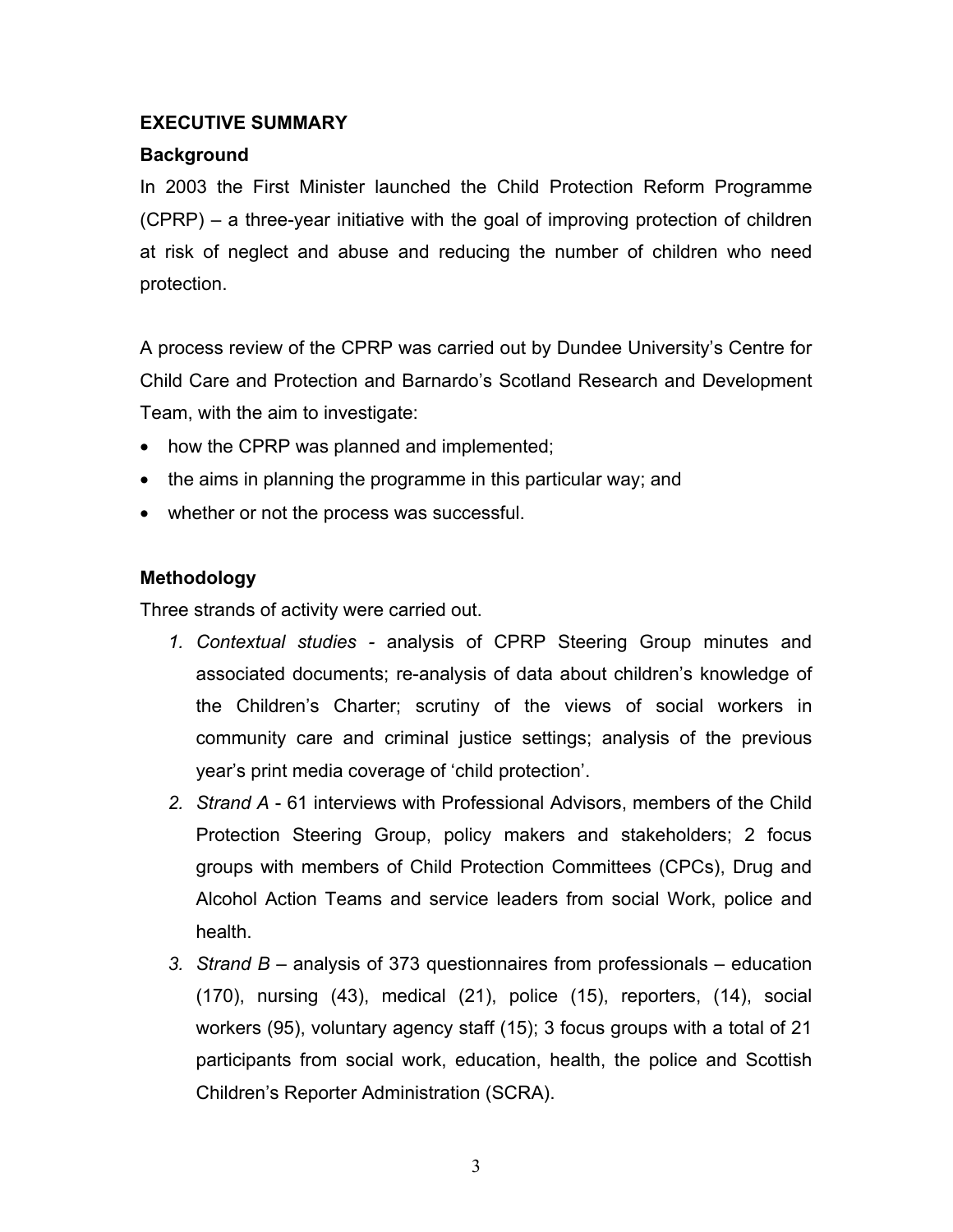# **Findings**

# *Contextual studies*

- Documentary analysis evidenced the extent of discussion with, and involvement of, a range of stakeholders throughout the CPRP.
- Children and young people in Dundee have developed a resource pack about the Children's Charter - 'Charterman' - as part of an Enterprise in Education challenge. The pack explains the key messages of the Charter in a manner accessible to children and young people.
- Before child protection training, social workers in adult settings expressed anxiety about making a mistake, described feelings of being overwhelmed, and indicated the need for clarity about their roles and responsibilities.
- Media coverage tended to focus on adult offending and substance misuse and few explicit links were drawn between systems to tackle these and the CPRP; however, concepts relating to the CPRP were covered in the context of local authority and health board initiatives.

# *Strand A*

- There was an overwhelming consensus that the CPRP has been successful in meeting its aims and objectives and has lead to improvements at a national and local level.
- Respondents noted increased public and professional awareness of children's needs for care and protection.
- All sub-projects of the CPRP were influential; the Framework for Standards' and guidance for CPCs tended to be singled out as particularly important.
- Much of the success so far was attributed to the extensive work and commitment put in by staff, at all levels in all key agencies, in taking the national policy agenda forward locally.

# *Strand B*

• The majority of respondents both agreed that practice to safeguard the welfare of children had improved (71%), and that policy had improved (75%);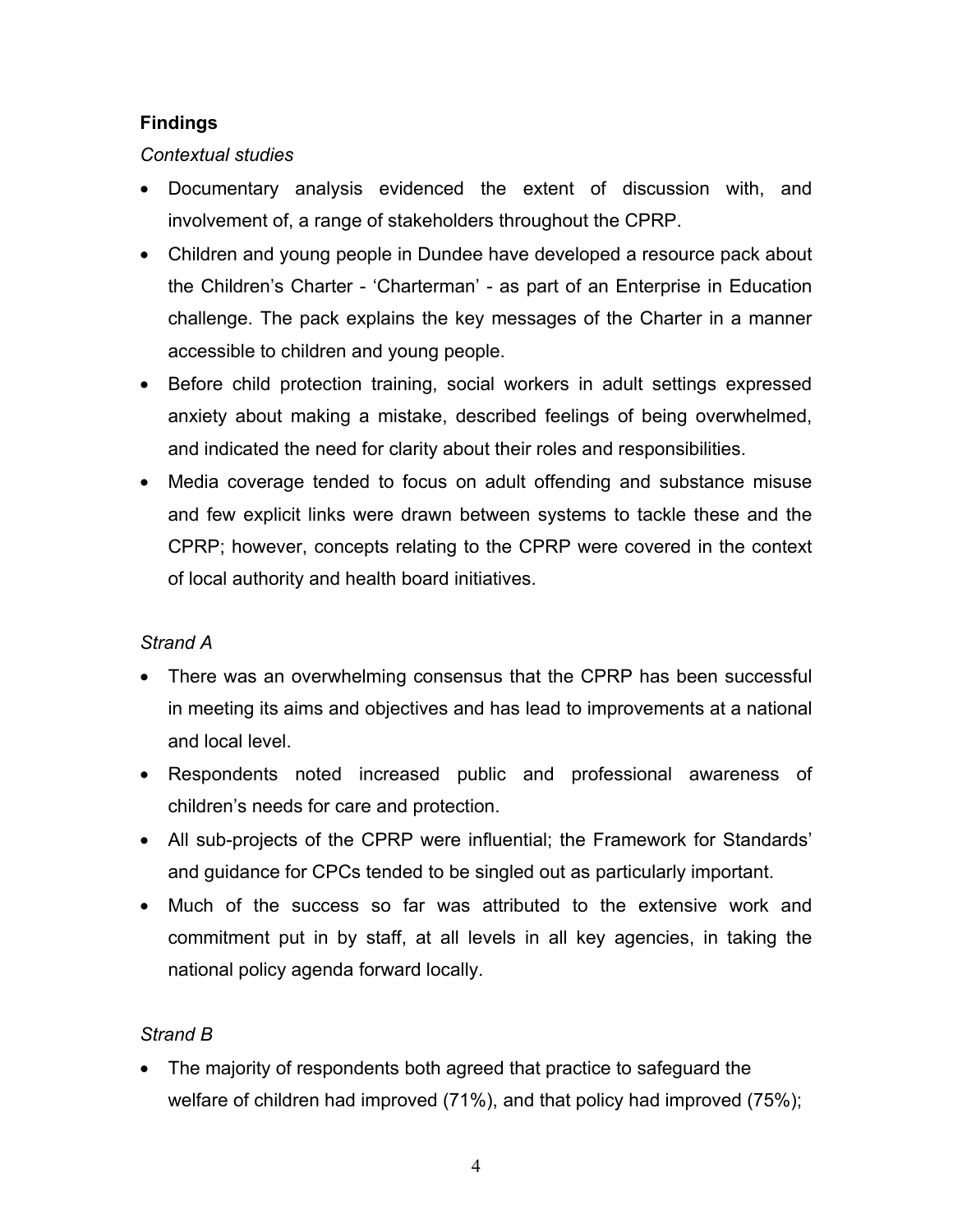nearly two thirds (62%) agreed that practice changes were for the better for children; two thirds agreed (66%) that policy changes were.

- Of the 166 who had heard of the CPRP two thirds (65%) agreed with the aims and 80% felt that it built on good practice.
- Whether professionals had specifically heard of the CPRP or not, they were clearly aware of changes in policy and practice and were largely in support of the direction of change.
- In both the survey and focus groups professionals described significant improvements in the amount of awareness, information sharing and joint working; they considered that there had been a rise in a sense of shared responsibility for identifying the unmet needs of children and helping to meet those needs.
- In the survey and in focus groups there was a strongly expressed view that increased awareness had lead to an increased workload for all professions and that this had impacted on resources.

| <b>Key findings</b>                             | <b>Points for consideration</b>                 |  |
|-------------------------------------------------|-------------------------------------------------|--|
| The CPRP was informed by a high level of        | Further work is required to<br>develop          |  |
| consultation with stakeholders from<br>all      | opportunities for frontline professionals and   |  |
| professions; the success of the CPRP to date    | the general public to contribute to policy      |  |
| has been largely due to the extensive work      | development.                                    |  |
| 'on the ground' by all key agencies.            |                                                 |  |
| The CPRP was planned and implemented in         | There needs to be careful assessment of the     |  |
| a structured way; breaking it into sub-projects | timescales and sense of direction required in   |  |
| helped with such a complex project.             | order to keep so many sub-projects on           |  |
|                                                 | schedule.                                       |  |
| The 'Framework for Standards' and multi-        | Further research will be needed to establish    |  |
| disciplinary inspection process have retained   | whether multi-disciplinary inspection is the    |  |
| a sharp focus on outcomes for children.         | most effective way to improve outcomes for      |  |
|                                                 | children.                                       |  |
| Professional Advisors were key to<br>the        | The role of Professional Advisors, and          |  |
| operation of the CPRP, especially via their     | whether or not they are expected to             |  |
| links with Child Protection Committees.         | 'represent' their profession, could be better   |  |
|                                                 | clarified.                                      |  |
| The CPRP was informed by developmental          | There was scope to provide more explicit        |  |
| theory and was congruent with<br>policy         | to theory and<br>reference<br>research<br>on    |  |
| developments across the UK.                     | children's needs, factors that impact upon      |  |
|                                                 | development and the most effective way to       |  |
|                                                 | support parental capacity.                      |  |
| The CPRP was successful in articulating the     | Further debate is needed and professionals      |  |
| need for a more integrated approach to child    | and agencies will require further clarification |  |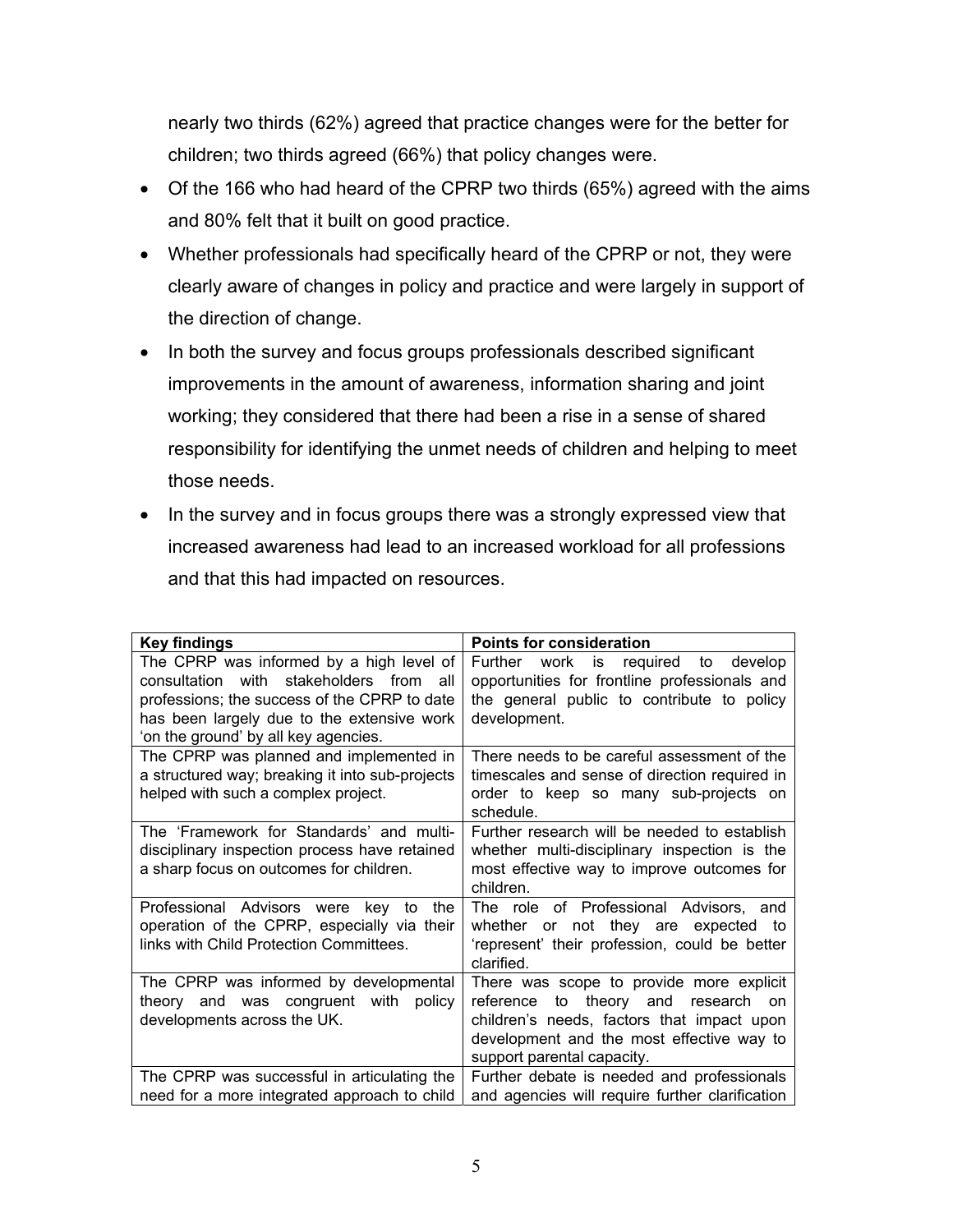| care and protection.                                                                                                                                                                                                                                             | about how a focus on 'child protection' will be<br>maintained within a context of broader<br>approaches to child welfare.                                                                                                                                                                                                        |
|------------------------------------------------------------------------------------------------------------------------------------------------------------------------------------------------------------------------------------------------------------------|----------------------------------------------------------------------------------------------------------------------------------------------------------------------------------------------------------------------------------------------------------------------------------------------------------------------------------|
| The stated aims of the CPRP were clear.                                                                                                                                                                                                                          | To avoid the varying interpretations of aims it<br>would be helpful to improve clarity about the<br>aims of related policy developments.                                                                                                                                                                                         |
| The CRPR has been successful in raising<br>awareness, across the board, of children's<br>needs for support and protection.<br>The CPRP has contributed to tremendous<br>developments in multi-disciplinary initiatives<br>at both strategic and practice levels. | Without the capacity for an effective<br>response to the identified needs of children,<br>raised awareness can be counter-productive.<br>There is a need for further debate and clarity<br>the role, responsibilities<br>and<br>about<br>accountability of each profession, for the<br>promotion of children's welfare and their |
| The CPRP has lead to nursing and education<br>staff both providing more direct help to<br>children, and making more referrals to the<br>police, social work, and the Reporter.<br>The CRPR has developed a significant                                           | protection from harm.<br>There is a need for very detailed analysis of<br>the resource implications of the reported<br>increase in referrals in response to children in<br>need of further support.<br>As the CPRP comes to an end attention will                                                                                |
| momentum for change.                                                                                                                                                                                                                                             | need to be paid to ways to maintain the<br>momentum.                                                                                                                                                                                                                                                                             |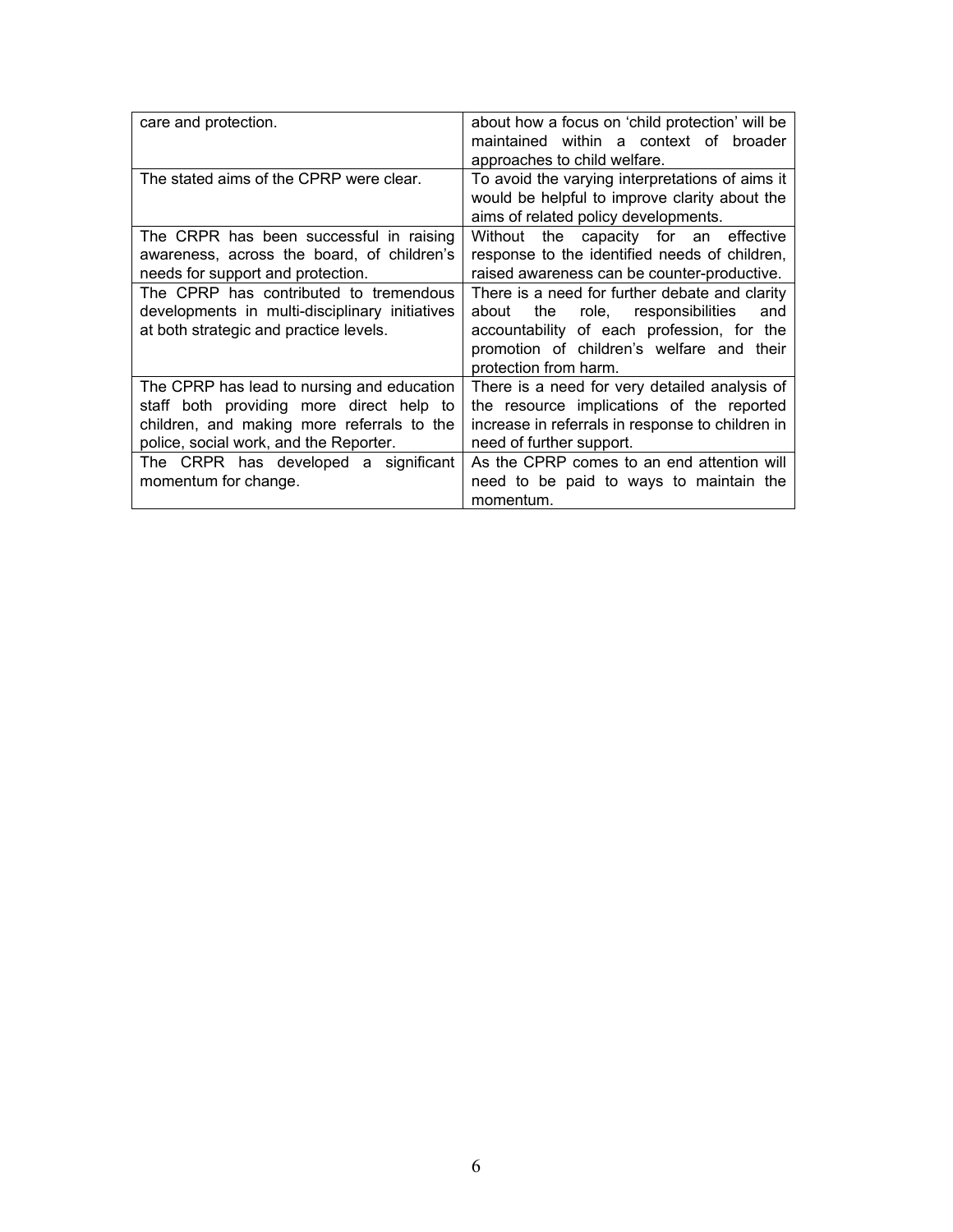## **INTRODUCTION**

Child care and protection practice across the UK has entered a time of unprecedented change. In Scotland the change has been driven by a three-year Child Protection Reform Programme (CPRP). The CPRP was established following the publication in 2002 of 'It's Everyone's Job to Make Sure I'm Alright', the report of an audit and review of child protection services. The goal of the reform programme was:

• Improving protection of children at risk of neglect and abuse; and reducing the number of children who need protection.

In March 2003 the First Minister initiated the reform programme at a child protection summit for a high level audience (including Chief Executives of local authorities, Health Boards and Chief Constables, as well as the voluntary sector). A programme manager was appointed to develop the remit, recruit the team and agree the work programme with a Steering Group and Ministers. In June 2003 a team of 'Professional Advisors' (PAs) was seconded into the Executive for a period of three years. The PAs were from external professional groups including the police, nursing and medicine, social work and education. The Child Protection Steering Group (CPSG), made up of senior people from across a range of disciplines, was established. The CPRP comprised a number of subprojects:

- Children's Charter
- The Framework for Standards
- Child Protection Committee model guidance
- Child Protection summits
- Public awareness

1

• 24 hr national helpline<sup>1</sup>

 $1$  A single access point to enable the general public to access local child protection services and to obtain information about what to do if they have concerns about a child.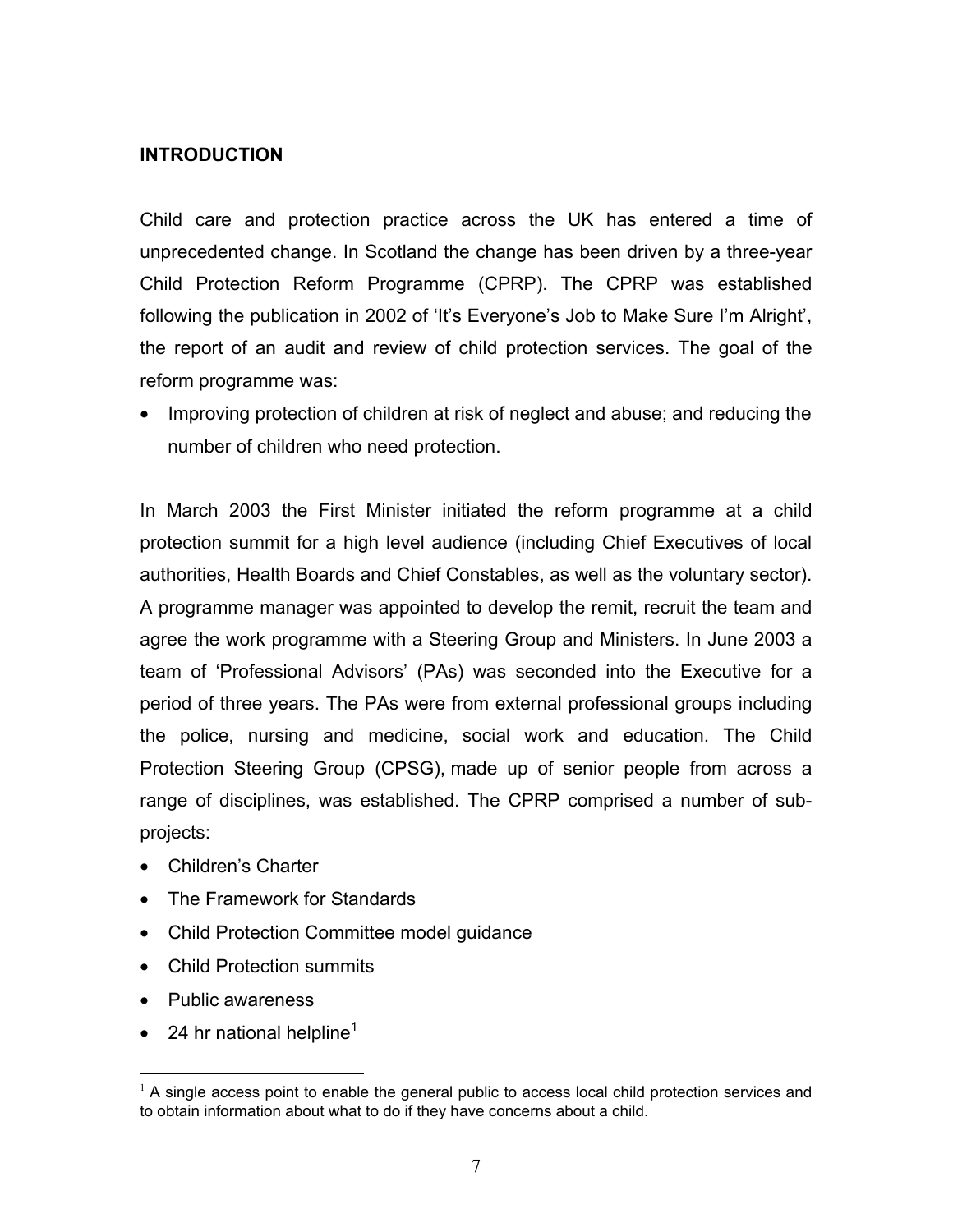- Letters of assurance
- Significant case review
- Child Protection Strategic Training Group.

The aim of this process review was to investigate:

- how the CPRP was planned and implemented;
- the aims in planning the programme in this particular way; and
- whether or not the process was successful.

A set of contextual studies were carried out and used to inform the principal data that was gathered from two strands of enquiry. In strand A we examined the processes used to set up and manage the CPRP, and considered how effective they were in engaging with stakeholders and delivering the required outputs. In Strand B we gathered evidence to explore whether or not the CPRP influenced local and national policy, and whether it changed practice amongst relevant professionals.

# **METHODOLOGY**

# **Contextual studies**

# *Documentary analysis*

Documents for analysis included Steering Group meeting minutes, reports, speeches, and communication logs or internal memos on the progress of individual projects. Literature and publications about the reform programme (available on the Scottish Executive's website), were also taken into account. We looked in particular, at how decisions were made and by whom, what discussions concentrated on, and if and how the focus of the reform programme changed over time.

# *Children's Charter*

Dundee's Children and Young Person's Protection Committee (DCYPPC) has distributed copies of the Children's Charter to all children in Dundee via schools.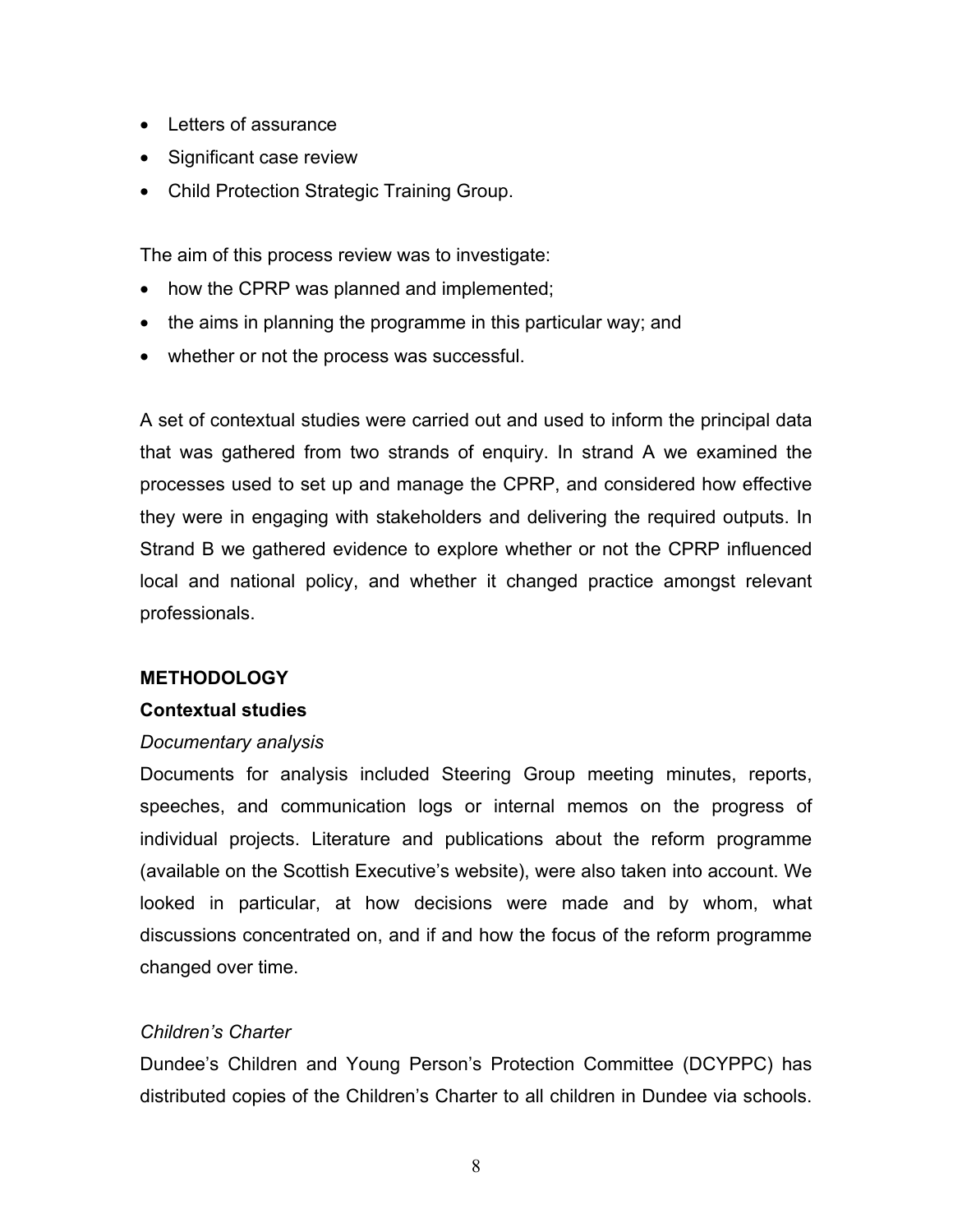For an evaluation of the DYPPC we had previously held focus groups with young people in a secondary school and attended three parents' groups to investigate views about child safety and protection, and knowledge of the Charter (1). We re-used the data from this previous evaluation to inform this study.

# *Social workers in community care and criminal justice settings*

'Children at the centre' is a Scottish Executive funded project. It is delivered in partnership by the Centre for Child Care and Protection (Dundee University) and Scottish Training on Drugs and Alcohol (STRADA) (a partnership between Department of Adult and Continuing Education, the University of Glasgow Centre for Drug Misuse, and Drug Scope, a UK wide policy and practice organisation). It trains criminal justice and community care social workers in child protection alongside child and family social workers. On completion in March 2007 the project will have trained nearly 3000 social workers in all local authorities in Scotland. To provide insight into the impact of the CPRP upon social workers in all specialisms we analysed the child protection concerns that social workers in adult services identified at the beginning of the course.

# *Media coverage*

We examined print media coverage of specifically Scottish child protection issues for the year December 2005 to November 2006 using The Scottish News Archive (http://liathach.televisual.co.uk/access/scotland.html). This covers:

- The Scotsman
- The Herald
- Scotland on Sunday
- Sunday Herald
- Evening News
- Dundee Courier
- Daily Record
- Press and Journal
- Sunday Mail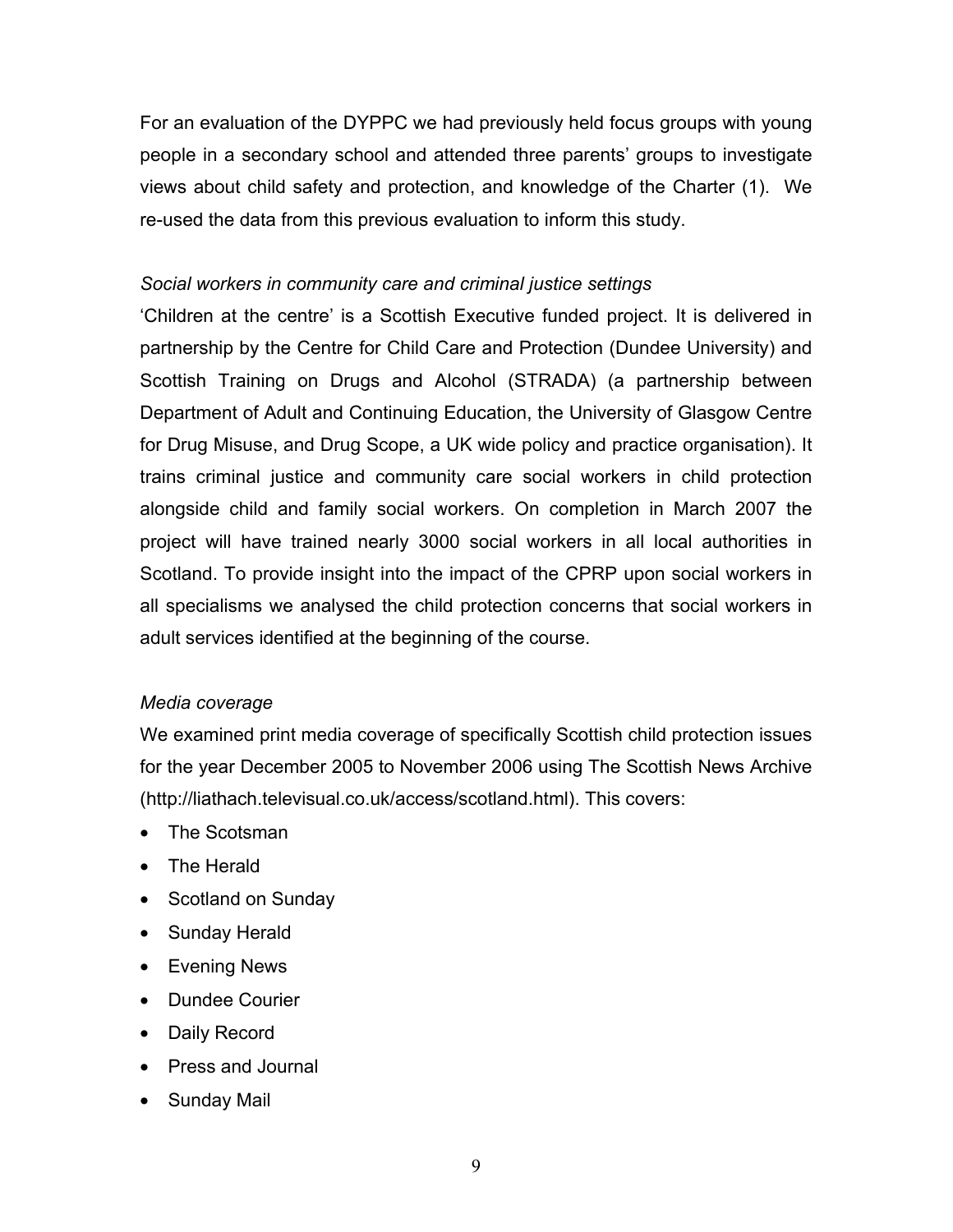We included all types of items including news reporting, features, editorials, and letters. We read each item and noted any specific references, or allusions, to the reform programme as a whole, or any of its sub-projects. We considered whether items appeared to have been influenced by activities of the reform programme, and also noted items where the reform programme could have been relevant, but was not mentioned. We found 240 items relating specifically to child protection in Scotland for the year up to November 2006 that were then collated into categories.

# **Strand A: The processes used to set up and manage the CPRP**

# *Interviews and focus groups*

61 semi-structured qualitative interviews were carried out and recorded with

- PA's;
- members of the CPSG; and
- policy makers within the Scottish Executive.

The interviews addressed the following issues (for full schedule see appendix 1):

- How the policy leads saw their role in taking forward the child protection reform programme and its key objectives.
- Whether, in their view, the reform programme was an effective process by which to meet the original objectives agreed by the policy leads.
- How the makeup of the CPSG was established and PAs selected.
- For each sub-project
	- o what informed the selection by the policy leads of the particular methods for each sub-project, and
	- o their views on whether they worked.

Two focus groups were held with a total of 12 people and tape-recorded with:

- members of CPCs;
- representatives of Drug and Alcohol Action Teams; and
- service leaders from social work, police and health.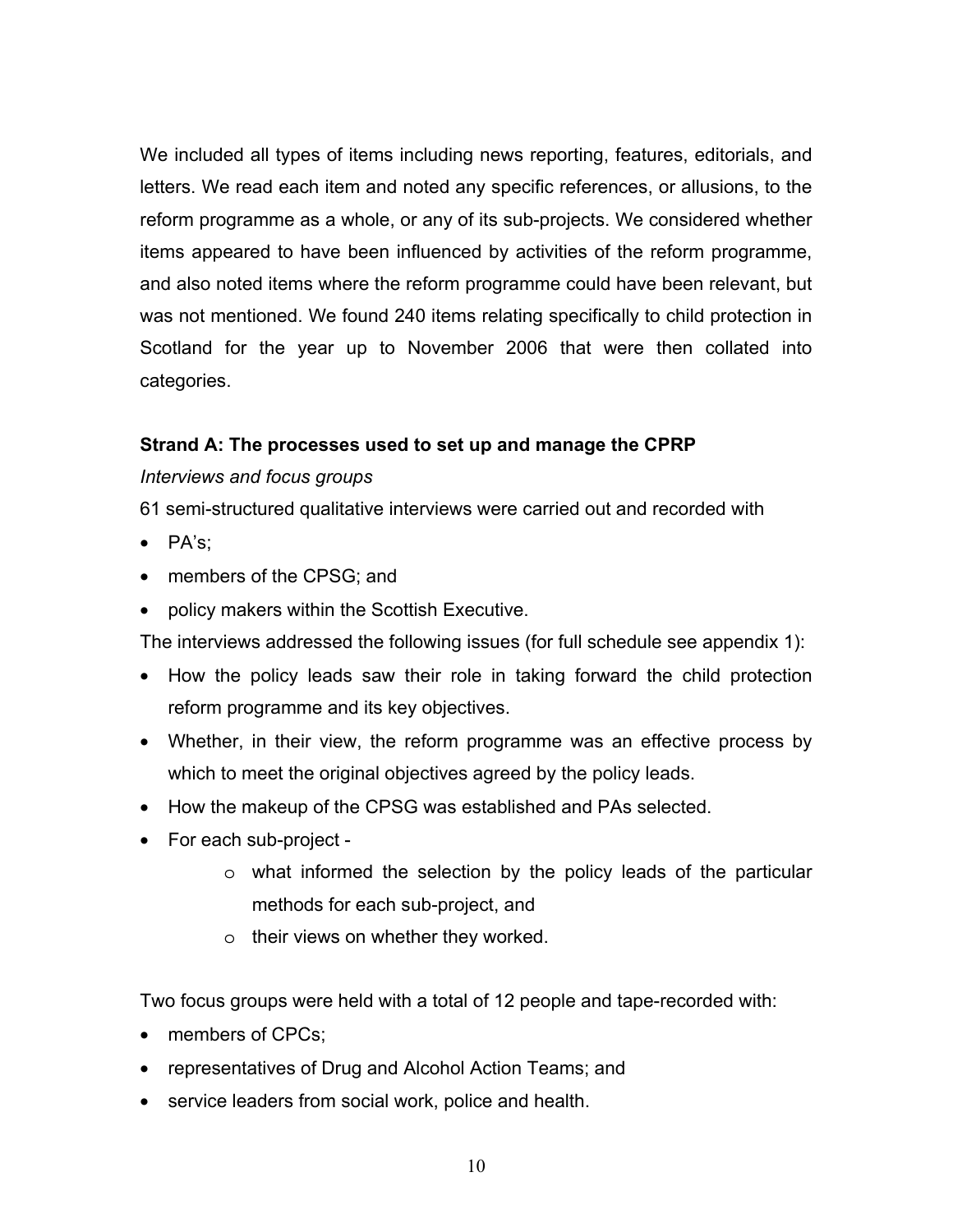The focus groups considered the objectives of the reform programme, the successes and shortcomings of the reform programme, and its impact on policy, practice and children (see appendix 2 for full topic guide).

The interviews and focus group tapes were transcribed and an in-depth qualitative analysis was carried out that looked for key themes and sub-themes.

# **Strand B: The impact of the CPRP on policy and practice**

# *Survey*

The bulk of the data for this strand was collected in two sites of study centred around health boards. Sites were chosen to represent a spread of urban and rural demography. A questionnaire with a mix of open and closed questions addressed the following issues:

- whether the reform programme influenced child protection policy and practice amongst relevant professionals;
- what changes child protection professionals perceived as having been influenced by the CPRP;
- whether the programme built on existing good practice;
- whether awareness of child protection issues was increased by the activities of the CPRP (a copy of the questionnaire is shown in Appendix 3).

The questionnaire was distributed widely via senior staff in each study site. It is not possible to establish the exact number of questionnaires distributed because they were cascaded via email to groups of staff. The police had been subject to a large amount of recent communications in both areas so the questionnaire was only sent to a few key members of the forces. The questionnaire was also sent to existing distribution lists held at Dundee University and Barnardo's. The following professions received the questionnaire:

- Police
- Health professionals (nursing and medical)
- Social workers in all specialisms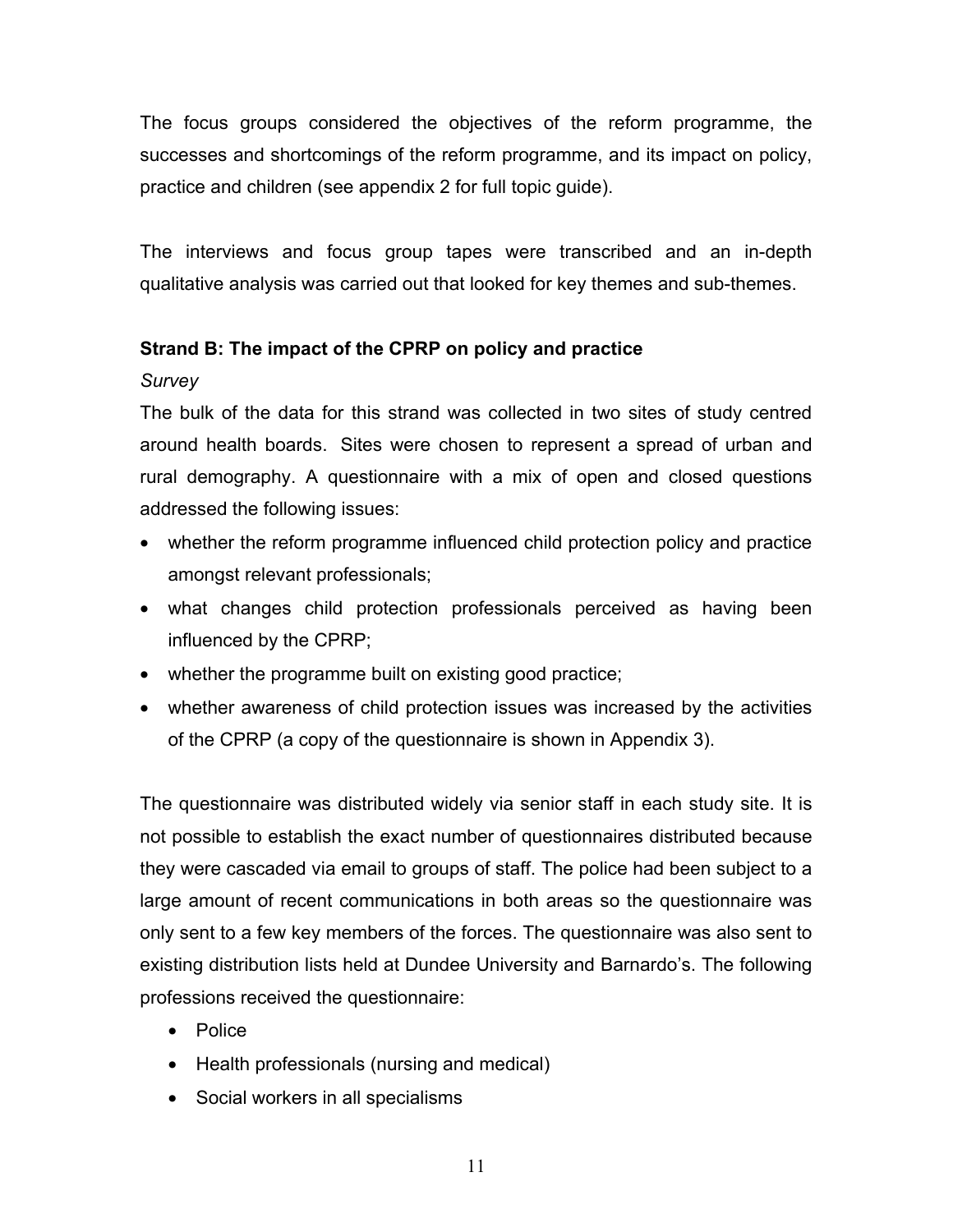- Scottish Children's Reporter staff and panel members
- Teachers (pre-school, primary and secondary) and special schools
- Local Authority staff
- Voluntary Organisation staff.

373 questionnaires were returned and all the data was transferred onto an Excel database. Closed question answers were collated and descriptive statistics produced. The figures were broken down in various ways to show different professional responses. Data from open questions was examined for recurring themes across the range of professions. The narratives were also coded according to profession in order to highlight any difference in impact of the CPRPs by discipline.

# *Focus Groups*

Three focus groups were held and tape-recorded in three different local authorities, with a total of 21 participants:

| Social Work      | 11 |
|------------------|----|
| Health – nursing | 3  |
| Police           | 2  |
| Education        | 4  |
| Reporter         | 1  |

Participants were asked to consider what aspects of policy and practice were influenced by the CPRP, whether the CPRP built on existing good practice, and whether the changes would lead to better outcomes for children (See Appendix 4 for full topic list). Data was examined for recurring themes in conjunction with the data from open questions in the questionnaire.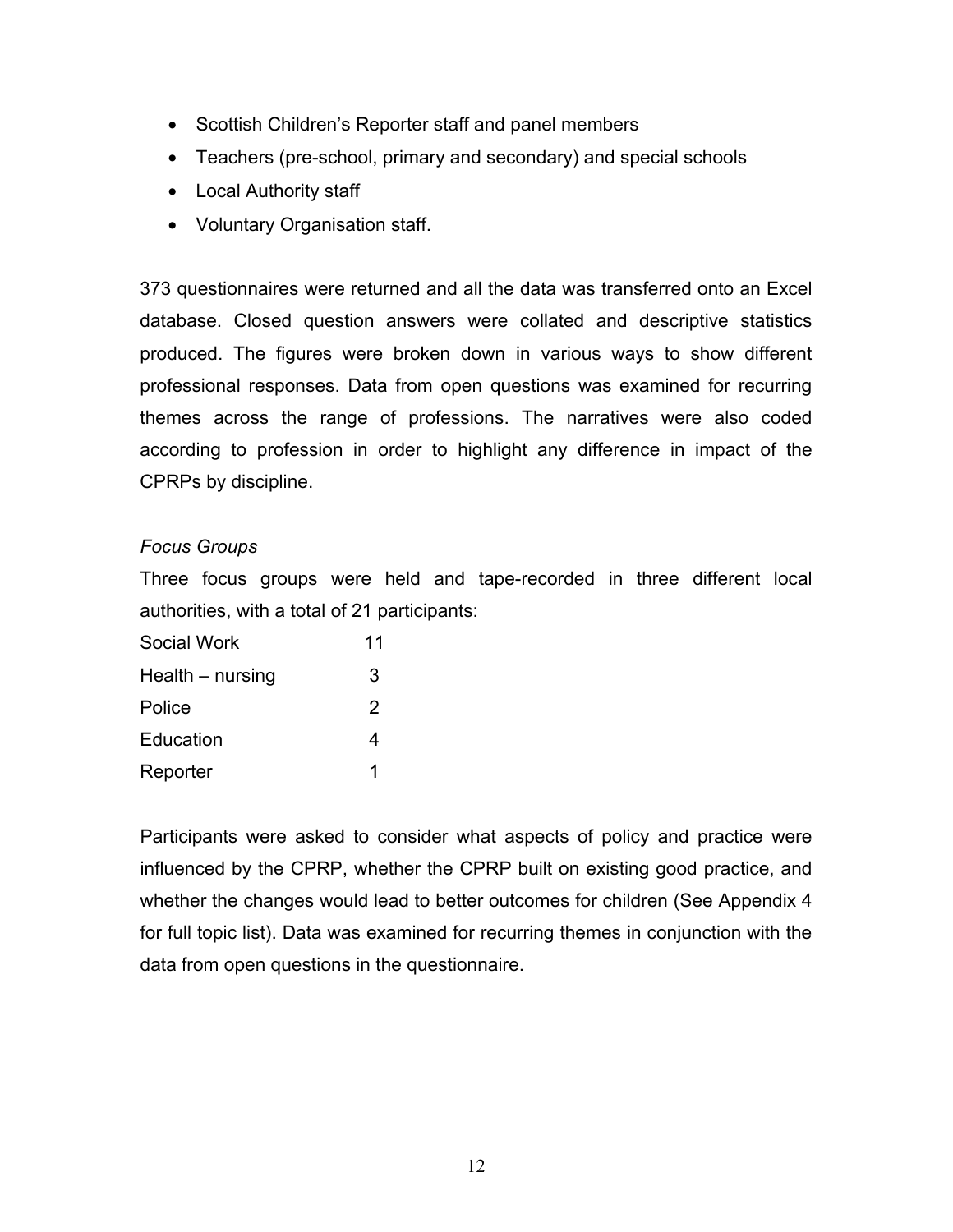#### **FINDINGS**

#### **Contextual studies**

#### *Documentary analysis*

Steering group minutes mainly noted decisions, without the detail of discussion, so they did not shed much light on approaches that might have been considered and rejected. However, they provided detailed evidence of the extent of involvement from a range of disciplines, and of a significant amount of consultation across departments within the Scottish Executive, as well as with external stakeholders.

#### *Children's Charter*

Children and young people who were interviewed spoke of feeling safe in school and said they would go to a teacher if they had concerns. They identified family and friends as the main people who helped keep them safe. Parents of younger children felt they could turn to family and friends for support, or to share concerns about keeping their own child safe. The health visitor was considered to be an important point of contact, as well as staff at nursery or family centre groups. Parents said they might consider contacting social work services if they had concerns about another child, but would be anxious about the results of doing this. Parents from ethnic minority communities raised the point that it should not be assumed that people were literate in their own language, and, therefore, the production of translated leaflets was not always helpful. Parents were reassured that staff who have contact with children, even on a voluntary basis, are subject to Disclosure Scotland checks. Some parents spoke of their concerns about allowing their own children to sleep over at houses where they did not know the family.

Pupils and parents had little knowledge or recall of the Children's Charter. Younger children had been in primary school at the time they received the Charter: most remembered that they had got it, but they seldom said they had read it; a few said their parents had 'put it in the bin'. Older pupils had no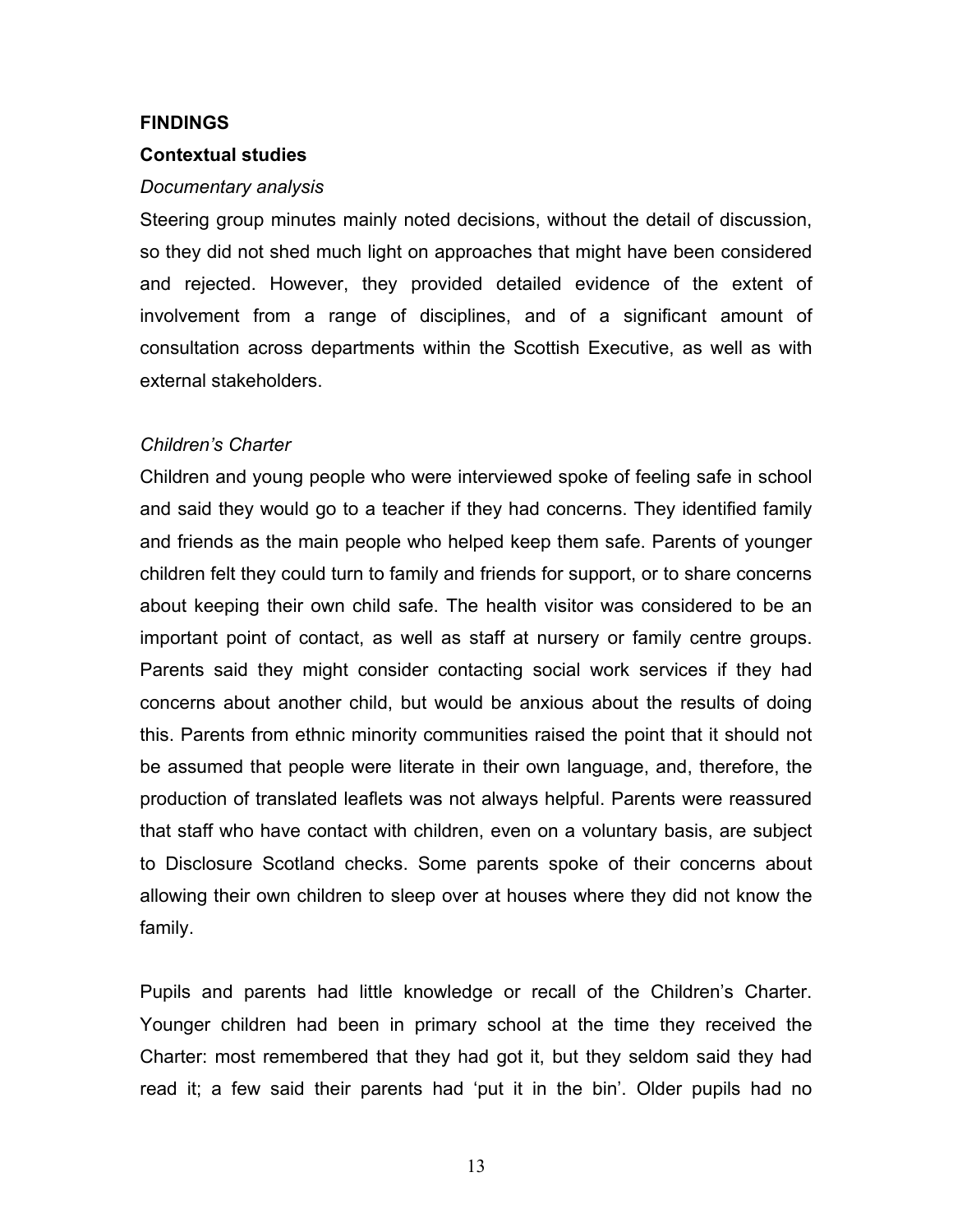recollection of receiving a copy. Subsequently the Committee has taken this work much further to ensure that children and young people have a more meaningful concept of the charter (see Box 1).

# BOX 1: THE CHILDREN'S CHARTER

In Dundee the Children's Charter was distributed to all schools very shortly after its launch. It was given to children and young people by teachers who explained what it was. To avoid this being a 'one-off', and to ensure that pupils of the future will hear the messages, 'The Charterman Resource Pack' has just been finalised. The pack was developed as an Enterprise Challenge – an initiative under Enterprise in Education where young people produce a product.

100 pupils from various schools were brought together to produce a 'TV Commercial' about the Charter. S6 pupils acted as guides and mentors for P7 and S1 pupils, and the city-wide Pupil Council was involved. Professionals from Dundee Repertory Theatre and DC Thompson helped the children and young people produce 'Charterman' as a DVD with animations. The accompanying resource pack was written by the young people. The pack is being piloted in a few schools and will be rolled out in the 2007/2008 academic year.

# *Social Workers in Community Care and Criminal Justice Settings*

Social workers in adult and child and family settings who received training in child protection provided feedback via course evaluation forms. These indicated that they embarked on the course with patchy knowledge of the policy context across the board. Many were not aware of the CPRP, although some were aware of the underlying principles. There was a general view that priorities from the Scottish Executive are constantly changing, with a tendency for communication to be 'topdown'. Participants expressed concern that there was a move towards integrated services without attention to the resources required to support it, and that it was difficult to work with the standards and performance indicators.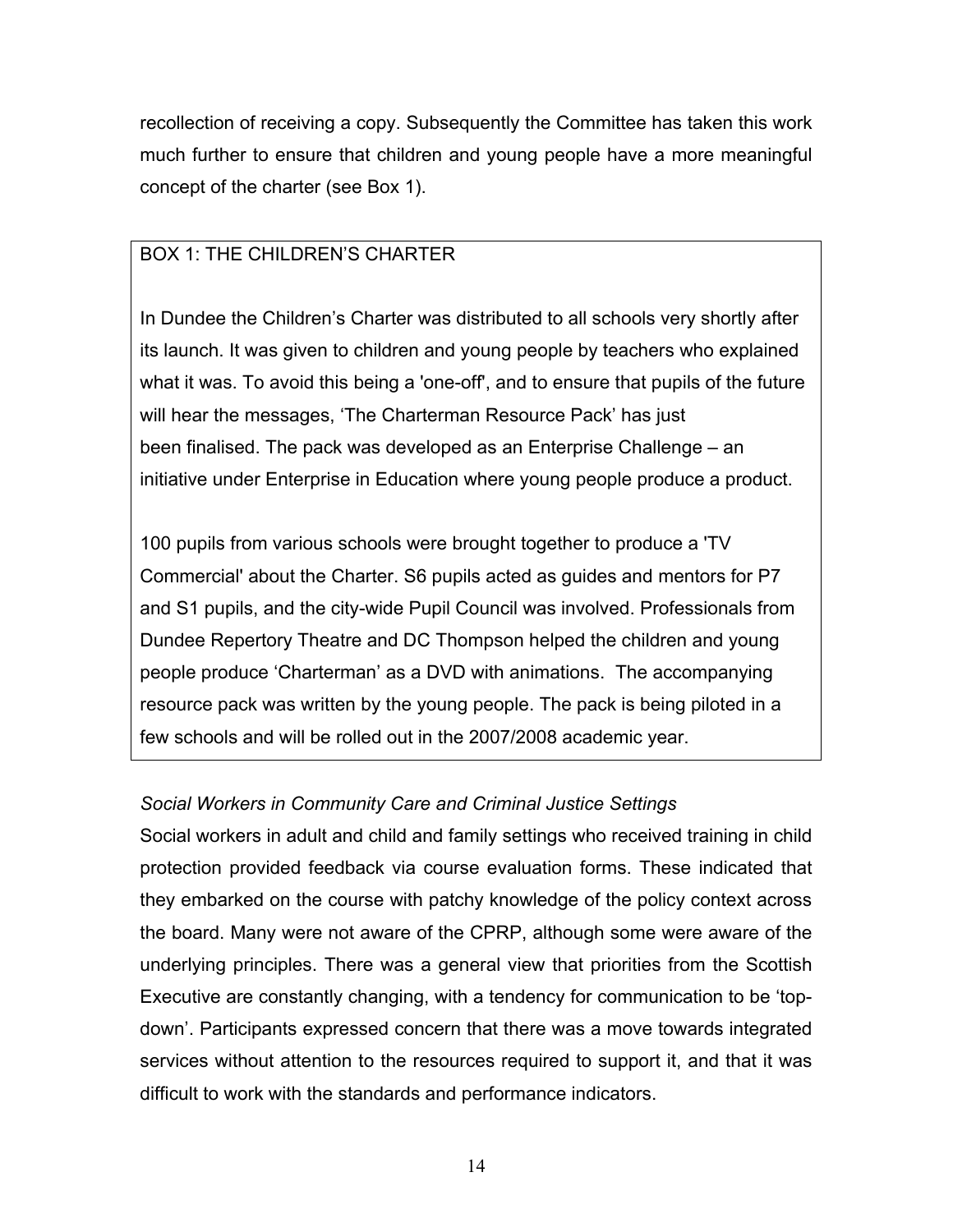At the beginning of the course staff in criminal justice and community care settings expressed a lot of concern and anxiety about their roles and responsibilities with regard to child care and protection. From 320 comments produced in the initial activity 7 main themes emerged. These are shown in Box 2.

# BOX 2: SOCIAL WORKERS IN ADULT SETTINGS **Fear of getting it wrong (62)**  'Being blamed.' 'A child dies or is seriously harmed.' **A sense of being overwhelmed and helpless (46)**  'Taking over your life (taking it home).' 'Unable to help the child feel good.' **Roles, responsibilities, intra- and inter-agency working (43)**  'Knowing when/how to involve other agencies.' 'Blurring of boundaries (confusion in responsibilities).' **Risk and need assessment and risk management (37)**  'The complexity of assessing the risk to the child.' 'Management of risk, lots of issues.' **Knowledge, experience and training (26)**  'I am not/I do not feel that I have a good enough understanding of legislation and policy around child protection in this area.' 'Insecurity – perceived lack of knowledge/little exposure to CP issues.' **Resources and crisis-driven work (25)**  'Direct access to appropriate/adequate resources.' 'Problems caused by the fact that most children and family teams run with vacancies all the time.' **Establishing and maintaining a relationship with child and family (16)**  'Being ineffective and not enough time to form relationships with families.' 'How to help children speak/tell about their worries.'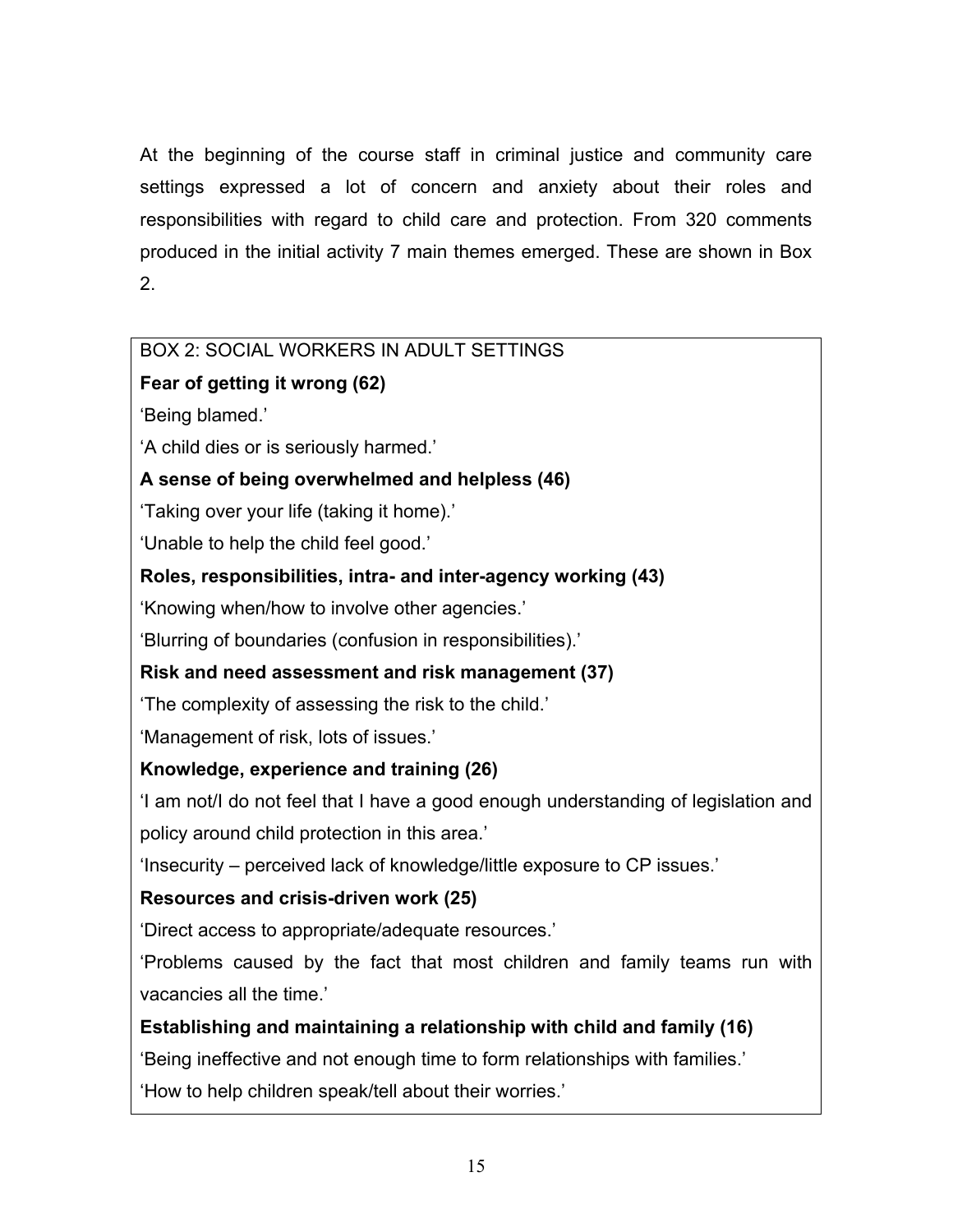Following the course the feedback indicated that there were significant increases in knowledge and confidence in this area. However, our findings suggest that there is a need for more clarity about the role of social workers in adult settings for the protection of children.

# *Media Coverage*

The analysis yielded a large number of themes which are shown in Appendix 5. The largest category focused on adult issues and legislation dealing with perpetrators and no direct or indirect links were made with the CPRP. The next largest category described a range of local initiatives such as:

- joint police/social work units in Edinburgh, Fife and Angus;
- the launch of NHS Glasgow's Child Protection Unit;
- a new multi-agency referral system for assessment in Glasgow;
- the plans for an integrated children's system in Dundee;
- child protection committee annual reports and vision statements.

Here the influence of the CPRP is evident in quotations from agencies that emphasised:

- the value of co-location for multi-agency working;
- the importance of sharing information across disciplines;
- the value of a single entry point for the public.

This category suggests that local authority and health board initiatives have been influenced by the CPRP, and their press releases incorporated reference to it.

Over the year a considerable amount of child protection coverage was sparked by incidents connected with parental substance misuse. The issues from were reprised at the time of the launch of the Herbison report into the death of Danielle Reid. Items picked up on the comment that 'social work staffing is in crisis', and links were made with *Changing Lives* (2). However, in all these items there was scant direct or indirect reference to the CPRP. The most direct reference was in a letter from ADSW to the Herald on 10/03/06 -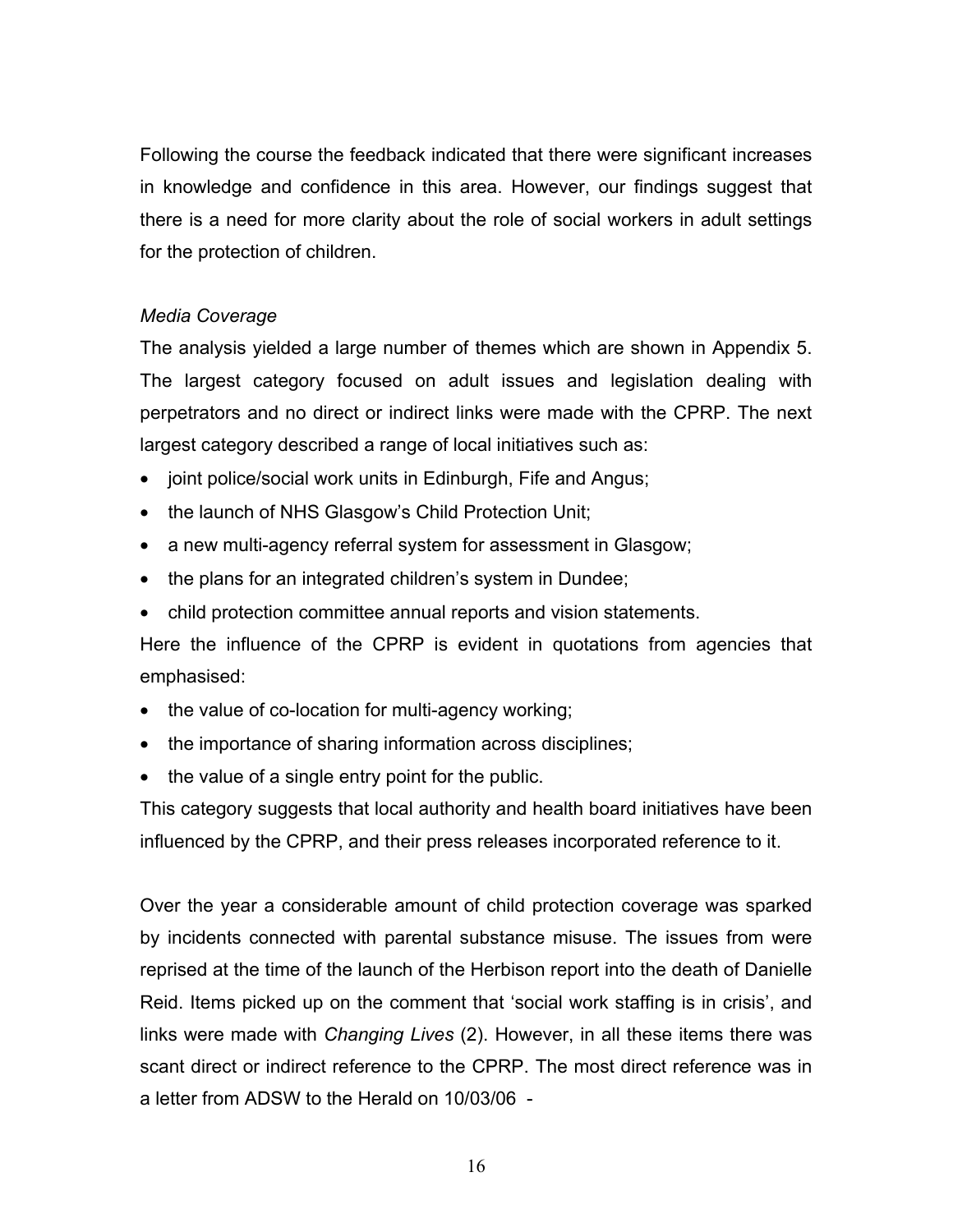'considerable changes have been put in place by the Child Protection Reform Programme, launched in 2003. This has seen major investment in child protection committees which are leading national developments locally.'

On the other hand, in the Sunday Herald on the 12/03/06, Jack McConnell was quoted as being "infuriated" at the failure in communication between professionals.

A slew of items related to broader issues of parental substance misuse, many linked with the launch of *Hidden Harm - Next Steps*. Again it is very striking that few references were made to aspects of the CPRP that could be relevant to the children of parents who misuse substances. The most specific references were in two quotes in The Courier on the 09/05/06: one from Jack McConnell stating that a lot has been done to 'identify those children at risk and make the right decision on how best to give them the childhood of opportunity they deserve'; one from the opposition - 'In November, 2003, Jack McConnell pledged that this issue would be sorted out within two years … rather than improvements being made, more serious problems are being uncovered.'

However, the message was different at the release of child protection statistics in September 2006 when a rise in registrations for sexual abuse was attributed to an increase in vigilance, with coverage suggesting that this view was endorsed by the First Minister. On two occasions the Deputy Minister for Education and Young People was quoted as stating that children must 'get the help they need' clearly part of the CPRP discourse.

The most specific references to the CPRP, and also to *Getting It Right For Every Child* occurred in the context of discussion about resources for the Children's Hearing system. The coverage described a system at breaking point, and referred to planned legislation to reform the system being postponed, or 'shelved', to make way for changes in the wake of the Bichard recommendations.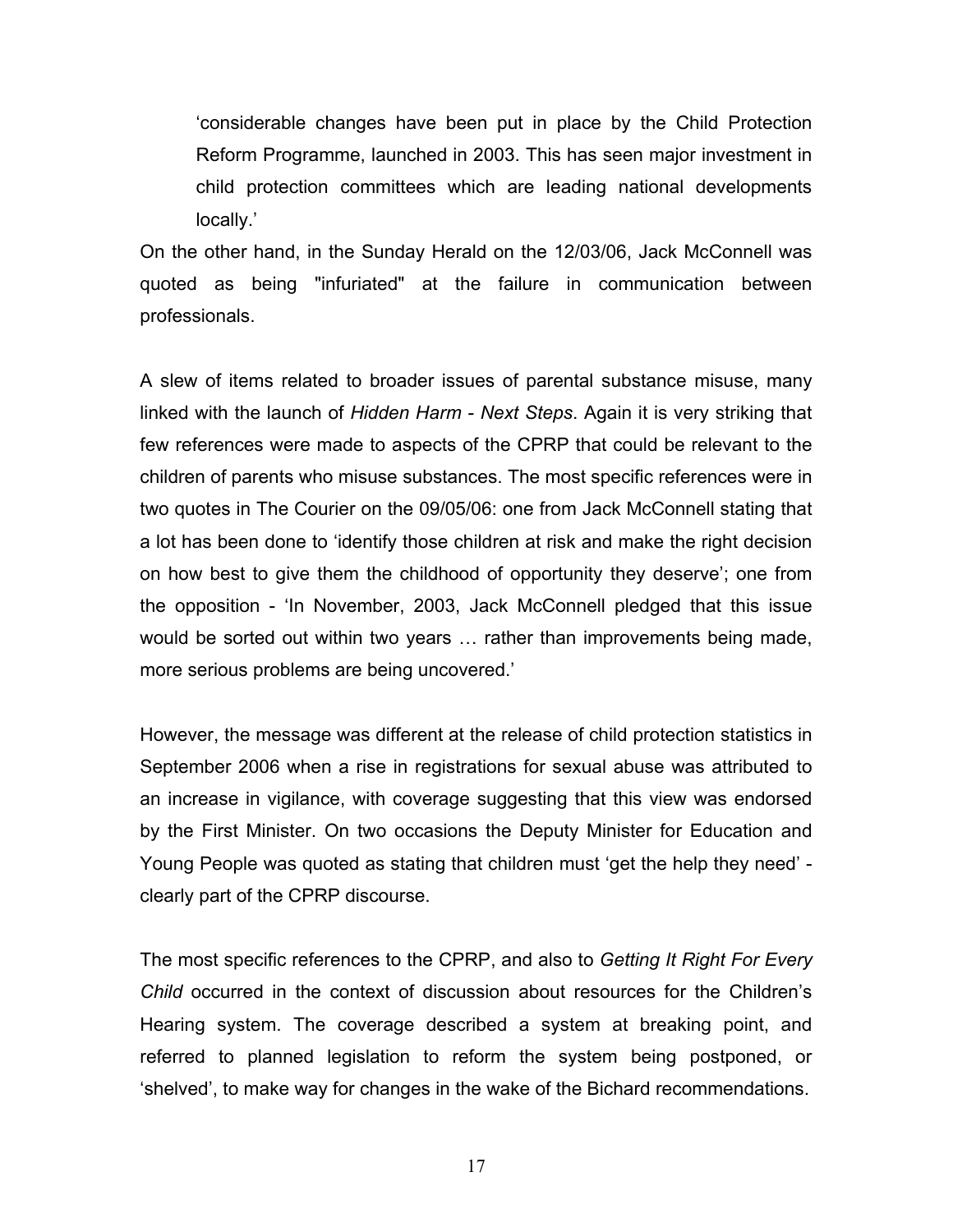The other categories covered a range of issues relating to child protection where there are occasional allusions to aspects of the CPRP, including:

- the 24 hour national helpline first described as being stalled and then as going ahead;
- pilot in Highland for a national database of all children;
- protection of children taking part in sport;
- the importance of early intervention;
- GPs to offer a 'welcome' consultation for all children in Lothian;
- reference to the role of health visitors in child protection, and the demand this places on resources.

Aspects of the CPRP did permeate print media coverage to an extent. The influence of the CPRP was most evident in items based on information from local authorities and health boards – agencies appear to have provided information to the press about local initiatives that were clearly driven by the CPRP. Coverage, in general, tended to indicate a widespread recognition of an increasing emphasis on the role of doctors, health visitors, and the police in child protection. The print press appeared not to have spontaneously made links between individual convictions or tragedies and broader policy initiatives for the protection of children. Overall, the press coverage indicated a preoccupation with issues of adult offending and the control of perpetrators and links were not drawn between the CPRP, proposals for tackling the impact of parental substance misuse, and policies for dealing with adult perpetrators of abuse.

#### *Summary of contextual studies*

• The documentary evidence from the Scottish Executive has detailed the level of commitment to the CPRP from a range of departments and from a large number of stakeholders. As a record of the project's development they provide a helpful chronology of decisions.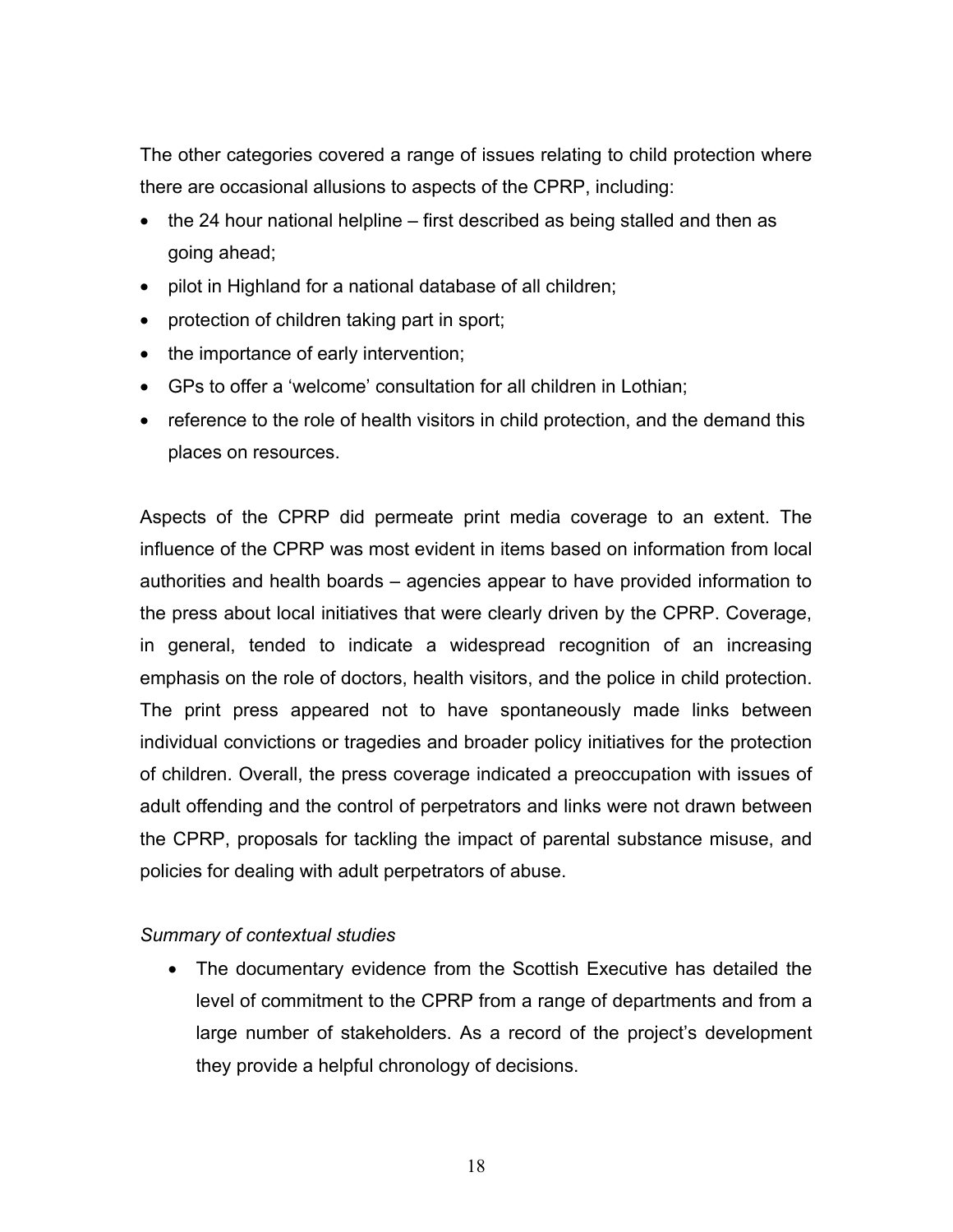- The re-analysis of the study on the Charter provides just one illustration of a creative approach to the development of one of the CPRP sub-projects.
- The views of social workers provides a helpful insight into the extent to which professionals are concerned about doing the right thing for children at risk.
- The media analysis shows that aspects of the CPRP have permeated to the general public, but that more linkages between different policies could be presented to the public. The media analysis also gave an insight into the amount of activity by health boards and local authorities that was influenced by the CPRP – and also evidenced that the media can be encouraged to cover positive initiatives.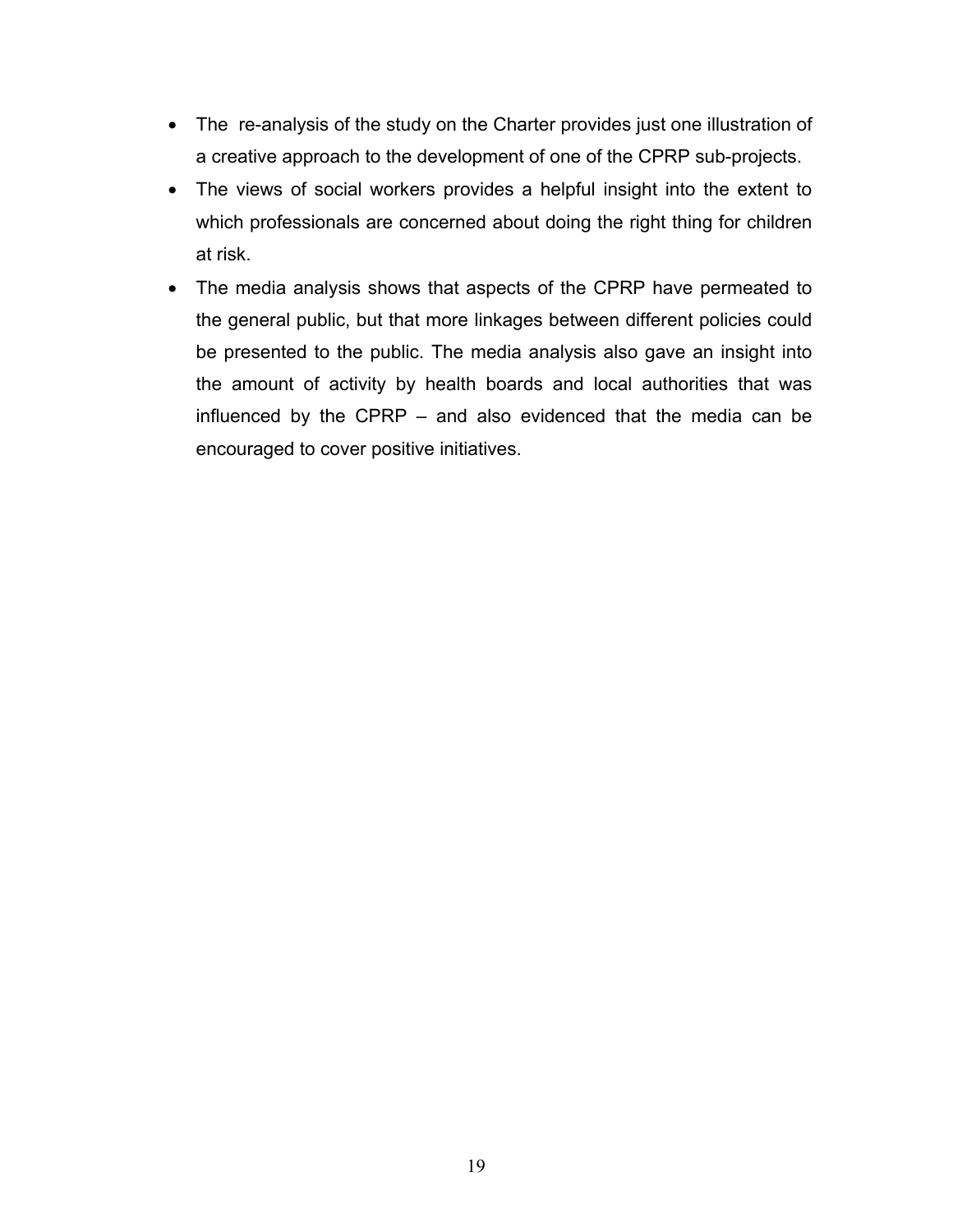# **Strand A: The processes used to set up and manage the CPRP**

# *Introduction*

The aim of this strand was to examine the processes used to set up and manage the CPPR and gauge their effectiveness in engaging with stakeholders and delivering required outputs. In describing the findings for strand a and strand b we use the conventions where:

- 'almost all' means over 90%
- 'most' means 75-90%
- 'majority' means 50-75%
- 'less than half' means 15-49%
- 'few' means up to 15%.

*How the policy leads saw their role in taking forward the child protection reform programme and its key objectives* 

Q: "How do you eat an Elephant?"

A: "A Slice at a time". (*Programme Manager)* 

The Child Protection Summit in 2003 brought together senior local authority, health, police and voluntary sector representatives, with Ministers and the Scottish Executive, to discuss three questions:

- What specific actions need to be taken to improve child protection?
- What am I going to do about it?
- What can the action team do to help me?

The responses were developed, under the management of the Programme Leader and the Child Protection Steering Group (CPSG), into a detailed work plan in which key objectives were shaped into sub-projects. For each of the projects a separate project plan was initially developed in consultation with the CPSG. The internal policy leads told us that their role was mostly managerial and that they were to:

• develop the 'work plan' for the CPRP;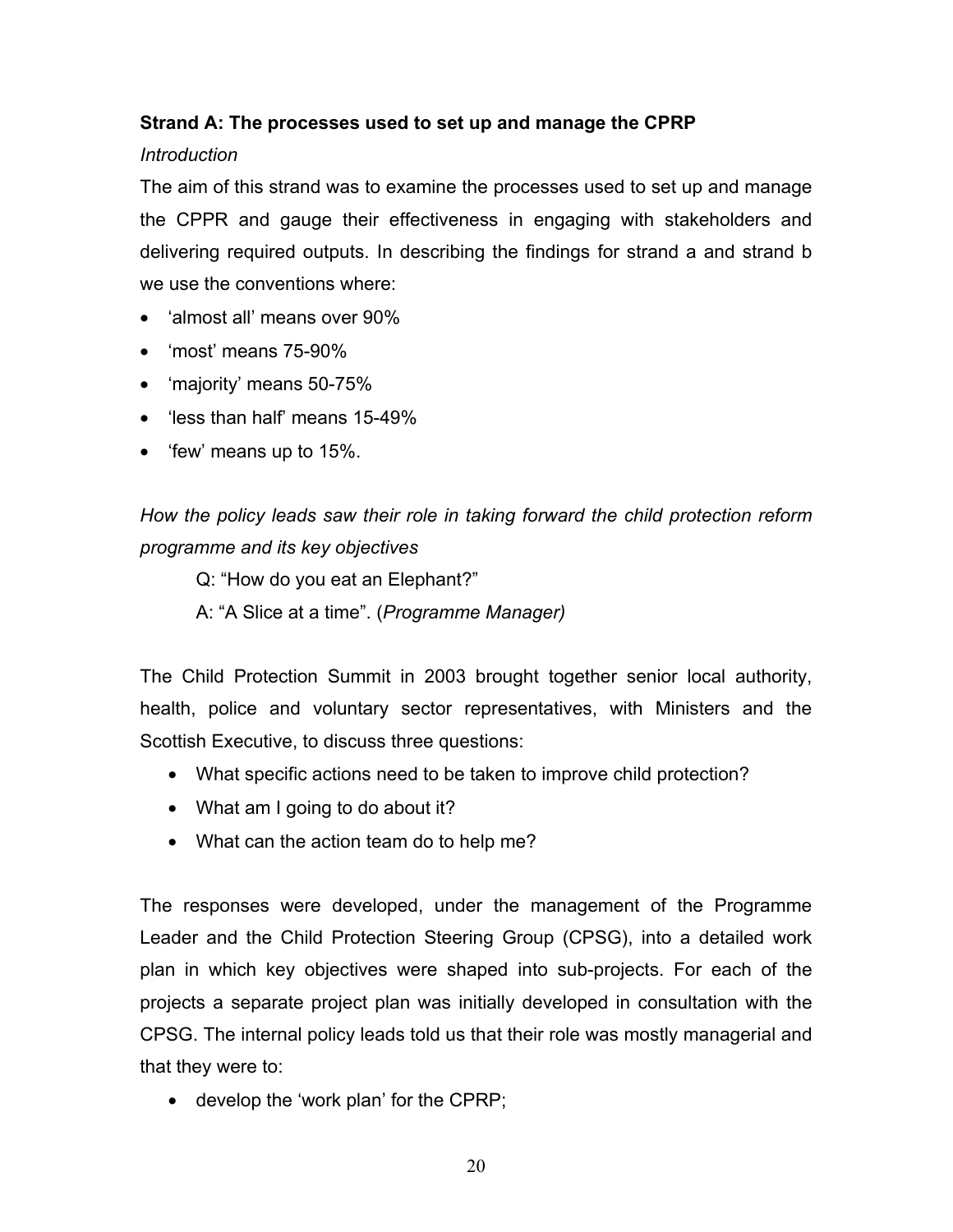- recruit the professional advisors;
- oversee the work of the professional advisors;
- oversee the work of the CPSG;
- oversee the development of the CPRP and its associated projects;
- liaise with senior civil servants and ministers within the Scottish Executive about the progress of the CPRP.

# IMPROVING OUTCOMES FOR CHILDREN

Most people interpreted the key aim of the reform programme as being about the **improvement of outcomes** for children in child protection, rather than simply the **improvement of protection processes**. Implicitly the improvement of outcomes is linked to the improvement of protection services and some people identified this relationship. They more often conceptualised this, however, in terms of outcomes. For example:

This has been about improving the quality of the service…The issue will be - is that leading to better outcomes for children?… That is actually the bottom line. (*CPC Member)* 

The majority of those who conceptualised the key aim of the CPRP as being about the improvement of outcomes for children discussed this aim solely in relation to abused and neglected children. Therefore, the central aim of the CPRP was first and foremost conceived as being about improving the protection of children who are already in receipt of child protection services, or who have already been identified as being at risk. However, many respondents considered that the remit of the CPRP was linked to a more universal child welfare/children's services agenda which at its broadest level is concerned with meeting the needs of all children, not just those in need of care and protection. They made links with the existing and developing policy and discourses on:

- early intervention and support;
- the reduction and prevention of risk and harm;
- the reduction and prevention of abuse and neglect;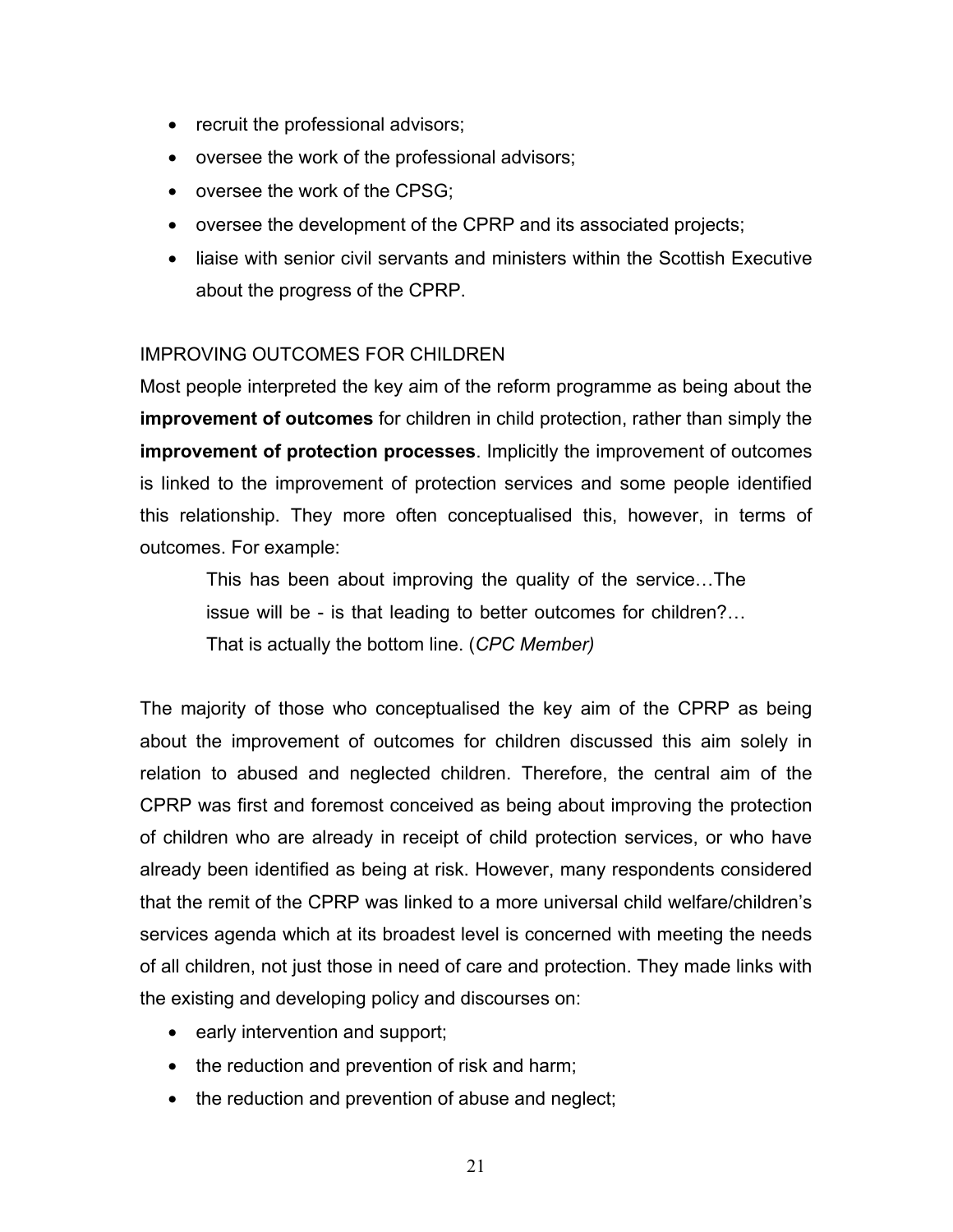- the reduction of the numbers of children in need of protection;
- the development of early years services;
- policy initiatives in the areas of domestic abuse and substance misuse.

# REDUCING THE NUMBERS OF CHILDREN IN NEED OF PROTECTION

The majority of those respondents who identified a key objective of the CPRP as being about the prevention of harm commented that the recent rise in the numbers of children being identified as in need of protection had risen as a result of the work of the CPRP. Paradoxically, therefore, the aim of reducing the numbers of children in need of protection was seen to be linked to an increase in the apparent referral rates.

# IMPLEMENTING THE FINDINGS OF THE AUDIT AND REVIEW

For the majority of those we spoke to the work of the CPRP was viewed as being focused on taking forward the findings and recommendations of 'It's Everyone's Job To Make Sure I'm Alright' (4):

my understanding of it was really implementing a lot of the findings from "It's everyone's job to make sure I'm alright", you know the National Audit and Review.

However, it was evident that there were elements of confusion around whether or not the CPRP was supposed to be taking forward these recommendations or not. Policy makers told us that although the CPRP was set up following the Audit and review, it was not constrained or limited by, or to, the recommendations of the Audit and Review. This understanding does not, however, appear to have been shared by all stakeholders.

# RAISING AWARENESS OF CHILD PROTECTION

Almost all of the respondents considered that raising awareness of child protection issues amongst agencies, organisations, professionals and the public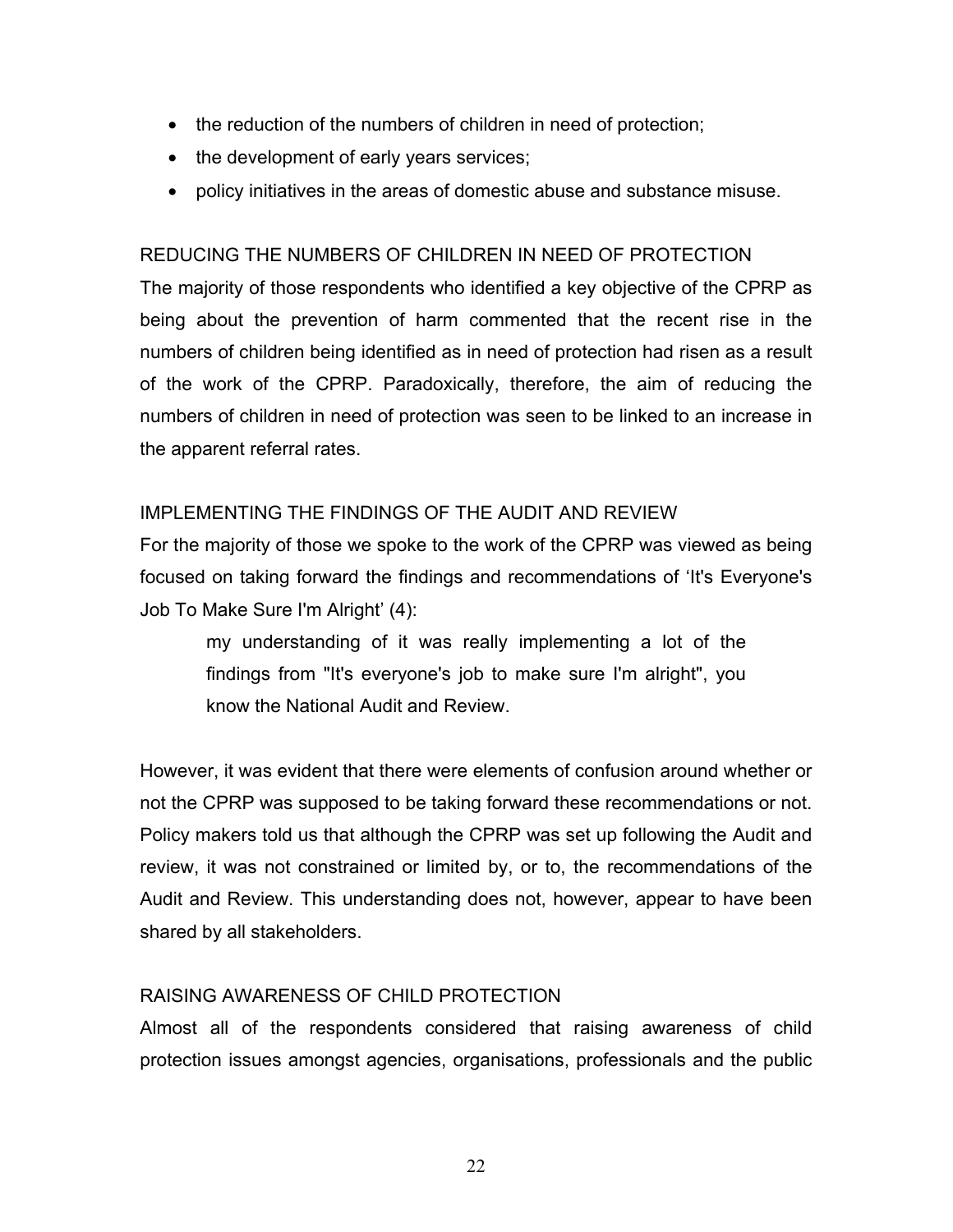was consistently identified as a key objective of the CPRP. These discussions were often linked with the next stated aim.

# RAISING THE PROFILE OF CHILD PROTECTION

Raising the profile of child protection issues and child protection work within relevant agencies was commented on by the majority of the respondents. Achieving this at all organisational levels within agencies was viewed as being important.

Well, to me …it really was putting the child to the centre of the activity. And making sure that that commitment went right from Chief Executive/Chief Officer level, right down to sort of operational delivery on the bottom. *(Profession Representative)*

# IMPROVING PRACTICE

Respondents related the aims and objectives of the CPRP to the improvement of practice during the course of their interviews, discussing where relevant how various strands of work tied into improving practice.

# IMPROVING THE JOINT DELIVERY OF CHILD PROTECTION SERVICES

A few individuals made reference to improving the joint delivery of child protection services as an objective of the CPRP. Mostly, however, this was articulated within the context of discussions about multi-agency/interagency practice. In particular, respondents talked about the role of child protection committees and multi-agency groups and how the inspection process may foster improvements in respect to multi-agency/interagency working.

# ASSESSMENT AND RISK MANAGEMENT

A few individuals thought that an important objective of the CPRP was to improve the assessment and risk management processes for child protection and to determine how to progress responsibility and accountability:

23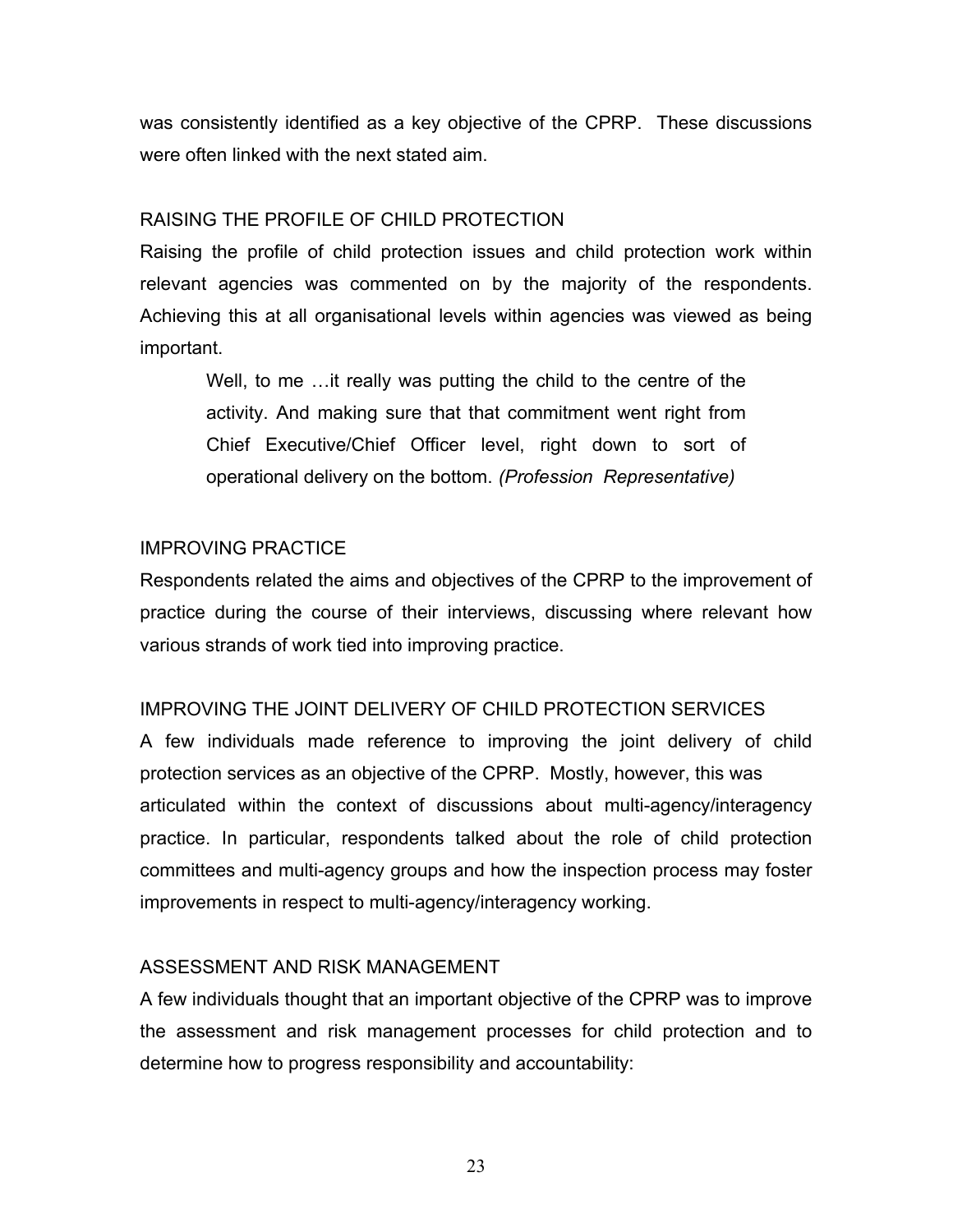To improve the quality of assessment, risk management for children in danger … And an even higher level kind of political objective was to test whether this could be left to the responsibility of Local Authorities and the Voluntary Sector and NHS at local level, or, whether there needed to be a more hands on Scottish Minister's accountability for what was going on. And I suppose that had been triggered by a series of fairly high profile tragedies in Scotland. (*Policy Lead)* 

*Whether the reform programme was an effective process by which to meet the original objectives agreed by the policy leads.* 

Not only the policy leads, but the vast majority of all interview and focus group respondents, identified the CPRP as having been successful in meeting its key aims and objectives. On a scale of one to ten (one being the lowest) the majority of individuals whom we asked to rate the success of the CPRP placed it at seven. Almost all of the verbal comments were positive:

Well, I think actually it did meet its objectives. (*Member of Training subgroup)* 

I think we've delivered what we've been asked to deliver. (*PA)* 

In explaining why they believed the CPRP had been successful in meeting its aims and objectives respondents discussed a plethora of areas where they perceived change or improvement had occurred as a direct consequence of the work of the CPRP. A number of consistent themes emerged from these discussions.

#### IMPROVEMENTS IN THE PRACTICE OF PROFESSIONALS

Respondents felt that the practice of professionals in all agencies and organisations, and across all sectors, had improved as a consequence of the work of the CPRP. The police and health were agencies that were often

24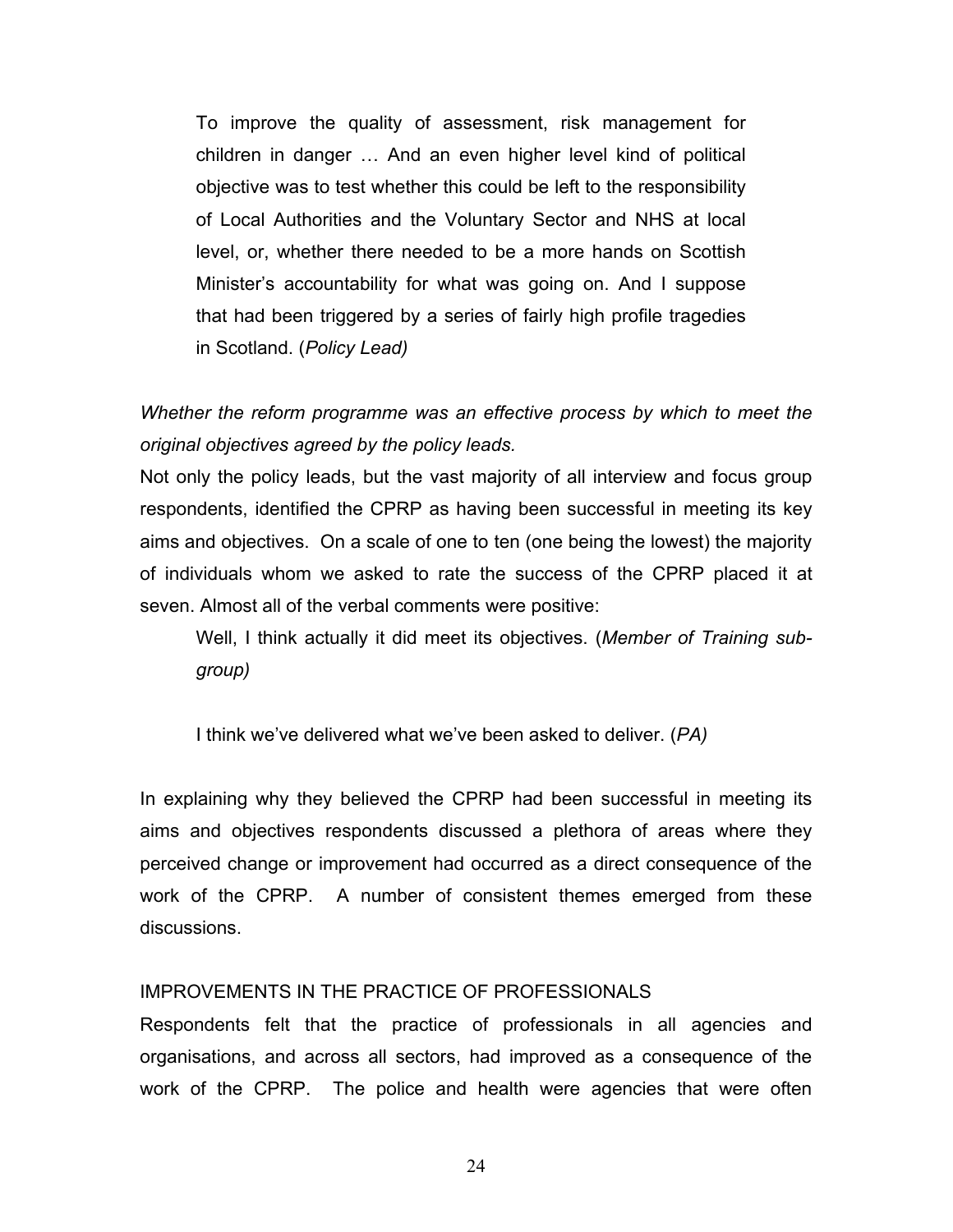identified as having significantly improved their professional practice and working arrangements for child protection. It was felt the CPRP had been well received at the agency and practice level:

I think they've been quite well received and people have seen the sense of that direction.

However, others were more cautious in their assessment of the impact that the reform programme had had on practice:

I think it's maybe a little bit early to tell the influence on practice. I'm sure if everyone adheres to the quidelines it will have an influence on practice, but, I don't know that we are in a position just yet to really assess that effect. (*Member of training subgroup).* 

Generally speaking, however, most people who discussed frontline practice considered that there had been noticeable and tangible improvements.

# INCREASED AWARENESS OF CHILD PROTECTION AMONGST

### PROFESSIONALS

We were consistently told that there had been a considerable increase in awareness amongst relevant agencies and professionals as a direct consequence of the work of the CPRP, and that people were more aware of their roles and responsibilities. For example, police representatives told us that previous to the reform programme child protection was somewhat of a "backwater" whereas it was now seen as a priority area of work:

You know that commitment really does exist within the police service now…I honestly believe, from, right from the force, Child Protection and Family Protection in general are now seen as core and critical business…I think that the Reform Programme has assisted in that.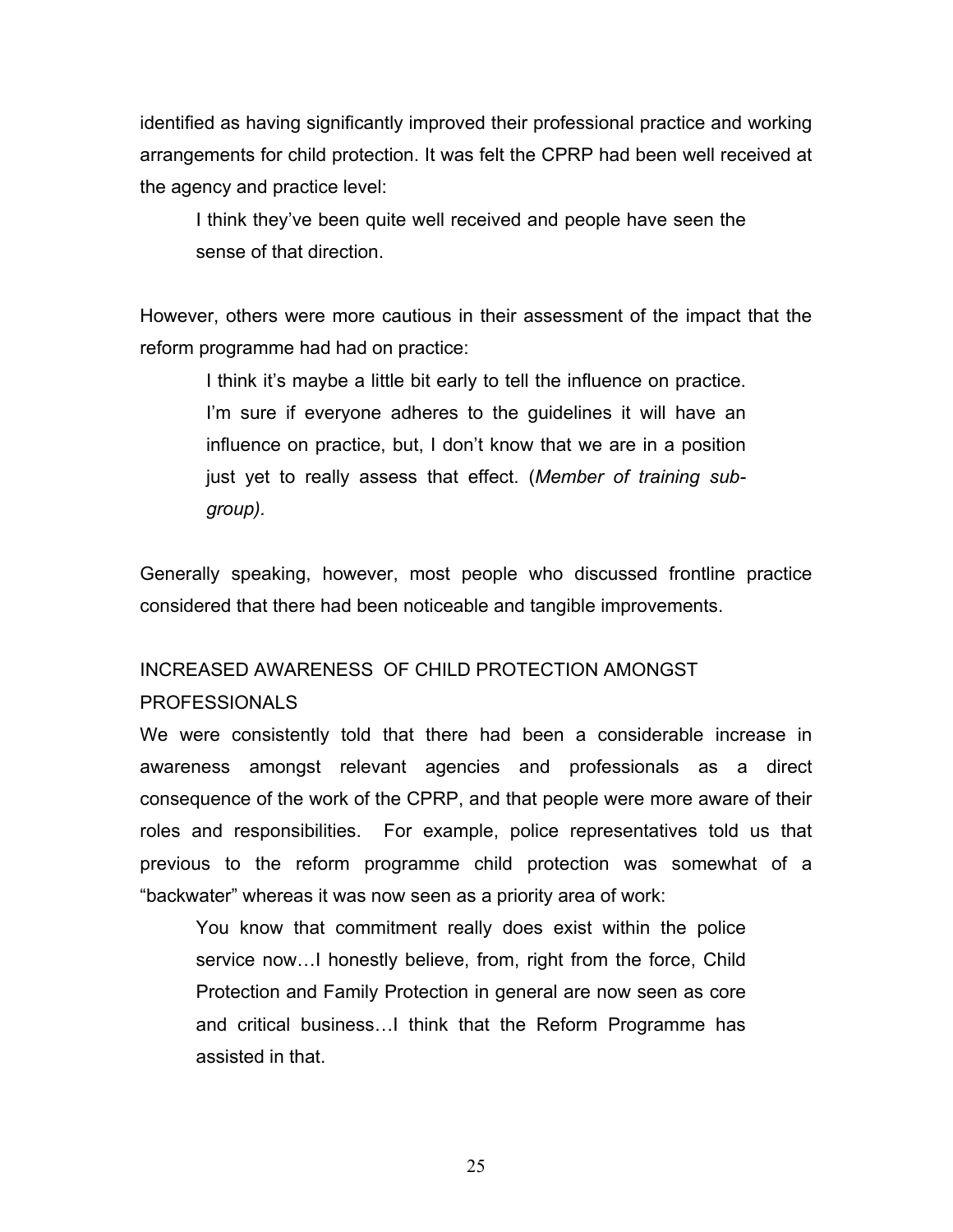### RAISED PROFILE / PRIORITY

There was an overwhelming consensus that the profile of child protection work and the priority that child protection work is being afforded within agencies has been raised through the work of the CPRP.

Actually, I think it has raised its profile hugely, which is a very positive thing … And I think [it has] stimulated action in child protection. (*Member of training sub-group)* 

People commented on how child protection was now seen as a national priority and had become more of a priority within agencies and organisations than it had been previous to the reform programme:

The First Minister and The Executive were saying this was a national priority and, therefore, the agencies and organisations had to give that level of commitment…and its priority is far higher than it was two years ago. I think the Reform Programme strategically has certainly had a big influence in that, and I think the reason is priority and underscoring, that this is critical and core business. (*Profession representative)* 

I would say that it's definitely put Child Protection higher up on the agenda of not only Child Protection and Child Care Services, but, also because of the way it's structured, Child Protection Committee's and their accountability. I would say that Chief Executives, for instance, now have a role in Child Protection which they are very aware of, which they might not necessarily have seen as something they needed to be involved with previously. (*CPC Member)*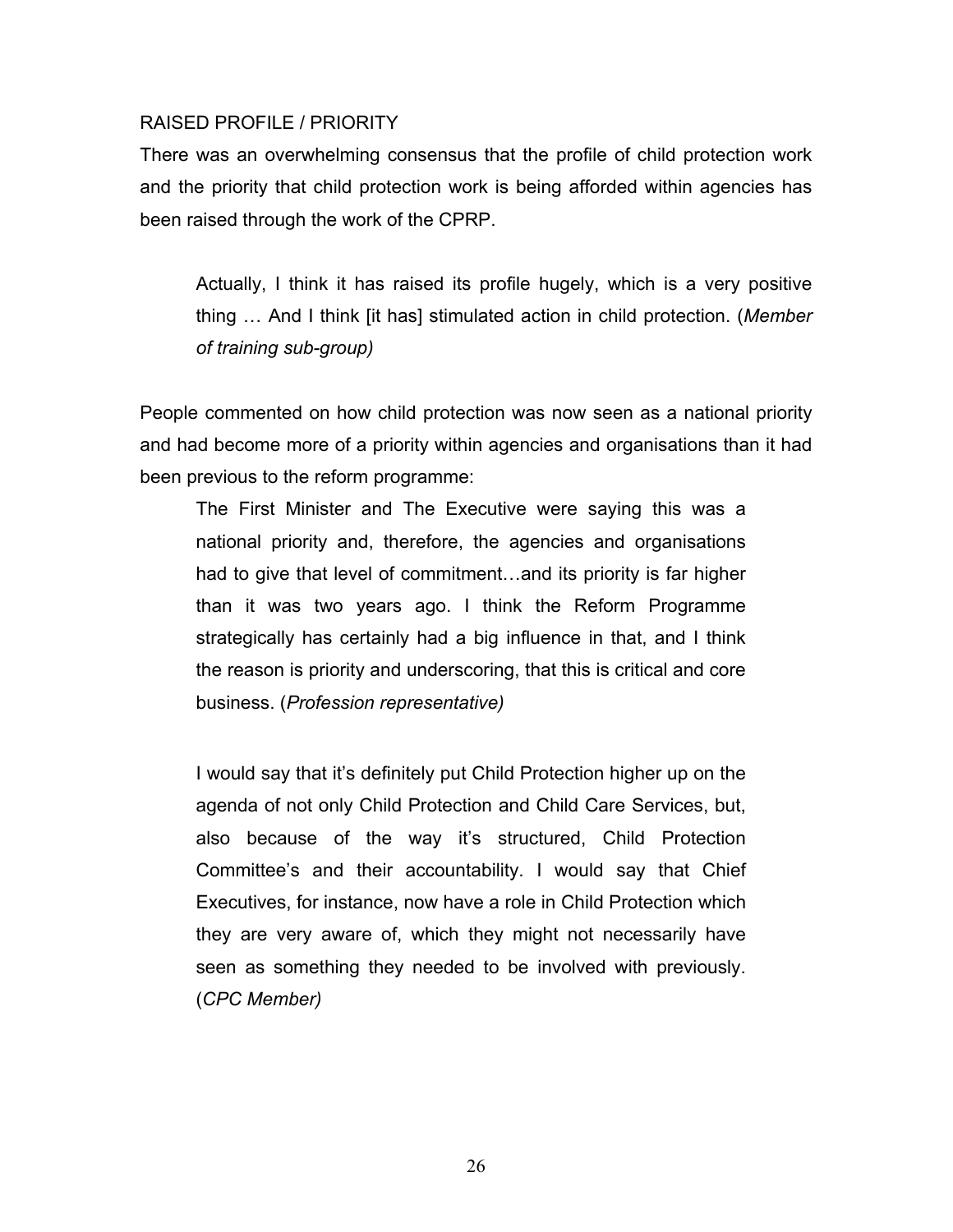#### INCREASE IN THE LEVELS OF TRAINING

The strategic training project is contributing to the awareness of the staff out in the field. (*Member of the strategic training group)* 

CPC members in particular, considered that the efforts they had put into developing and rolling out training within their areas had contributed to awareness raising quite considerably. Notably people told us that they thought that the training that was now given to staff who would not have been given any formal training in child protection issues previously was making a difference. Targeted training at a range of people who work with children, come into contact with children, or who have responsibility for the welfare of children in other capacities, was viewed as particularly important.

### RAISED PUBLIC AWARENESS

Many respondents were of the opinion that public awareness on child protection issues had increased. In part this was attributed to awareness raising work done at the level of the CPC's. A few people commented on the work done by the Scottish Executive as contributing to raising public awareness. However, some people felt that it was difficult to directly attribute raised public awareness to the work of the Reform Programme:

Raising public awareness is an on-going process, as you know, and again, I don't know how you gauge the success of that. (*Member of training sub-group)* 

Others considered that the rise in public awareness was due to high profile cases involving child deaths and serious abuse and neglect that had been reported in the media during the lifespan of the Reform Programme:

But of course, there's also been an increase in public awareness due to some of the child protection situations that have hit the media. (*Member of the training subgroup)*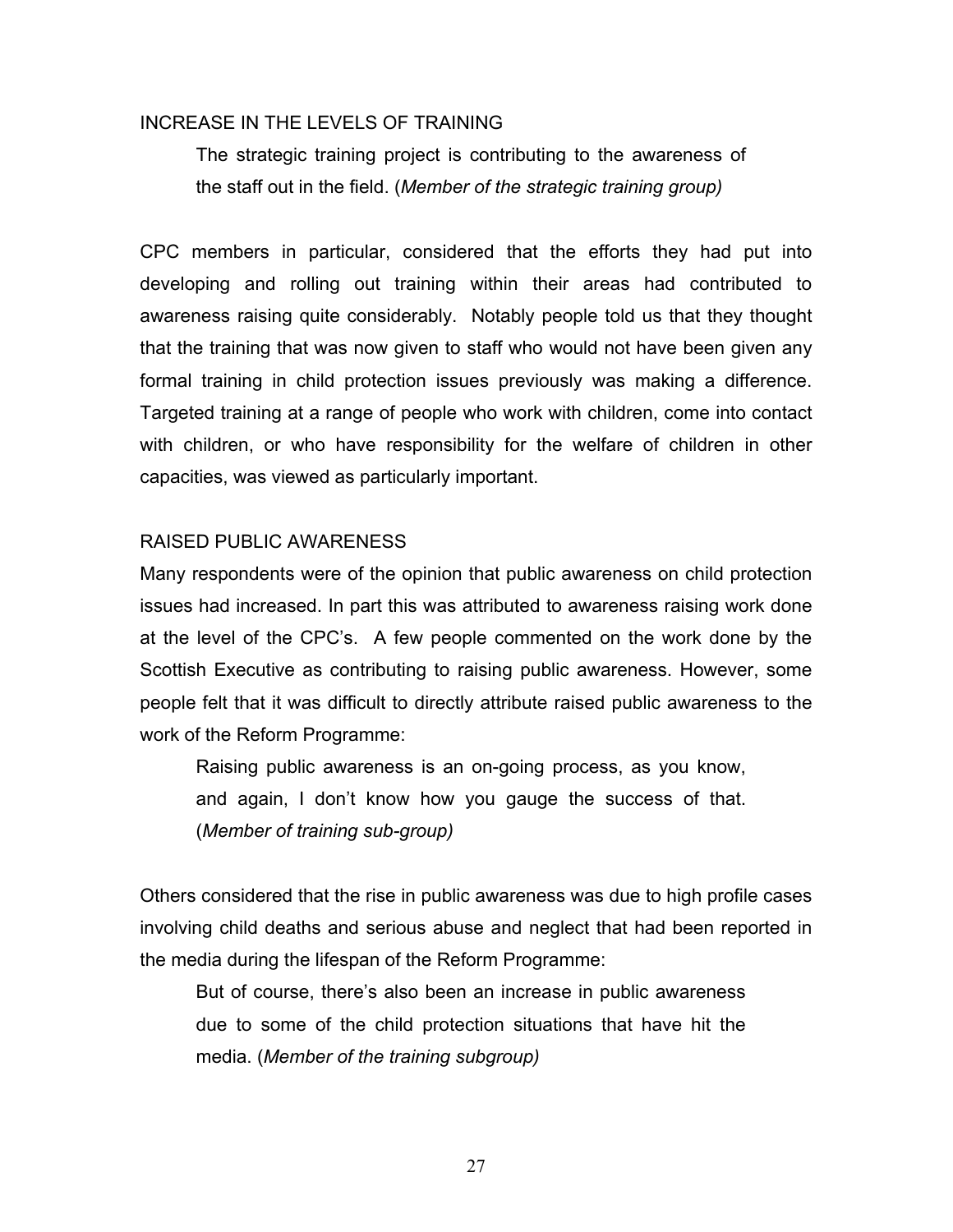# INCREASED NUMBER OF REFERRALS

Many respondents identified an increase in child protection referrals during the period of the CPRP. There was a very small degree of musing over whether or not this meant that there had been a rise in the numbers of children being abused and neglected, but most people did not lend this line of thought much legitimacy. It is difficult to establish a cause and effect between the CPRP and the increase in referrals but individuals who commented on this issue strongly considered that it was due to the CPRP. We were also told that the number of referrals of complex cases was increasing.

The rise in the number of referrals was largely attributed to:

- Raised awareness amongst professionals of their roles and responsibilities towards the protection of children.
- Increased capacity of professionals to identify children at risk of abuse of neglect.
- Increased capacity of professionals to identify signs of abuse and neglect.
- Increased capacity of professionals to identify signs of abuse and neglect *earlier*.
- Professionals being more confident about making referrals.
- The general public being more willing to make referrals to suitable agencies.

Respondents also considered that by and large the referrals being made were appropriate:

What we have found is that with the majority of referrals that are made most are absolutely legitimate…It isn't that the referrals are the wrong referrals, it's just there has been an increase in referrals…In my view that can only come about because of increased awareness…I do think that things have changed in that people are much more willing to make referrals. (*Social Work Manager).*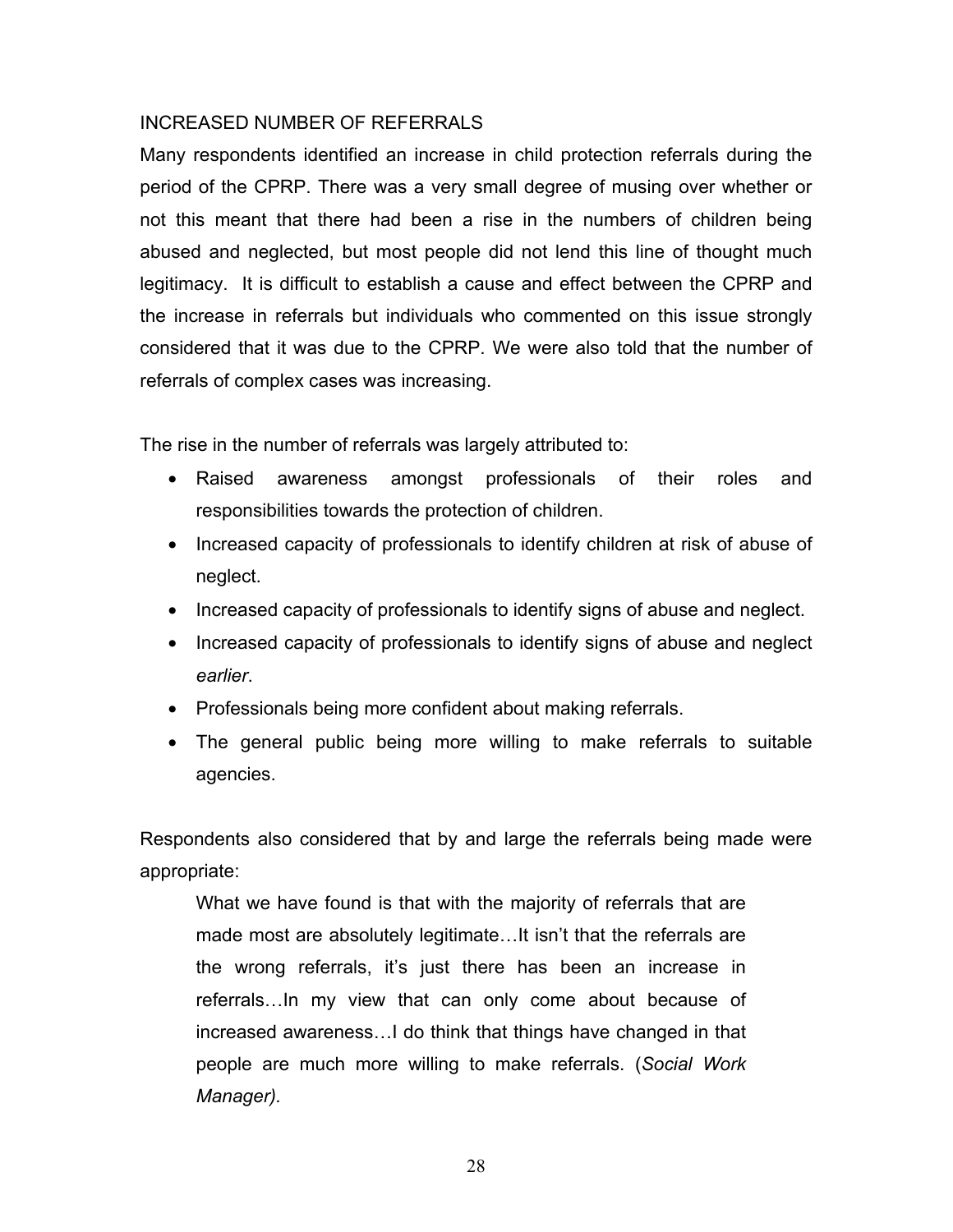Better information sharing between agencies was also identified as a key reason for the rise in referrals. However, many people told us that the unintended consequence of this rise was that agencies were struggling to cope with the volume of referrals:

The absolute down side is, we have been extremely successful, we have generated a huge number of referrals. We have now more than double the children on the register, everybody is now squealing and squeaking. (*CPC member)* 

We were, therefore, being told that agencies were struggling quite considerably with dealing with the increase in referrals. However, despite this, people still considered that it was better to refer than not:

I'd much rather be up trying to face a charge … of sharing information inappropriately than I would a fatal accident inquiry. (*Children and families Service Manager)* 

#### MULTI-AGENCY PRACTICE / COLLABORATIVE WORKING

Respondents felt there had been significant improvements to multi-agency practice and increased collaborative working between agencies and organisations. They felt that child care and protection was no longer seen as the sole remit of social work agencies but rather as the responsibility of all agencies, requiring a collective response:

At this stage we've got consensus about what constitutes good quality multi-agency practice, so that's successful, that's a success in itself, just to have achieved that consensus. (*CPC chair)* 

Respondents offered many detailed examples of what they thought was evidence of good multi-agency practice and collaborative working:

I mean one of the things we did, for example, was we agreed as a CPC, that any single agency guidance or policy relating to child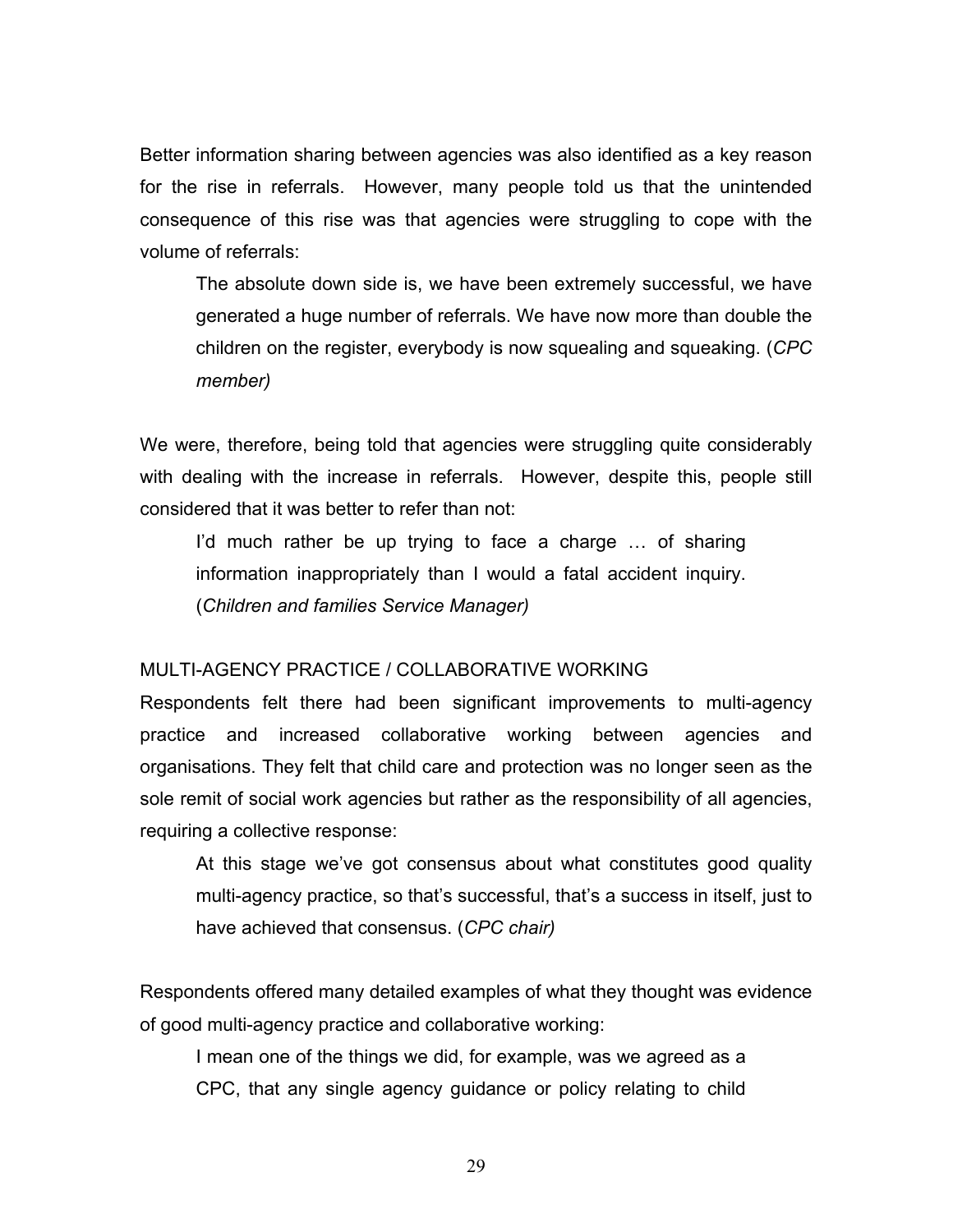protection had to be signed off by the CPC on a multi-agency basis. And that was new because previously that would not have been possible, for example, for the NHS or for the Voluntary Sector or indeed for a Council Service to have developed a policy or a set of guidelines in relation to Child Protection unilaterally. So what we agreed, was that that wouldn't happen in the future …So all the other agencies get to see it in draft and make sure that it fits with what they require. (*CPC chair)* 

And using training as an example:

We're doing the same with training … we're taking a more collective approach. We've got an audit of what kind of training has been done on a multi-agency basis and, what kind of training has been done on a single agency basis … Some of the training is more appropriately done on a single agency basis, especially the low level awareness raising, consciousness raising thing that you do for front line staff. And then some of the more specialist stuff needs to be multi-agency. So we've got a kind of map now of what's been done single agency, what's been done multi-agency and also a group working on what the main needs are collectively, both single agency and multi-agency.

Overall then many people we spoke to considered that multi-agency working was improving. They often spoke enthusiastically about how other agencies were engaging with them.

#### IMPROVEMENTS RELATED TO OTHER STRANDS

Many respondents also discussed improvement related to non-core strands of the CPRP such as: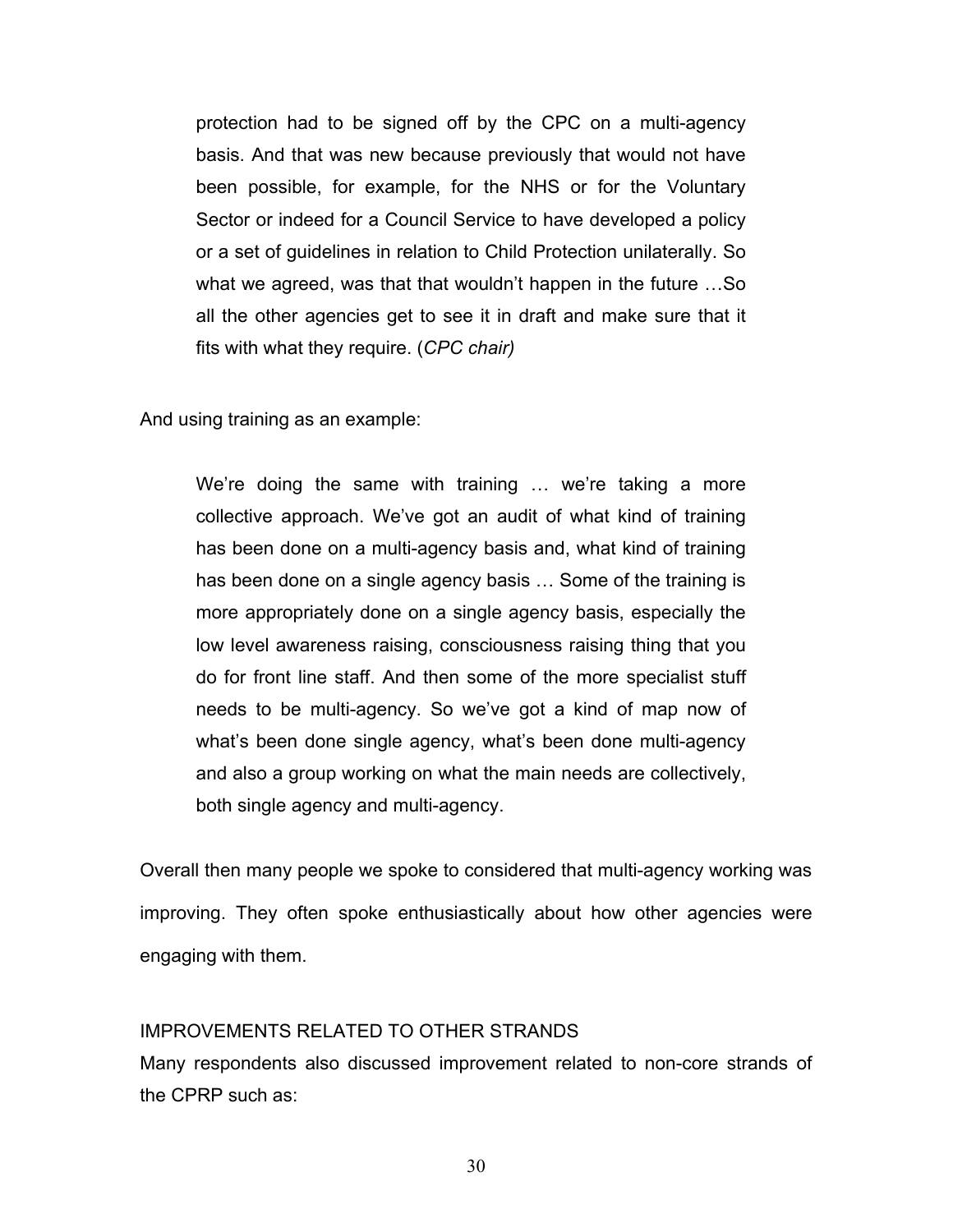- Domestic Violence
- Substance Misuse
- Sex Offenders
- Child Witnesses.

Active engagement in these related areas of work by members of the reform team, and by agencies and professionals more generally, was regarded as positive, and as stimulating real improvement. For example, where concerns about domestic abuse or substance misuse are being identified or presented, professionals in a range of statutory, non-statutory and voluntary agencies and organisations were now thought to be more aware of the need to systematically consider issues of child protection. In particular, professionals working in adult services were perceived to be more likely to make appropriate referrals if they were concerned about a child. People also spoke of more active engagement between child protection and criminal justice workers. For instance, the management of sex offenders is one area where connections and joint working were believed to have been strengthened not just internally within the Executive, but also amongst and between agencies.

*How the makeup of the CPSG was established and the Professional Advisors selected.* 

For the most part it appeared that members of the steering group were 'hand picked' for their expertise and experience in particular areas and were either approached formally or informally. Members of the CPSG were very clear about what their role within the CPRP was. Generally speaking they considered that they were there to 'oversee' the CPRP in its broadest sense, to monitor and guide the specific areas of work developed to progress and implement the CPRP, and to work with those involved, both internal and external to the Scottish Executive. As one member said:

The CPSG was everyone's critical friend.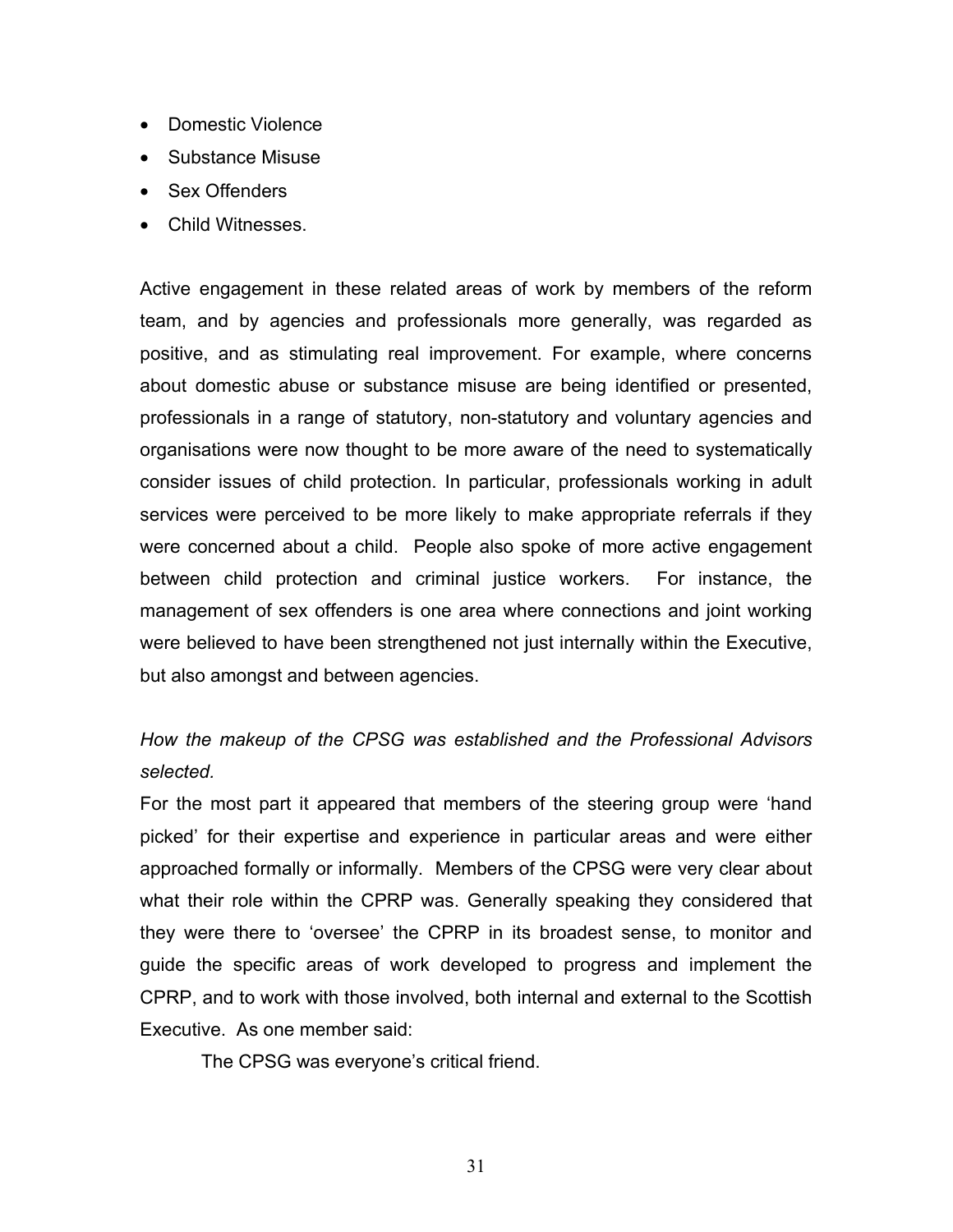The Professional Advisors (PAs) told us that they experienced a mixture of formal and informal recruitment procedures. Some said they went through a formal interview process, others said they were directly approached. Overall, there was a view that the process lacked transparency. There was a lack of clarity about whether the important aspects were, for example, level of seniority in their profession, possession of specific skills and knowledge, holding a particular role in their employing agency or having knowledge of policy development. PA's described a range of roles in the CPRP which are described below.

TAKING FORWARD THE RECOMMENDATIONS OF THE AUDIT AND REVIEW The confusion about the exact links between the CPRP and the Audit and Review recommendations, as described earlier, were clearly expressed by PAs. This appears to have been related to differences in the ways in which the remit of PAs was articulated to them by relevant persons within the Scottish Executive.

# PROVIDING CONSULTATION, ADVICE AND PROFESSIONAL/ DISCIPLINARY EXPERTISE TO THE SCOTTISH EXECUTIVE

Overwhelmingly PAs considered that their primary function within the CPRP was to provide professional and/or discipline specific advice, consultation and expertise to the Scottish Executive on Child Protection issues. As a corollary to this, some PAs also considered and described their role as being one of representing the particular agency that they had been seconded from, and/or the provision of an agency specific perspective to the development of the CPRP and related policy:

I was brought in as a PA to, I thought, to represent a particular perspective from a particular professional background. I like to think that I continued to do that throughout the three years.

So my role was informing whatever was happening in here [the Scottish Executive] with my knowledge and background.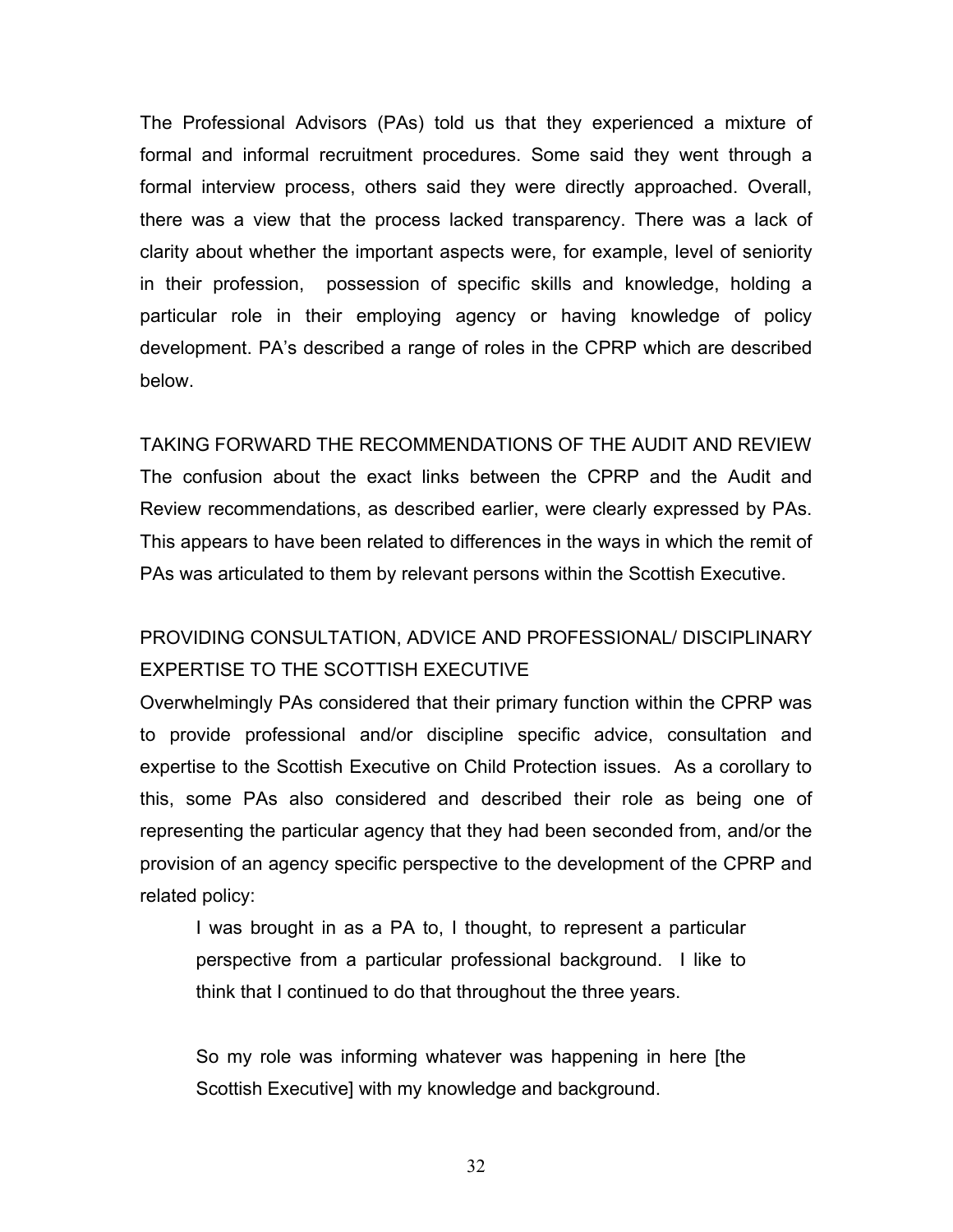However, they also described some confusion about this:

…but at one point all of us were told that we didn't represent our professions. We could give an insight into our professional working but we didn't actually represent [our professions] so there was a difference in opinion if you like of how it was seen in there [the Scottish Executive].

Initially, this confusion appears to have fuelled issues of role ambiguity and confusion which made it difficult for the PAs to take their role forward. Nonetheless they clearly considered that inputting their professional perspective was an important part of their remit within the Scottish Executive and at the local level.

# FACILITATING A 'LINK' BETWEEN THE SCOTTISH EXECUTIVE AND THE CHILD PROTECTION COMMITTEES

Acting as a point of liaison between the Scottish Executive and the Child Protection Committees was considered by PAs to have been a fundamentally important part of their remit. Their 'hands on' involvement with the Child Protection Committees was described as providing a mechanism through which the CPRP would be progressed and its work delivered:

…that we would roll out the reform programmes within the CPC's and that was very much in advising, and if they didn't want to take the advice then that was entirely up to them.

The key purpose of their involvement with the Child Protection Committees was viewed as oscillating between the provision of advice on policies, procedures and guidelines, and giving feedback and advice on policy development at the local/agency level.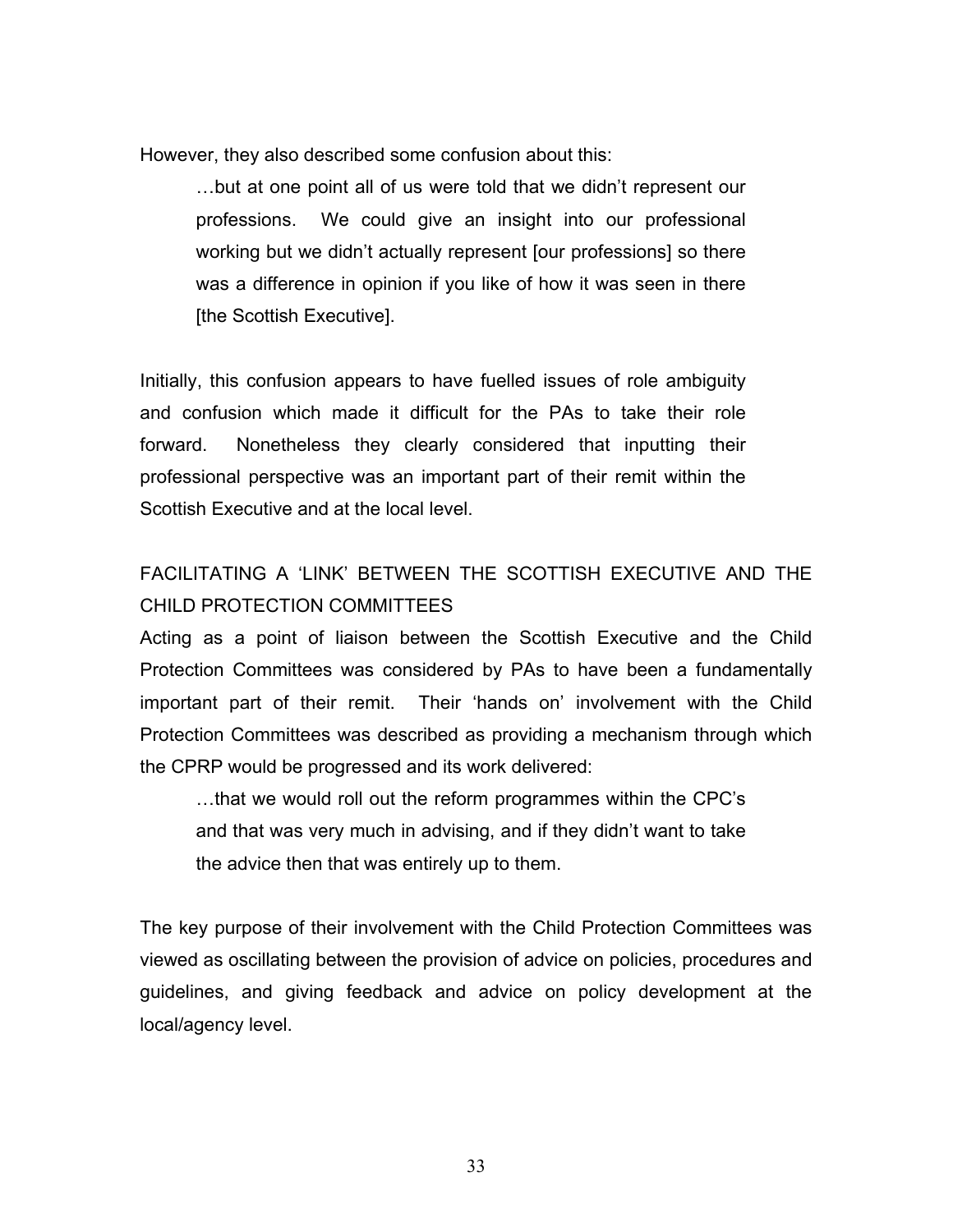#### IMPROVING PRACTICE AND LINKING NATIONAL AND LOCAL POLICY

PAs from a practice background considered that part of their remit was to initiate tangible improvements to frontline practice through assisting in the development and implementation of the CPRP at both the national and local level. The work they carried out at the level of the CPCs was considered to afford a real opportunity to have a direct influence on practice. For some, improving practice was considered as one of the key objectives of the CPRP. Moreover, linking and developing the wider policy agenda at the national level, to the agency level, in order to develop frontline practice, was considered by the professional advisors to have been a fundamental part of their role with the CPRP.

# ENGAGING WITH FRONTLINE WORKERS AND REPRESENTING THEIR VIEWS

Engaging with frontline workers, gathering their views, and conveying them to the Scottish Executive, was seen as a crucial role. It was not described as a function of the PA's role that was developed by the Scottish Executive *per se*. Rather respondents' comments suggest that this was a role that developed as the CPRP progressed. It was influenced by a sense of responsibility to the people they liaised with at the agency level:

I would also say that my role at that point then became very much a responsibility. I owed these people out there, I had consulted with them, I had given a promise that we would listen to them and I felt very strongly that having given that promise to them (quite principled that I was), I would not then say subsequently it was a façade. So we drove that through and that was very interesting because I certainly felt at times that we were being taken away from representing what people wanted out there.

The potential tension in this role was also expressed: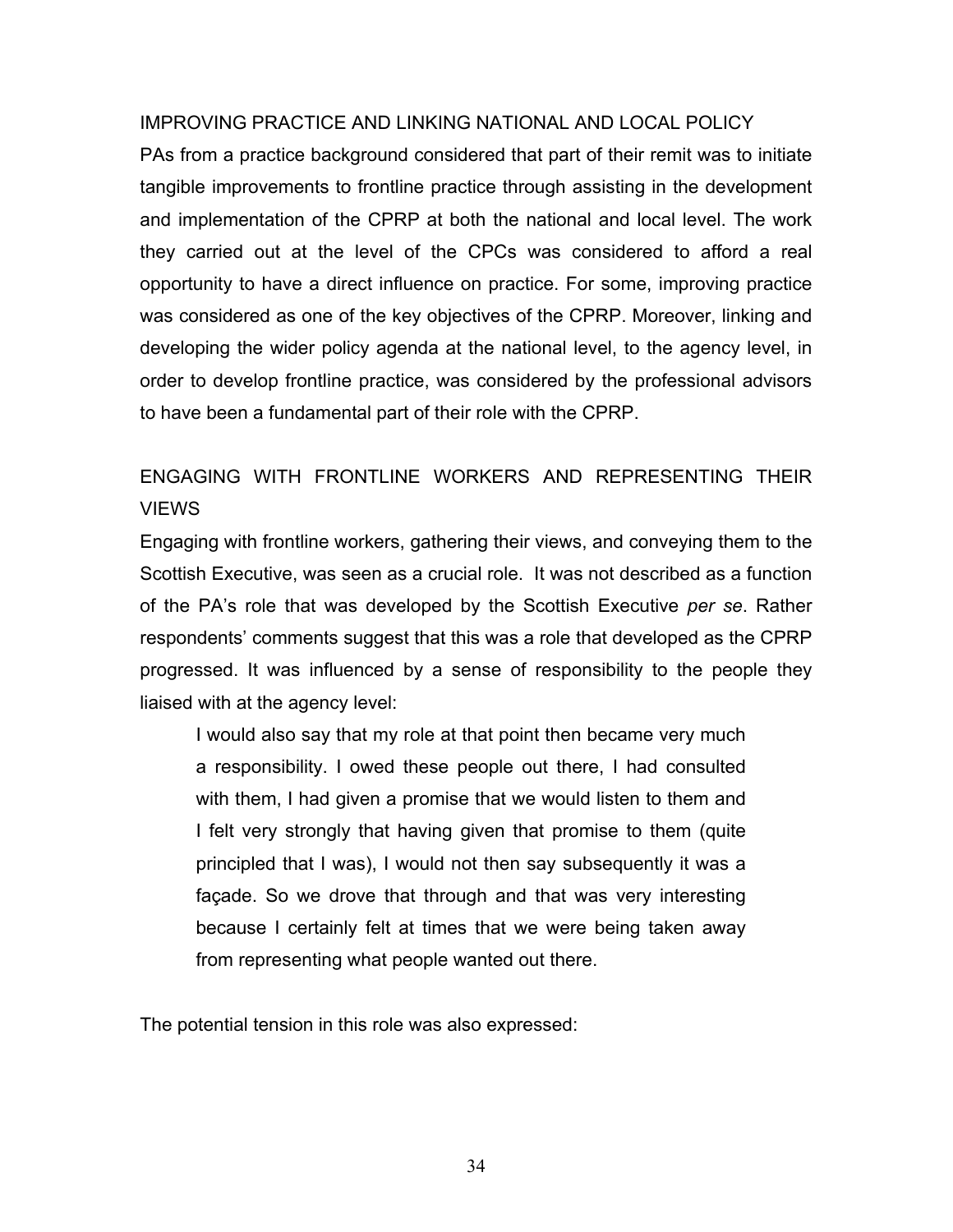It was like walking a tightrope if you like, because yes I wanted to carry the Executive message forward, but I also wanted to support the people who were out there.

ENGAGING EXTERNAL AGENCIES AND ORGANISATIONS WITH THE CPRP Liaising with a variety of agencies and organisations, whether statutory or nonstatutory, in order to engage them with the CPRP, its aims, objectives and development, was clearly considered by professional advisors to have been part of their role. Most professional advisors described, in detail, their involvements and efforts to engage and work with a variety of agencies and organisations in the statutory, non-statutory and voluntary sector, in order to raise awareness of child protection issues, raise the profile of child protection and assist agencies and organisations in developing and implementing child protection policies, and procedures.

ACTUALISING THE AIMS AND OBJECTIVES OF THE CPRP THROUGH THE SUB-PROJECTS OF THE CPRP AND RELATED STRANDS OF WORK Developing and implementing the work tasks of the CPRP within the various sub projects was viewed by professional advisors as their key function within the reform programme. This was evidenced by their extensive commentary on their involvements in specific strands of work.

*What informed the selection by the policy leads of the particular methods for each sub-project and views on whether they worked.* 

The policy leads found it difficult to articulate with clarity what informed the selection of the particular methods used for each of the projects of the reform programme. Instead when asked about this people spoke, in partial detail, about what they did, rather than explaining the rationale that underpinned what they did. However, we were told in detail about how the original vision for the reform programme was developed from the outcomes of the first child protection summit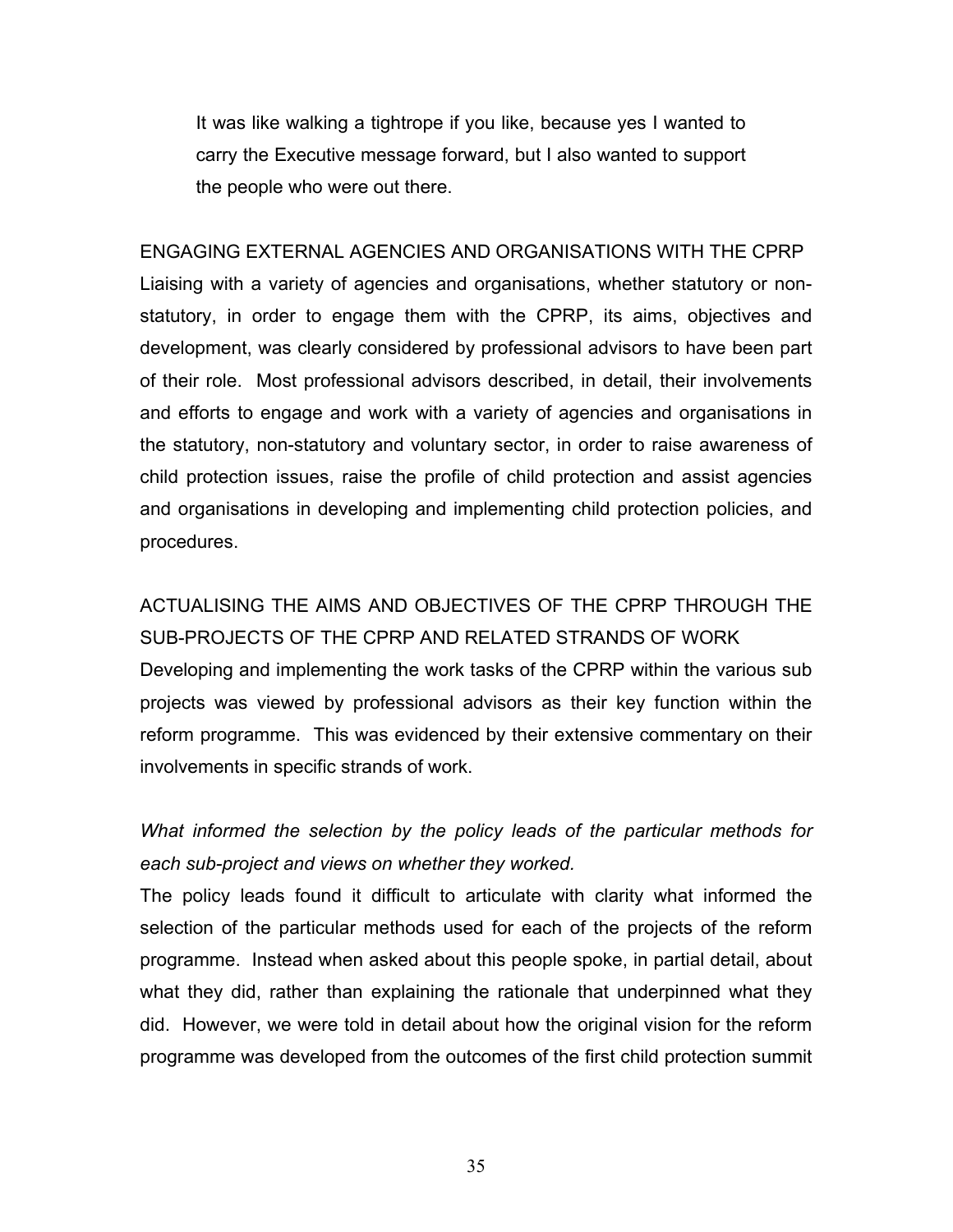and about how enormous effort was put into engaging people with the reform programme and consulting with people about various strands of work.

Consultation has emerged as one of the primary vehicles through which the work of the CPRP was developed. We received extensive commentary on the level of consultation work that was carried out. The sheer scale of the consultation exercises cannot be overstated. During an interview with one of the PAs, for example, we were told that approximately 2000 people had attended roadshows aimed at informing the development of the Framework for Standards and communication with as many of these people as possible was maintained.

The majority of people who were involved in the CPRP at the level of the Scottish Executive could articulate what informed their *individual* working methods in taking forward the various projects of the reform programme. The most frequently mentioned aspect of this was professional expertise. The policy leads including CPSG members, and the Professional Advisors, clearly articulated that they drew on their professional backgrounds to inform their working methods:

I think what informed it was my professional background…it was about my knowledge, experience, professionalism if you like.

#### CHILDREN'S CHARTER

Very few respondents offered commentary on the Children's Charter. This is perhaps because the Charter was developed by Save the Children and did not have direct input from those people we spoke to. People tended to view the Children's Charter as an aspirational document that provided clarity about what children and young people expected from child protection services and, as one commented:

Now that's not a useless exercise. (*CPC member)*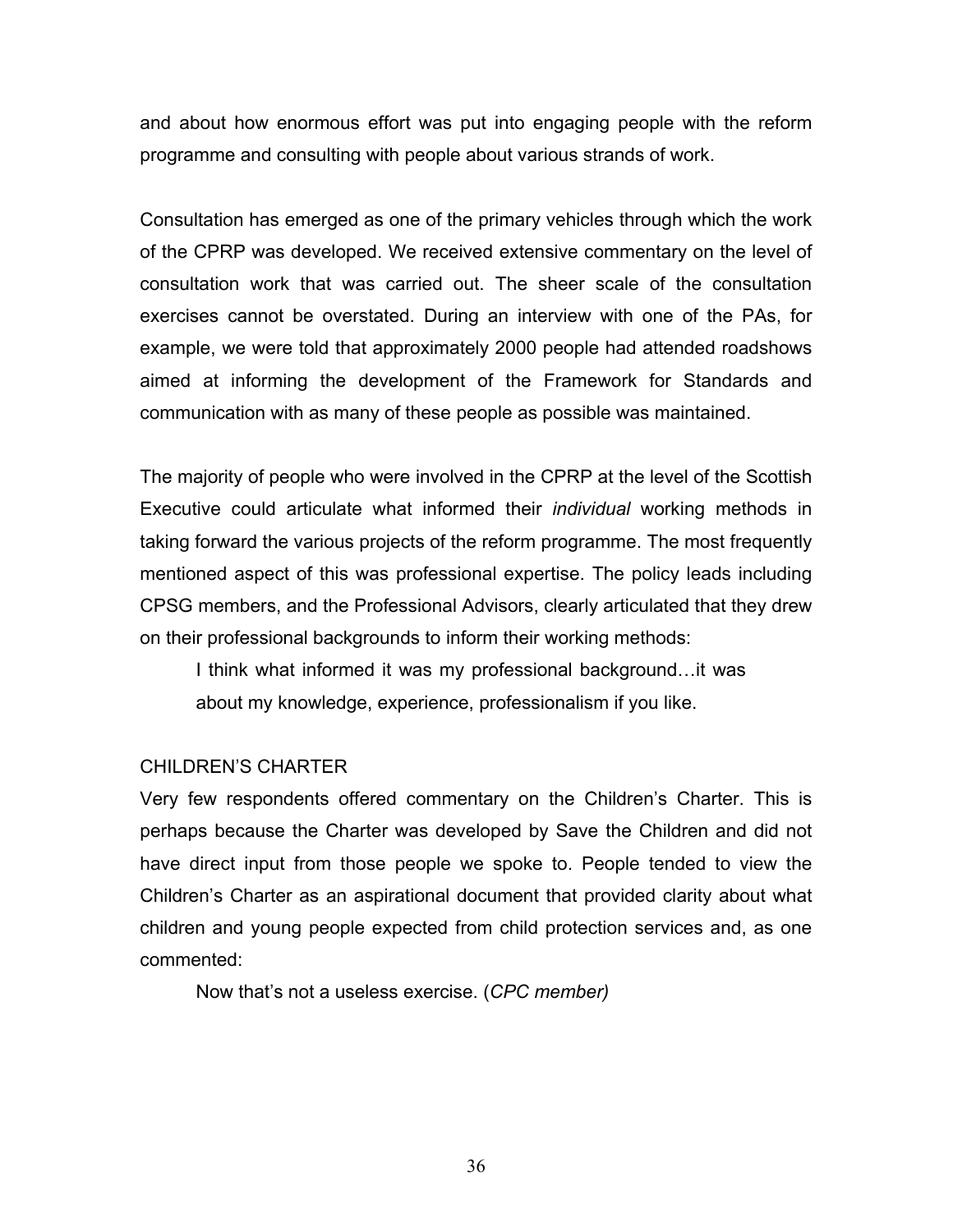However, some people were disappointed that it did not provide them with something that could be utilised at the agency and practitioner level in a concrete and meaningful way:

The Charter, I don't want to decry it too much, but at the end of the day there will be many people in the field who would ask themselves 'exactly what purpose was it that the Charter actually served', other than being, again, I say the obvious statement on the part of children, or children and young people and what they would expect from the system.

Despite this it was generally considered that the Children's Charter had been influential in focusing minds upon putting children at the centre of child protection processes and listening to children within these processes:

I do think that professionals across the board are much more willing to listen to children. (*CPC member)*

# THE FRAMEWORK FOR STANDARDS (QUALITY INDICATORS AND MULTI-AGENCY INSPECTION)

The Joint Inspection programme is underpinned by the Framework for Standards and Quality Indicators. Respondents expressed mixed feelings as to the *operational* benefits of the Framework for Standards. It is likely that this was at least partly due to the fact that the Framework, intended as a set of vision statements, was developed some time before the more detailed and prescriptive Quality Indicators.

There was a tendency to view the Framework as aspirational rather than realisable. The Framework for Standards was not considered by some to have delivered what agencies and frontline staff had expected from a strand of work which was billed as developing standards for child protection services. It was evident that people were hoping for, and indeed were expecting, something more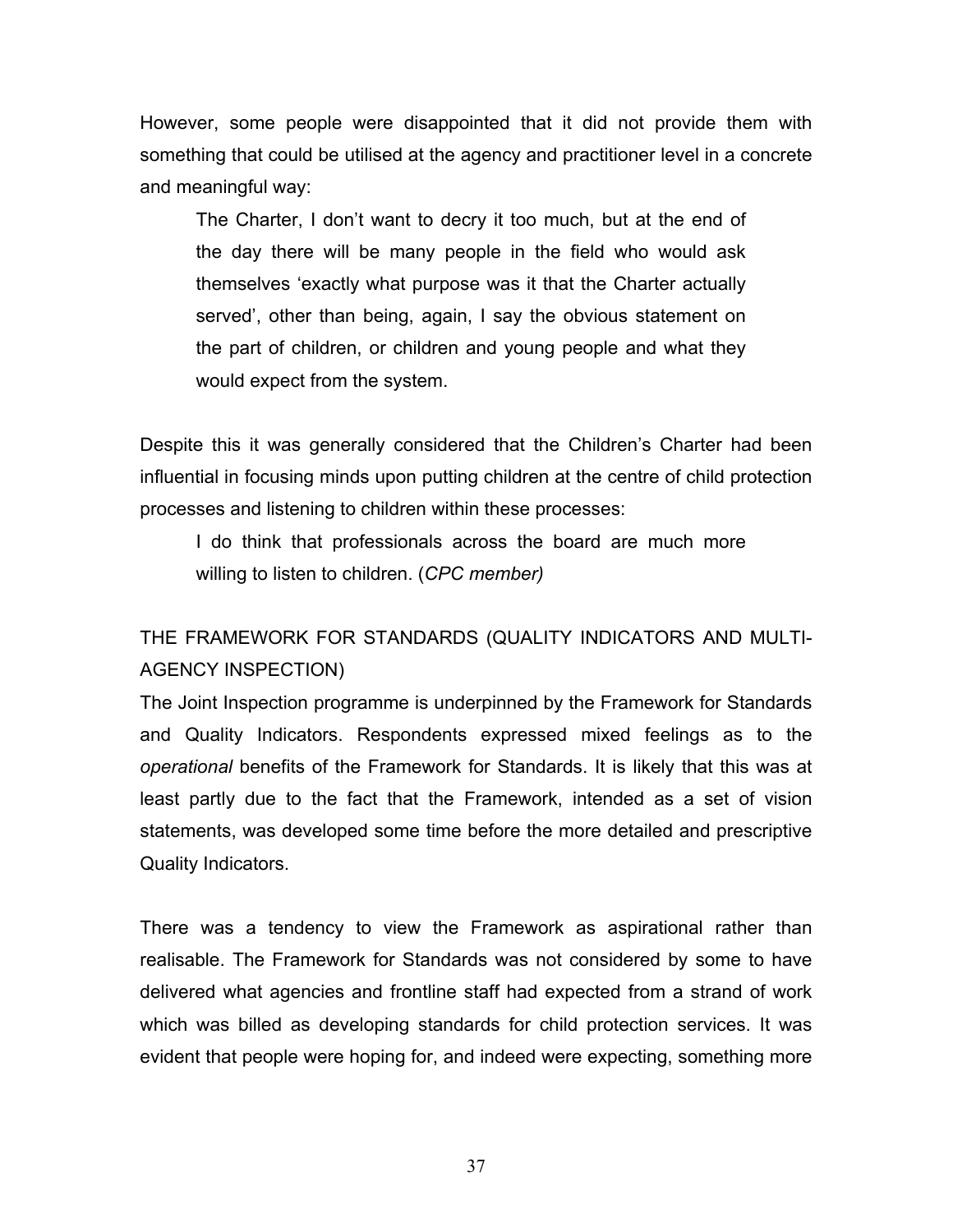prescriptive and something which allowed for the assessment and evaluation of services:

People were looking for much more highly prescriptive standards which you could then [use to] assess the quality of service that was being provided. (*CPC working group)* 

I thought people were looking for a good standards document that … could then be used as a reference for services to develop this service, to meet the standards but could also then be used as tool for self-assessment of service and [for] external assessment of services. (*CPC member)* 

Some felt that the end product was too vague, too broad and did not go beyond providing a vision or philosophy for standards in child protection which people felt they already held:

They were so broad brushed, that, in the real sense all they did was really just say, state what the obvious was, which was a philosophy on working, rather than actually setting benchmarks, and it's the benchmarks we need. (*CPC member)*

The reform team at the Scottish Executive recognised that agencies and professionals had expected them to have developed a set of standards for practice which were measurable. For example one professional advisor said:

We had a lot of explaining to do with that as well, people looking for Standards and they got a Framework, so that was maybe a wee bit of an issue for them. But I think, quite honestly, in the format it was in, at that point, it couldn't have been anything but a Framework. I think the danger was, (and this was my interpretation), if you spell it out letter by letter and measure it then people will just work to that. If it says you do everything red, yellow or blue, you'll not do anything green, and I think that was the strength of the Framework. It meant something to anybody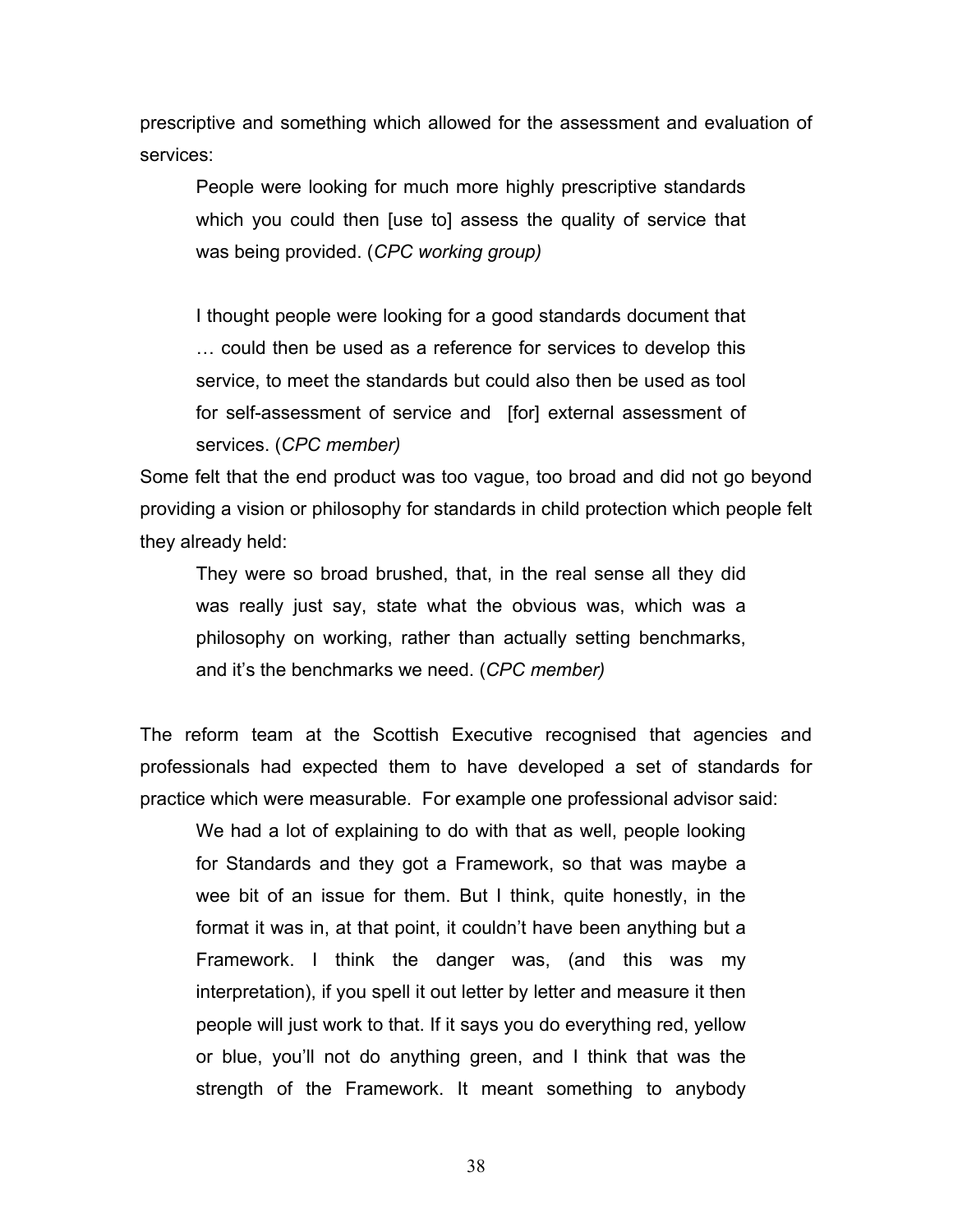involved in working with Children and Families. It would mean more to certain people, then it would provide a basis where you take forward your Child Protection work. (*PA)* 

Despite the more critical comments, the Framework for Standards also received more positive comments. By and large, many people considered that as a basis for setting standards in relation to what constitutes good practice for frontline staff, the Framework for Standards made an important contribution. For instance:

I thought the Framework and Standards was an excellent attempt. [It] took a little bit of understanding, but it was an excellent attempt to kind of set out what needed to be done. (*Policy officer)*

The Framework for Standards was clearly being used to inform practice and policy development at the local level:

To be fair we're using the Standards. I mean we actively use them everyday. We integrate the Standards, the Framework of Standards into every policy and protocol that we produce from this office, but we do that so it's clear to people that we are linking our local arrangements to National Public Policy. (*CPC member)*

And it's not necessarily that the Standards have actually provided us with anything we didn't know already, but we use them, we try to actively use them because, (well, partly because), they are not entirely useless. They do provide some kind of very general framework for people agreeing some kind of consensus of what the philosophy of protecting children and young people are all about, so that in itself is good. (*CPC member)*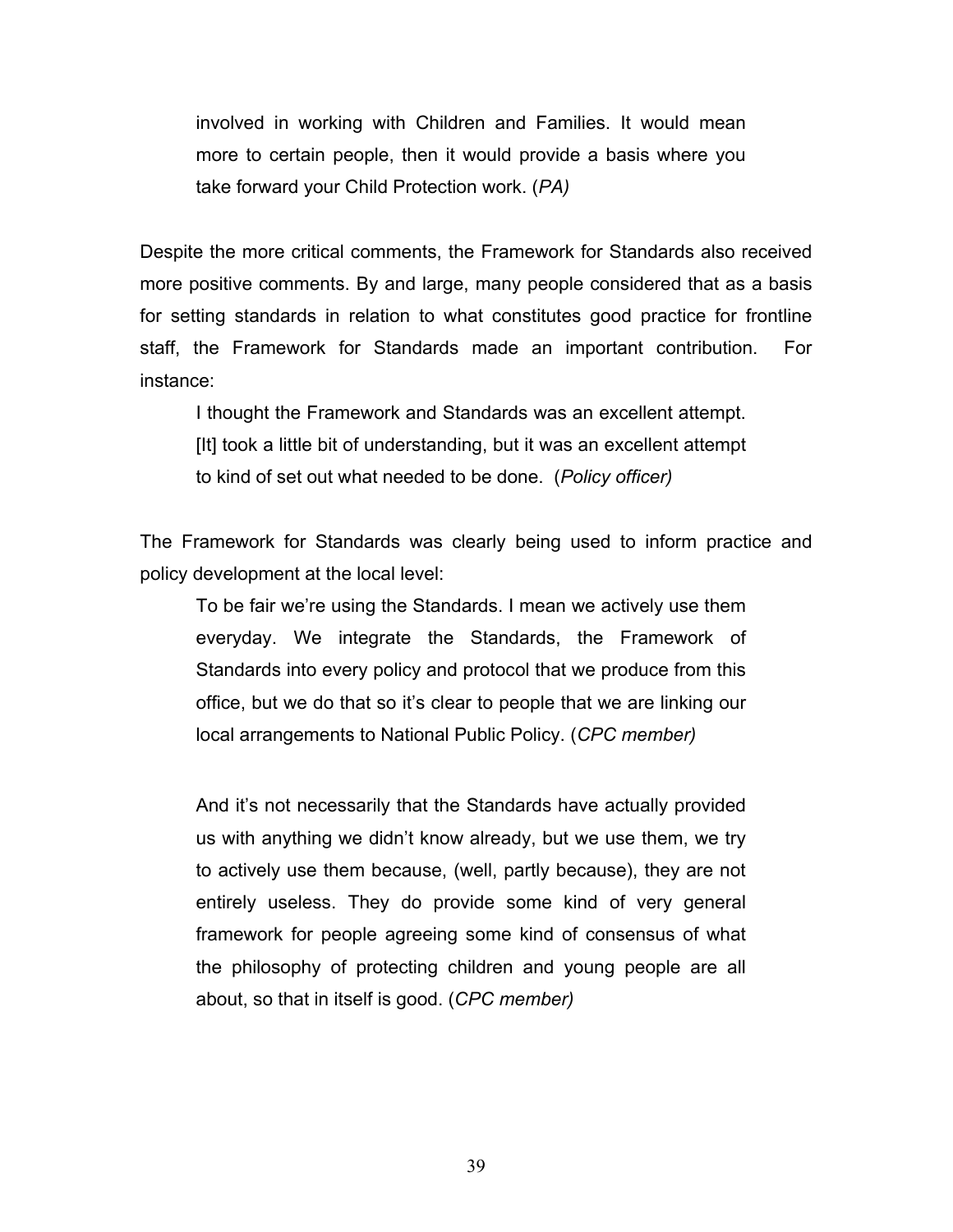We were also told that as a consequence of the Framework for Standards:

- frontline workers were clearer about what is expected of them in terms of standards of care;
- policy leads believed that frontline workers were clearer about the consequences of unacceptable standards of care;
- relationships between frontline workers and clients (parents and children) were more respectful and more honest;
- people were more aware of what the characteristics of good quality child protection services were or should be.

The Framework for Standards was considered to have focused people's minds on the need to improve child protection services and individual professionals and agencies were seen to be taking that seriously as a consequence. However, the development of Quality Indicators has been viewed as an extremely significant step in moving the Framework forward. For the most part, this is because people have considered that they provide a more functional tool or mechanism for assessing the quality of practice and service that people were expecting from the development of standards

I think the work that the Quality Indicators … has been more specific, and we can actually use that as a tool. (*CPC member)* 

Moreover the Quality Indicators have been considered to provide the potential for:

- Achieving continuous improvement in child protection services on an ongoing, long-term basis.
- Highlighting good practice, which has been considered as a good opportunity for child protection services in the light of the continual focus on 'poorer practices'.

Although not identified as a specific, separate sub-project for the purposes of this process review, many respondents discussed multi-agency inspection in the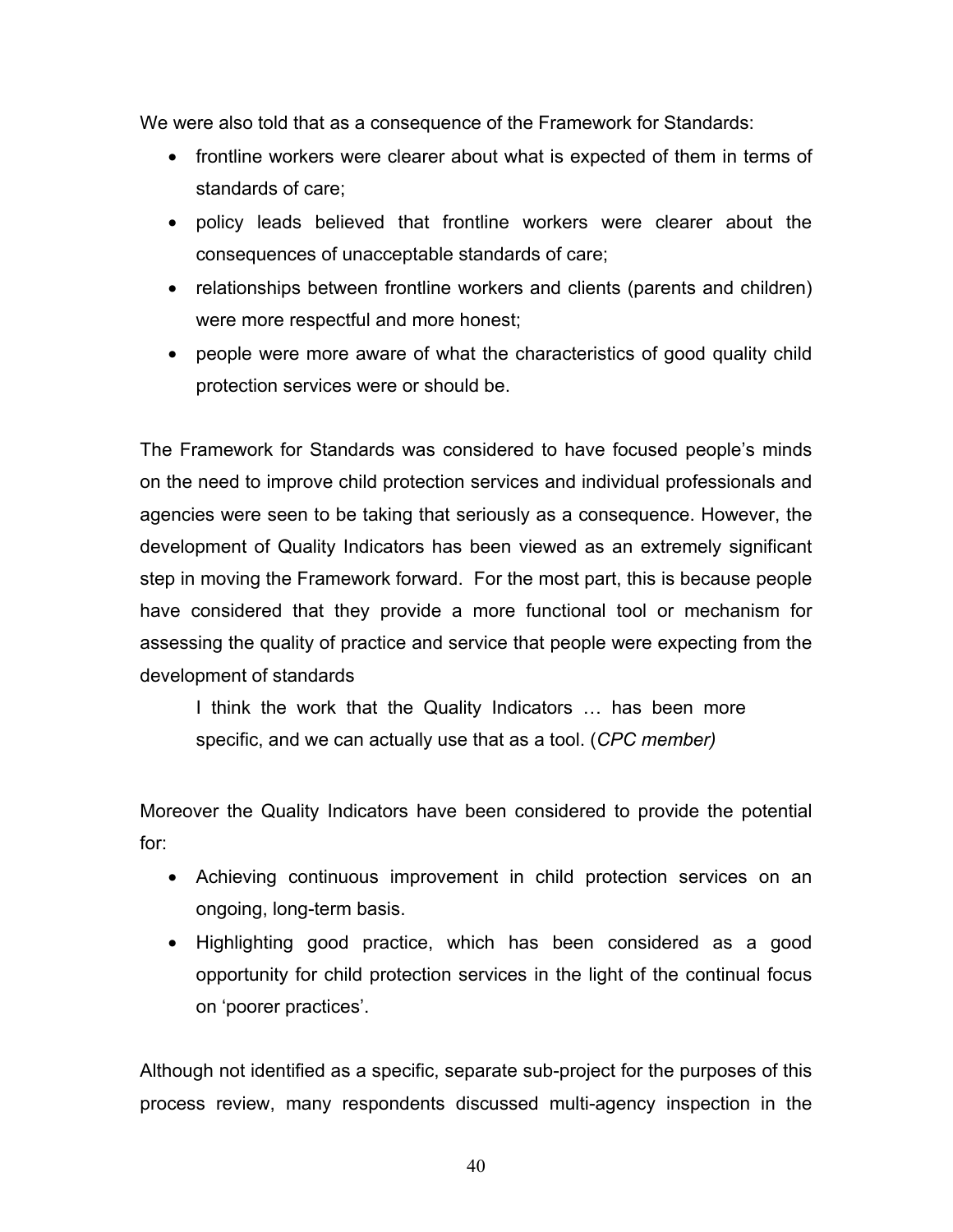context of the Framework. This was because the development of multi-agency inspection was viewed positively by respondents as an extremely important milestone, not only for the CPRP, but for child protection services more generally. The two pilot inspections were considered invaluable in terms of the development of multi-agency inspection. The learning in how to take forward the CPRP through inspection activity was also considered to have been a useful outcome of the pilot inspections.

Most crucially, the arrival of multi-agency inspection has been viewed by some as the lever that has resulted in agencies trying to work together to improve and develop child protection services. Multi-agency inspection has been thought to have been extremely important, therefore, in terms of engendering collective responsibility and accountability for child protection services, rather than locating child protection as the sole responsibility of social work services:

…the big step there is to have collective accountability between the agencies, so to get the agencies to be able to trust each other, to be able to reflect honestly on what's going on without blame, but with accountability. (*CPC chair)*

Some negative views of multi-agency inspections were also offered. Concerns were expressed about the extent to which agencies will aim to *pass* inspection rather than use the process of inspection to stimulate progress and change. There was a danger that people would engage in 'ticking boxes' rather than embracing inspection in the spirit of progress, development, improvement and change for the better. There was also concern that inspection had resulted in a climate of anxiety and had put staff within agencies under pressure. This was due to the enormous human resource effort, that inspection was considered to be demanding and issues with staff being unable to perform their core functions due to preparation activities.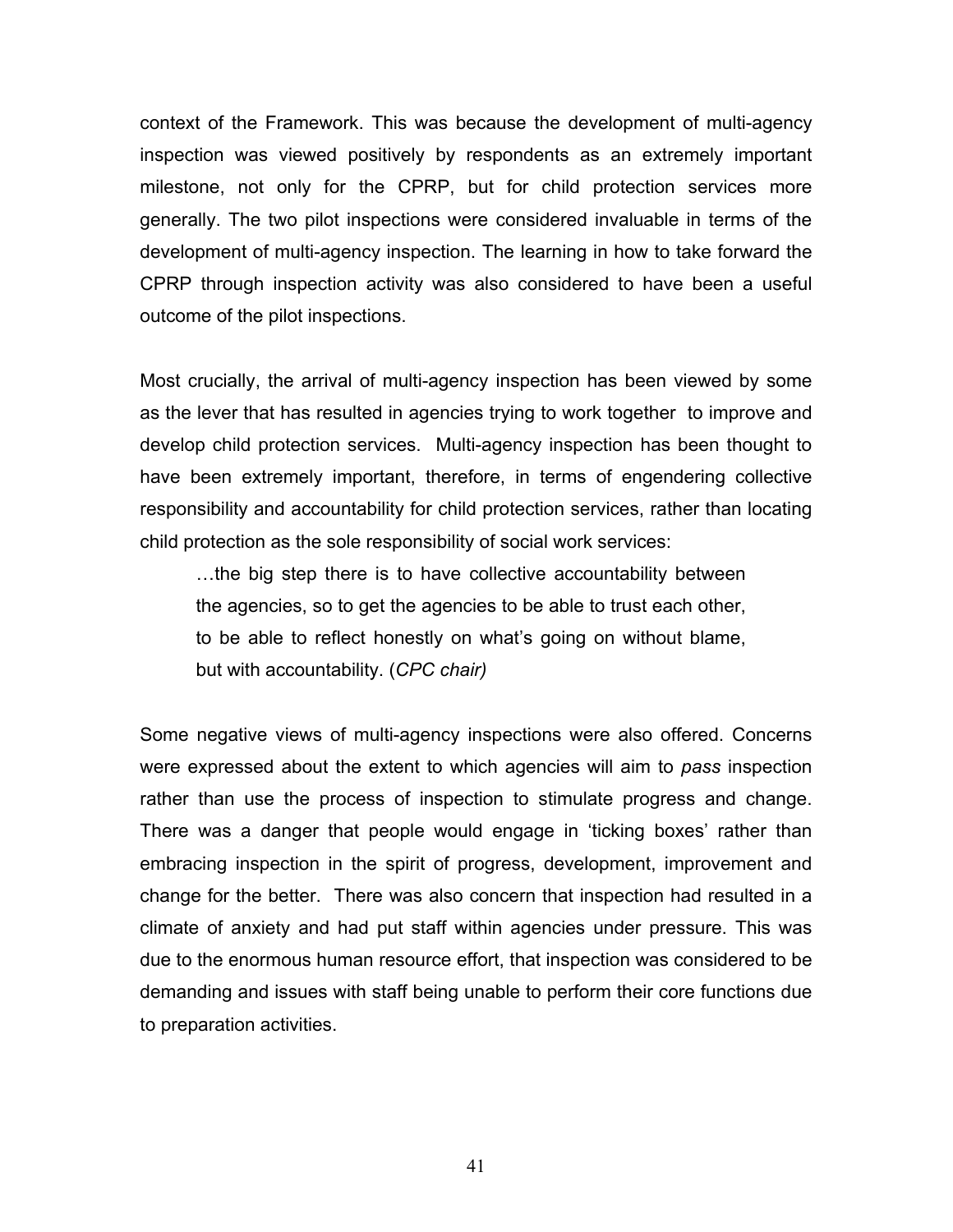#### CHILD PROTECTION COMMITTEE MODEL GUIDANCE

The CPC's were viewed by their members as playing a key role in the development of the reform programme at the national level and the development and implementation of the reform programme at the local level. CPC members saw their function as involving extensive partnership - working with the professional advisors to inform the development of aspects of the CPRP work programme and its implementation; and working with the Scottish Executive to inform policy development where appropriate.

Overwhelmingly the production of the guidance for CPCs was identified as a key success of the CPRP:

I would say that that particular part of it has been very successful…I think what has emerged is very good, and I think if people follow the guidance, then I think that the CPC will become much more effective than they have been in the past. (*CPC Training Co-ordinator)*

I think the guidance is very good. I'm very impressed with the guidance and I think it's made a great deal of difference, because we've all been trying to implement the guidance ever since it was issued. I think the guidance was sound, and I think the guidance has moved the Child Protection Committees quite significantly. (*CPC training co-ordinator)* 

We were told by a few people that during the development of the guidance there were strong differences in opinion over the way in which the guidance should be developed. It was reported that a few members of the working group argued strongly for the CPCs to be put on a statutory footing in the way that Children's Safeguarding Boards in England and Wales have. It was suggested that this would prevent the guidance being treated 'optional' and would also prevent too much regional variation in interpretation of the guidance. However, we were told that: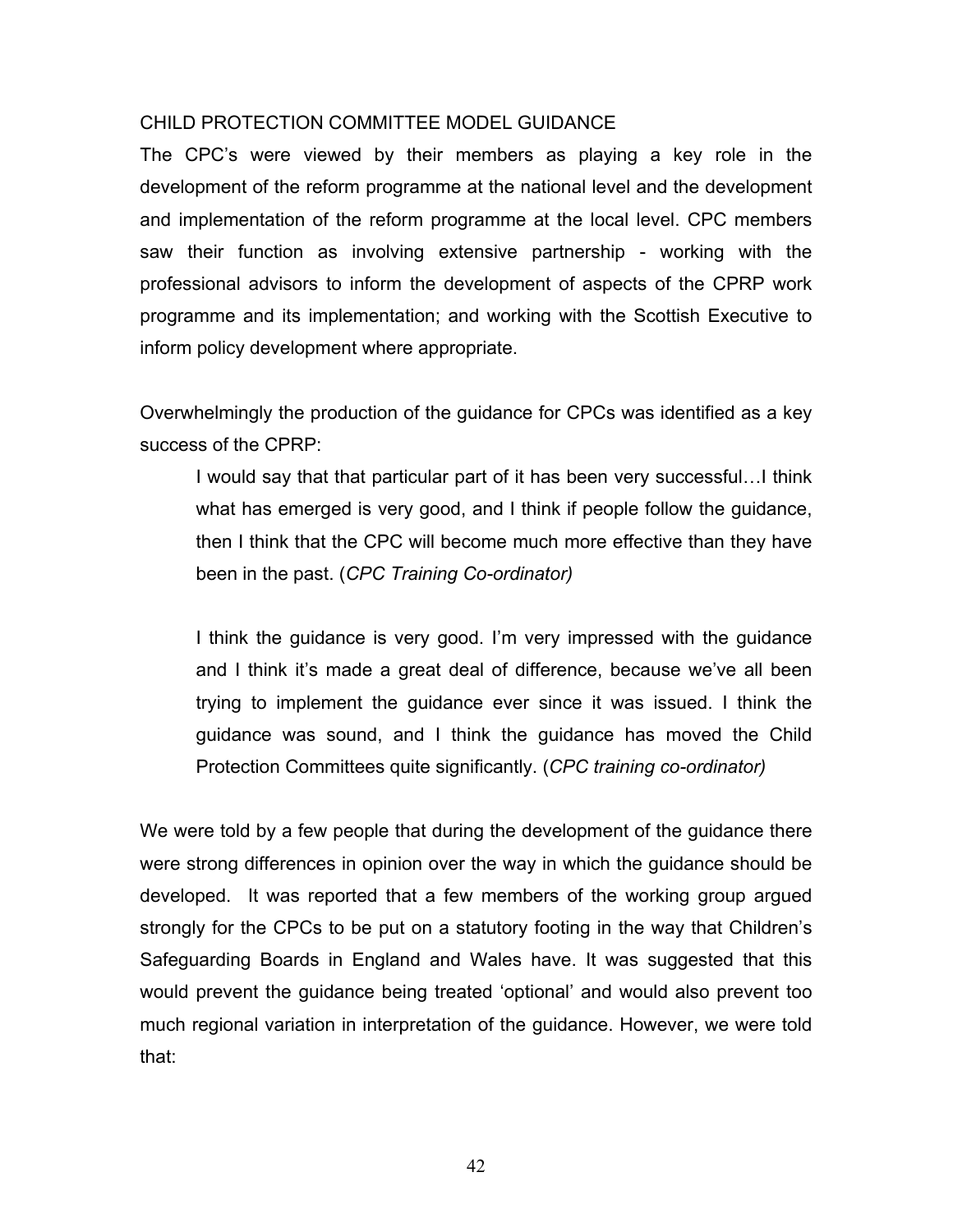for some reason there was a resistance in the Child Protection Reform Programme for doing that, quite where that resistance was coming from I'm not clear,…so eventually we ended up with Child Protection Committee National Guidance which was not rooted into legislative provision, which I think is a major disappointment and probably, a major own goal (*CPC guidance sub-group).* 

Respondents observed real benefits from there now being a more diverse mix of people at different operational levels and from different agency backgrounds participating in the CPC's. CPC's were now seen to be capitalising on the skills base of their membership in order to inform decision-making and policy development. The chief officers group was seen as invaluable and important in ensuring that child protection issues remain on the agenda at the highest level. The participation of individuals from frontline practice was also seen as crucial. As a result of the guidance people considered that:

- the roles of the CPC's were now much clearer than they had been prior to the reform programme;
- the CPC's were more effective;
- the CPC's were more organised;
- the CPC's had more influence:
- the CPC's had heightened significance.

…I also think that the way people are thinking is different because people have gone from just looking at procedures and policies to saying, 'but how does that make it better for the child?' On the first day that actually happened at a CPC I felt like standing on a table and going 'yippee!'. I genuinely think that people are saying 'how can we as a multi-agency group make it better for children?' (*PA)*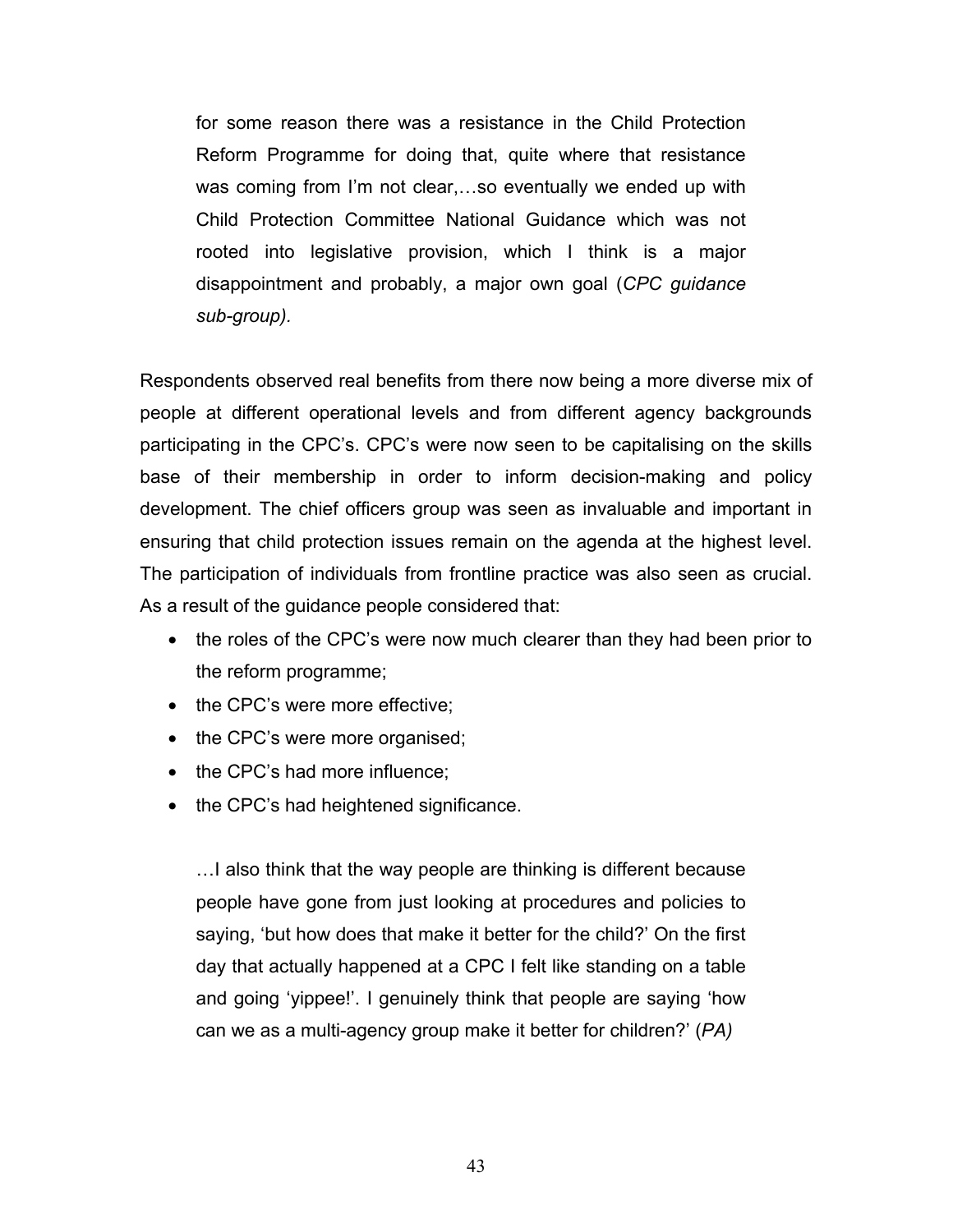#### CHILD PROTECTION SUMMITS

Respondents made very little mention of the two child protection summits, although policy leads did discuss the role of the first summit in informing the development of the work plan for the CPRP. There were comments about the diversity of agencies and organisations that were represented and the calibre of professionals who attended both summits. The second summit was described as having been successful, particularly in terms of the positive response to the Framework for Standards which was launched at this event.

#### PUBLIC AWARENESS

Those who discussed the pilot media campaign considered it to have been moderately successful. However, it was very clear that a few people viewed it as a missed opportunity. Some individuals felt the pilot should have been developed on a larger scale and that there should have been a national media awareness raising campaign on child protection. Moreover, people considered that any media campaign on child protection should be on a par with that of, for example, domestic abuse:

I think the best way of effectively raising public awareness was to advertise on TV, like they did with the domestic abuse. I certainly think that that would be the best way of raising public awareness, because everybody watches TV, not everyone reads local newspapers, or picks up leaflets or visits libraries. (*Member of the training subgroup)* 

Although people considered that public awareness had increased, some attributed this to negative and sensationalist media reporting of child deaths and cases of serious harm to children, rather than the work of the reform programme. Therefore, respondents suggested that a large scale, high profile public education campaign on child protection issues was still needed.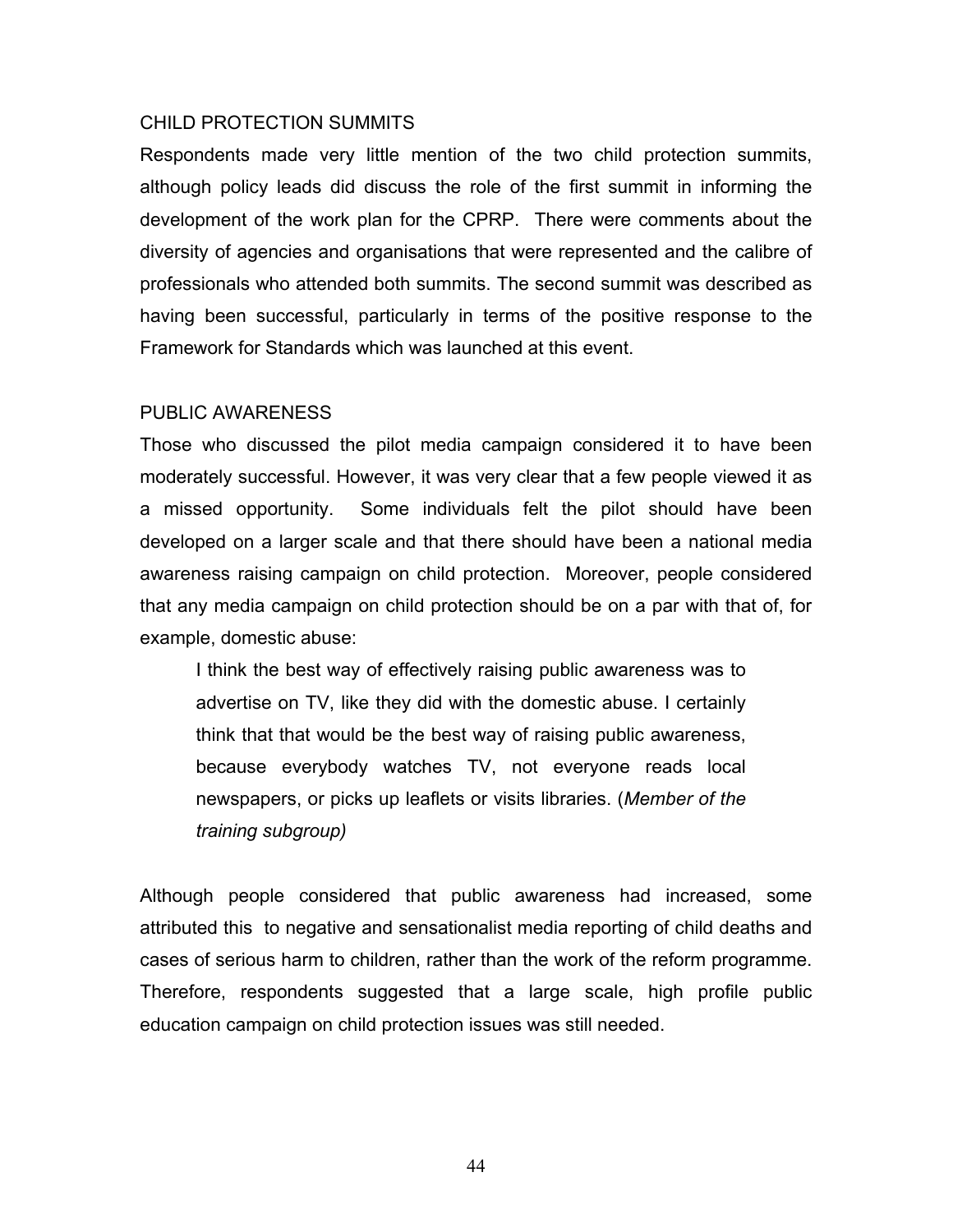#### 24 HOUR HELPLINE

Although it was felt to have been a good idea, the 24 hour helpline was considered to have had the potential to have been more successful and to have had more of an impact than it actually did. Some people considered that a 24 hour helpline needed to be tied into a national media campaign and that its profile needed to be raised.

I think that The Executive need to put that onto a higher status (*PA)* 

Generally speaking those who commented on the 24 hour helpline seem to have been of the opinion that, akin to the media campaign, it was a bit of a missed opportunity.

### LETTERS OF ASSURANCE

We were frequently told that the first letter of assurance (from the First Minister) had not been well received within agencies and organisations. Specifically respondents said it had caused widespread alarm, concern and anxiety within agencies and organisations, stemming from:

- a lack of understanding about the purpose of the letter of assurance;
- a lack of clarity on what the letter of assurance was asking agencies to do;
- a degree of perplexity about why the letter of assurance had been circulated;
- confusion about how agencies and organisations were to respond to the letter of assurance.

However, despite this it was also considered to have had a huge impact upon placing child protection on the agenda at the most senior levels within agencies and organisations such as:

• Chief Constables of Police Authorities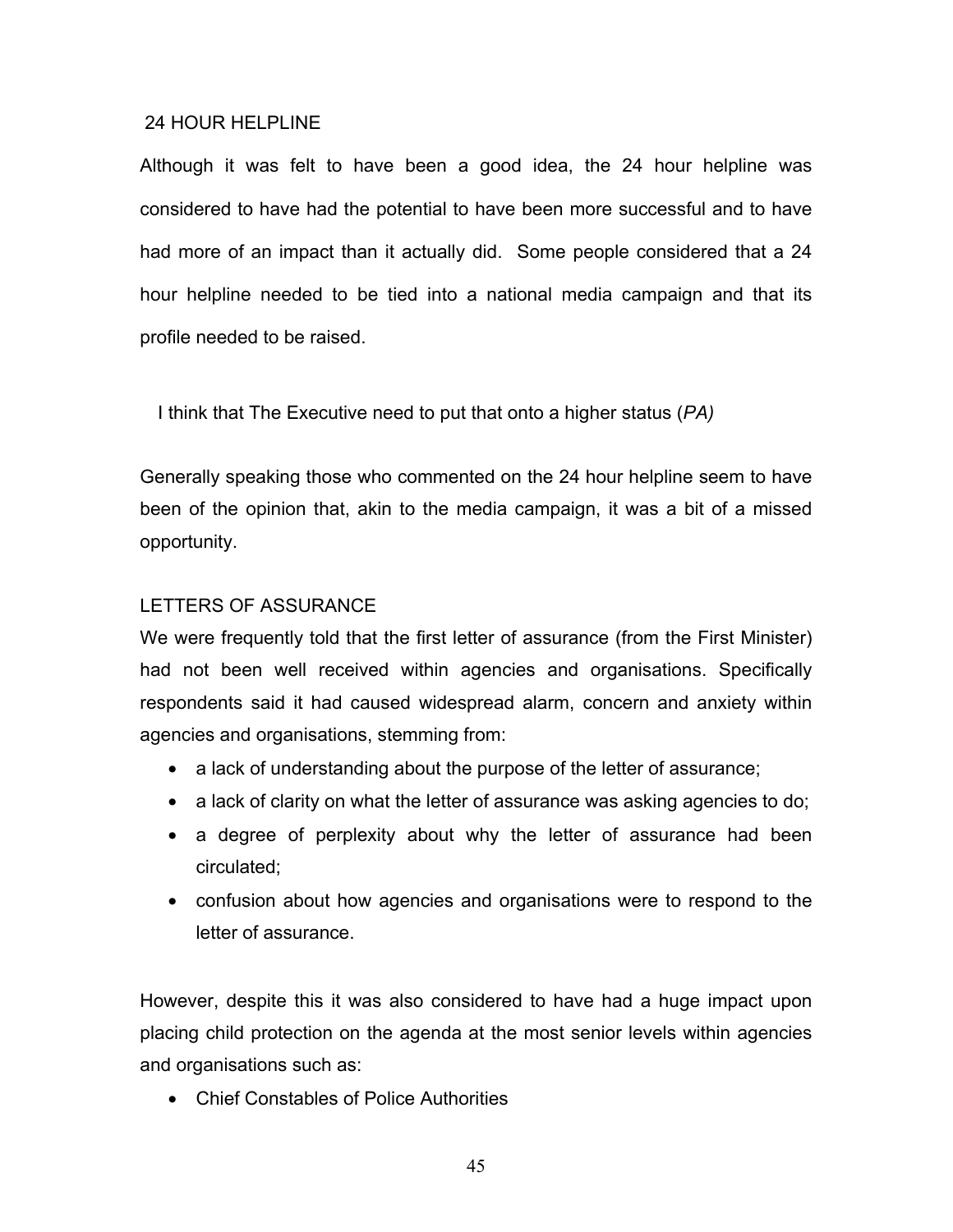- Chief Executives in local authorities
- NHS Chief Executives.

## One PA commented:

…if there was one positive thing that came out of that for me it focused Chief Officer's attention. People had to start going into their own organisations and asking these questions, to get the answers for the Letters…As I say, the one positive thing was it focused people's attention.

The first letter of assurance was, therefore, considered to have prompted those within senior levels in relevant organisations to focus upon and begin to prioritise areas such as:

- the quality of the services that they were delivering, including the quality of professional practice;
- what services they were delivering and where there were gaps in provision;
- improving and developing the services that they were delivering;
- their relationships with other agencies and issues associated with multiagency practice, collaboration and information sharing;
- quality assurance and the processes of quality assurance.

There was less commentary on the second letter of assurance, although it was suggested that it had caused some frustration and confusion. Respondents noted, however, that once clarification had been provided, it was clearer, more articulate and more prescriptive in what it was asking agencies to do than the first.

## SIGNIFICANT CASE REVIEW

At the time this process review was conducted the strand of work relating to significant incidents and child death guidance was unfinished. Whilst people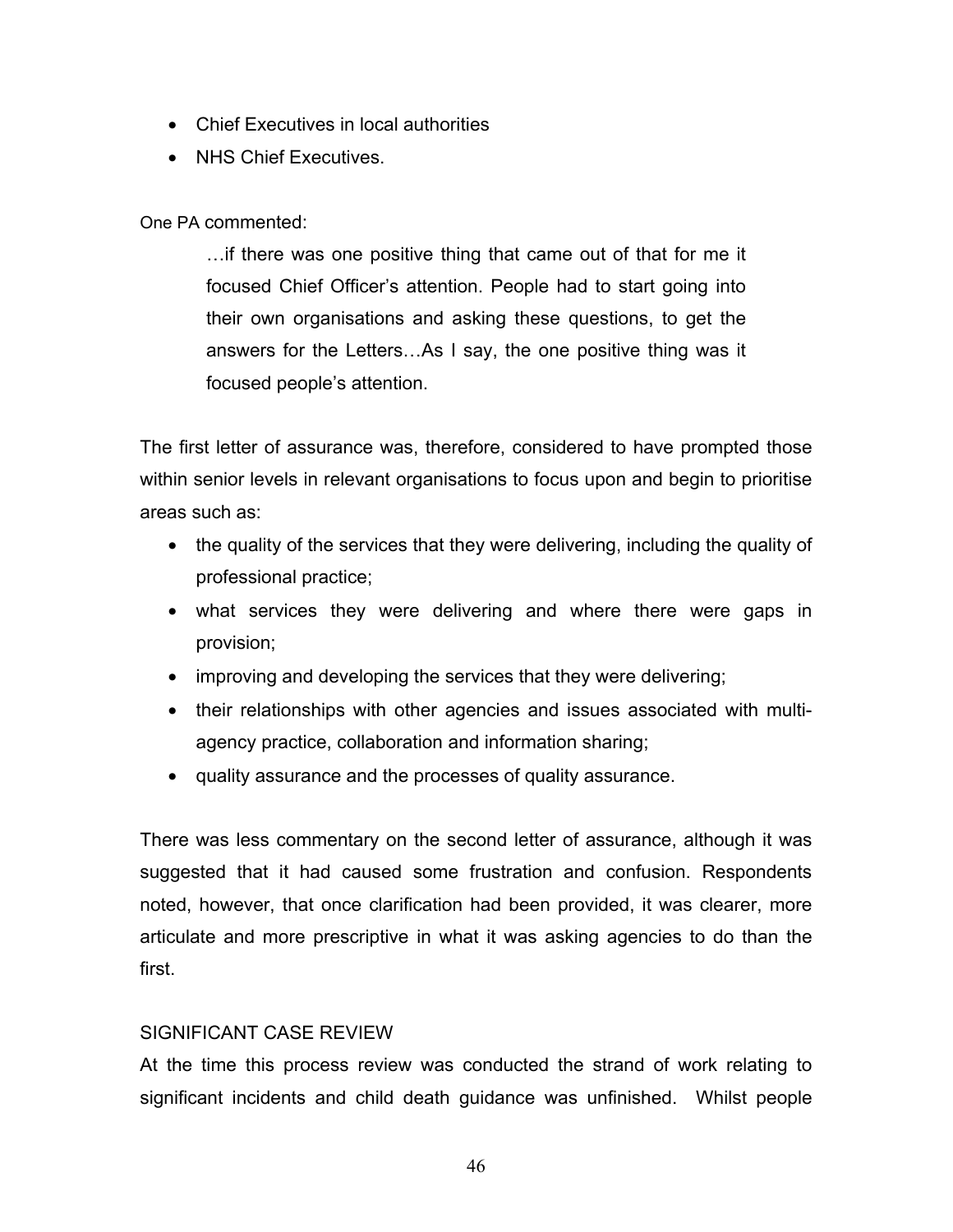were critical of this having not been delivered within the three years they were, for the most part, quite satisfied that the outputs related to this strand of work were pending.

### CHILD PROTECTION STRATEGIC TRAINING GROUP

The strategic training subgroup developed a framework for training that sets out the type and level of training required for any professional working either directly or indirectly with children. At the time that we conducted this process review the group was in the process of developing a national suite of training materials and creating a webspace that would allow easy access to these materials.

Agencies were waiting with some anticipation for this strand of work to produce accessible training tools.

I think the training material has got a long way to go, and I think that the key to improvement is training. I think that, perhaps, should have had a higher profile and, again it's simply because of what we were trying to do, what we've been involved in, I think that one of the difficulties with the training work is it's a long way off being a national resource, fit for purpose, where a whole host of materials are. I think that's a much longer term project, but, I think training's the key. (*PA)* 

However, it was made very clear to us that the work of the training group, and the reform programme at large, had had a significant impact upon the stimulation of training activity in the field. Respondents who discussed training told us of the enormous efforts they had put into the development and delivery of training programmes for professionals at all levels in a range of different agencies – whether lollipop person or chief executive:

So we have a whole programme of training - for multi-agencies, and health in particular, have also got a huge programme that they have undertaken and completed and they have done a lot of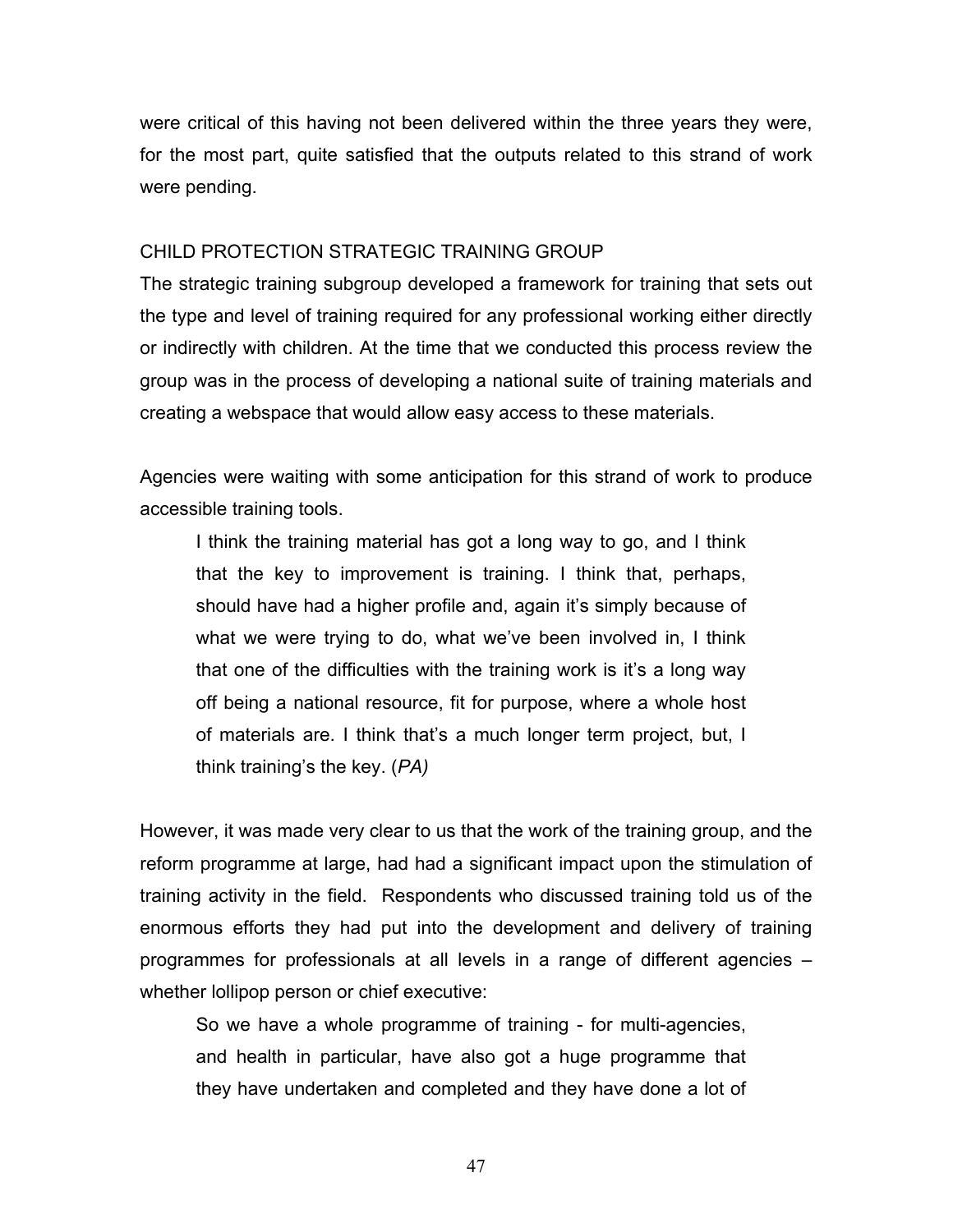training like 1,000 or 1,400 staff or something like that - single agency training. We have also done training across the area... (*CPC member)* 

CPCs appeared to have been instrumental in co-ordinating and stimulating training activity in their respective areas. However, many people also mentioned the efforts that agencies, organisations and individual professionals were making on their own to meet training needs and address gaps in the provision of training. We were told that health and the police had made particular efforts in this respect.

However, it was also highlighted to us that the task of developing and delivering training was enormous given the sheer volume of staff within Scotland for whom training in child protection is now viewed as necessary, and the sheer scale of diversity of training need that is required.

#### INTEGRATED ASSESSMENT

The development of integrated assessment was not identified as a sub-project of the CPRP for this study, but it was commented upon by several respondents. When respondents talked about integrated assessment they mostly communicated a degree of frustration that this work stream was not yet complete, but also their enthusiasm about the idea of integrated assessment. This is summed up by the following statements:

I think the Integrated Assessment Framework, which became part of the GIRFEC Programme, should have been delivered earlier. (*PA)*

Well, we're still waiting for the integrated assessment…The integrated assessment to allow multi-agency assessment of children at risk…And we've been waiting on that for a very long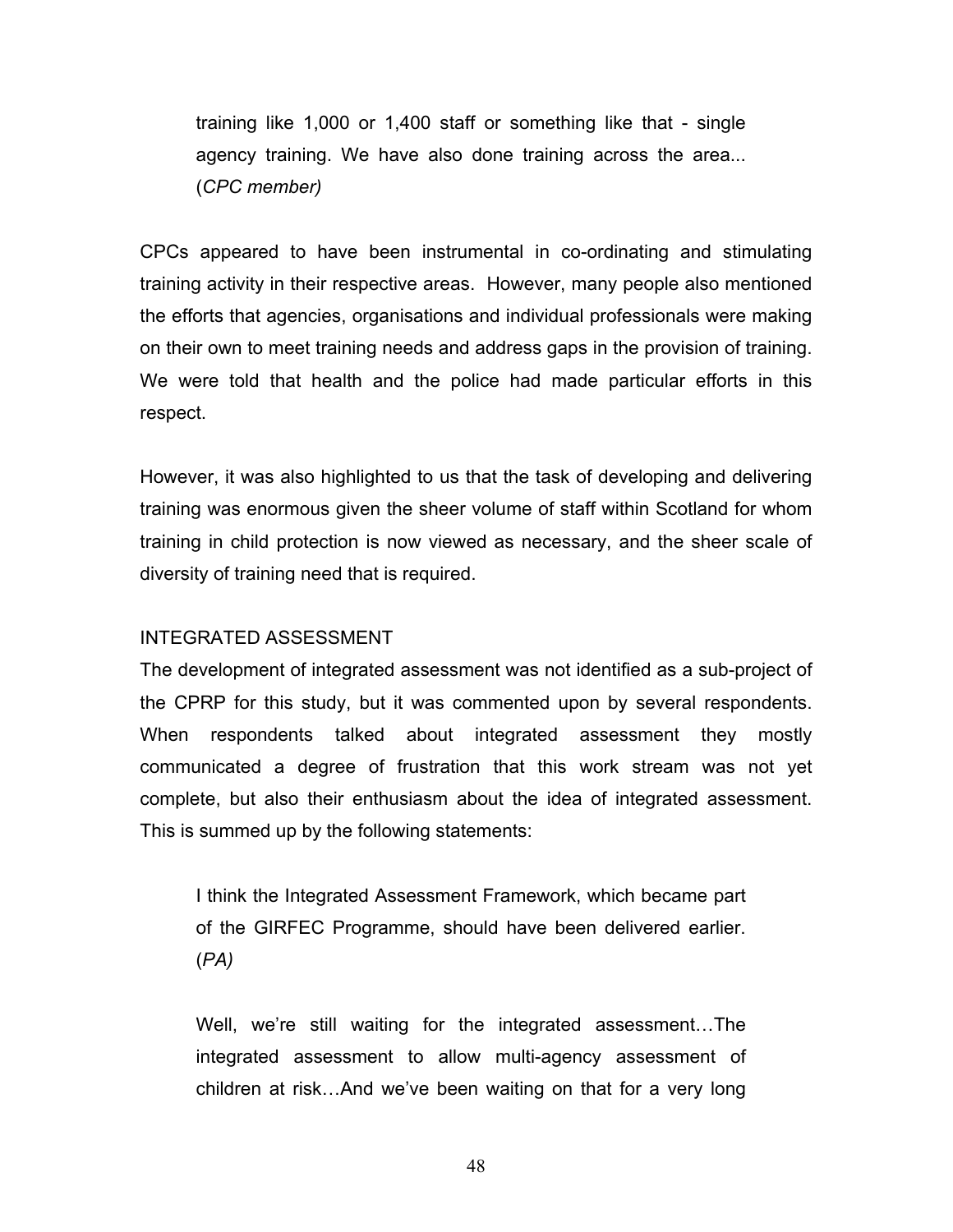time…I think everyone would welcome it so that we were all working from the same framework. (*Member of the training subgroup)* 

#### *What is the evidence for success?*

Evaluating the impact of the CPRP, and its key outputs upon outcomes for children, has been identified as inherently problematic. Most individuals who discussed the possibility of evaluation considered that it would be extremely difficult to capture whether changes or improvements were or were not directly related to the CPRP. Furthermore, it was considered that it would not be possible to conduct such an evaluation until agencies and organisations had been given a suitable amount of time to embed the outputs of the CPRP, with some respondents suggesting that it may not be appropriate to embark on such a project for some ten years. Other suggestions for evaluating the impact of the CPRP included a further national audit and review of child protection and continuing evaluation through longitudinal research:

I was looking for them to try and establish a research base for the reform programme from an early stage…I mean at the end of the day what we should have been doing at the end of the three years, or whatever it is now, was actually produce some benchmark data, baseline data from three years ago... and to show whether there has been any improvement or not …so I think [that was] a missed opportunity there (*CPSG member)* 

#### *What Difference has the CPRP made to vulnerable children in Scotland today?*

In order to harness what impact the CPRP had had, in terms of improving child protection services and outcomes for children, we asked people what difference they thought the CPRP had made to vulnerable children in Scotland today. The majority of people who responded to this question considered that the CPRP had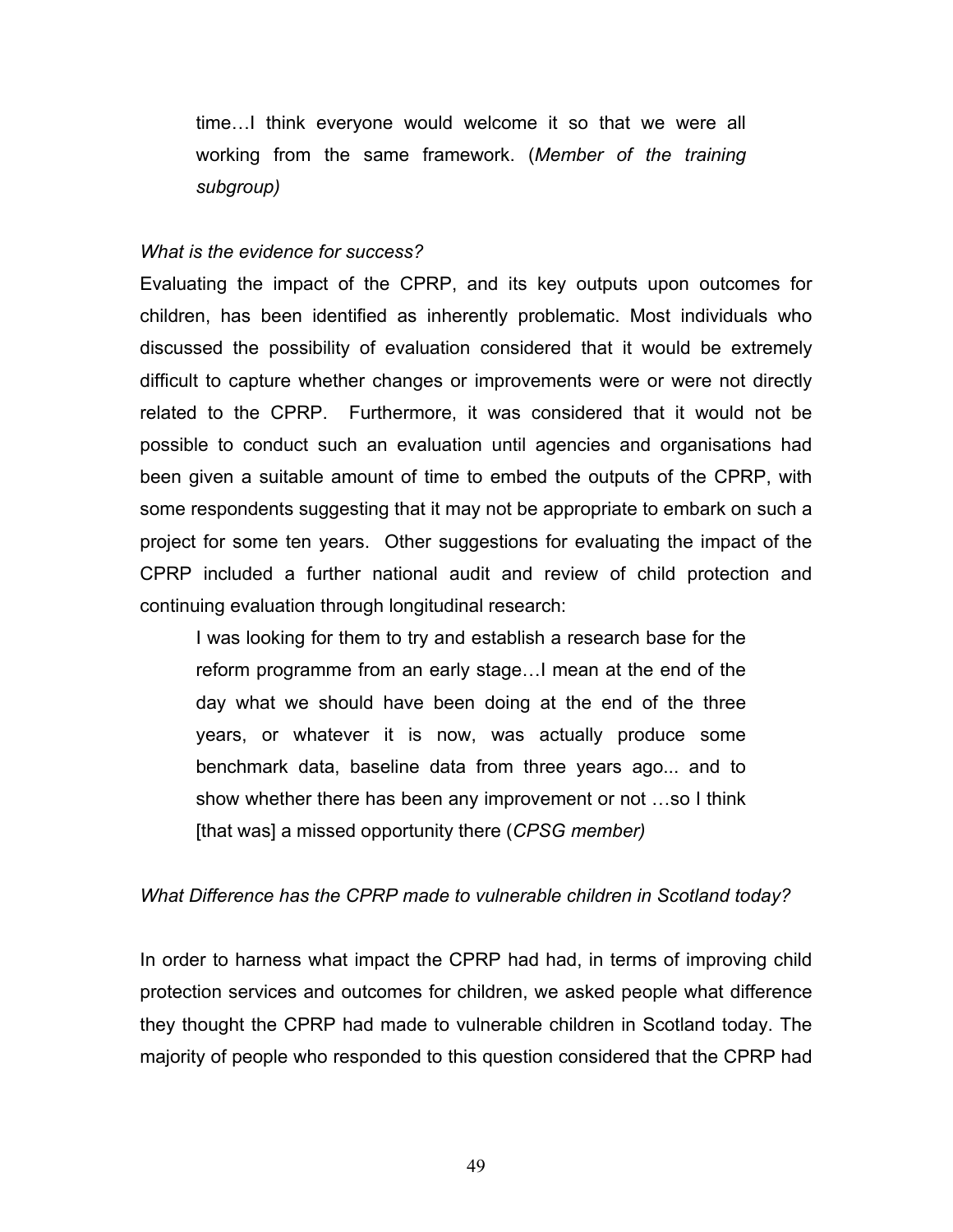made a real difference to vulnerable children. They felt that as a consequence of the reform programme children were more likely to:

- get the help they need;
- receive a better quality of service;
- be identified as being in need of protection;
- be identified as being in need of protection *earlier;*
- be referred to child protection services, relevant agencies and professionals;
- access help themselves.

Most crucially, people related these impacts to the projects of the CPRP:

I think, for me, I think, we've made things better for children. We have a Charter, and, a lot of work was done with children after it was published, we've got a Framework for Standards, we've got better Child Protection Committee's now…I think inspections as well have got a place to play. (*PA)*

Many people considered that the differences to vulnerable children were attributable to the difference that the CPRP had made to professional practice:

I would expect the level of consciousness for front line workers, to know where there is significant risk, to be now better than it was previously, and, to be at a level where you would expect them to universally, to intervene. And I would expect a higher level of understanding of the respective roles of different agencies in that process, so to know who to go to, and who to consult, who to expect to help, and, in due course, and maybe already, I would expect people to have a more explicit understanding of what constitutes quality practice. (*CPC chair*)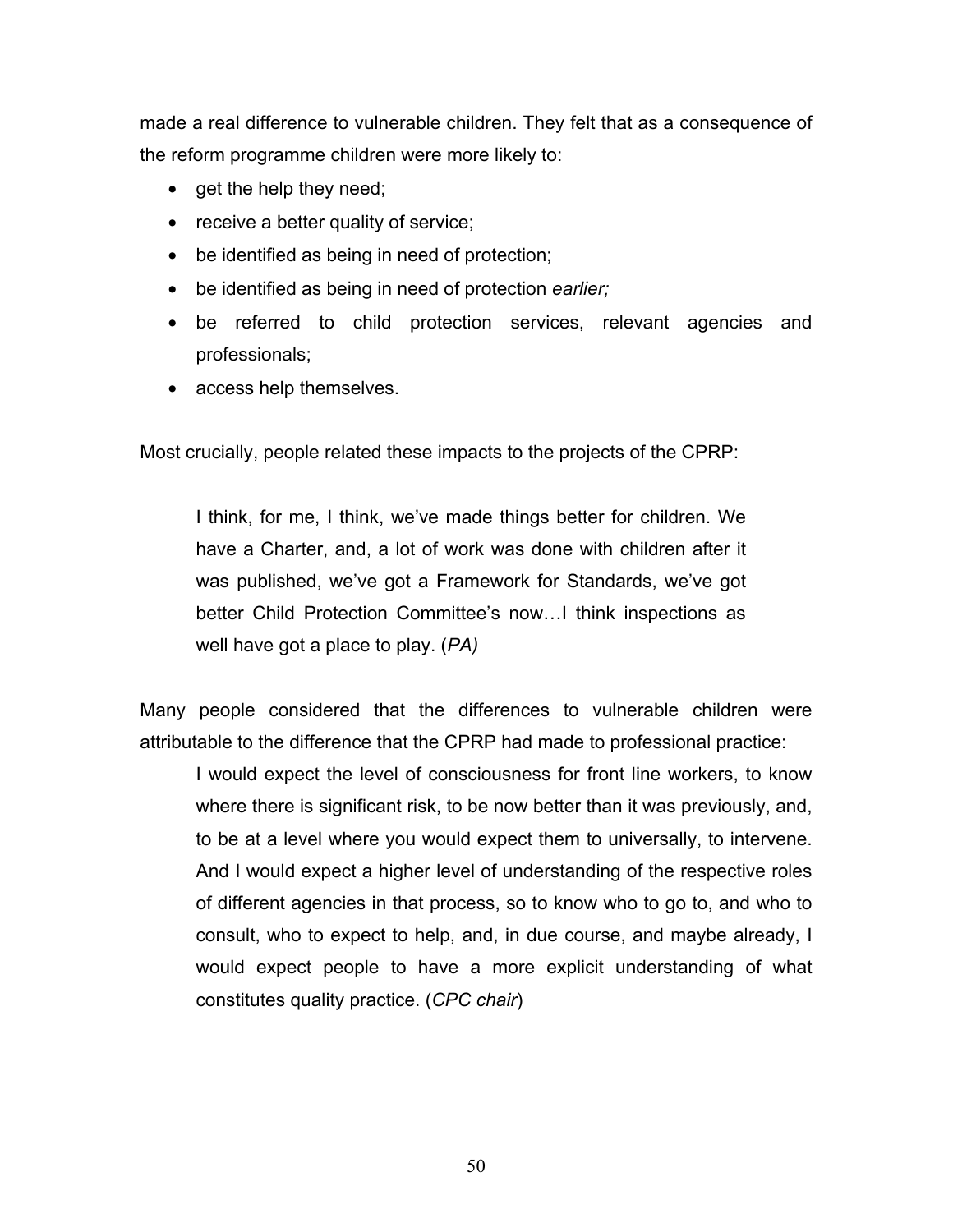## *Summary of Strand A*

- The professional advisors, members of the CPSG and policy makers within the Scottish Executive viewed the sub-projects of the CPRP as having been influential, particularly the Framework for Standards and the guidance for CPC's.
- Overall the findings from Strand A show that those who participated in it perceived the CPRP to have been successful in meeting its key aims and objectives. They felt it to have been successful in increasing professionals' awareness of children's needs for care and protection, in increasing public awareness, and in having lead to improvements at a national and local level. They attributed this success to the extensive work and commitment put in by staff, at all levels in all the key agencies, in taking the national policy agenda forward locally.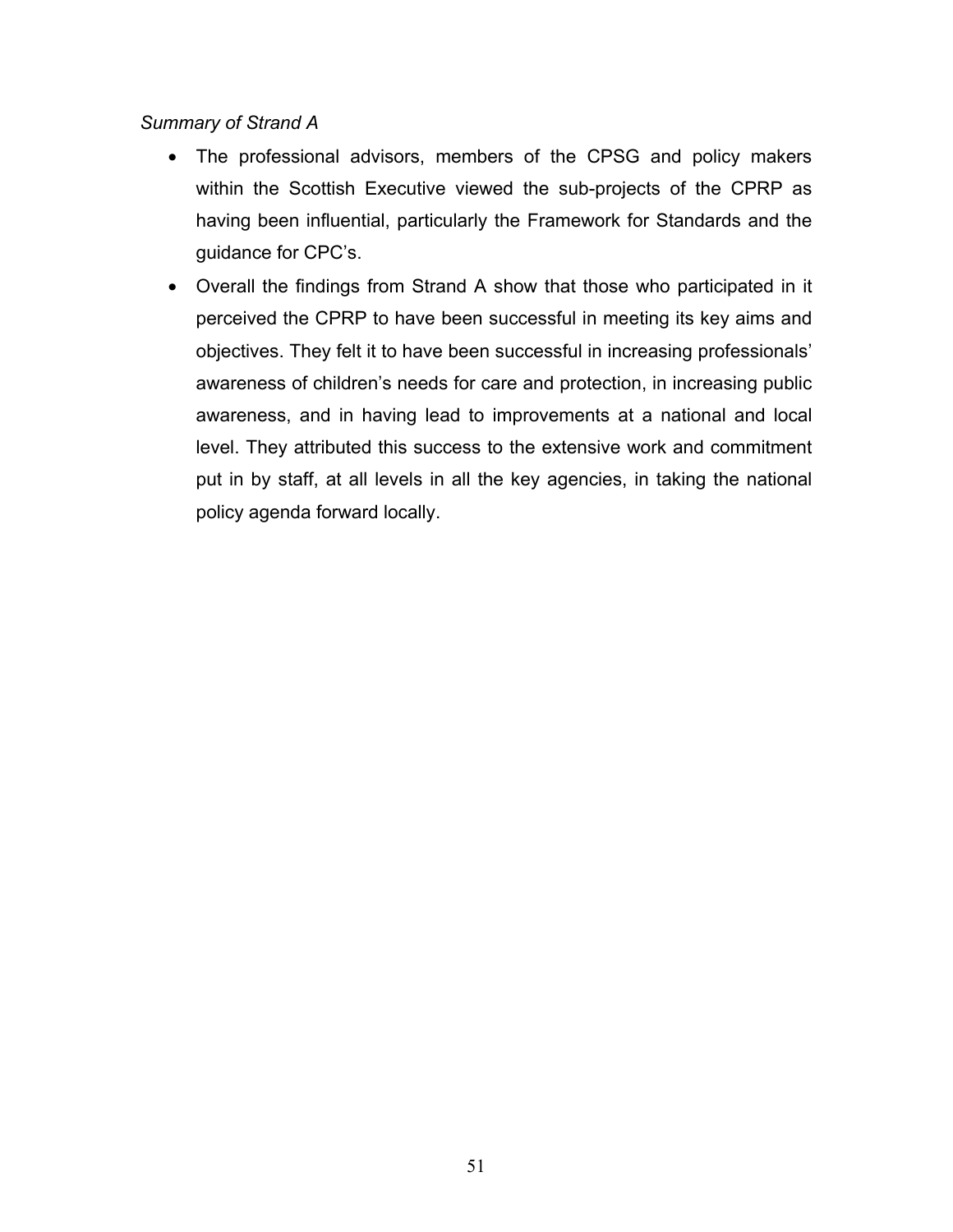## **Strand B: The impact of the CPRP on policy and practice**

### *Introduction*

The aim of this strand was to find out whether the CPRP has influenced local and national policy and changed practice amongst relevant professionals. The data was collected through a questionnaire and focus groups.

### *Survey*

The respondents provided a considerable amount of information about their views on child care and protection. Responses in all professions came from a range of staff including those at the frontline, managers, trainers, and staff in specialist settings. Although 373 people returned questionnaires, not all questions were answered in all questionnaires. The breakdown of responses by profession, along with abbreviations used for quotes, is shown in table 1.

Table 1: Details of numbers of questionnaire responses and code of abbreviations.

| <b>Profession</b>     | <b>Abbreviation</b> | N of respondents |
|-----------------------|---------------------|------------------|
| Education             | е                   | 170              |
| Health – nursing      | n                   | 43               |
| Health - medical      | m                   | 21               |
| Police                | р                   | 15               |
| Reporters             | r                   | 14               |
| <b>Social Workers</b> | S                   | 95               |
| Voluntary agency      | v                   | 15               |

Detailed statistical analysis is not appropriate because the samples cannot be assumed to be representative, and the sample sizes vary considerably. Any apparent differences should be viewed only as tendencies. We have chosen to show the findings in different ways according to the question. For example, on some occasions we give percentages of the full sample size. Other questions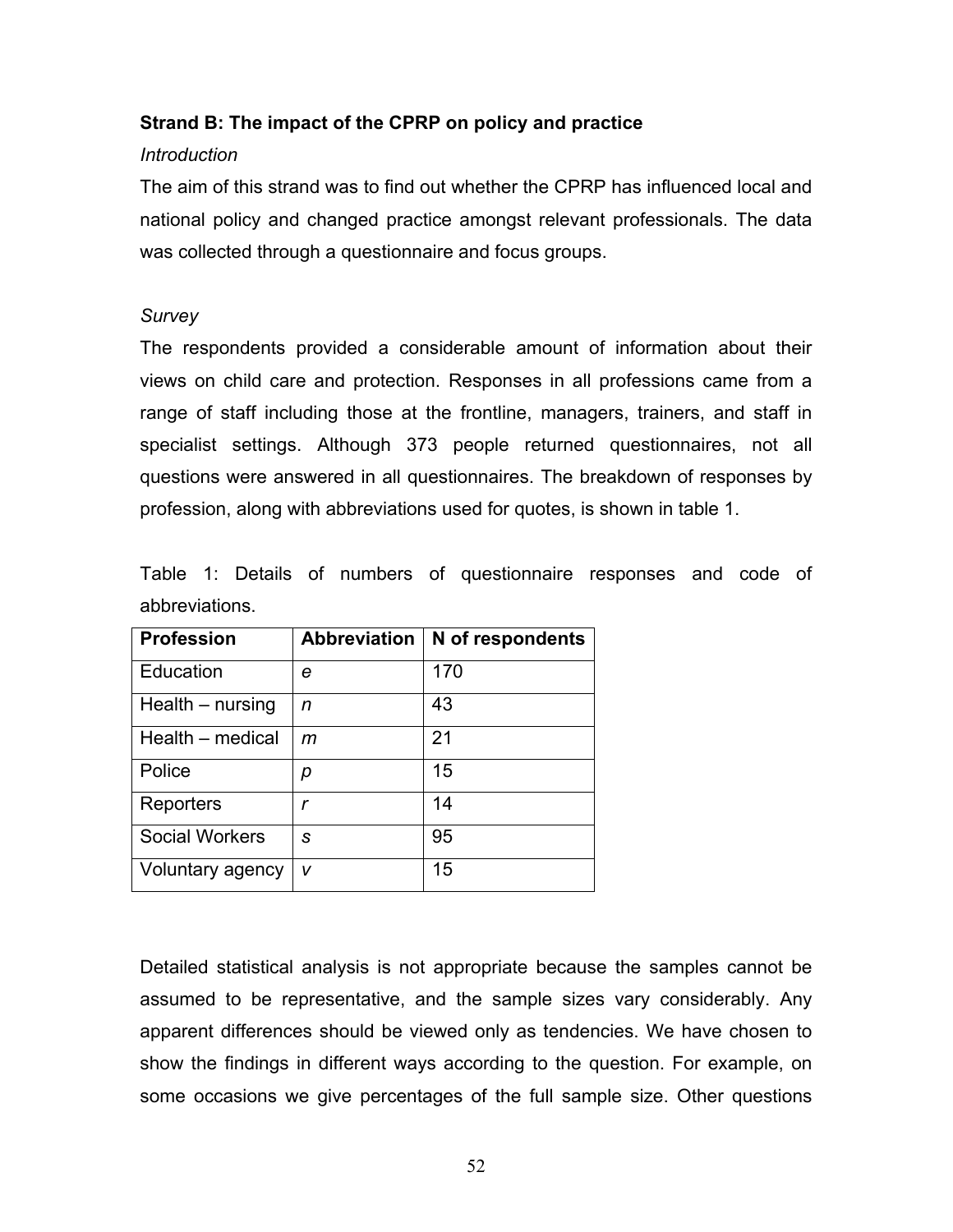were only answered if a previous question had been answered in the affirmative – in these cases the percentages are given as a proportion of the number who 'qualified' to answer the follow-on. For one key set of questions we have weighted percentages to give equal weight to each profession. Fuller details from the survey are given in appendices.

## ROLE AND RESPONSIBILITIES

One of the survey questions asked respondents for descriptions of their perceived roles and responsibilities for child care and protection. These ranged from very brief restatements of the job title, such as, 'Front line Child Protection' (*s)* to much fuller details about their roles, e.g. 'Assessing risk, prevention, communicating with other agencies, supporting families, acting on risk assessment to protect children' (*n).* 

The education staff provided the widest range of interpretations of their roles. Some focused primarily on the teaching role, with some considering teaching itself to be child care and protection because of the importance of education for the wellbeing of children and young people. Some stressed issues of health and safety. Many demonstrated considerable awareness of the need to be alert to children's wellbeing and to pass on concerns:

To ensure that they learn to the best of their abilities and to provide the best environment I can in which the education of the child can take place. (*e)* 

To be vigilant in the welfare of all children in class from a social, emotional and physical point of view. (*e)* 

Supporting young people to achieve their full potential. (*e)* 

Support all children at all times to promote their safety and wellbeing. (*e)*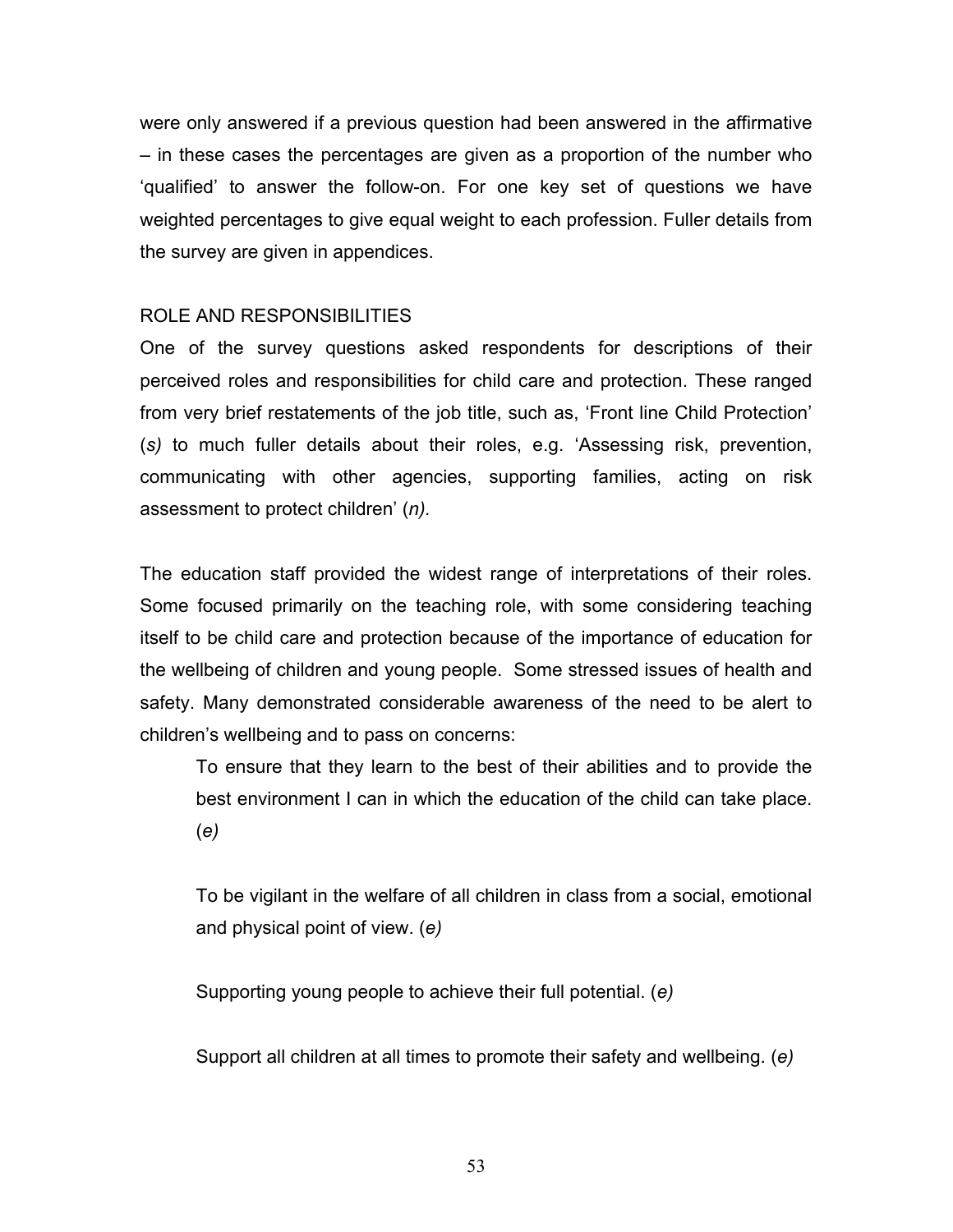When asked about this in the survey, the majority of respondents did not feel that their *understanding* and *interpretation* of their role for the welfare and protection of children had changed over the previous year (see chart 1). 313 stated that they had a clear understanding of their agency's and their own professional role, with 41 saying they did 'to some extent' and only 4 saying they did not.

> All sectors: Has your understanding and interpretation of your role and responsibilities with regard to the welfare of children changed over the last year?



All sectors: Understanding of role, each profession given equal weight



163 people ticked a number of factors they saw to have influenced their understanding of their role; the percentages of those saying this are given after each response category:

- Policy guidelines (69%)
- Internal training (60%)
- Advice from colleagues from own agency (60%)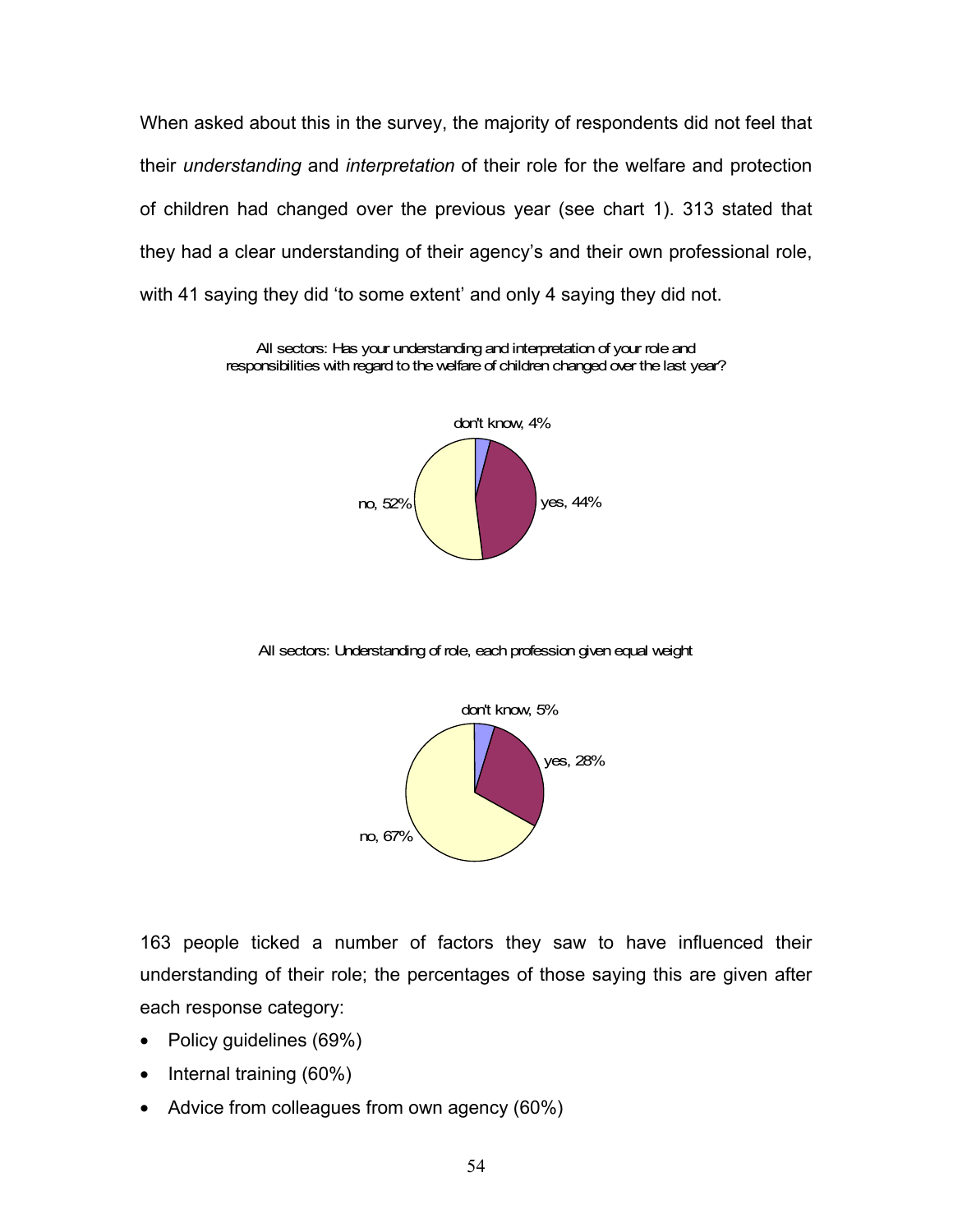- Practice guidelines (53%)
- Advice from manager (47%)
- Advice from other agencies (45%)
- External training (44%)
- Internal policy documents (43%)
- Inter-agency training (35%)
- Death/abuse reports and inquiries (32%)
- Self-directed learning (32%)
- External policy documents (27%)
- Media (25%)
- Professional journals (21%)
- University (17%).

The most common responses that people gave as having influenced their role were: policy guidelines, internal training and advice from colleagues from their own agency. The least popular responses were: the media, professional journals and university.

Over half said they had a good understanding of the roles and responsibilities of other agencies and professions and most of the rest said they did 'to some extent'. Training and liaison/networking were identified as the best ways to increase understanding of others' roles.

### CHANGES IN POLICY AND PRACTICE

Although understanding of roles may not have changed in the last year, the majority of respondents indicated changes in their own practice, the practice of their colleagues, and the practice of other agencies and professionals (see chart 2 – and appendix 4).

Chart 2: Showing the views of all professionals about their own and others' practice as percentages of the total sample (373).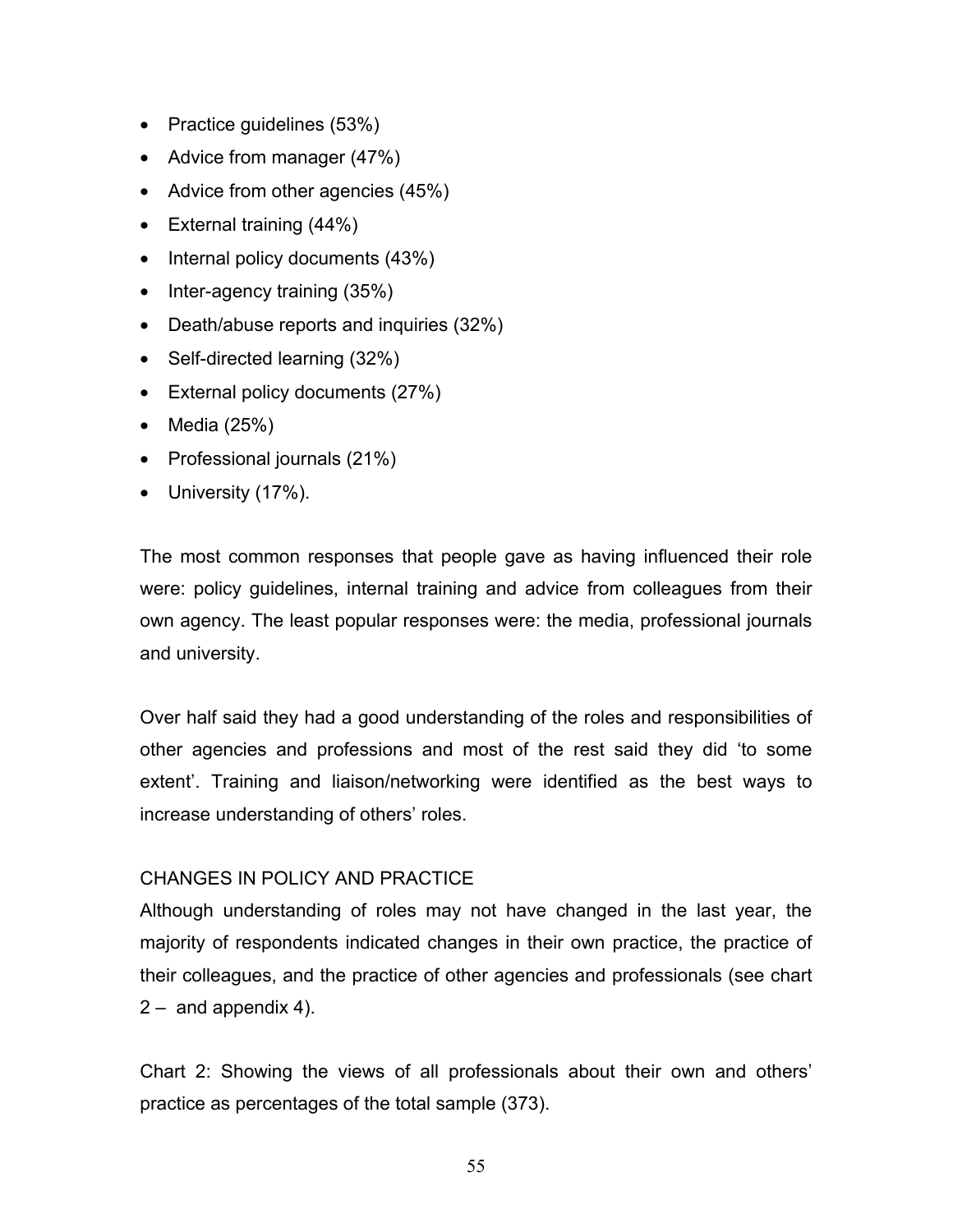

There were differences between professions - social workers, nurses and police were all of the majority view that their own practice, and that of their colleagues, had improved. Those of health-medical, voluntary agency staff and reporters tended to think that it had stayed the same.

When commenting on the practice of other agencies many replied 'don't know', but social workers and police were most likely to say that it had improved. Whilst health, education and voluntary agency staff tended to say it had stayed the same, the Reporters tended to state that the practice of education and health had got better, but that that of social workers had got worse. Chart 3 shows the perceived changes for all professions.

Chart 3: Showing how each profession is perceived to have changed by others. (please put the titles at the top of the charts throughout the report)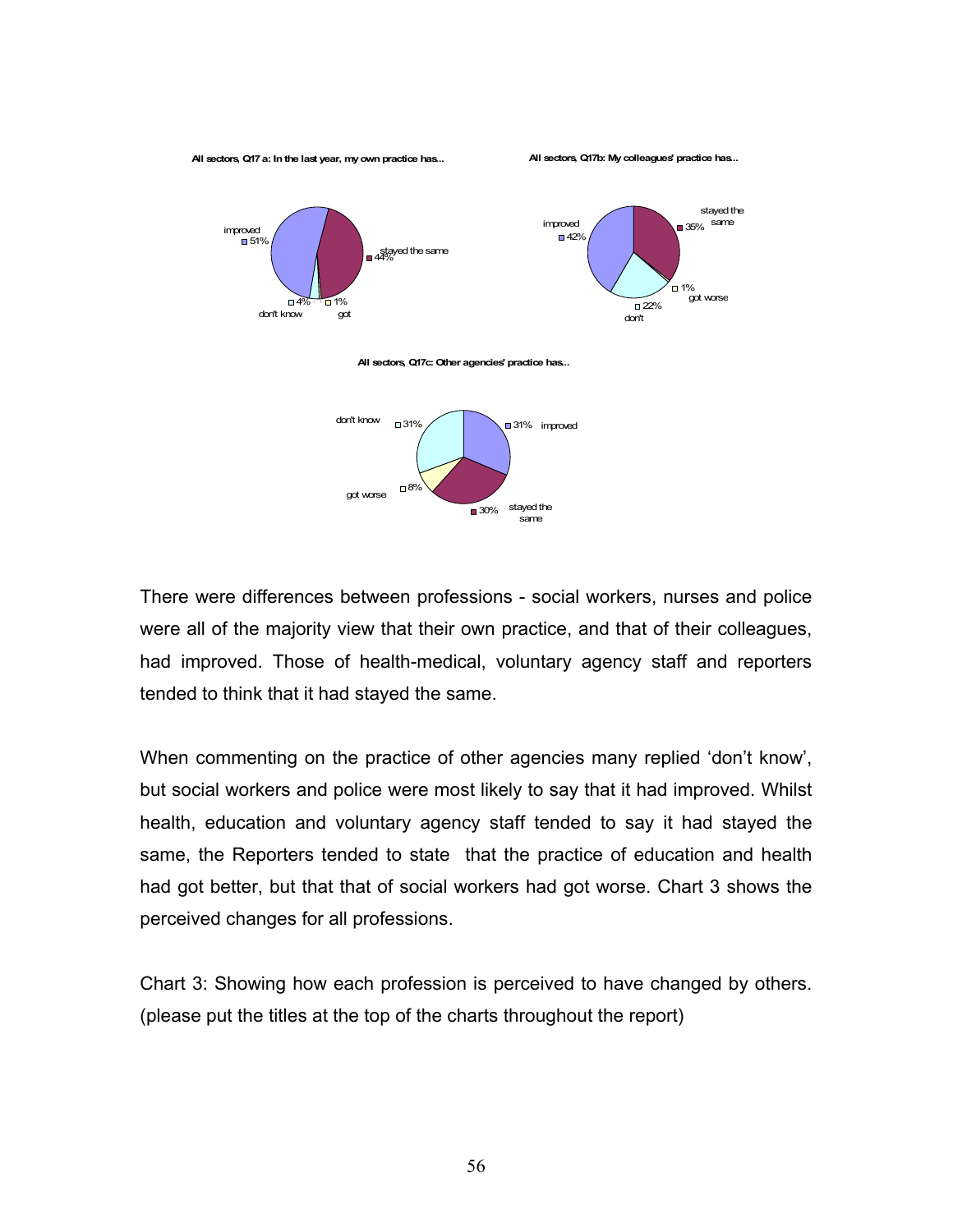

As shown in chart 4 (see also appendix 7) The majority of respondents agreed with the more global assertions that:

- practice and policy to safeguard the welfare of children has *improved;*
- for children the changes to practice and policy have been for the *better* (see chart 4 and appendix 7).

Chart 4: Showing the views on the changes to as percentages of the total numbers of professionals – will not add up to 100% because of missing responses and rounding.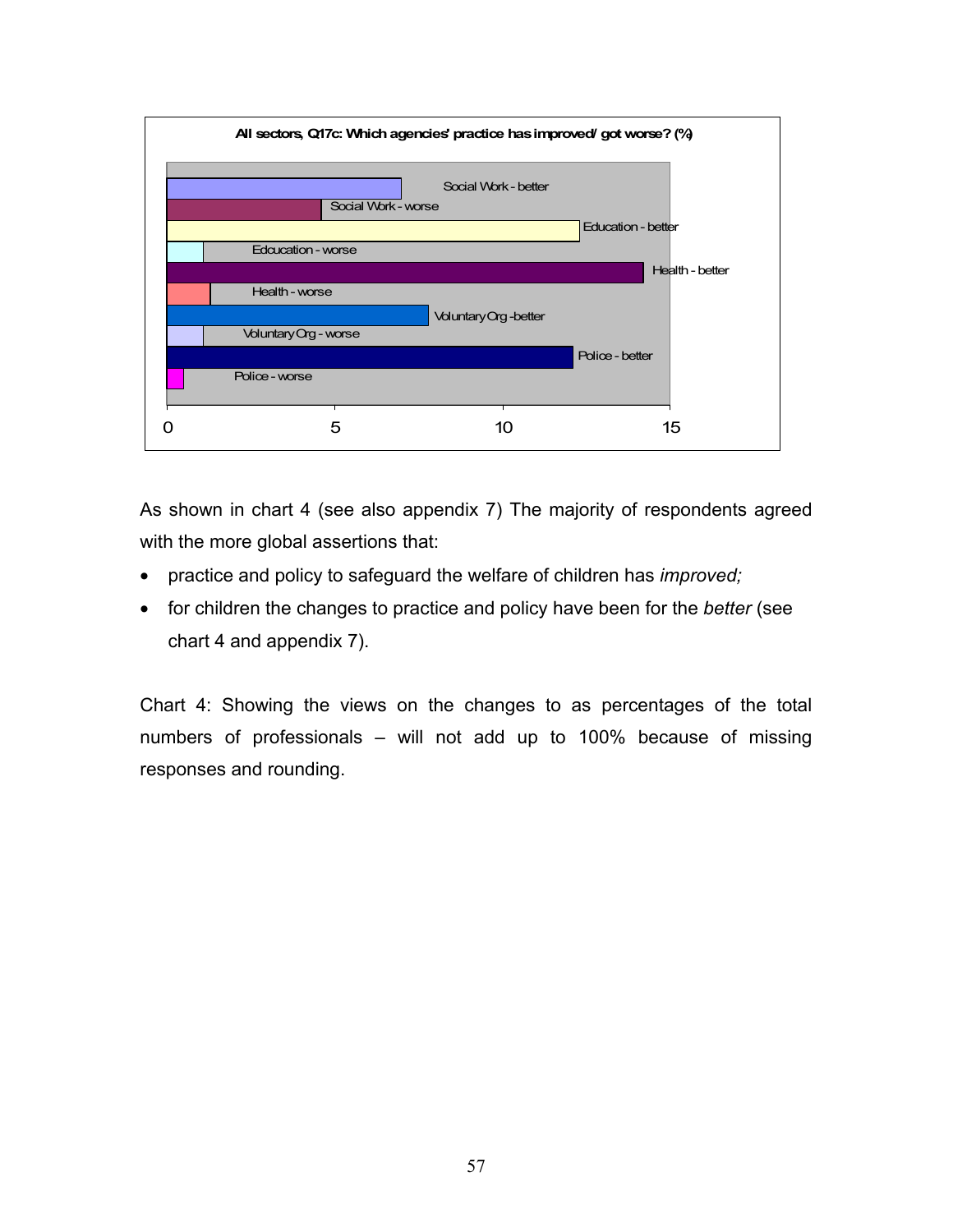

The different professions had different views about the detail of the changes. Some of the professional specific views are presented below.

*Education:* Respondents from education mainly attributed changes in their *own*  practice to the following reasons (in order of importance):

- training, increased knowledge and awareness;
- more experience in this area;
- multi-agency working;
- guidelines.

It has made staff aware that it doesn't just happen to 'someone else, somewhere else', but it can happen anywhere to anyone. (*e)*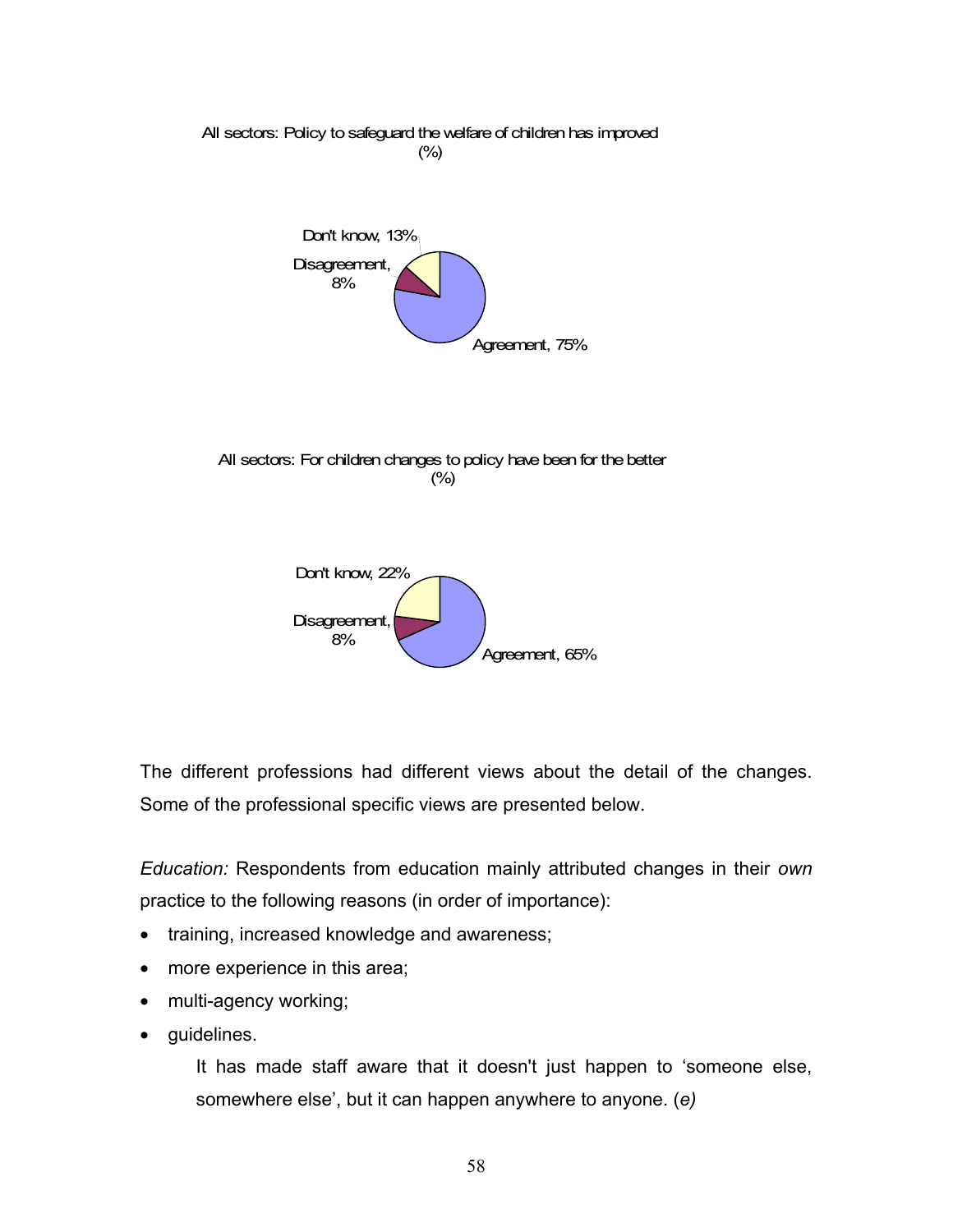Reasons given for the change in *others* were very varied but tended to highlight joint working and multi-agency guidelines:

I believe agencies are working more closely together now, not seeing the other agencies as 'the enemy', but as part of the whole picture. (*e)* 

There were some qualifications:

Would be even better with improved input from Social Work and Children's Panel. (*e)* 

Overall, however, the response was positive:

Much better since the new guidance/policy and publications have come into force. (*e)* 

*Health – nursing:* Reasons for improvement in their own practice and that of their colleagues fell mainly into the categories:

- training, increased knowledge and increased awareness;
- partnership and shared responsibility ;
- more experience in this area.

Have more of an understanding and acceptance of the shared responsibility held by all agencies – 'It's everybody's job'. (*n)* 

One nurse thought their practice had got worse, citing the impact upon the relationship with the family if child protection concerns are raised with social work:

There is a problem … in child protection whilst doing ongoing work for a family - then social work leave the situation and the relationship with the family is then difficult to maintain. *n*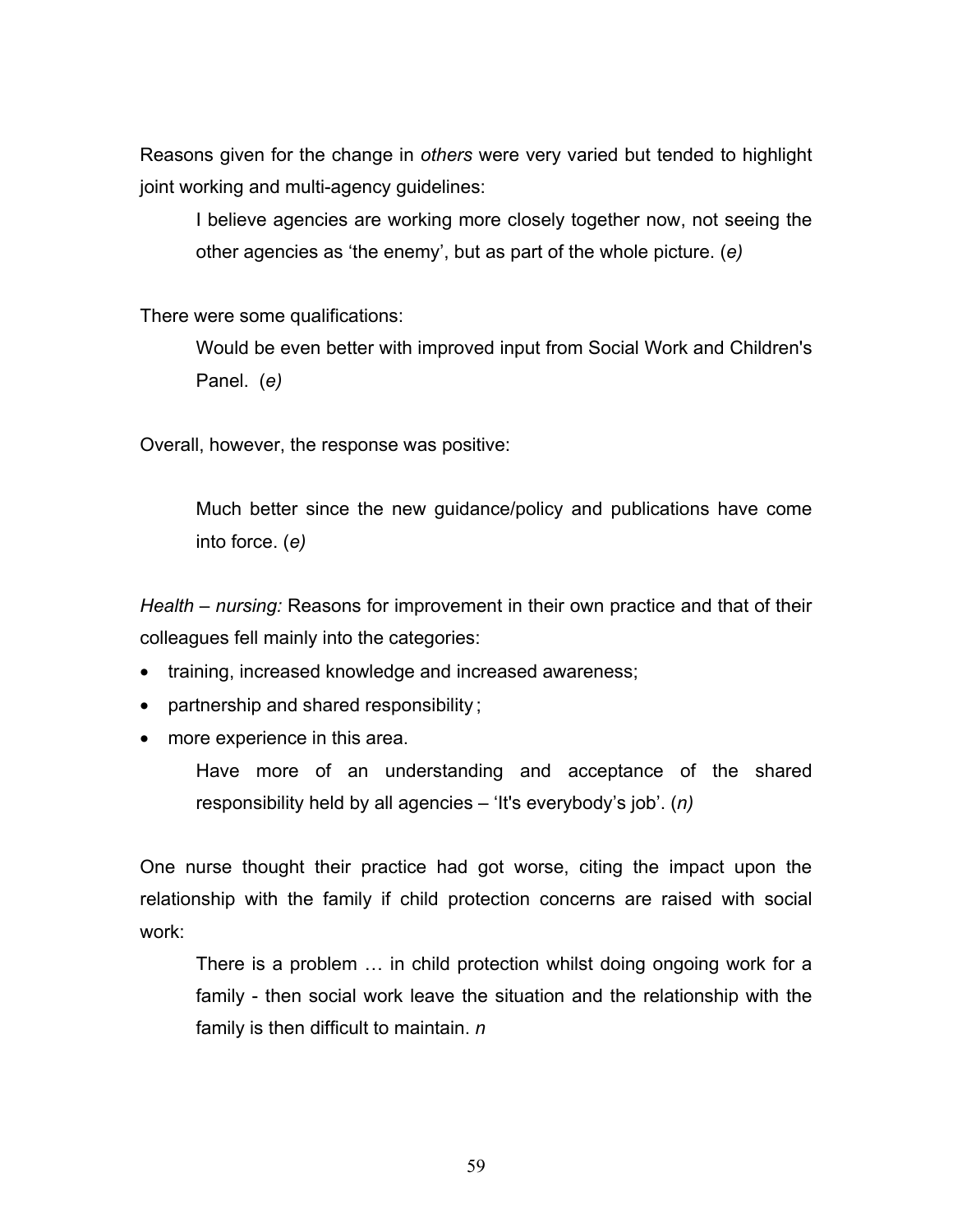Comments on changes in the practice of other agencies were split. Some expressed concerns about problems in the social work response:

Poor resource in social work. Children and Family Teams always underplay children's experience, [it's] very frustrating, case conference minutes take up to four months to be produced. (*n)* 

However, there were also favourable observations of improved communication and networks, Respondents described a cycle whereby increased awareness of the importance of multi-agency working was associated with more partnership working which, in turn, increased knowledge and awareness:

The participation with partners in managing Child Protection issues has improved my knowledge and confidence in these areas. (*n)* 

Overall, most agreed that the situation had improved, although some tempered this with concerns about delivery:

A great deal of investment has been made in research and evaluative work. As a result there has been a proliferation of positive policy change and a positive shift in agency priorities towards protecting children. The result is [a] tremendous increase of expectation. People at the frontline have] been working at, and beyond, full capacity for many years. Until these capacity issues are resolved, I, and many of my colleagues, feel that strategic and policy improvements will largely fail to make any significant positive impact. (*n)* 

*Health – medical:* The medical profession did not tend to observe changes in their own or colleagues' practice, although a few mentioned the positive influence of guidance, training and procedures on their practice and that of their colleagues:

The more you do it the better you get. Inter-agency working is constantly improving (*m)*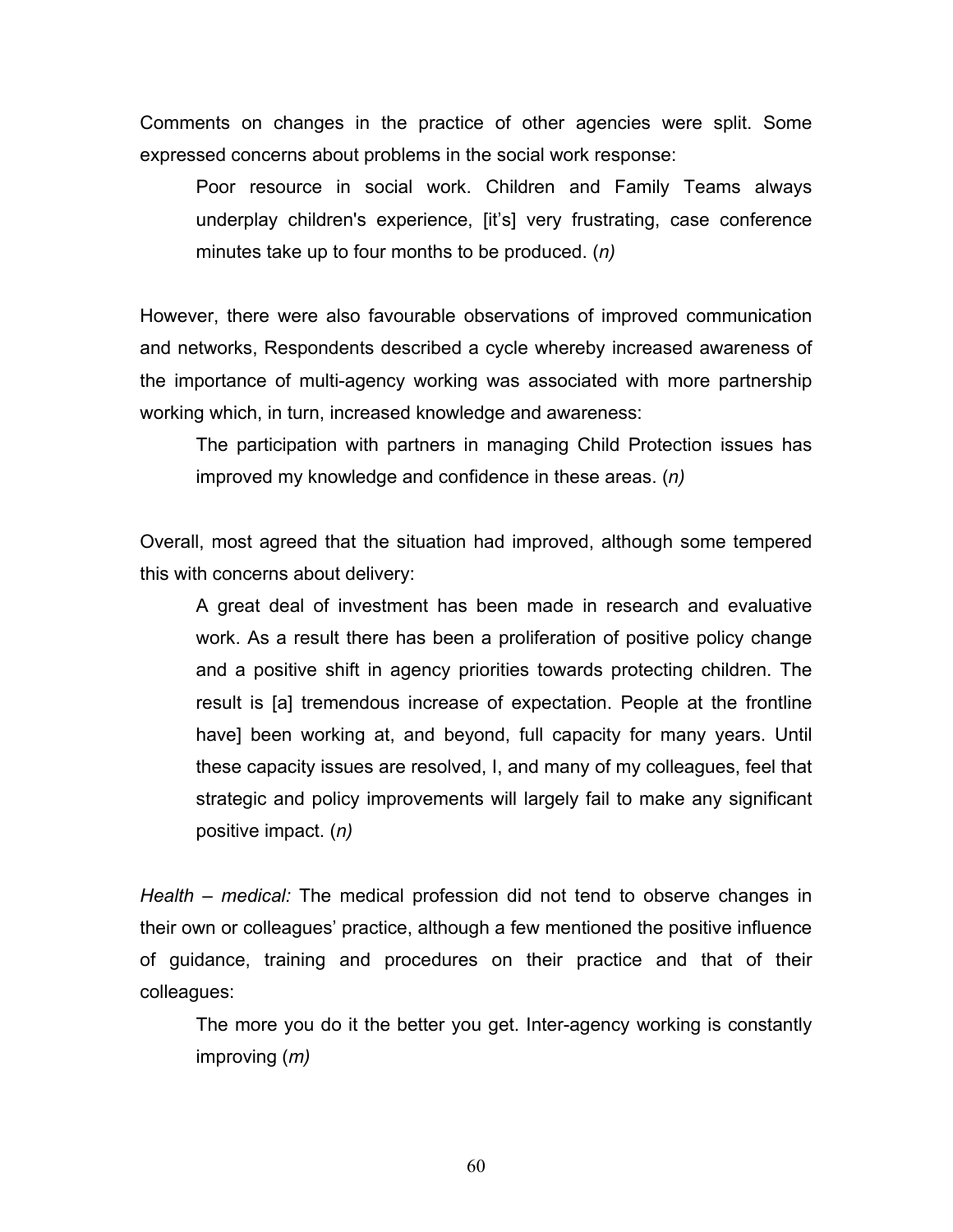One person felt practice had got worse:

...political correctness seems to take precedence over real welfare concerns. Vulnerable children are left at risk. We're left feeling impotent, frustrated & helpless. (*m)*

Medical practitioners felt that the practice of other agencies had stayed the same or improved and a few comments tended to pinpoint clear policy, guidelines and training as being influential:

Inter-agency working and better communication. Ability to pass on information. (*m)* 

They were unwilling to make strong statements about overall changes without seeing more evidence.

*Police:* A range of reasons for changes in their own practice were made that did not cluster into specific categories, they included comments on training, greater awareness of local sex offenders and role awareness.

Child Protection given Higher Priority by the Force … resulted in increased awareness across the Force and better inter-agency working. Formalisation of the Child Protection Committee structure has also improved inter-agency relations. (*p)* 

Of those who commented on the practice of other agencies, one person was sceptical:

Basically all other agencies appear to have been told that if they are having problems dealing with their responsibilities, they should inform police and they will deal with it. [It] appears to be accepted practice now that if you tell police, the problem is no longer yours. (*p)* 

However, the majority commented favourably on the improved multi-agency working: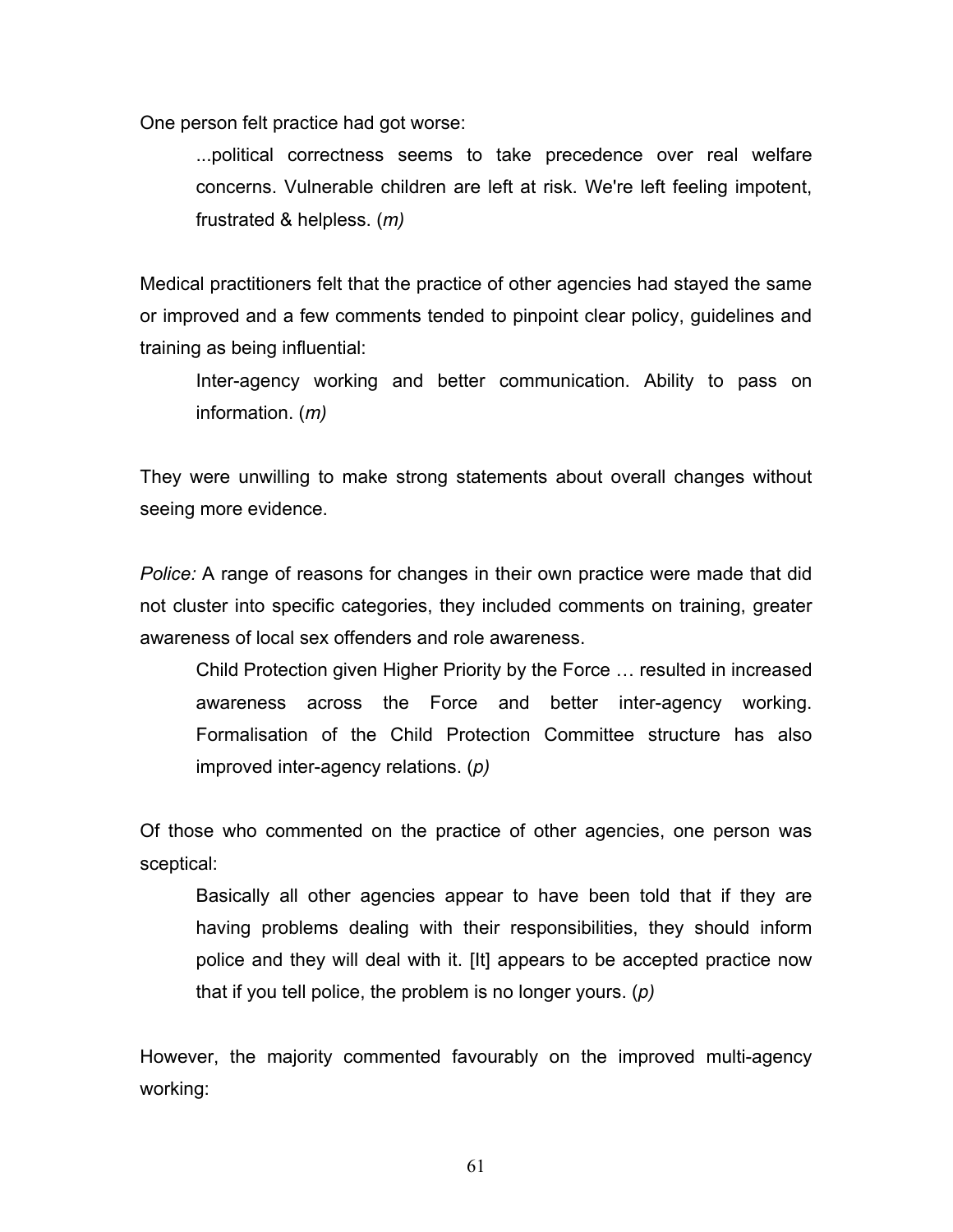Co-location [i.e. several relevant professions being sited in the same space] allows for necessary information to be shared more effectively, allowing for issues to be debated, decisions made and more importantly managerial critical review of such decisions and actions, leading to clear accountability of managers and support to staff. (*p)* 

Most did not qualify their judgements about the overall situation with extra comments, but one summed up the situation thus:

Policy appears to be offering improvements, but the changes in practice alone do not ensure improvement unless there is a real increase in resources. (*p)* 

*Reporter's Administration:* Many of the questions were left unanswered in the Reporter's questionnaires and they tended not to respond to questions about changes in others' practice, but of those who added comments, five commented on problems with social work resources:

[In] social work chronic and significant shortage of staff has meant that assessments are not being carried out when they should be and cases not allocated. (*r)*

Whilst one commented on improvements:

…better awareness at Social Work Department, School. And Health Visitors are more aware of things. (*r)* 

Comments on overall practice and policy to safeguard children and whether things were better for children, picked up again on the issues of social work practice:

Although I think things are improving in general at the very high end of children at risk, I am particularly concerned about the lack of support and supervision afforded to children subject to statutory measures and the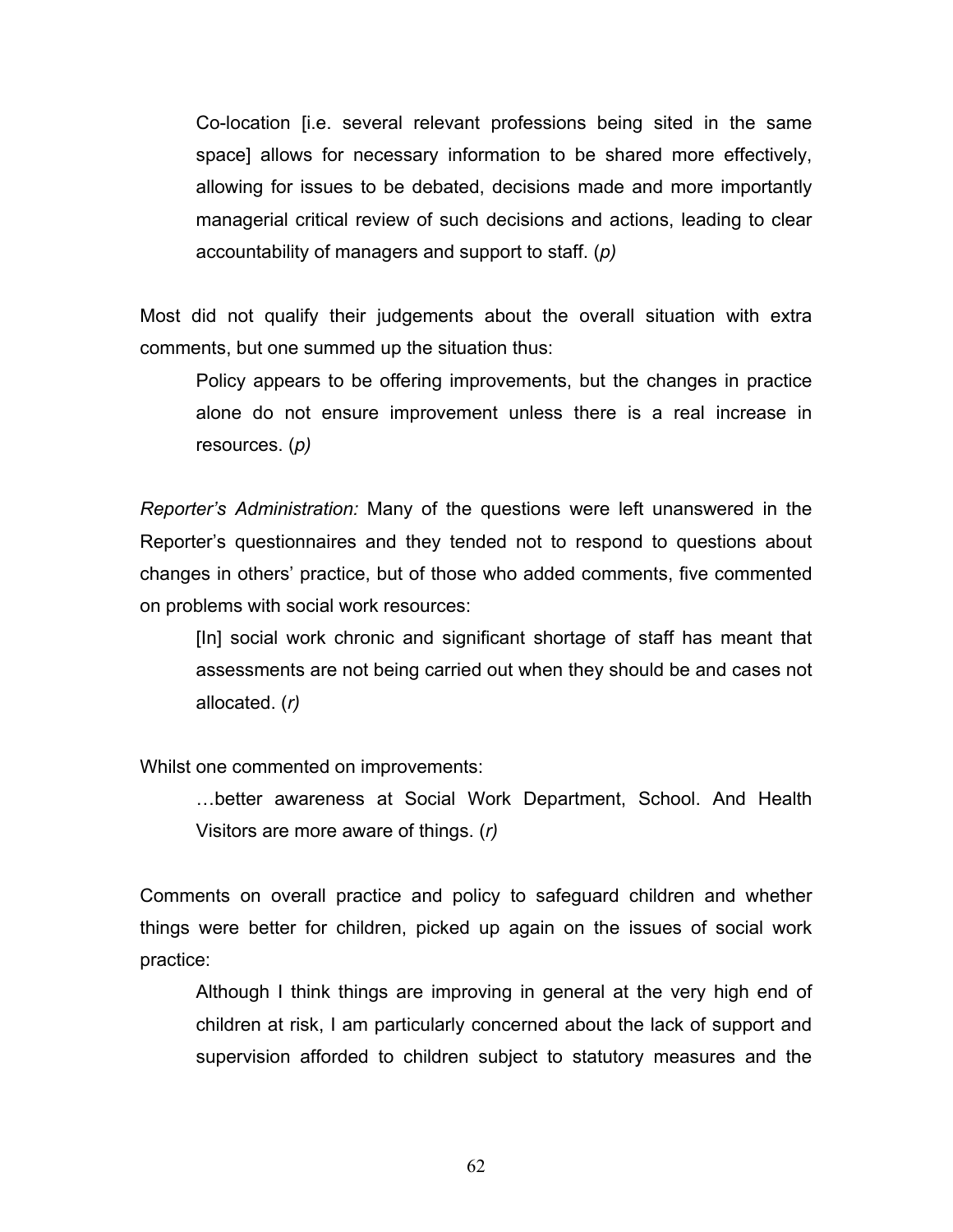almost complete lack of preventative work by agencies such as social work. (*r)* 

*Social Work:* Most of the reasons given for changes in practice fell into the following categories:

- training, increased knowledge and increased awareness;
- more experience in this area;
- partnership and shared responsibility;
- supervision.

For example, two social workers said:

I can identify problems more readily and act on them more confidently. I communicate regularly with my colleagues. (*s)* 

More experienced, increased knowledge of procedures and policies, clearer theoretical understanding of issues. (*s)* 

A few social workers were concerned about the practice of other agencies: Other agencies don't always take on their own responsibilities and try to always pass on to Social Work. (*s)* 

They rarely do any assessment themselves but pass everything to Social Work, 'fear factor' [of] Social Work being overloaded. (*s)*

However, many more identified improvements in inter-agency working, communication and sharing of information - drug agencies and housing staff were spontaneously added as having improved.

More multi-agency working/checking out rather than the expectation being the issue is solely social work's responsibility. (*s)*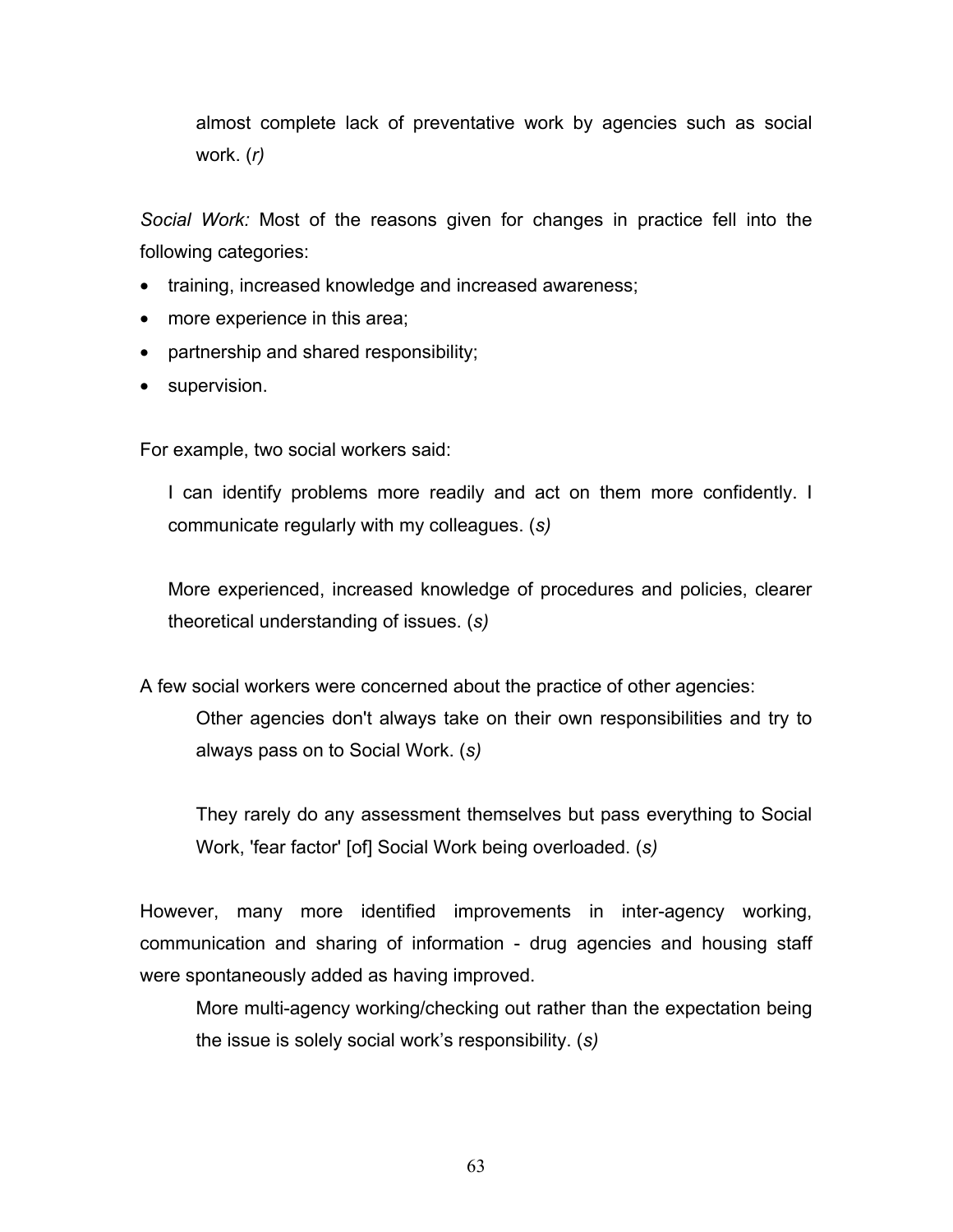Inter-agency training and more awareness of 'Its Everybody's Job'... More communication between professions; less protective re sharing information if it is Child Protection. (*s)* 

The majority of the social workers were generally positive about the overall position, again with some reservations:

Inadequate resources in social work and excessive workloads obstruct progress. (*s)* 

I think there could be more efficient and effective ways of responding to a child's needs and a lot of time is wasted in red tape. (*s)* 

Integrated services have improved services to children. (*s)* 

*Voluntary agency:* Voluntary agency staff did not identify significant levels of change in their own or others' practice. There were some comments about training, increased awareness and policies:

More awareness training, more challenging by professionals with each other (appropriately). (*v)* 

Voluntary organisations [are] now more aware of Child Protection and how to deal with issues, partly due to the mandatory Disclosure Checks for all new volunteers. (*v)* 

Despite their overall judgement that the situation had improved, they identified some residual concerns:

Children are still being failed within the systems that are used. Children are still subjected to huge amounts of changes of accommodation when in care. Their views are rarely sought in major decisions. (*v)*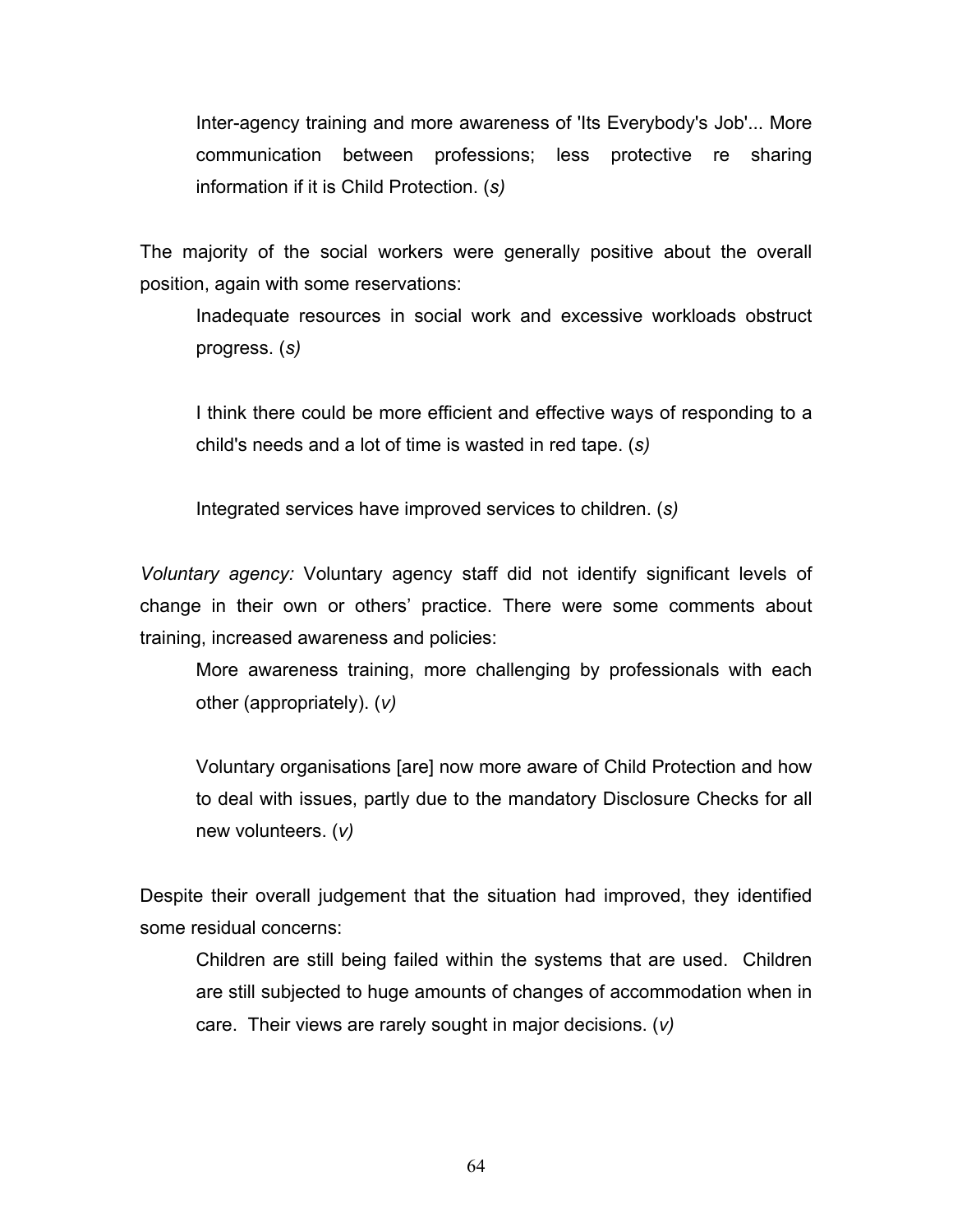I would have some concern that some young people may lose the opportunity to take appropriate risks. (*v)* 

*Influence of different professions:* As can be seen from appendix 5, the different professions had different levels of agreement with the statements. In order to check that the overall findings were not being skewed by the views of the professions with the greatest sample sizes, we equalised the influence of each profession. The results which can be seen in chart 5 show that the agreement with the statements still holds.  $2$ 

Chart 5: Showing the extent of disagreement and agreement giving equal weight to each professions' views.

<sup>&</sup>lt;sup>2</sup> To equalise the contribution of each sector to the chart, each of the 7 sectors' actual responses were scaled to represent 14% of the whole, thus preventing the professions with the largest sample sizes skewing the findings.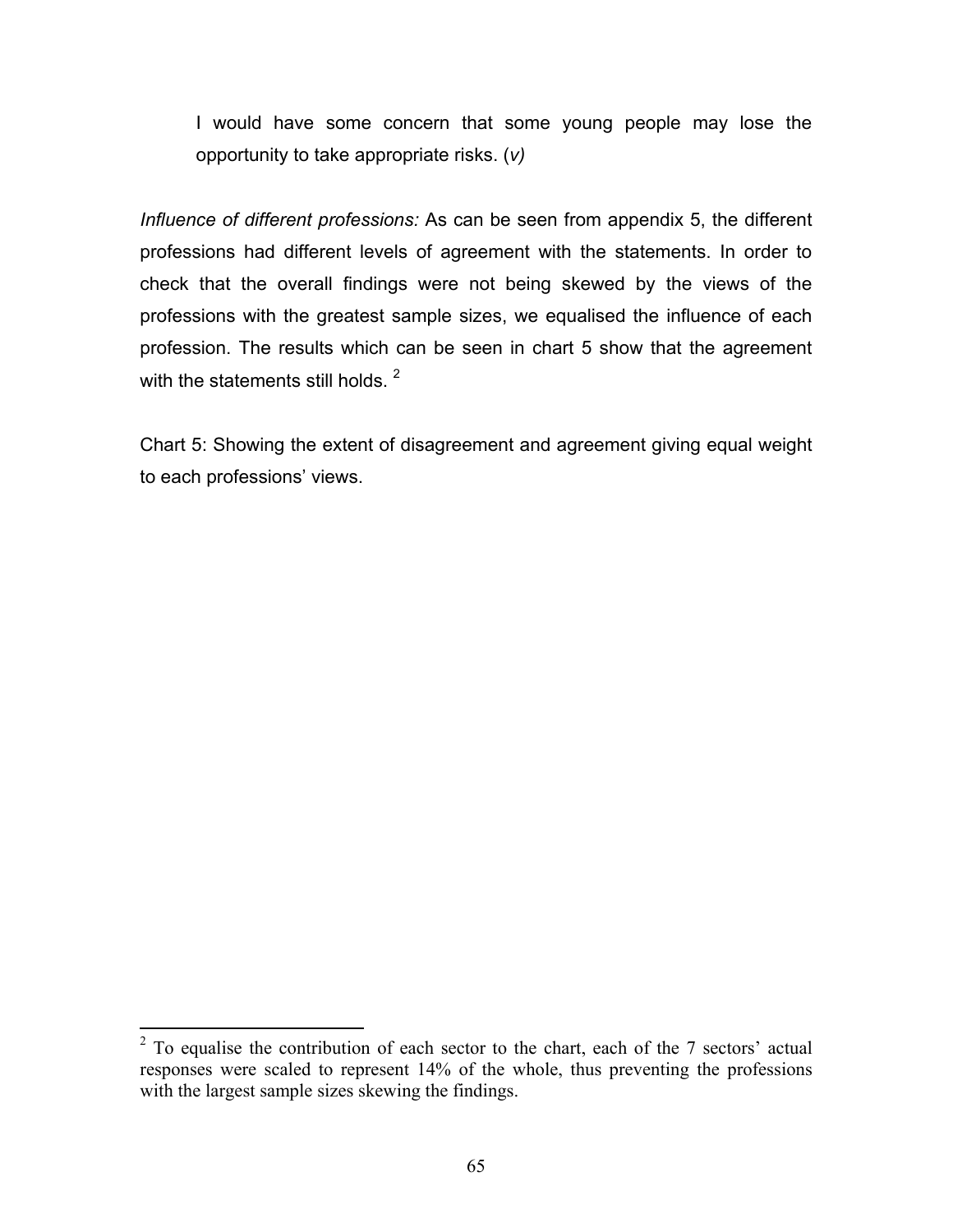

## CHILD PROTECTION REFORM PROGRAMME

166 (45%) of respondents said that they had heard of the CPRP, and of these, 65% understood the aims, and nearly 80% thought it had built on good practice. Ways in which respondents had heard about it, ranked in order, were:

- Internal training (60%)
- Information/advice from colleagues in own agency (43%)
- Policy guidelines (43%)
- Internal policy guidelines (34%)
- Inquiry reports (31%)
- Practice guidelines (31%)
- Inter-agency training (29%)
- Media (28%)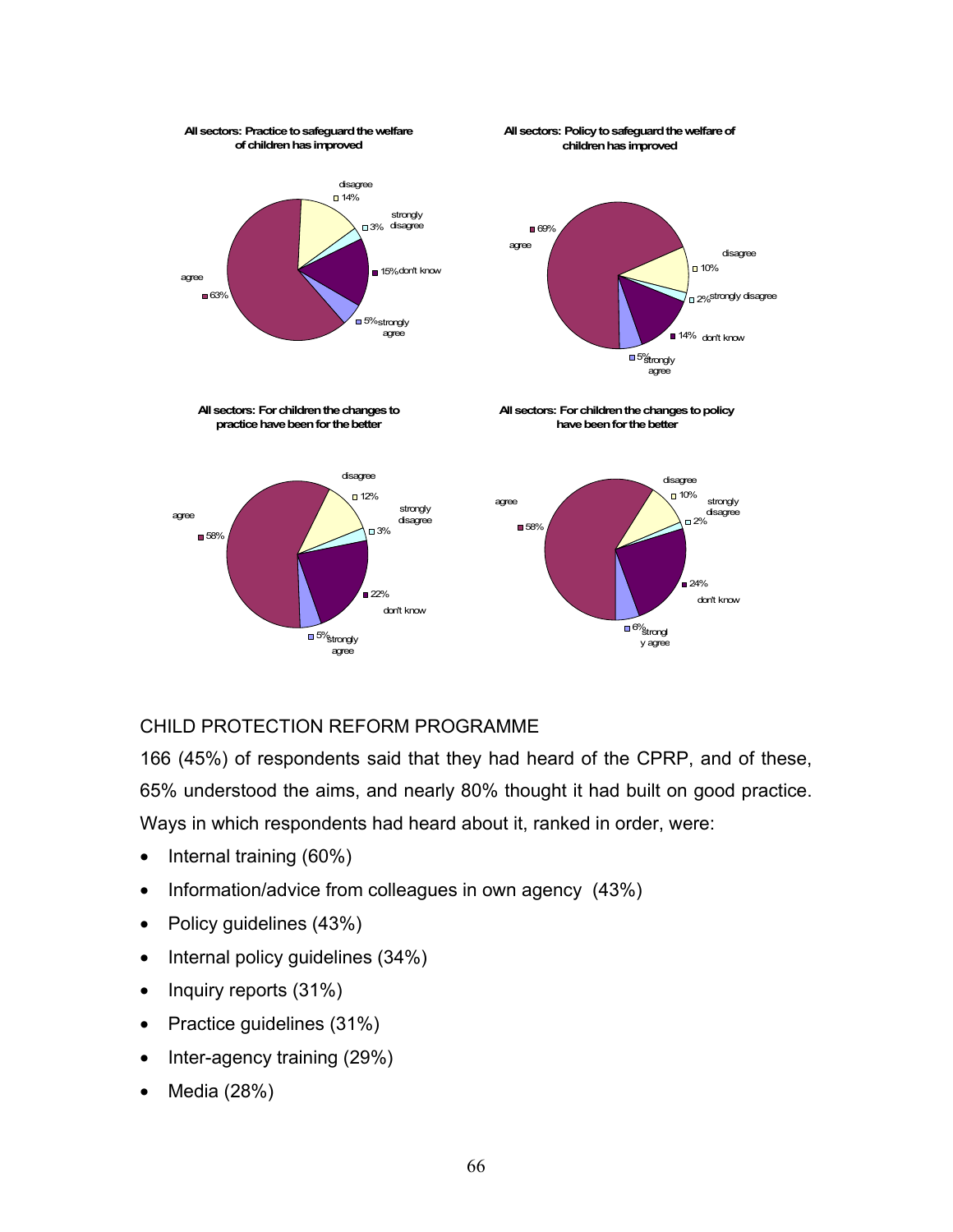- External training (28%)
- Information/advice from manager/supervisors (28%)
- External policy documents (25%)
- Information/advice from colleagues in other agencies (24%)
- Self-directed learning (22%)
- Journals (14%)
- Actual or expected inspection (11%)
- University training (10%).

# KEY CHANGES THAT WOULD LEAD TO AN IMPROVEMENT IN PROFESSIONAL RESPONSE

Box 3 shows the main suggestions for change.

BOX 3: SUGGESTIONS FOR KEY CHANGES TO IMPROVE THE PROFESSIONAL RESPONSE TO CHILDREN

## **Improved inter-agency communication and working:**

Strong links with other agencies to allow sharing of information, so that everyone can see 'the bigger picture', and what may appear to be minor concerns emerge as a pattern of neglect or abuse on a much larger scale. (*e)* 

All professionals taking responsibility for child protection and recognising that they can implement measures to protect children. *(n)* 

A 'one stop shop' for those agencies working with children. An example of this would be perhaps a building attached to schools where workers from police, education, community involvement workers, social workers and health could be located together. *(s)* 

## **More resources – especially for social work**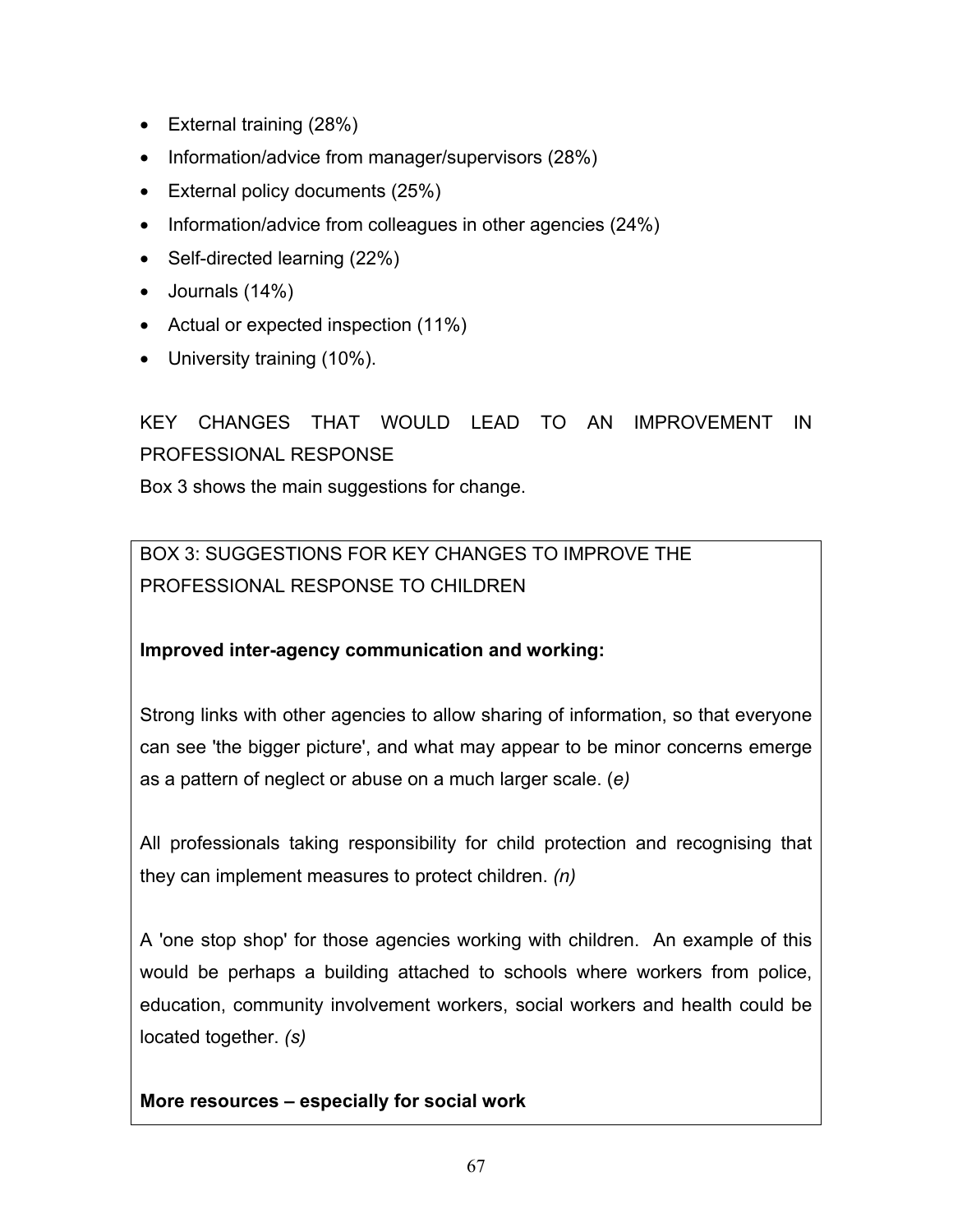… increased time and personnel available within social services so that events are dealt with more quickly and the follow up support is put in place much more immediately. (*e)* 

More social workers. I have recently referred a child who is suffering emotional abuse but he is yet to be allocated a worker. Because this form of abuse is not life-threatening it is not seen as being as urgent as other cases - the result being that the child is still suffering. (*e)* 

Proper resourcing of agencies involved. We all appear to be badly under resourced in terms of personnel and are battling just to keep our heads above water. (*p)* 

Additional resources to provide an accessible, child-friendly, local service for information, advice and counselling for children. (*s)* 

More resources, particularly aimed on early intervention (not pre-five but early on when problems begin). Parents continually feed back to us 'if only I had had this support earlier'. (*v)* 

## **More training**

Standard of training provided for all who work with children or young people. (*e)* 

More training: multi-agency. *(n)* 

## **Other**

In addition to these main suggestions there were a range of other suggestions from different professions, including: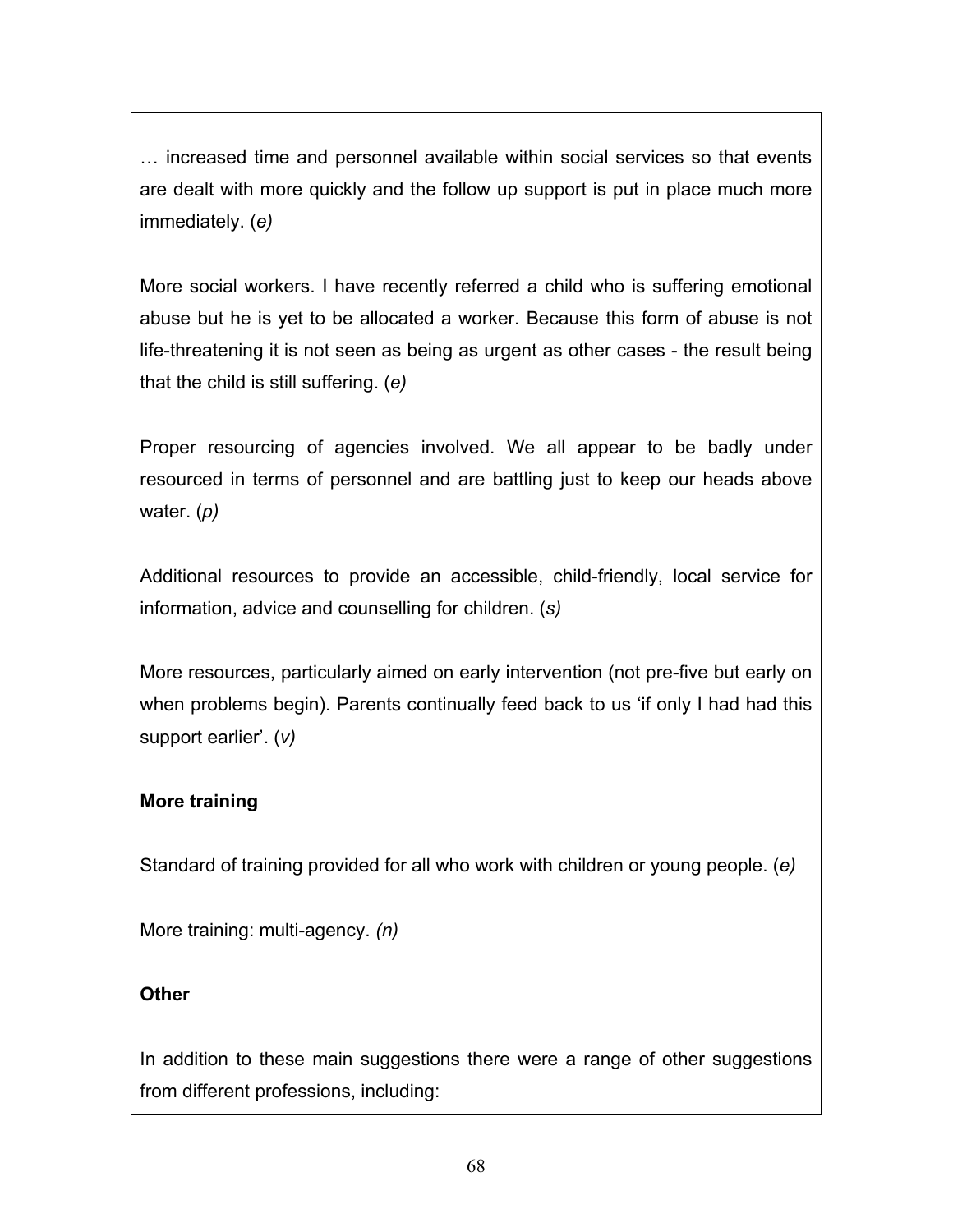A better bullying strategy. (*e)*

Increased opportunity for teaching staff to build relationships with young people staff would then be more aware of occasions when a young person's safety may be endangered. (*e)* 

Talk to the kids more! (*e)* 

Raising the level of what is considered 'good enough' parenting. (*n)* 

For there to be clear criteria against which we can judge if parenting is good enough. (*m)* 

Safeguard paediatricians and professionals involved in child protection from harassment. More support from legal advisors for child protection teams*.( m)* 

Less administration focus and more emphasis on working directly with children. (*r)* 

…reduction in poverty levels in inner city areas would be likely to reduce criminal behaviour perpetrated by (not only) young people. Measures have to be taken to address the endemic drug problem that has antecedent effects on children of all ages. …changes to community attitudes towards young people and children... (*r)* 

Acknowledgement that child protection is everyone's responsibility as citizens and parents, not just the province of social work. (*s)*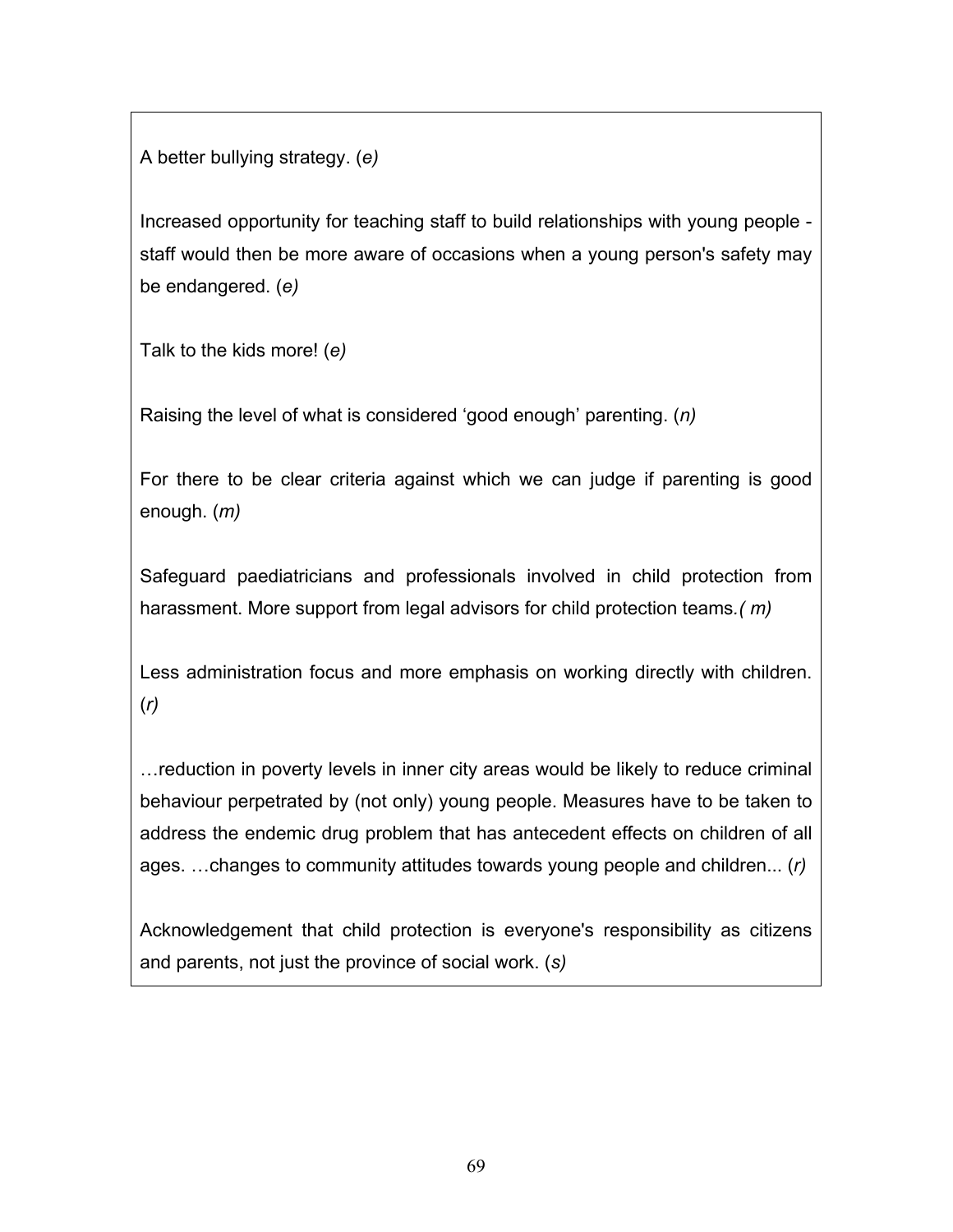#### **Strand B**

#### *Focus Groups*

Views from the focus groups meshed with those from the survey, and shed further light on some of the perceived advantages and pitfalls of the changes.

WHAT ASPECTS, IF ANY, OF LOCAL POLICY DO YOU OBSERVE TO HAVE BEEN INFLUENCED BY THE CPRP?

Most of the responses to this question focused on policies aimed at improving inter-agency working:

We've already been down the road of integrated working, and now it's a duty, we have to do it, and we've taken it on board … big time. (*e)* 

In one area children's services had been co-located as a part of a policy of improving inter-agency working and this was seen to have advantages, but also to have lead to a loss of some local knowledge. All areas had multi-agency strategic groups that were welcomed:

As far as policy goes, I am actually extremely happy with it. (*e)*

There was some concern that there were perhaps too many different groups and that they sometimes lacked a connection with practice:

No link between those meetings and what's actually happening on the ground. (*s)* 

In one of the three focus group sites, participants described an integrated children's service group that was informed by a policy of prevention and could allocate resources to enable support for the families.

Participants were aware of a police policy to refer children living in households where there is domestic abuse. They also highlighted changes to child protection committees: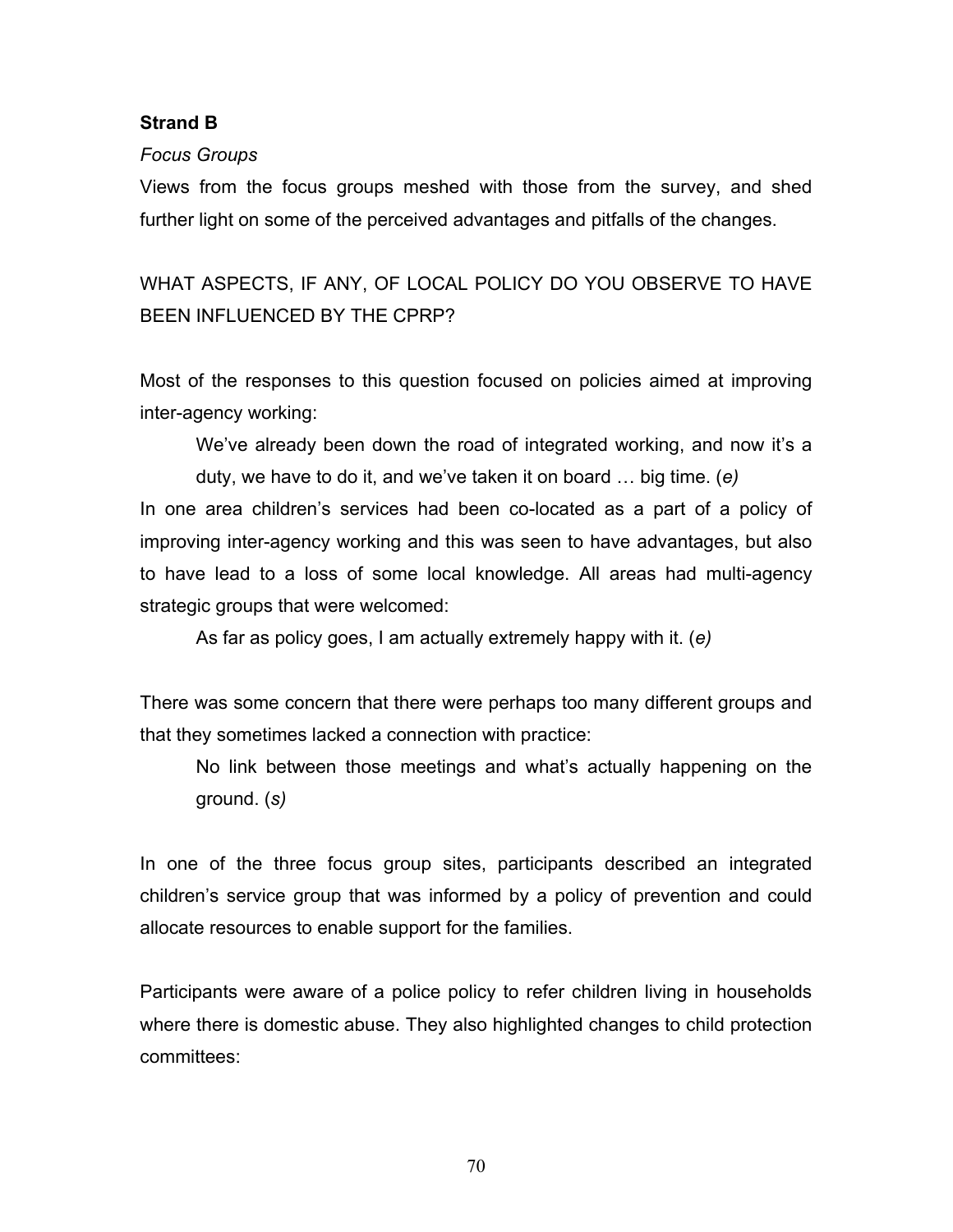They've got more movers and shakers on the child protection committee. (*s)* 

There was some discussion about the ways in which local policy was driven by national policy:

We're just out there doing it, we don't really get involved in policy and it doesn't really get fed down to our level particularly. (*s)* 

A few also observed that policy was not communicated well to parents. Staff in education, in particular, noted that parents were not really aware of teachers' responsibilities for child protection:

If the referral has come from someone at the school, the parents don't seem to comprehend that you're following your procedures. (*e)* 

# WHAT ASPECTS OF THE PRACTICE OF YOUR PROFESSION HAVE BEEN INFLUENCED BY THE CPRP?

It is perhaps a reflection of the impact of policy to increase multi-agency working that participants found it very difficult to talk about changes in their own profession's practice without reference to other professions. Most of the answers to this question focused on the advantages and problems of joint working, and on training and raised awareness. Some of the specific changes described were:

• Use of core groups, as an effective way to share information and carry out joint planning:

Often parents are involved in core group meetings…putting users in the centre definitely helps. *(e)* 

- Education staff:
	- o trying to do as much as they could to support children before referring them to social work
	- o having better contact with the reporter
	- o providing training across the board: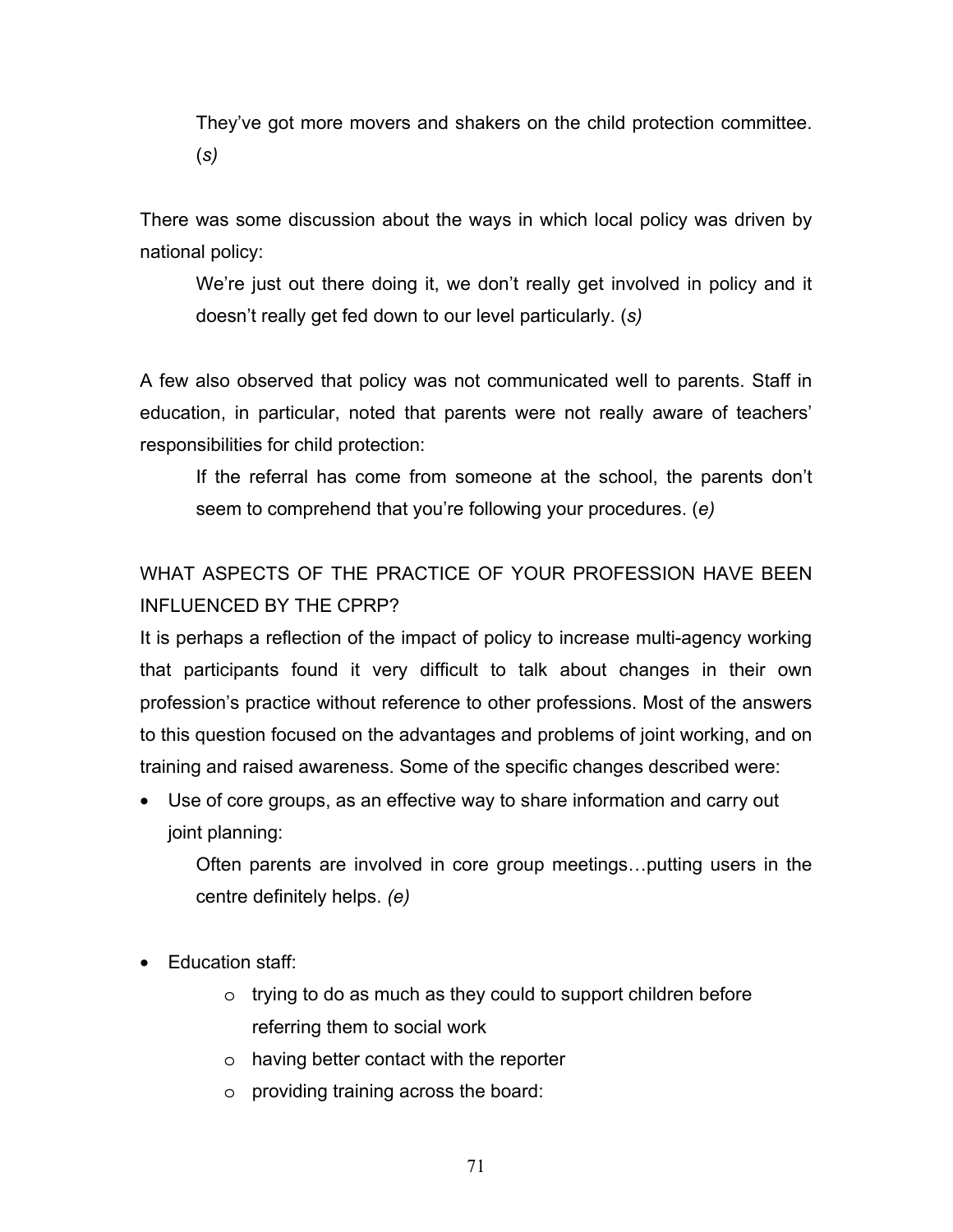The training is sharper, it's more to the point, we don't just tell them how to refer any longer, we actually take them through scenario cases. *(e)* 

• Staff in nursery settings receiving information from the police about domestic abuse incidents, and checking the child is ok:

Good practice from the police is helping, it's making me more aware when the child comes in…perhaps a bit unkempt, or quieter than normal, or rowdier than normal - the weekend has not been a good one for them. (*e)* 

- Social work:
	- o receiving more referrals from community safety wardens, the general public:

…they're identifying themselves as neighbours, as friends, as family members. (*s)* 

o compiling and keeping chronologies:

it shows us the journey that the family's been on before we became involved. (*s)* 

- o making more of an effort to work meaningfully with other agencies.
- Police doing more sifting before referring to social work, but also sharing a lot more information:

Before, we were keeping our information very much to ourselves thinking that we weren't allowed to share that information…but I notice a huge difference in that now. (*p)* 

Although these changes were generally described as for the better, some reservations were expressed. Health visitors were concerned that they were holding cases much longer and were acting, at times, like social work assistants. They, and other professions, were worried that the changes introduced by Hall4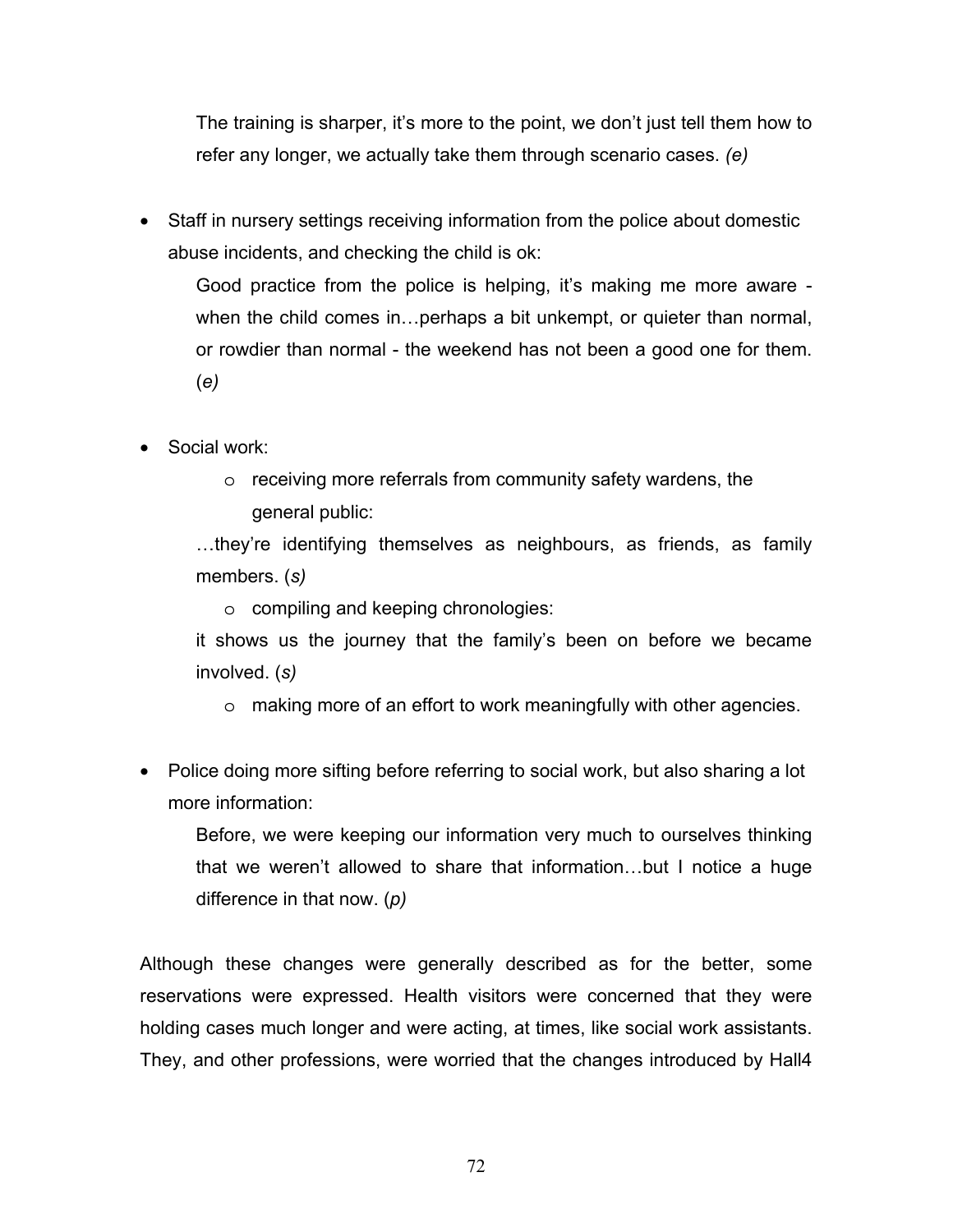(5) would cut across the child care and protection improvements. Social workers felt that the changes had lead to an increased workload:

There has been a slight change, and it's called 'panic'. (*s)* 

# WHAT ASPECTS OF THE PRACTICE OF OTHER PROFESSIONS HAVE BEEN INFLUENCED BY THE CPRP?

All participants in all groups could identify changes in the practice of other agencies. Participants observed an increase in the rate of referrals to social work and the Reporter. Much of this increase was attributed to police referral of children living in households where there is domestic abuse, but respondents believed there had also been more referrals from health and education. By the same token, social workers observed that education and health staff were 'holding onto' cases longer and providing direct support to children and families. The reporter noted that the quality of recording from all professions could still be improved.

There was overwhelming agreement that the amount of information-sharing had rocketed. Access to information was observed to be freer and the quality of information had improved. Some of the examples cited include:

• Education staff obtaining information from health visitors and social workers about the family environment:

From education it [had] often felt as if it was a one-way street, as if we were being asked for information, and we were giving all the time and getting nothing coming the other direction…the other lane is beginning to open…(*e)* 

• Police passing on information about domestic abuse to the Reporter, social work, and in one area the nursery sector.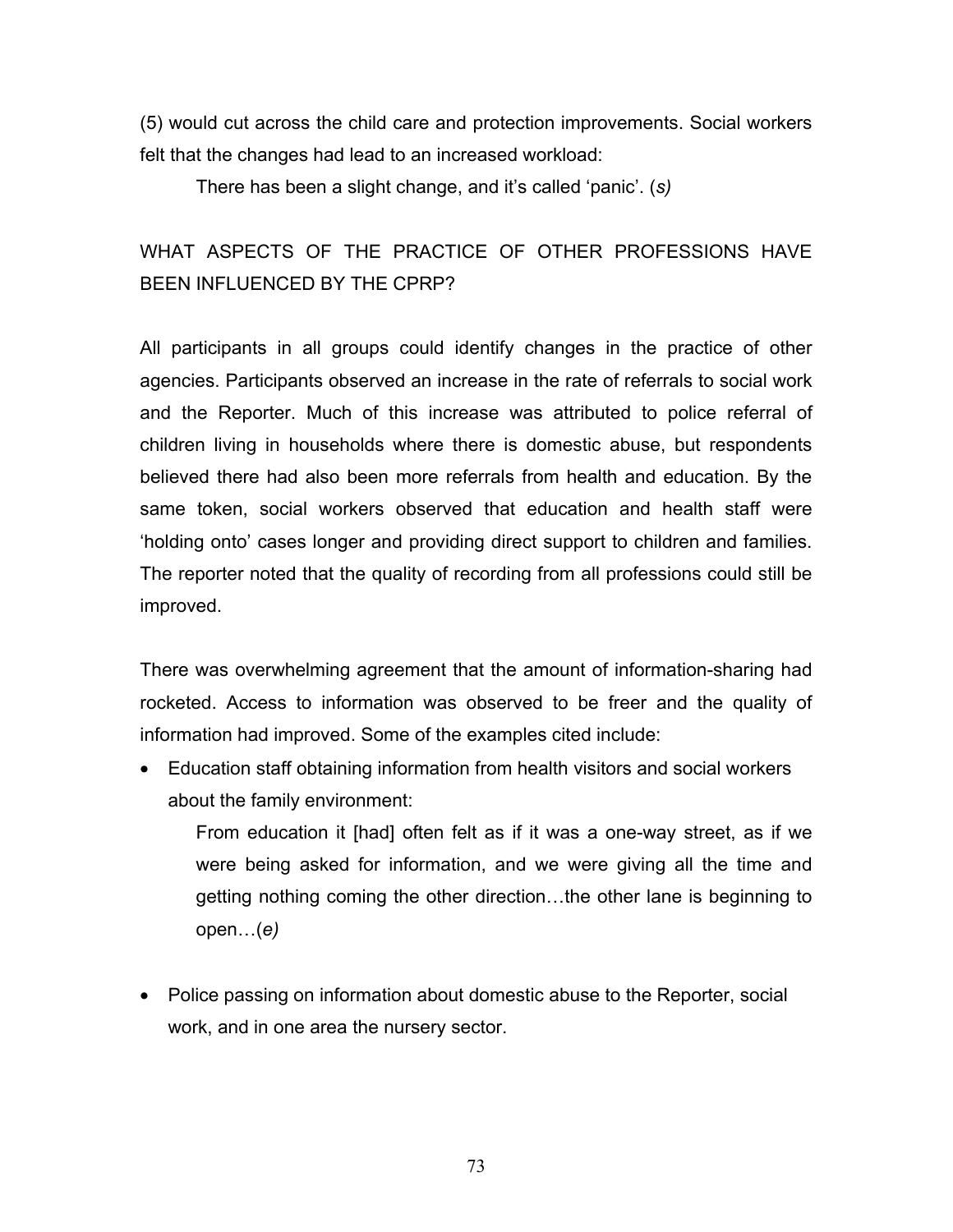- Drug services now being prepared to provide information on adult circumstances.
- School nurses providing information for education staff, especially about children with special needs.
- Health staff providing information to social work:

It's not open to interpretation, it can be hard fact about a child's weight, about a child's development, about dental appointments…it's hard evidence. (*s)* 

• A view that, whilst psychiatrists, CPNs and GPs might not spontaneously provide information, and that GPs did not attend case conferences, other agencies felt more prepared to ask for information:

Increased confidence to ring a GP and say 'please can you tell me about this person' and they'll say, 'no, it's confidential' and I'll say 'I need this information for child protection' and I certainly feel on much sturdier ground than I would before. (*s)* 

…and you just have to mention the magic word and you get a very different response. (*s)* 

The observed downside to this information-sharing was the danger of social work, in particular, being swamped:

The police are dumping information on the duty team. (*s)* 

At times we're absolutely bombarded with information…'need to know' becomes completely over the top. *(s)* 

This view was not shared by a Reporter, who felt that it was not possible to have too much information.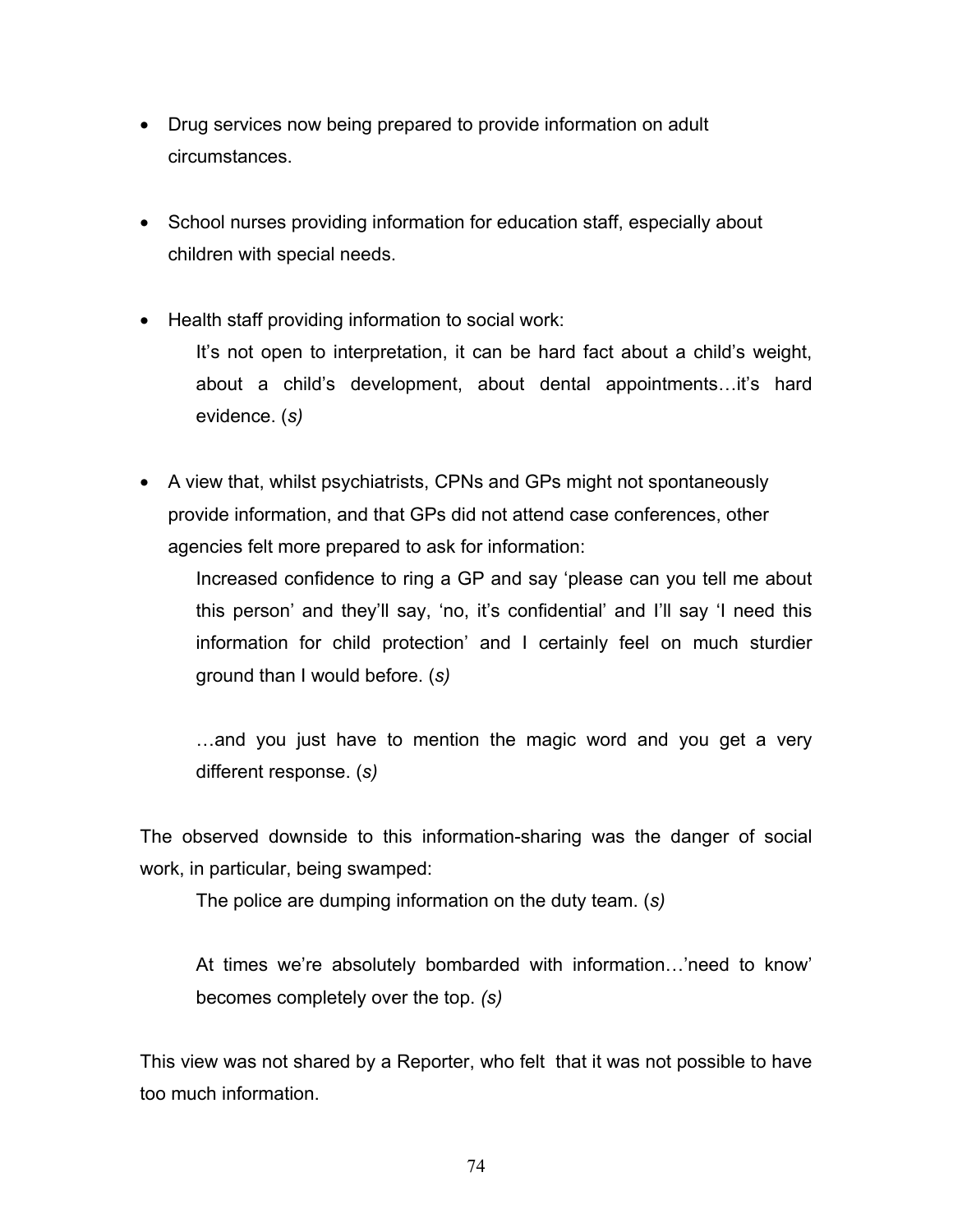Participants in all areas noted a significant change in the amount of joint working. All observed that a range of professionals were prepared to come to planning meetings, although in 2 focus group areas 2 social workers, 2 education staff and 2 nurses expressed frustration that GPs did not attend meetings and that is was hard to obtain information from them. The practical reasons why GPs may not be able to attend meetings were not explored.

Not all sharing was brokered by social work – participants described liaison between health and education staff; the police and health; the police and education; health nursing and health medical; education or health professionals and the Reporter, and consultant paediatricians and the police:

Grass-roots, coal face staff are contacting [us]…the beat bobby, the health visitor, [saying] 'let's do joint visits'. (*s)* 

It's obvious that there's been quite a lot of training around. (*s)* 

There's a clarity of different roles and a respect for everybody…people are happy for other people to take the lead…a shared professionalism. (*e)* 

HAS THE CPRP BUILT ON EXISTING GOOD PRACTICE?

The participants in the focus groups mainly agreed that the changes had built on good practice:

'it's taking forward existing good practice, it's sharpening minds and it's identifying areas that we could do better'. (*e)* 

There was some anxiety that existing good health visiting practice was being undermined by the impact of Hall4 which is understand by many at the front line to indicate a shift away from universal provision to targeted provision. There was also a suggestion that previous bad practice had become good as a result of the CPRP: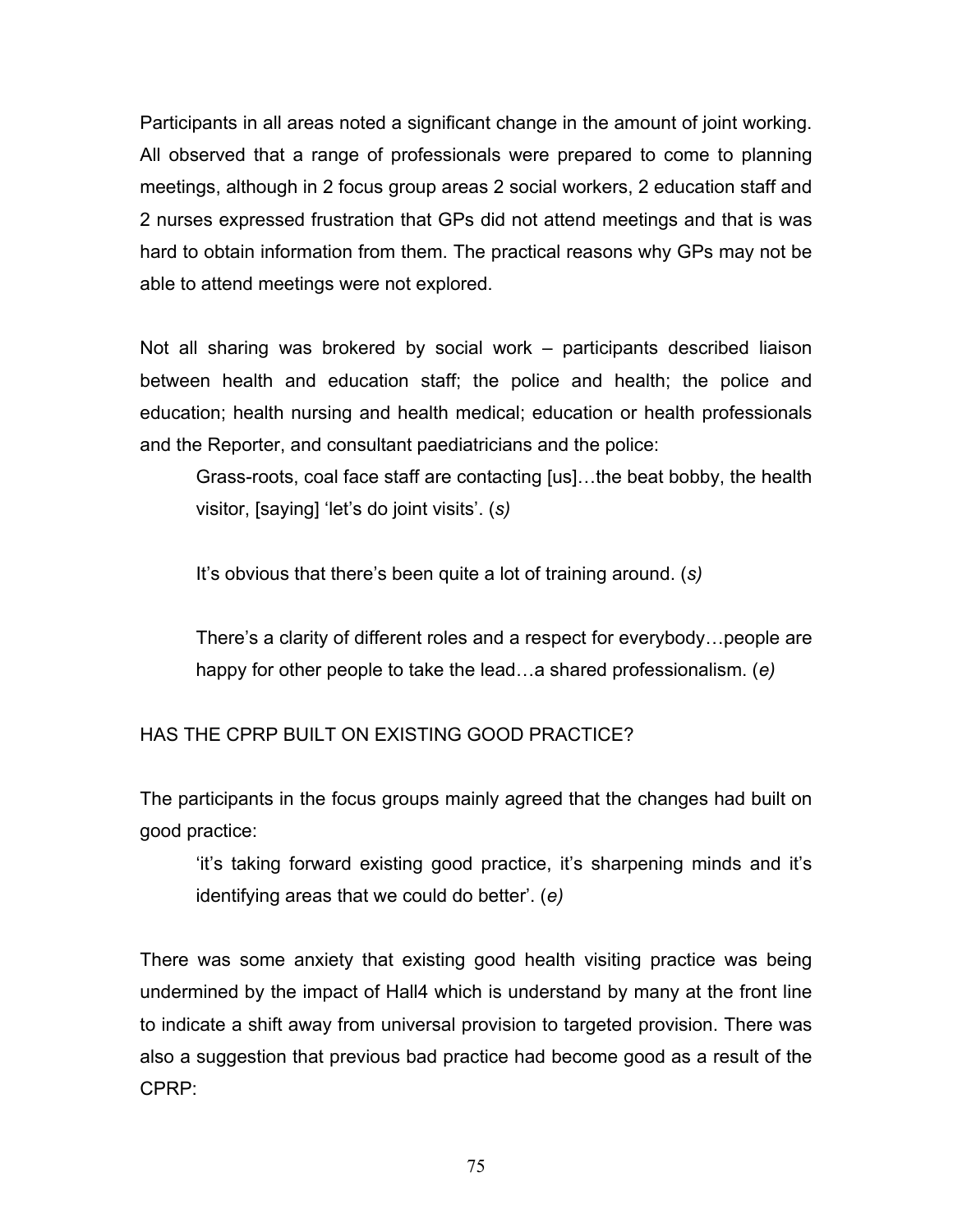'…I think the practice was bad, it is now changing with more communication, with earlier intervention…we are moving in the right direction'. (*r)* 

The respondents in all focus groups were keen to describe practice that had already been good, especially attempts to work on a multi-disciplinary basis. The CPRP was clearly seen to be building on an existing momentum:

 'good practice is better able to be encouraged now because there are more partners involved....' (*s)*

## ARE THERE INDICATIONS THAT THE CHANGES WILL LEAD TO BETTER OUTCOMES FOR CHILDREN?

There was a mixed response to this question, and some of the reservations expressed earlier were expanded. Overall, the view was that the changes had lead to an increased awareness by education, police and health professionals of the needs of children for support and protection. Education and health professionals were providing support to children and families and this was putting a strain on their ability to deliver all of their services effectively. At the same time all participants described an increase in referrals to social work. These referrals were considered to be appropriate because they were not perceived to have been then filtered out of the system – instead the social workers and other professions identified a capacity problem to respond appropriately and a shortage of resources, such as foster carers. There was also some frustration that preventive work was still being marginalised, and that children that were not classified as 'child protection cases' were missing out on much-needed support.

It's like a double-edged sword, the higher the expectation, the higher [the] expectation we have of ourselves. (*s)* 

…a problem shared is a problem halved [but] just because we've told everyone about it and everyone's aware, it doesn't get it to go away. (*e)*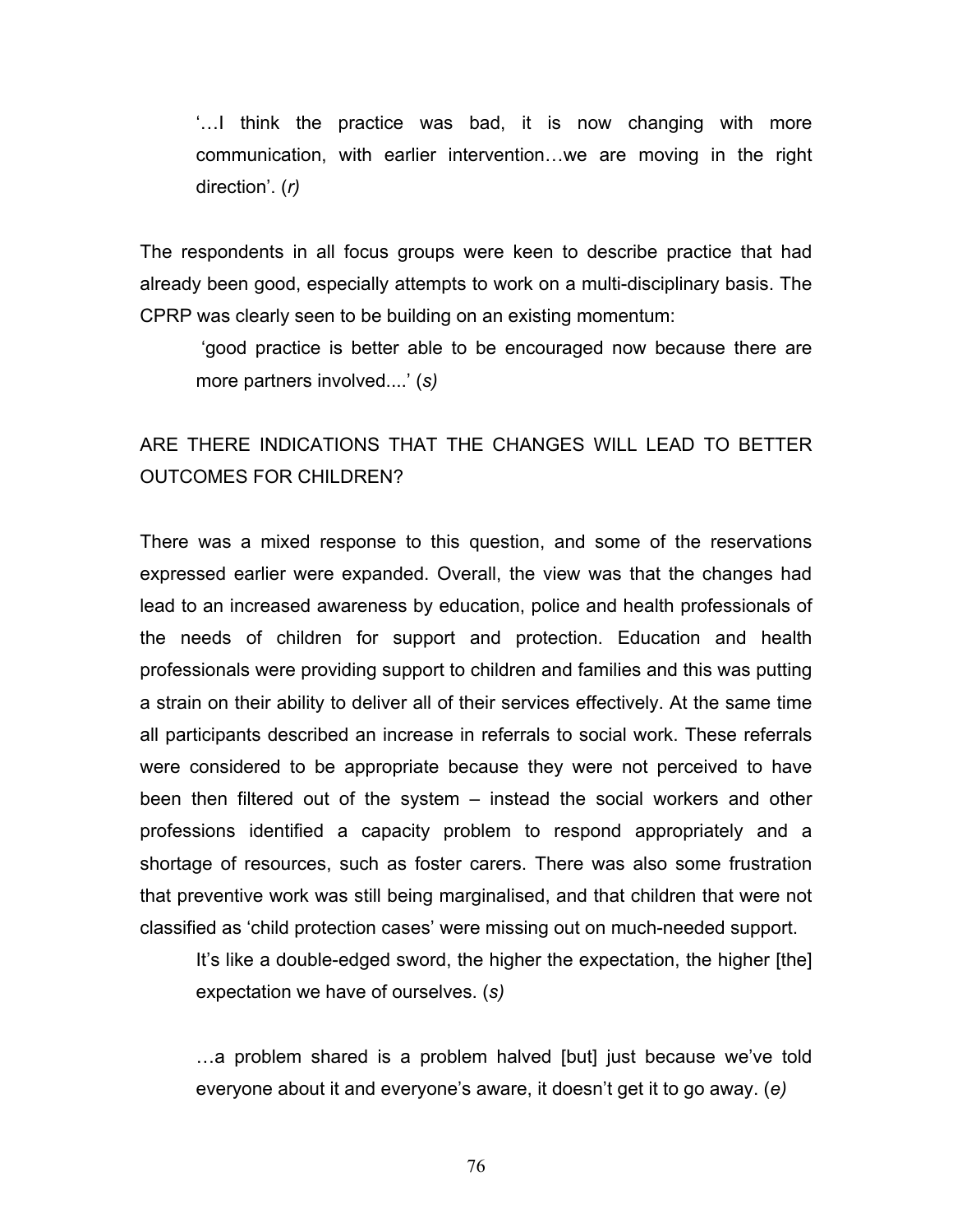We're making people more aware, we're raising awareness, we're passing on the workload, but there's no resources to allocate it, and that sometimes makes it worse, because if you train people [to alert others]…and nothing ever happens, they're going to stop doing it. (*e)* 

Rapid, massive increase in workload…an exponential amount of referrals. (*s)* 

# WHAT ONE KEY CHANGE WOULD LEAD TO THE BIGGEST IMPROVEMENT IN THE PROFESSIONAL RESPONSE TO CHILDREN IN NEED AND IN NEED OF PROTECTION?

Suggestions fell into a number of categories, mainly focused on allocation of resources. There were no specific suggestions for radical change to the fundamental principles of the system. There was some resentment about a perceived political suggestion that lack of resources was not a real issue, rather how the resources were used:

We can't work 'cleverer' …we're talking about people who've had to be flexible and innovative in practice…it's a capacity issue. (*s)* 

- Resources:
	- o for more social workers
	- o to tackle substance misuse
	- o for severely disabled children
	- o for more foster carers
	- o directly accessible by health visitors.
- Early intervention:
	- o more support for under threes
	- o a swifter response to identified emerging problems.
- Family support: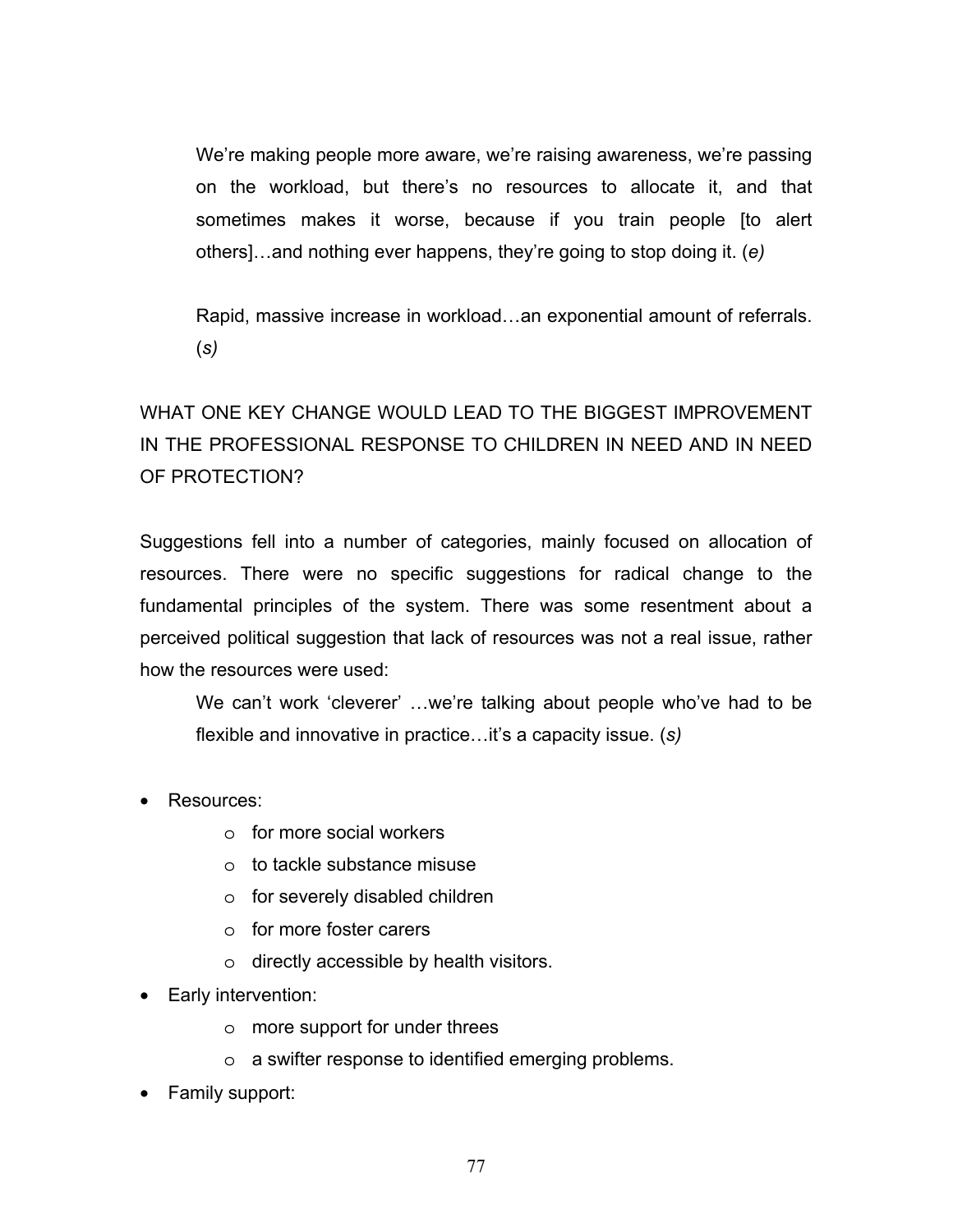- o more localised family support centres and services
- o rewards for extended family members who care for children
- o more parent education and support.
- Empowering children
	- o to educate children about the need to speak out
	- o more information displayed for children about how to seek help.
- Public education:
	- o more information for parents about the role of education for protecting children
	- o more information for the general public about the role of the reporter
	- o more explanation about the role of social workers.

### *Summary of Strand B*

Taken together, the findings from strand b show a massive rise in awareness of children's needs, including their needs for protection; and a rise in a sense of shared responsibility for not only identifying unmet needs but for helping to meet those needs. Whether professionals had specifically heard of the CPRP or not, they were clearly aware of changes in policy and practice and were largely in support of the direction of change.

The professionals' view was that this heightened awareness had widened the net of concern and identified more children in need of support and/or protection. However, there was widespread concern that the gains made as a result of the policy and practice changes were in danger of being undermined by a system that is not perceived to have the capacity to meet all of these children's needs, even with increased joint working and a sharing of responsibility.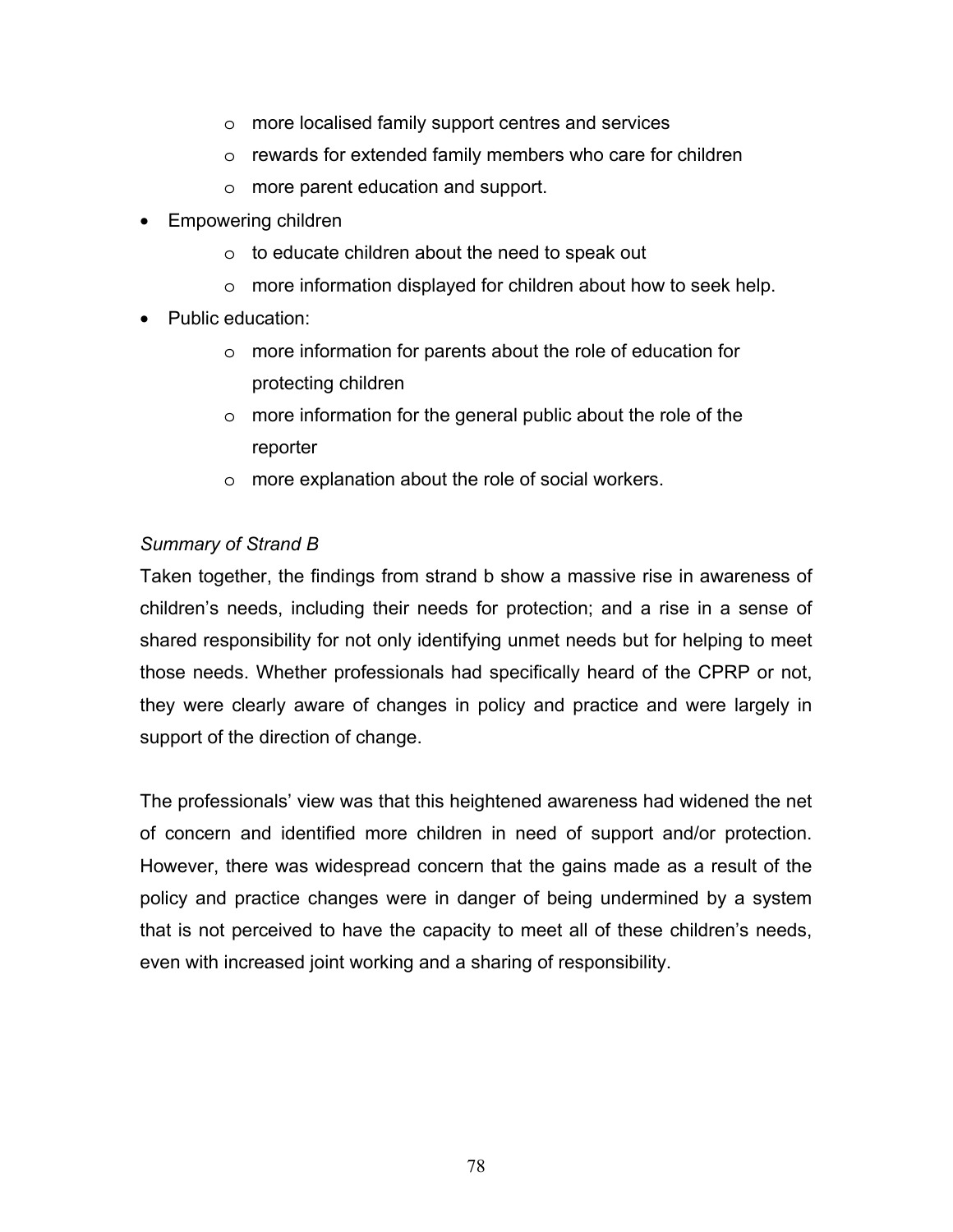### **DISCUSSION**

#### **How the CPRP was planned and implemented**

The CPRP was planned and implemented in a structured way with the establishment of a steering group and reform team and recruitment of professional advisors who were linked with child protection committees. Documentary analysis evidenced the extent to which all key professions were involved in the CPRP.

There was evidence of a striking level of engagement with the spirit of the CPRP programme across all agencies and of a vast commitment to improving the child protection system. Even when respondents expressed reservations about aspects of the CPRP, they did not question the need for reform, and there was evidence of professionals investing tremendous amounts of energy, time, resources and creativity.

The complexity of the programme was such that it was divided into a number of sub-projects. Overall, there was broad agreement from respondents in Strand A that this was an appropriate approach, even though there were differences of view about the details of the sub-projects and the impact of the tight timescales. The aim of breaking the process into sub-projects was not questioned by respondents even if they may have chosen different projects or carried them out in a different way. Overall there was evidence from Strand B that the different sub-projects were not especially salient for practitioners – instead they had been influenced by the overall impetus for change.

Throughout the programme there was a commitment to extensive consultation and the majority of respondents in Strand A viewed themselves as helping to shape implementation. Respondents in Strand B appeared to have less information about how the CPRP was planned and implemented. The findings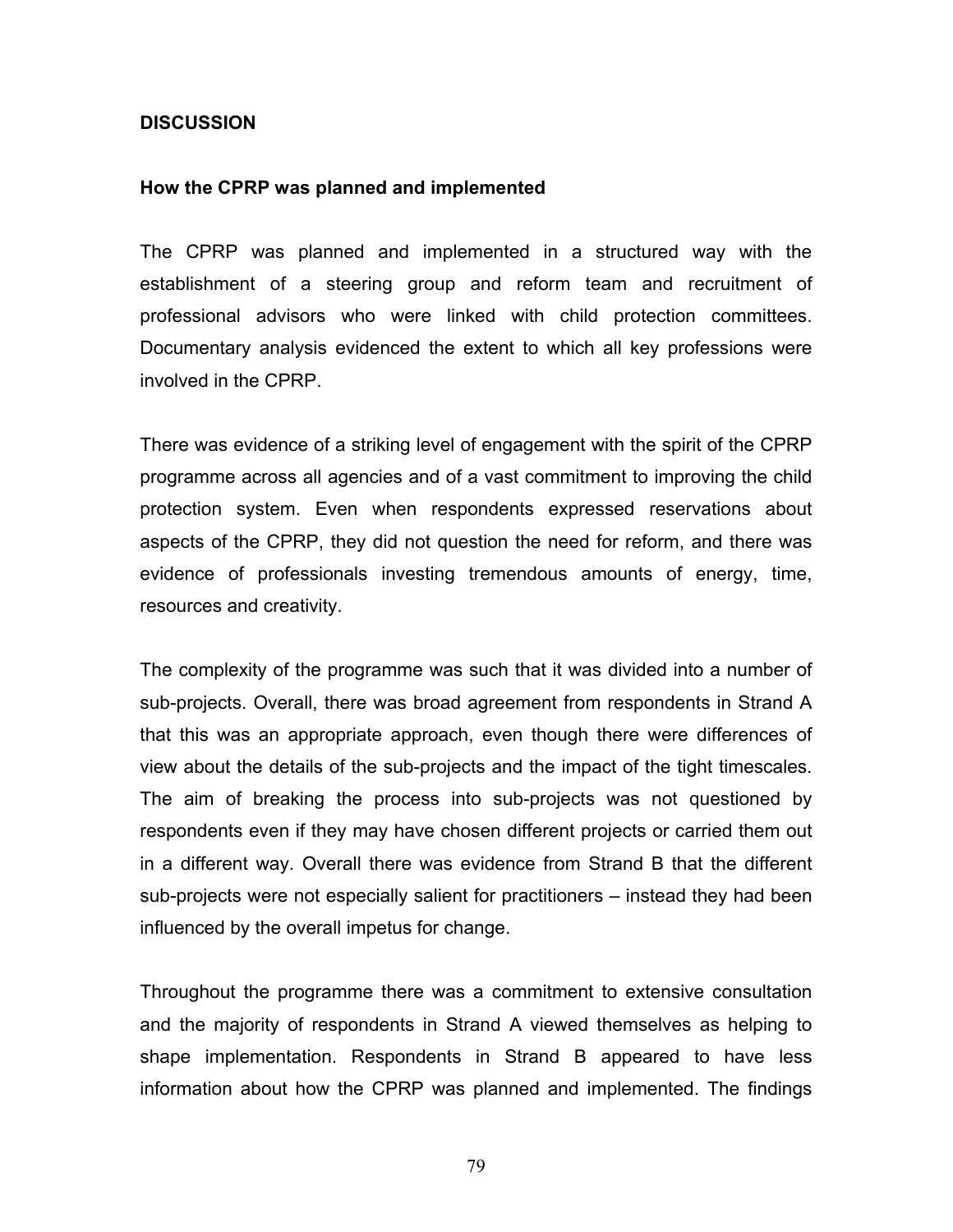suggest that practitioners in the field tend to perceive themselves to be at the receiving end of policy, and to have little, or no, opportunity to contribute to policy development. Although we did not gather direct evidence from service users, some respondents from both strands were of the opinion that children, families and the community should be given more information about policy developments. Interestingly, no-one specifically suggested that the general public should contribute to policy development.

The Charter, Framework for Standards and associated performance indicators, and the inspection programme were key elements of the CPRP from the very early stages. The approach has been innovative, and, despite initial reservations there appears to be evidence of a general acceptance of their value, especially with the emergence of Quality Indicators. Our data showed that respondents were very clear that the aim of all sub-projects, especially the inspection framework, was to improve outcomes for children. The emergent consensus was that we do not yet have a consistent approach to measuring outcomes for children and that it is too soon to know whether outcomes will be improved. These issues are important, especially because the evidence to support the expectation that inspection leads to improvements in outcomes is still scant (6).

The evidence suggested that there was some confusion about the aim of recruiting Professional Advisors. It was very clear that participants felt that they played a crucial role, especially in their linkage with child protection committees, but their role was clearly a complex one. Batten *et. al* (7) suggest that there is a '…basic contradiction between the power of specialised knowledge and the subordination of the expert.' They found that lawyers working for local authorities were most likely to have given policy advice if they had more political contacts and less specialism. Lawyers were more likely to rise in local government if they lost their specialism. Professional Advisors, seconded to the Scottish Executive, are required to gain more general knowledge about levers of change - to do this may require them to move aside, to an extent, from their profession or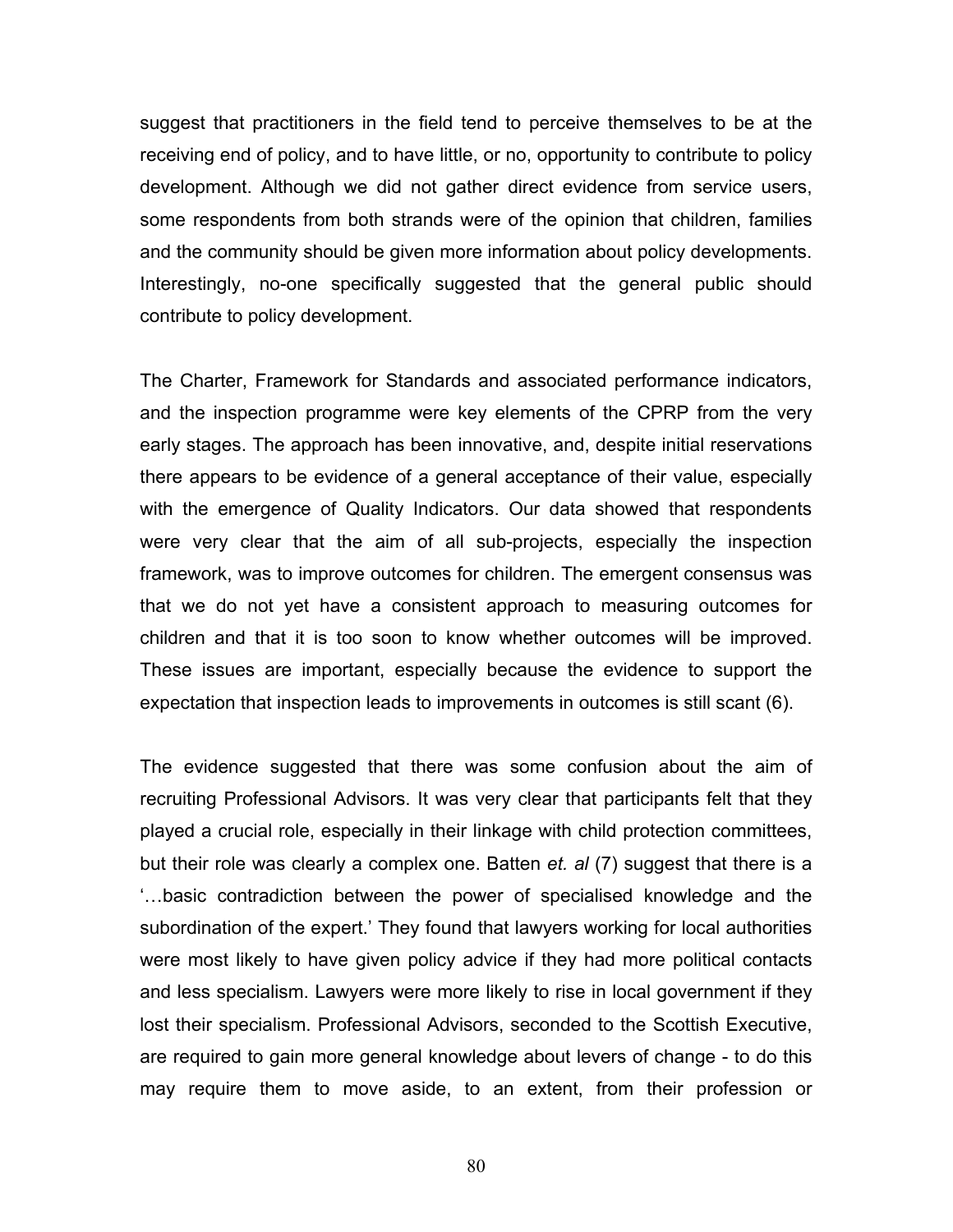specialism. There was no evidence to suggest that Professional Advisors would not be helpful to future projects, rather the indications were that more clarity was required for the Advisors themselves and for the stakeholders with whom they engaged.

### **The aims in planning the programme in this particular way**

Policy making is 'the process by which governments translate their political vision into programmes and actions to deliver 'outcomes' – desired changes in the real world' (8). The vision that the Scottish government wants to realise for children is for them to be safe, nurtured, healthy, achieving, active, respected and responsible and included. The CPRP is just one strand of a raft of policy developments that aim to further these outcomes for children. It has been driven by a combination of reactive and proactive drivers: reactive to issues such as child deaths, adult offending and parental substance misuse; proactive with regard to early intervention, support for parents and holistic approaches to children's needs. In particular, recent policy developments across the whole of the UK have been influenced by calls for the child care and protection system to be 're-focused', i.e. for there to be a to shift in emphasis towards prevention and early intervention and the improvement of outcomes for children. Axford and Little have described this shift in emphasis as involving refocusing:

- *from* separate services for children at risk of social, health and psychological problems *to* mainstreaming services so that they can support all children, including those at risk;
- *from* separate processes for child protection and family support *to* using family support (9).

The underlying principles for change are similar across the UK and are informed by an extensive body of theory and research about children's developmental needs and factors that impact on parental capacity to meet them. Although there has not been a fundamental challenge to the investigative-forensic aspect of the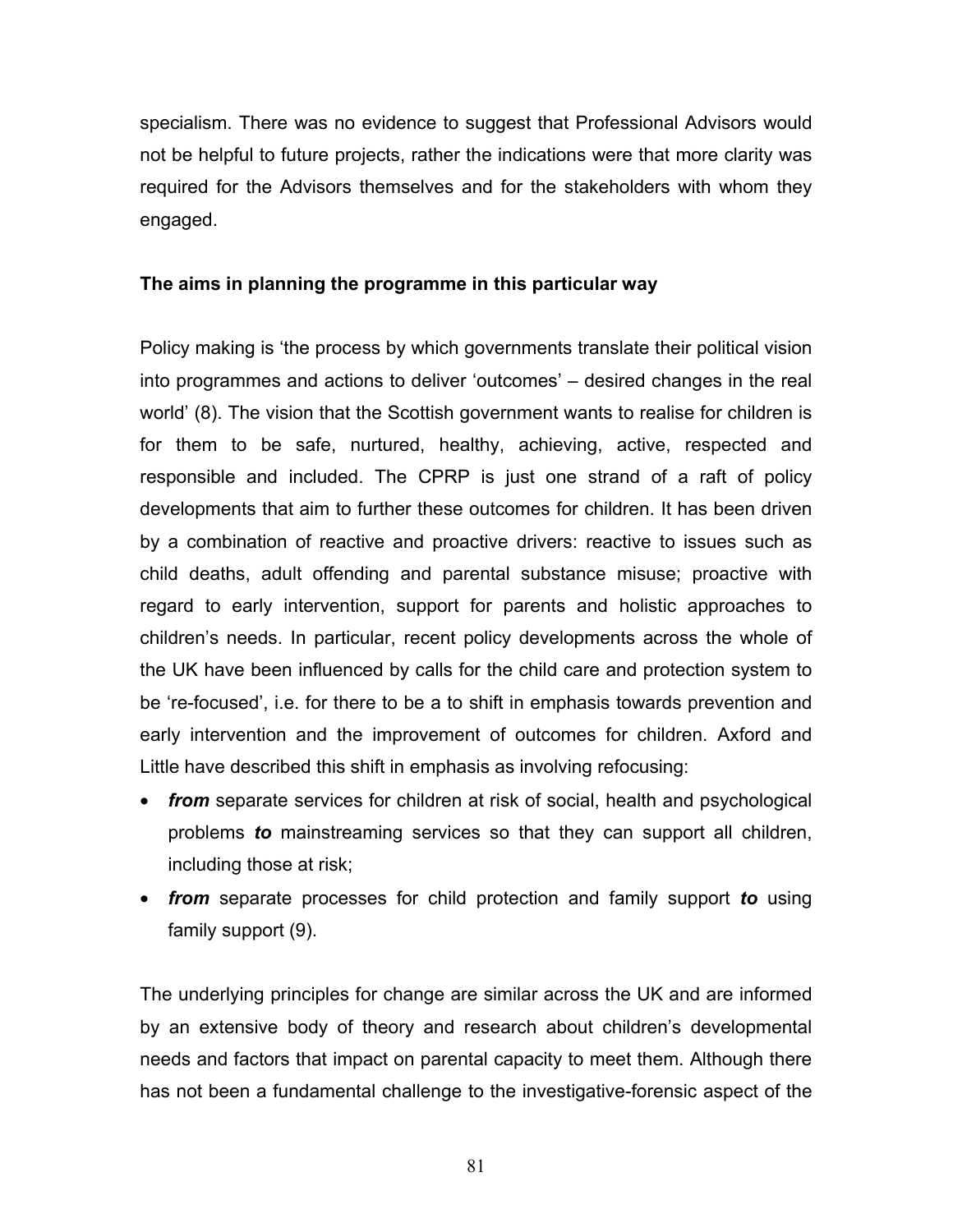system the reforms are underpinned by an increased emphasis upon the responsibility of the universal services for the welfare of children by:

- the provision of direct services to all children, including those with needs for extra support;
- acting as part of a multi-disciplinary protective network for children who are at risk of suffering harm.

In the Scottish CPRP this is reflected in the Children's Charter, which is written from children's rather than organisational perspectives. It was clear from our data that the Charter was effective in setting the agenda firmly around the needs of children. It is also reflected in the significant expectation, that the first agency to identify that a child needs help should consider whether they need the help of other agencies, but that:

'Before referral to another service, agencies should take responsibility and do all they can, with the help of others, to support the child. The child should not automatically be passed to another agency' (10).

The CPRP had an ambitious scope, especially because it was attempting both to:

- set a national agenda that will be translated at a local level a 'vertical' approach;
- and work across a number of organisations, each of which can address different dimensions of the issue – a 'horizontal' approach (11).

The stated aims of the CPRP were clear, although the theoretical underpinnings were not necessarily rendered overt. As a result different interpretations of the CPRP emerged, relating to where it was considered to be located on the spectrum **from**:

- improving the operation of the statutory investigative system through **to**
- the provision of universal support for children and parents.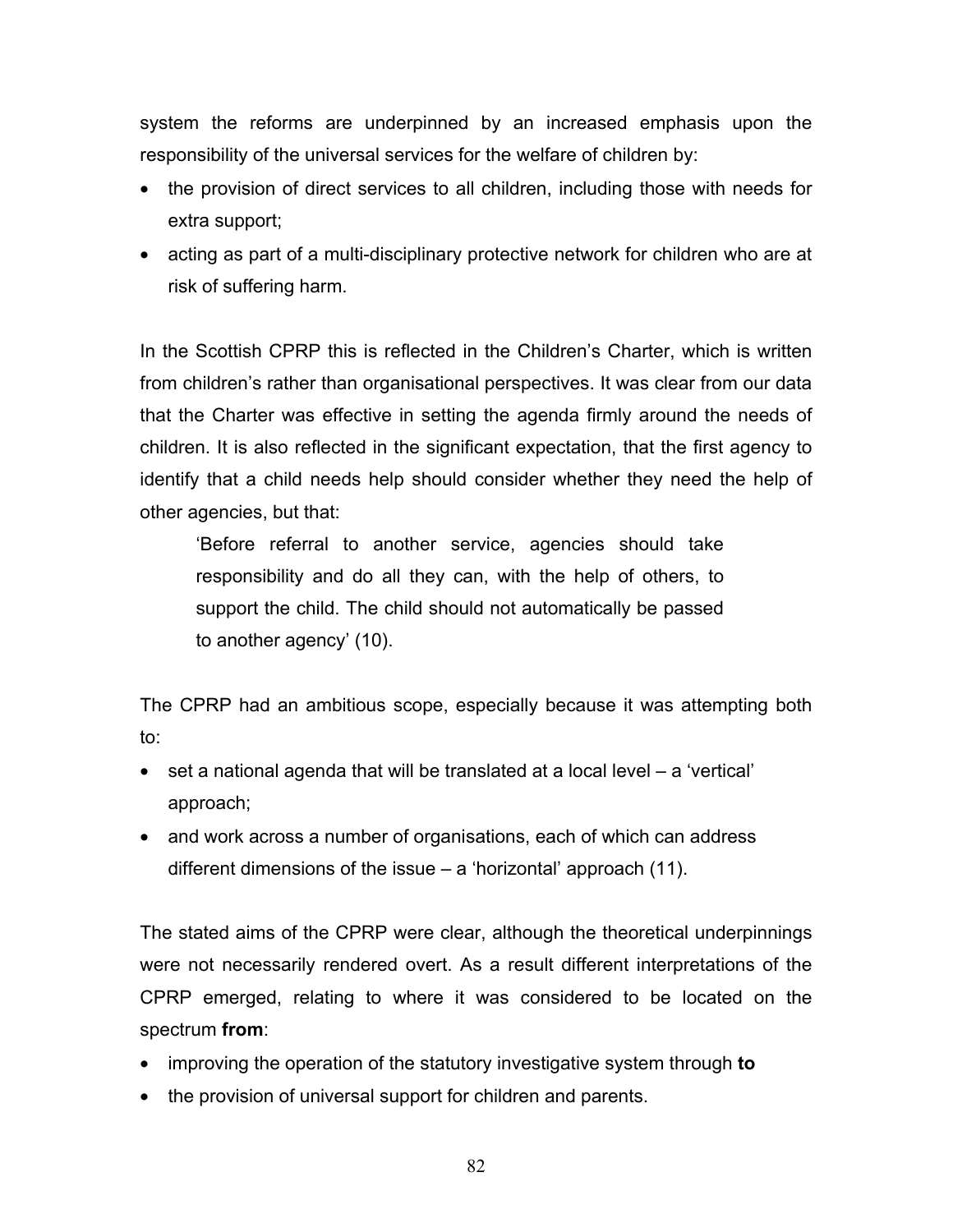One member of the CPRP team told us that the espousal of the 'universal support' perspective of the reform programme was reflected through the adoption of the language of 'protecting children and young people' as opposed to 'child protection'. While the former encompasses both narrow statutory investigative systems as well as the wider provision of universal support, the latter refers only to statutory investigative systems. It would appear, however, that this understanding was not clearly conveyed to people outside of the CPRP team.

Overall the evidence suggests that there is still a need for further debate about the place of the protection of children from specific risks within the context of universal support for children. This tension is not unique to Scotland. For example, there has been criticism of the Department of Health assessment framework (12) on the grounds that the focus on children's needs deflected attention from risk factors (13). Whilst developmental theory would suggest that most risk to children flows from unmet need, including need for protection – agencies nevertheless seek ideological clarity when planning and resourcing services. A few respondents expressed concern about the dangers inherent in losing a clear focus on the needs of children currently experiencing, (or facing significant risks of), physical and sexual abuse and physical and emotional neglect.

This challenge and complexity was compounded by the fact that other policy developments were taking place at the same time as the CPRP and there were differences of interpretation about how the CPRP related to other developments such as:

- implementation of the recommendations of *'It's everyone's job to make sure I'm alright'* (4);
- taking forward *Getting our priorities right* (14) and *Hidden Harm Next Steps*   $(15)$ ;
- the proposals set out in *Getting it right for every child* (10);
- policies emerging in relation to the Bichard recommendations.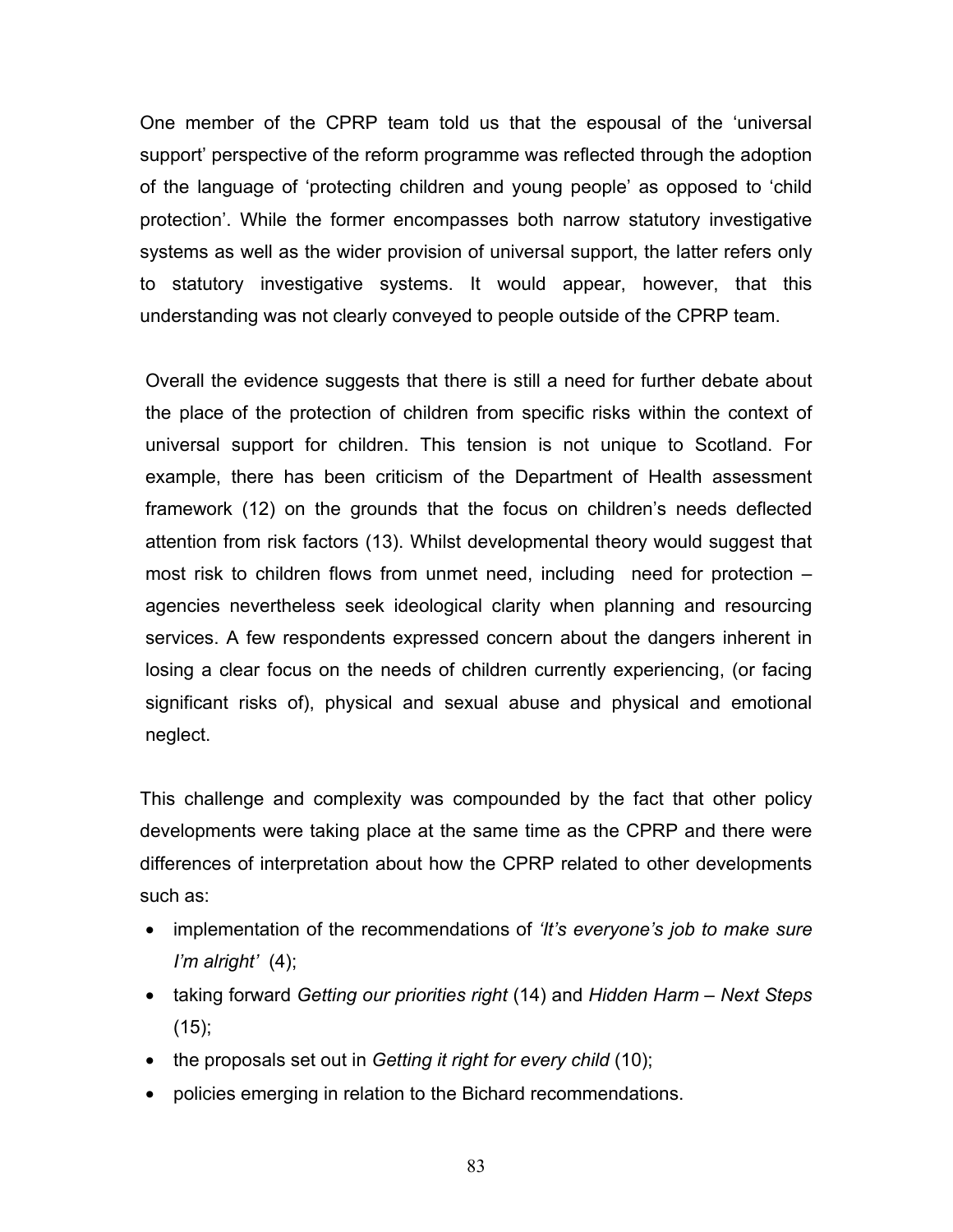In an analysis of the Climbié report Masson suggests that there is an 'inherently adversarial' relationship between central and local government and that 'Local agencies cannot be expected to give priority to safeguarding children when central government sets them quite different priorities…' (16). Whilst there was a significant amount of engagement by local government, police forces and health boards there were indications that the policy agenda was not always perceived to be consistent. For example, *Changing Lives* talks of 'reserved functions' that only social workers can carry out – a concept that will need careful articulation with expectations of a multi-disciplinary approach to child care and protection (2). Members of the nursing profession pointed to a tension between the increased emphasis on targeting driven by 'Hall4' (5), and the emphasis on universal provision in the CPRP and *Getting it Right for Every Child*. The impending developments towards a generic approach to community nursing were also seen to cut across the expectation that health visitors would increasingly use their specialist skills to support vulnerable children and families (17). For staff in Education there were questions about how the aims of the CPRP articulated with the Education (Additional Support for Learning) (Scotland) Act 2004. A few number of the respondents expressed concern that the momentum and principles of the CPRP were in danger of being deflected and compromised by the apparent policy developments in response to the media coverage of incidents involving substance misusing carers. Similarly, although there is documentary evidence of attempts to keep links with developments to tackle adult offending, there was some concern that, at times, the policy developments were on parallel, and sometimes diverging paths.

#### **Whether or not the process was successful**

Overall the evidence is clear that the CPRP has been successful to date. There was more evidence on views about some sub-projects than others, and different projects had reached different stages at the time of study:

*Children's Charter* – there was evidence of widespread knowledge of the Charter amongst professionals and acceptance of its principles. From the media analysis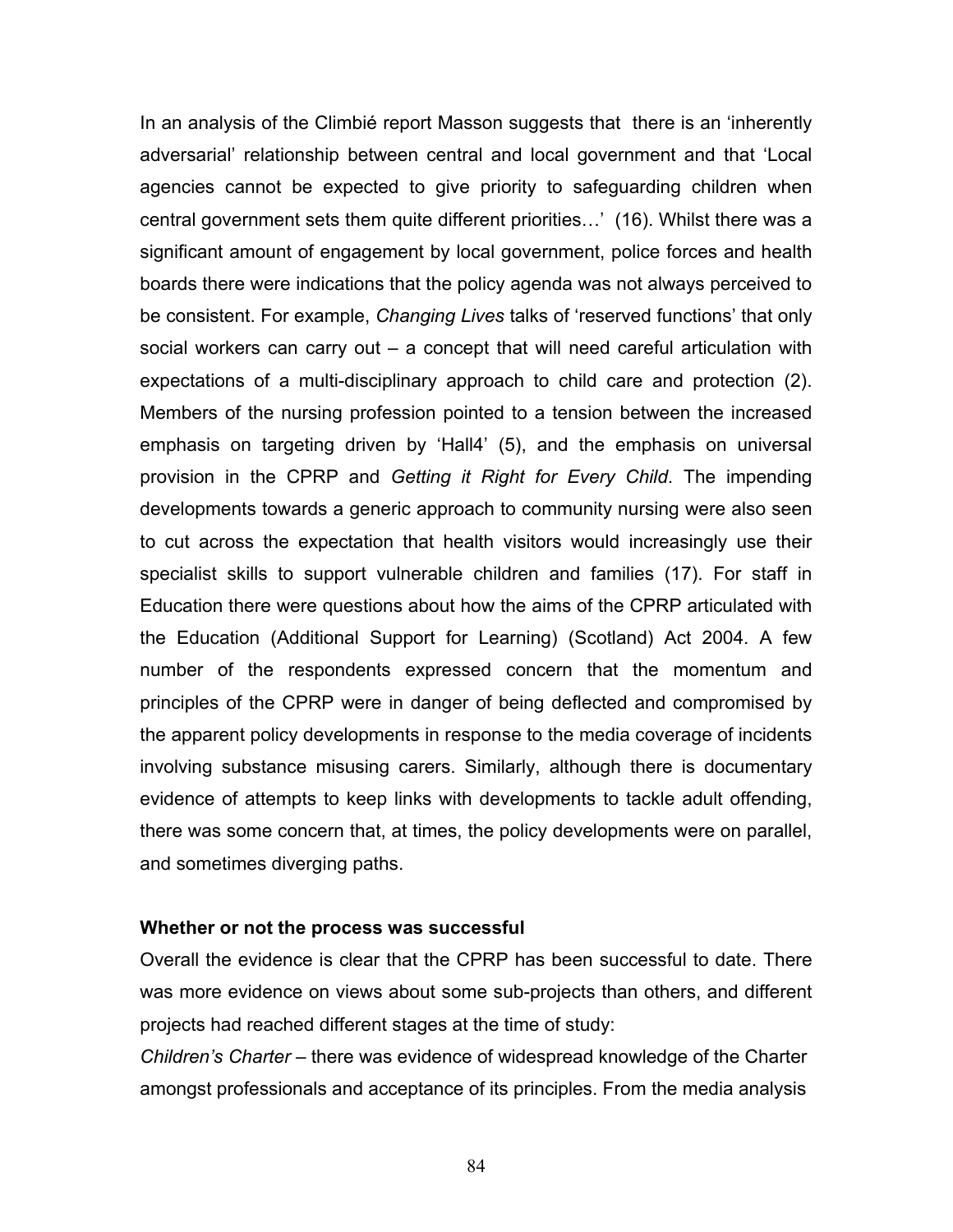and other contextual studies the evidence suggests that the general public is less aware of the charter.

*The Framework for Standards –* many respondents suggested that they had had considerable reservations at the early stages of this project, especially about how the standards could be measured. However, they conceded that more latterly they were beginning to see their value.

*Child Protection Committee model guidance –* the overall consensus was that the guidance was successful, necessary and helpful. There are those who would like guidance to be placed on a stronger legislative basis.

*Child Protection summits –* the evidence on the summits was slim, but overall it suggested that the summits helped to set the CPRP agenda.

*Public awareness –* our study did not collect information from the public about their level of awareness. The media coverage suggested that aspects of the CPRP had permeated into public consciousness to an extent, but our respondents were very clear that far more could be done to raise public

awareness of how to obtain help on behalf of their own or others' children.

*24 hr helpline –* this project was under review at the time of our study and had been subject to an internal analysis. There was some coverage of it in the media, but there was very little consciousness of it amongst our respondents.

*Letters of assurance –* there were mixed views about the success of the letters. The second one in particular, appeared to generate some resentment. They were seen to have focused the minds of chief executives, but there was little evidence that they had contributed to significant local policy development.

*Significant case review –* the documentation made it clear that work was ongoing on this project, but the main consultation period fell outside the scope of this process review.

*Child Protection Strategic Training Group –* there was evidence that a massive training endeavour was being undertaken across all disciplines to raise awareness about child protection. There was evidence of attempts to align local training with the framework. However, there was a strong consensus that more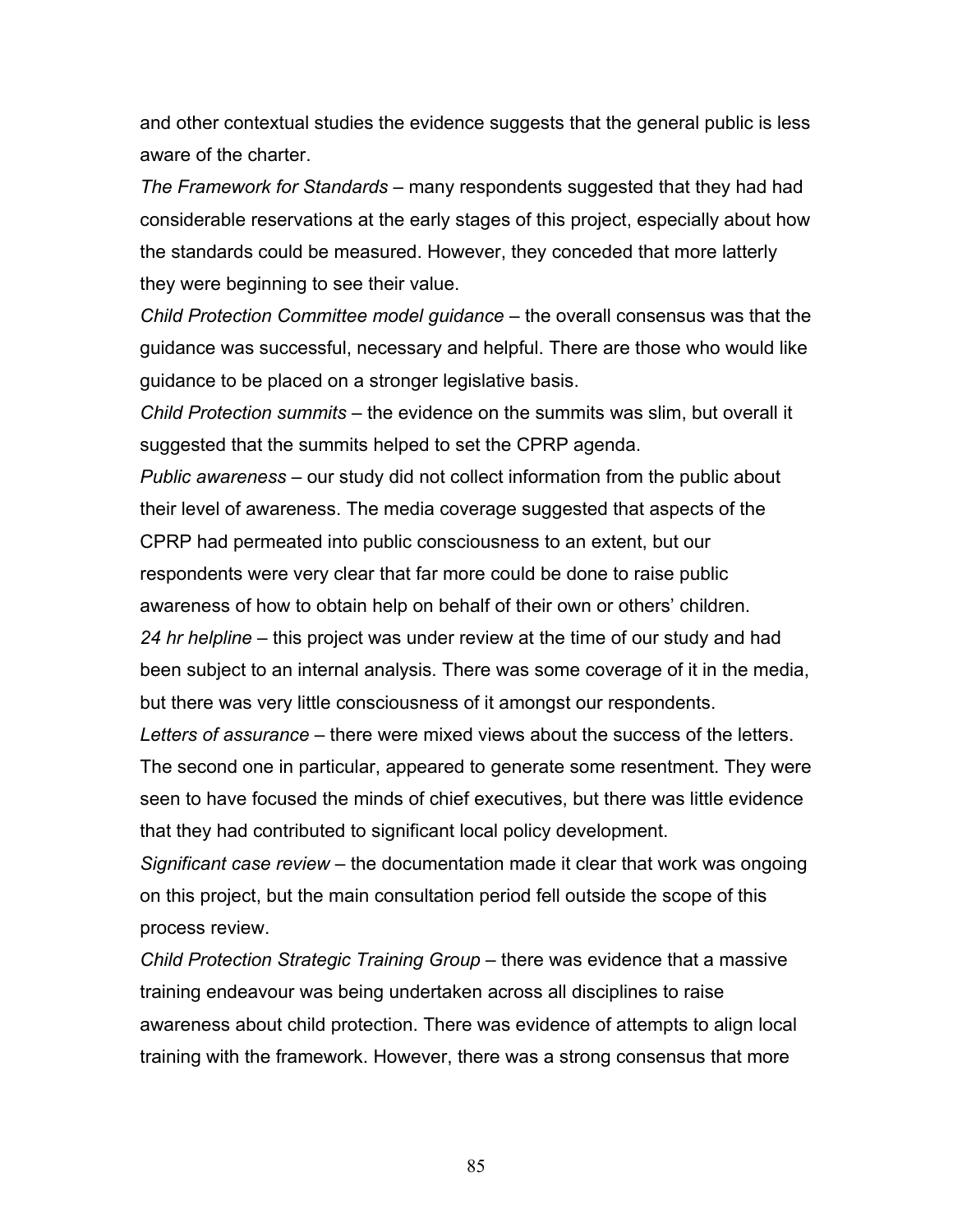work was needed to develop a coherent national training programme that would meet the needs of all professions and all staff-groups.

Overall our study suggested that the most significant developments had been in the areas of heightened awareness and joint working. Flowing from these twin changes was a general concern about resources.

### *Heightened awareness*

There was an overwhelming consensus from all parts of the study that the CPRP had been instrumental in raising awareness of child protection. Again, there was a spectrum of interpretations of the definition of 'child protection' - **from** greater awareness of children at high risk, **towards** a widening of the net of concern to incorporate a range of factors that may impact to compromise a child's development. It would be helpful to carry out further research on the impact, but the indications are that there has been dual effect - both a greater focus on the efficacy of the statutory investigatory system, and a greater awareness of the factors that can impact upon children's development, such as domestic abuse and substance misuse.

There was evidence from both strands of the study of a perception of both an increase in workload for all professions, and an increase in referrals for more formal investigatory approaches. The consensus from each strand was that the increase did not represent an increase in inappropriate concerns, but rather an increased identification of genuine need.

### *Joint working*

There is a heavy emphasis throughout the CPRP and *Getting it Right for Every Child* upon the joint responsibility of all agencies and professions for the welfare and protection of children. We found overwhelming evidence that the principle of joint working was accepted, and that there were huge developments at all levels of the system towards more integrated approaches. There was evidence of a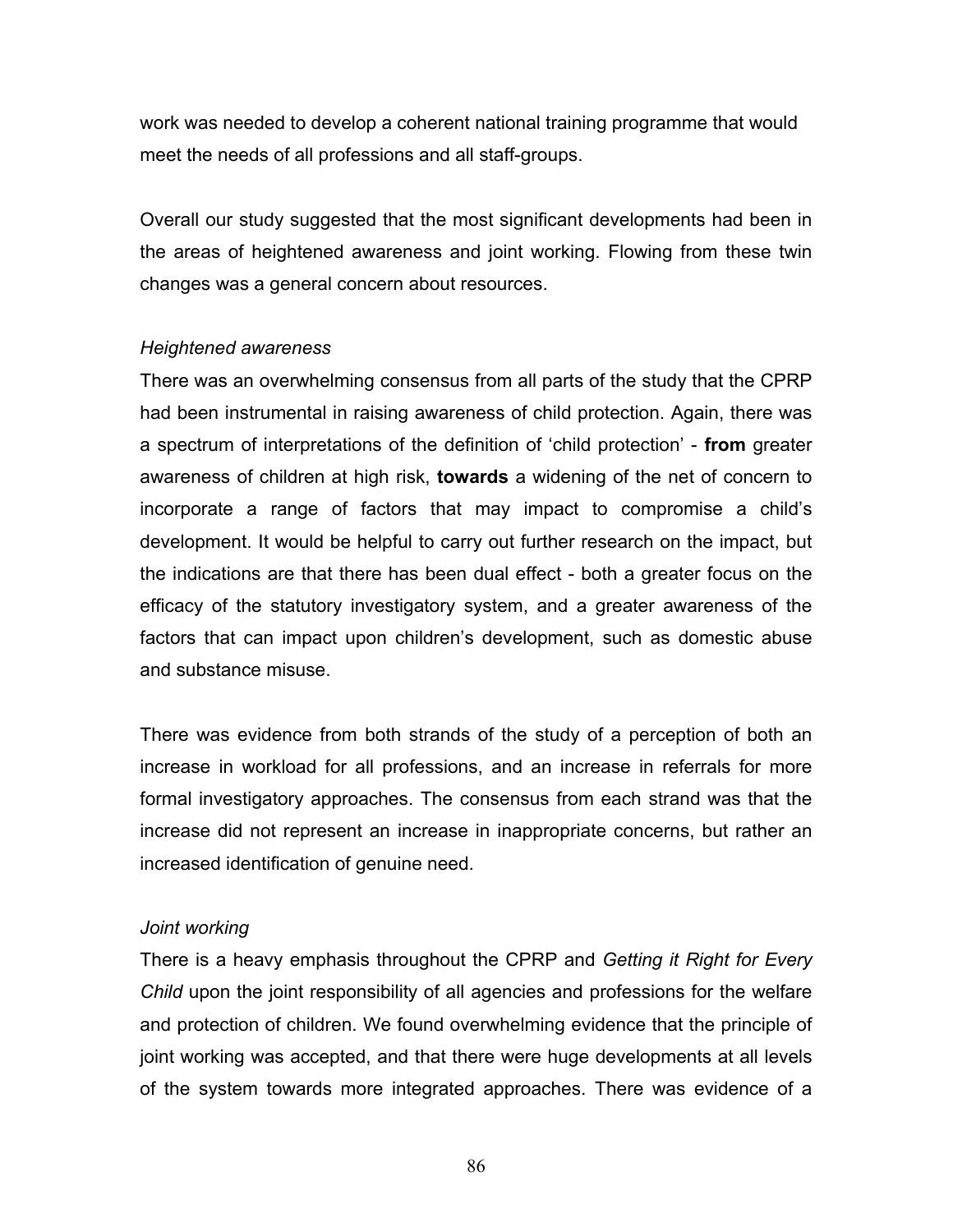change in the level of information-sharing – to the extent that some were concerned about a possible information overload.

However, respondents did suggest that the detail of how this joint responsibility should be exercised was not clear, and that a blueprint for multi-disciplinary practice is lacking. Despite the assumptions that more integrated approaches are more effective and more economical, the evidence base for this assumption is weak, and is based mainly on the fact that inquiries show integration to be poor when things go wrong (18). It was clear from the evidence that professionals would welcome more debate, clarity and guidance about how to develop an effective protective network. In particular, people wanted further clarification about accountability and the limits and extent of each agency's role and responsibility for the provision of protective action.

#### *Resources*

Respondents indicated that the result of the improvements in identifying the needs of children and the associated rise in response had significant resource implications. There was a steady demand for more resources, especially, but not exclusively, for social work services and this was coupled with a concern about the impact of increased demand upon all professions. Certainly the figures show an increase in child protection referrals between 2004/05 and 2005/06 by 15% and an increase of 22% in the number of children placed on the child protection register. Similarly, the rates of referral to the Reporter rose by 9% compared with the previous year and for the first time the number referred on the grounds of 'lack of parental care' exceeded the numbers referred on offence grounds (19). And if, as people reported to us, a considerable amount of support is being offered to children who do not become subject to statutory child protection procedures these figure may represent the tip of an iceberg.

This issue was analysed in the Midwinter report commissioned by the Association of Directors of Social Work which identifies a funding shortfall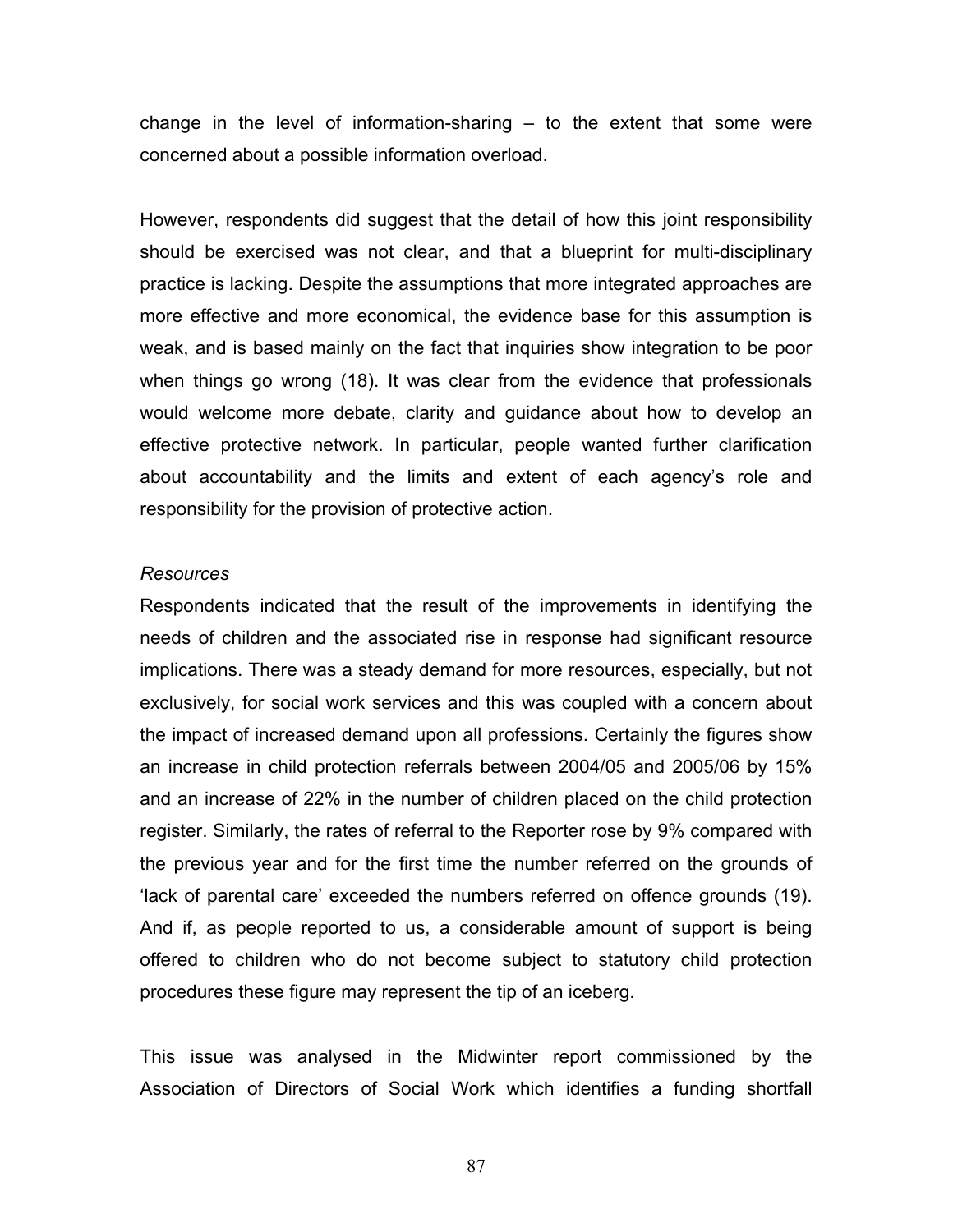between Grant Aided Expenditure (GAE) provision and expenditure on core children's social work services due to a 'mismatch between policy and finance' (3). The Scottish Executive and the Coalition of Scottish Local Authorities have challenged this conclusion on the basis that GAE is not intended to support 100% of the costs of providing services and that additional funding has been provided aimed at helping vulnerable children and families. Nonetheless, we found clear evidence of concern about the system's capacity to effectively respond to the extent and range of children's needs that are being identified.

The evidence from this study shows that the CPRP has been successful in encouraging a multi-disciplinary approach to the protection of children. *Getting it Right for Every Child* emphasises the importance of pooling budgets across disciplines and agencies in order to maximise the use of resources for the benefit of children. However, it appears that there is an urgent need for a detailed analysis to examine of the real cost implications of the impact of the CPRP and the associated multi-agency working, especially as the assumption that joint working is more economical has not been fully tested (6).

#### **Conclusion**

The establishment and implementation of the CPRP has unquestionably been viewed as a significant and important step forwards in the development, improvement, and progression of policy and services for children who are at risk from, or who experience, abuse and neglect in Scotland. We found a strong consensus view amongst professional respondents at the national, agency and practitioner level that the Child Protection Reform Programme has made a substantive contribution towards the improvement and delivery of child protection services in Scotland. At the same time the respondents identified a number of challenges arising from the process of driving forward such an ambitious and complex agenda.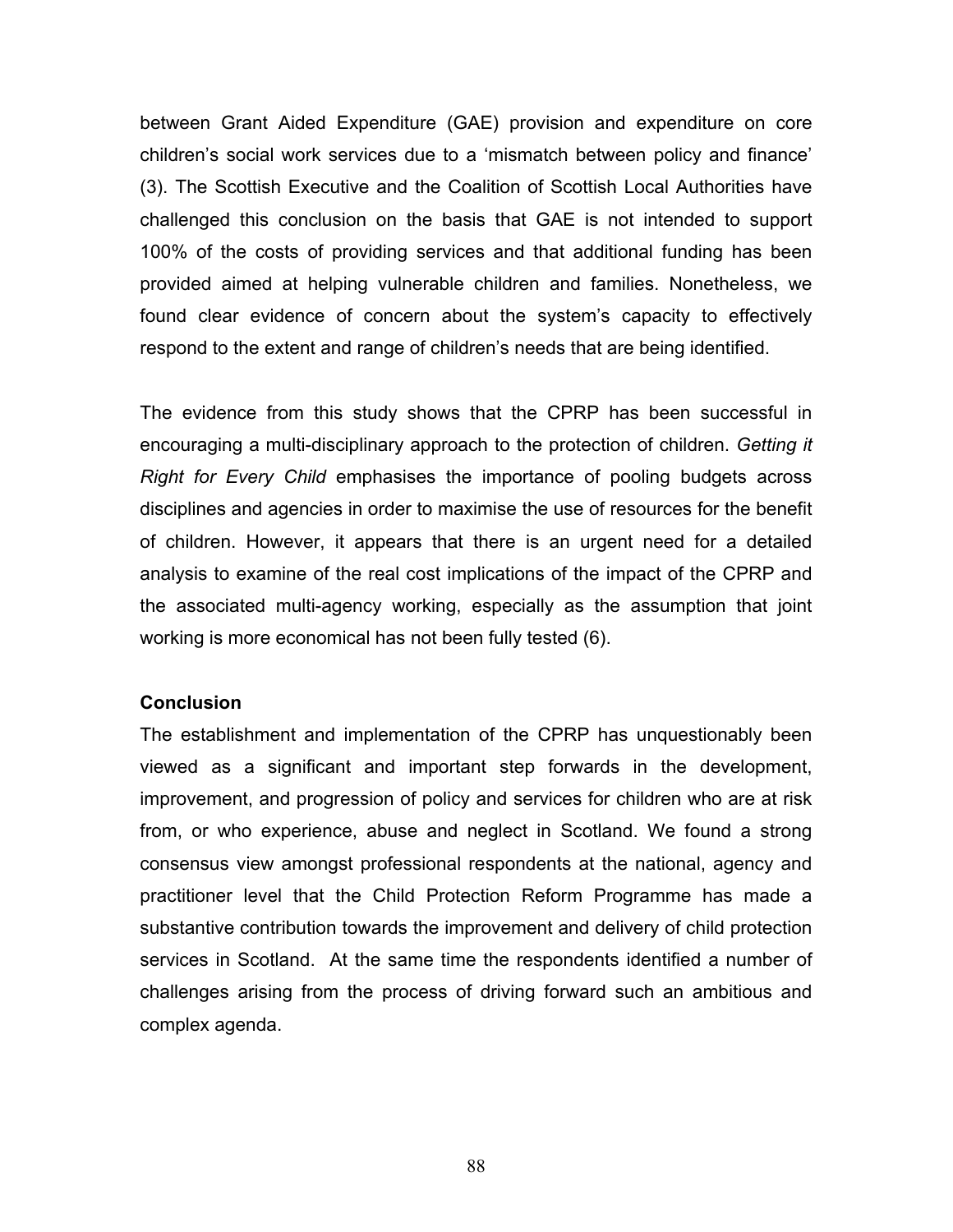The key issue now is to ensure that the momentum of the CPRP is retained and that it does not become a victim of its own success if the system becomes overwhelmed.

Key findings and points for consideration are set out in table 2.

| <b>Key findings</b>                                                                                                                                                                                                          | Points for consideration                                                                                                                                                                                                   |
|------------------------------------------------------------------------------------------------------------------------------------------------------------------------------------------------------------------------------|----------------------------------------------------------------------------------------------------------------------------------------------------------------------------------------------------------------------------|
| The CPRP was informed by a high level of<br>consultation with stakeholders from<br>all<br>professions; the success of the CPRP to date<br>has been largely due to the extensive work<br>'on the ground' by all key agencies. | Further work is<br>required to<br>develop<br>opportunities for frontline professionals and<br>the general public to contribute to policy<br>development.                                                                   |
| The CPRP was planned and implemented in<br>a structured way; breaking it into sub-projects<br>helped with such a complex project.                                                                                            | There needs to be careful assessment of the<br>timescales and sense of direction required in<br>order to keep so many sub-projects on<br>schedule.                                                                         |
| The 'Framework for Standards' and multi-<br>disciplinary inspection process have retained<br>a sharp focus on outcomes for children.                                                                                         | Further research will be needed to establish<br>whether multi-disciplinary inspection is the<br>most effective way to improve outcomes for<br>children.                                                                    |
| Professional Advisors were<br>key to<br>the<br>operation of the CPRP, especially via their<br>links with Child Protection Committees.                                                                                        | The role of Professional Advisors, and<br>whether or not they are expected to<br>'represent' their profession, could be better<br>clarified.                                                                               |
| The CPRP was informed by developmental<br>theory and was congruent with policy<br>developments across the UK.                                                                                                                | There was scope to provide more explicit<br>reference to theory and<br>research<br><b>on</b><br>children's needs, factors that impact upon<br>development and the most effective way to<br>support parental capacity.      |
| The CPRP was successful in articulating the<br>need for a more integrated approach to child<br>care and protection.                                                                                                          | Further debate is needed and professionals<br>and agencies will require further clarification<br>about how a focus on 'child protection' will be<br>maintained within a context of broader<br>approaches to child welfare. |
| The stated aims of the CPRP were clear.                                                                                                                                                                                      | To avoid the varying interpretations of aims it<br>would be helpful to improve clarity about the<br>aims of related policy developments.                                                                                   |
| The CRPR has been successful in raising<br>awareness, across the board, of children's<br>needs for support and protection.                                                                                                   | the<br>capacity for an effective<br>Without<br>response to the identified needs of children,<br>raised awareness can be counter-productive.                                                                                |

Table 2: Setting out the key findings and points for consideration.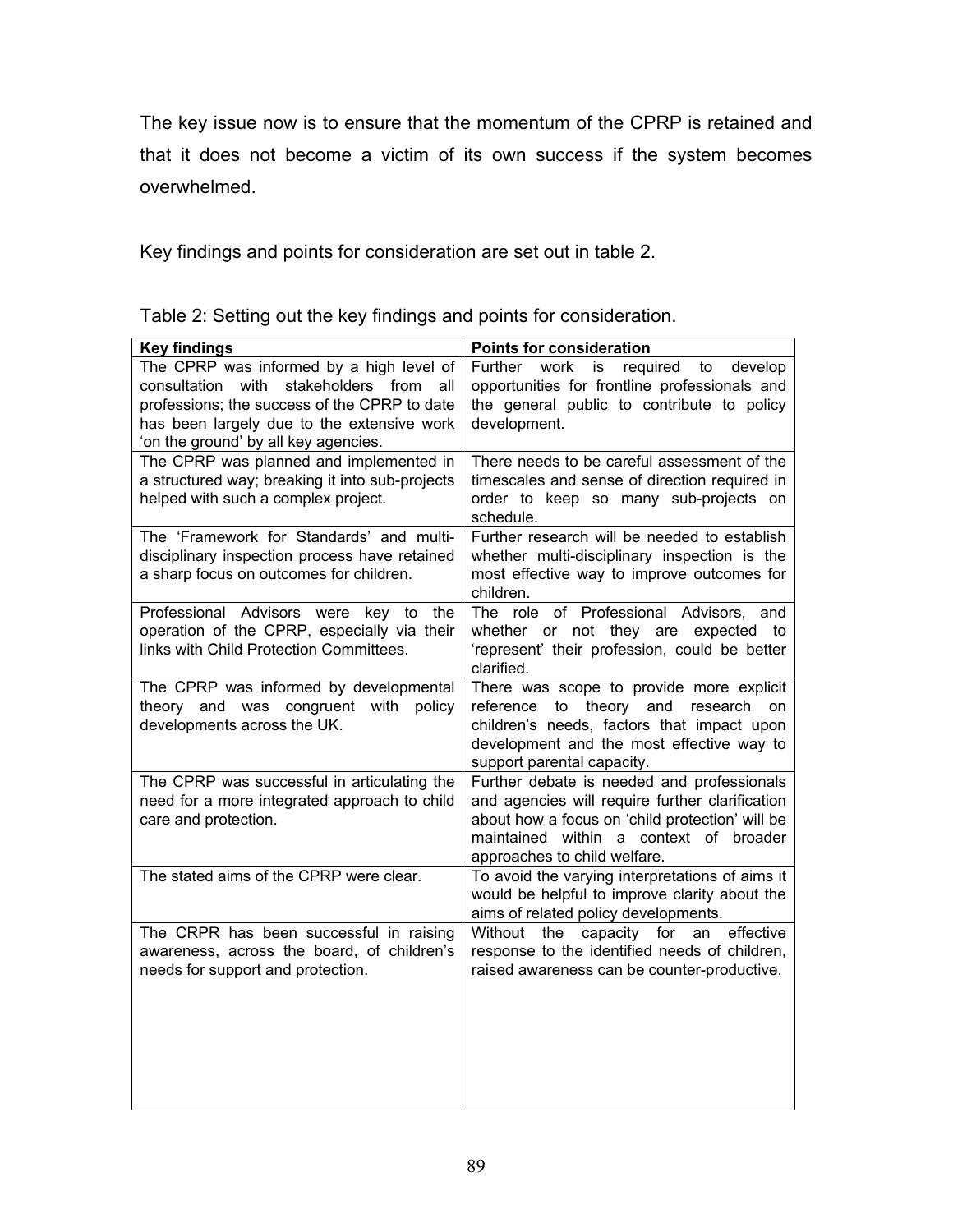| The CPRP has contributed to tremendous<br>developments in multi-disciplinary initiatives<br>at both strategic and practice levels.                                             | There is a need for further debate and clarity<br>the role, responsibilities<br>about<br>and<br>accountability of each profession, for the<br>promotion of children's welfare and their<br>protection from harm. |
|--------------------------------------------------------------------------------------------------------------------------------------------------------------------------------|------------------------------------------------------------------------------------------------------------------------------------------------------------------------------------------------------------------|
| The CPRP has lead to nursing and education<br>staff both providing more direct help to<br>children, and making more referrals to the<br>police, social work, and the Reporter. | There is a need for very detailed analysis of<br>the resource implications of the reported<br>increase in referrals in response to children in<br>need of further support.                                       |
| The CRPR has developed a significant<br>momentum for change.                                                                                                                   | As the CPRP comes to an end attention will<br>need to be paid to ways to maintain the<br>momentum.                                                                                                               |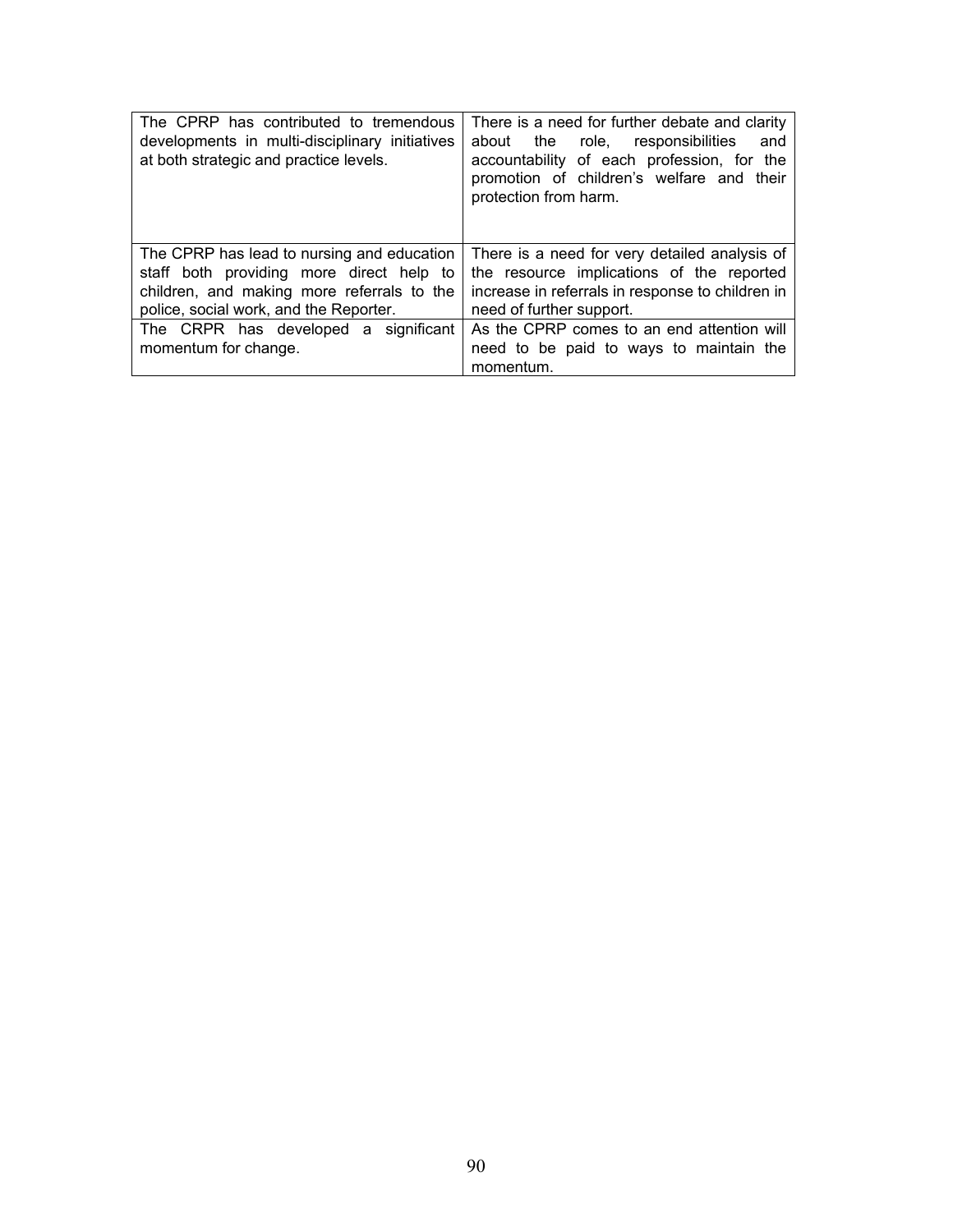## **REFERENCES**

1. Comben C, Daniel B. An Evaluation of Dundee Children and Young Person's Protection Committee. Dundee: University of Dundee; 2006.

2. Scottish Executive. Changing Lives: Report of the 21st Century Review of Social Work. Edinburgh: Scottish Executive; 2006.

3. Midwinter A. Spending Review 2007: An Assessment of Expenditure Need by Scottish Local Authorities on Children's Social Work Services from 2007-2011 - Report prepared for the Association of Directors of Social Work; 2006.

4. Scottish Executive. 'It's Everyone's Job to Make Sure I'm Alright' Report of the Child Protection Audit and Review. Edinburgh: The Scottish Executive; 2002.

5. Hall DMB, Elliman D, editors. Health for All Children. Oxford: Oxford University Press; 2003.

6. Walshe K. Improvement through inspection? The development of the new commission for health improvement in England and Wales. Quality in Health Care 1999;8:191-196.

7. Batten E, Correia L, Hedges H, Kavanagh L, Page EC, Paul G, et al. Expertise and policy making: legal professionals in local government. Public Administration 2006;84(3):771-781.

8. Cabinet Office Strategic Policy Team. Professional Policy Making for the Twenty First Century. London: Cabinet Office; 1999.

9. Axford N, Little M. Refocusing Children's Services Towards Prevention: Lessons from the Literature Research Report RR 510. Dartington: Darlington Social Research Unit; 2004.

10. Scottish Executive. Getting it Right for Every Child: Proposals for Action. Edinburgh: Scottish Executive; 2005.

11. Torjman S. What is Policy? Ottawa: Caledon Institute of Social Policy; 2003.

12. Department of Health. Framework for the Assessment of Children in Need and their Families. London: The Stationery Office; 2000.

13. Calder MC, Hackett S. The DoH Framework for the Assessment of Children in Need and their Families: overview and critique. In: Calder MC, Hackett S, editors. Assessment in Child Care. Lyme Regis: Russell House Publishing; 2003.

14. Scottish Executive. Getting our Priorities Right. Edinburgh: Scottish Executive; 2003.

15. Scottish Executive. Hidden Harm - Next Steps: Supporting Childern, Working with Parents. Edinburgh: Scottish Executive; 2006.

16. Masson J. The Climbié Inquiry - context and critique. Journal of Law and Society 2006;33(2):221-243.

17. Scottish Executive. Visible, Accessible and Integrated Care: Report of the Review of Nursing in the Community in Scotland. Edinburgh: Scottish Executive; 2006.

18. Brown K, White K. Exploring the Evidence Base for Integrated Children's Services. Edinburgh: Scottish Executive Education Department; 2006.

19. Scottish Children's Reporter Administration. Annual Report 2005/2006. Stirling: Scottish Children's Reporter Administration; 2006.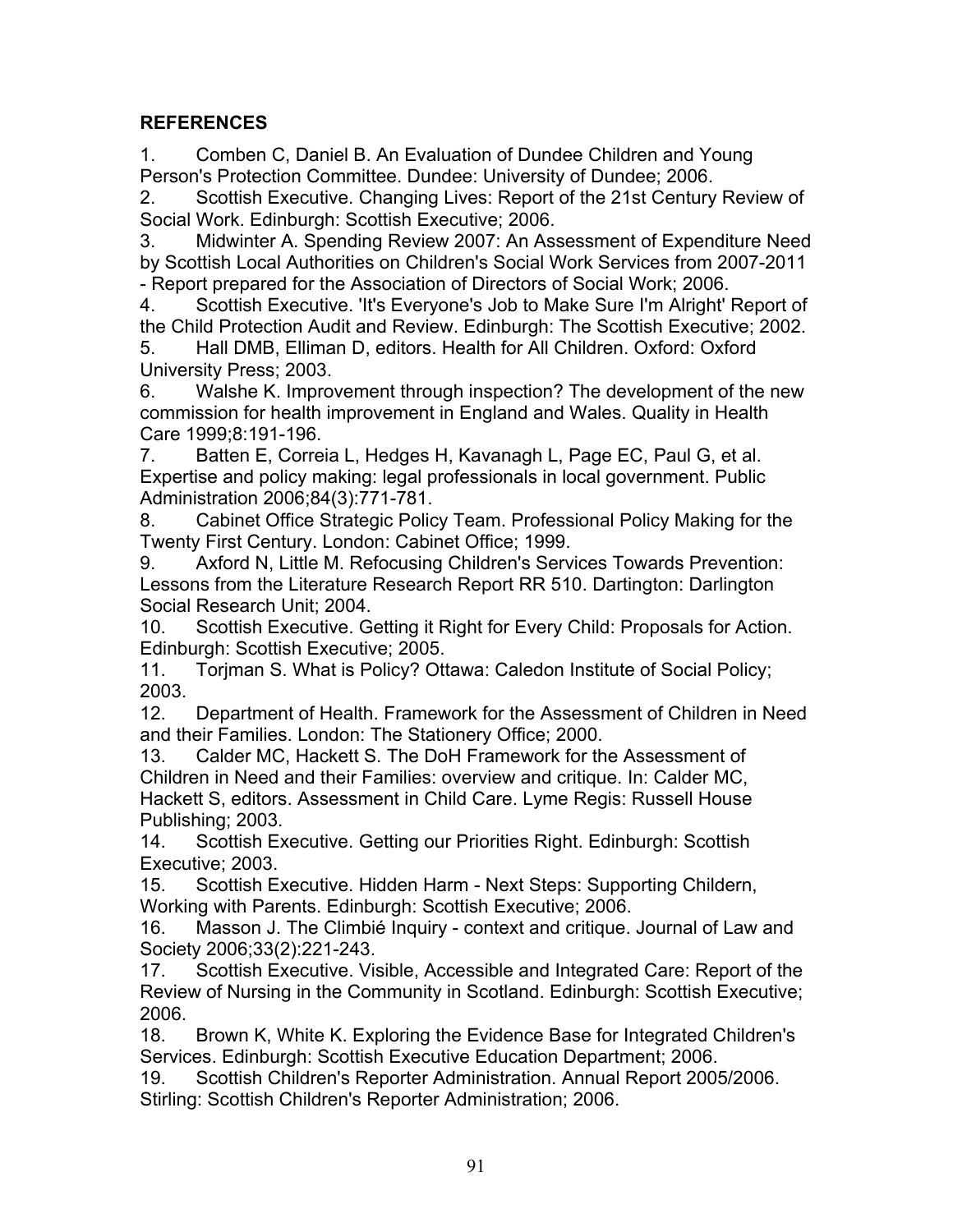# **APPENDIX 1: LEAD OFFICER INTERVIEW SCHEDULE, STRAND A SECTION ONE**

## **1. How the policy leads saw their role in taking forward the child protection reform programme and its key objectives**

1a. What was your role in taking forward the child protection reform programme?

1b. What did you consider to be the key objectives of the reform programme?

1c. Can you describe what you did to implement each of these key objectives?

1d. Can you detail each project / sub-project you implemented?

1e. Can you describe the methods you selected to implement each of these projects / sub-projects?

1f. For each of these projects / sub-projects; can you tell use what informed your choice of method in each case?

1g. For each of the project / sub-projects you have described did you consider any other methods or approaches? If so, can you describe them and outline the reasons you did not adopt the alternatives you considered?

1h. In your opinion, do you feel that the projects / sub-projects you have discussed were effective? Yes $\dagger$  No $\dagger$ 

Interviewer Prompt: If yes, go to question 1i

If no, go to question 1j

1i. Why do you consider that these projects / sub-projects were successful? Interviewer Prompt: Go to Section Two

1j. Why do you consider that these projects / sub-projects were unsuccessful? Interviewer Prompt: Go to question 1k

1k. In your opinion, what did you think should have been done instead and why?

## **SECTION TWO**

# **2. Whether the reform programme was an effective process by which to meet the original objectives agreed by the policy leads**

2a. In your opinion, do you feel that the reform programme has been successful in meeting its aims and objectives? Yes $\dagger$  No $\dagger$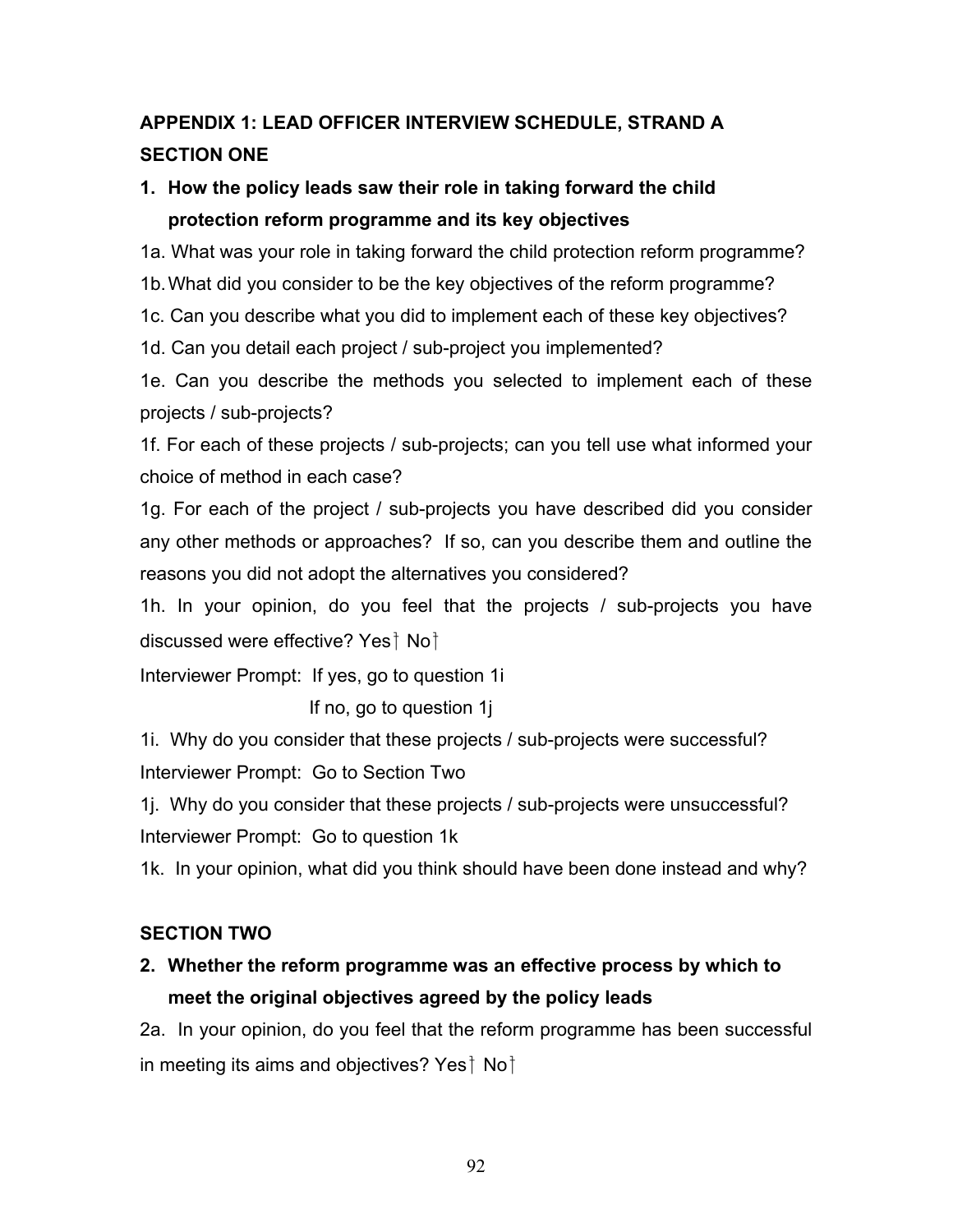Interviewer Prompt: If yes go to question 2b.

If no go to question 2d.

2b. Why do you consider that the reform programme was successful in meeting its objectives?

Interviewer Prompt: Go to 2c

2c. What methods, if any, are you using to gauge the success of the reform programme?

Interviewer Prompt: Go to 2g.

2d. Why do you consider that the reform programme was unsuccessful in meeting its objectives?

Interviewer Prompt: Go to 2f.

2f. What methods, if any are you using to gauge the success or otherwise of the reform programme in meeting its objectives?

Interviewer Prompt: Go to 2g.

2g. During the reform process, have you changed your opinion over what the key objectives of the reform programme are or what they should have been? Yes / No

Interviewer Prompt: If yes, go to question 2h.

If no, go to question 2i.

2h. What do you now consider to be the key objectives of the programme? Interview Prompt: Go to question 2i

2i. If you were to begin the reform process again, would you do anything differently?

Yes  $\dagger$  No  $\dagger$ 

Interviewer Prompt: If yes, go to question 2j.

If no, go to question 2k.

2j. Can you describe what you would do differently and why?

Interviewer Prompt: Go to Section Three

2k. Can you describe the reasons why you would not do anything differently?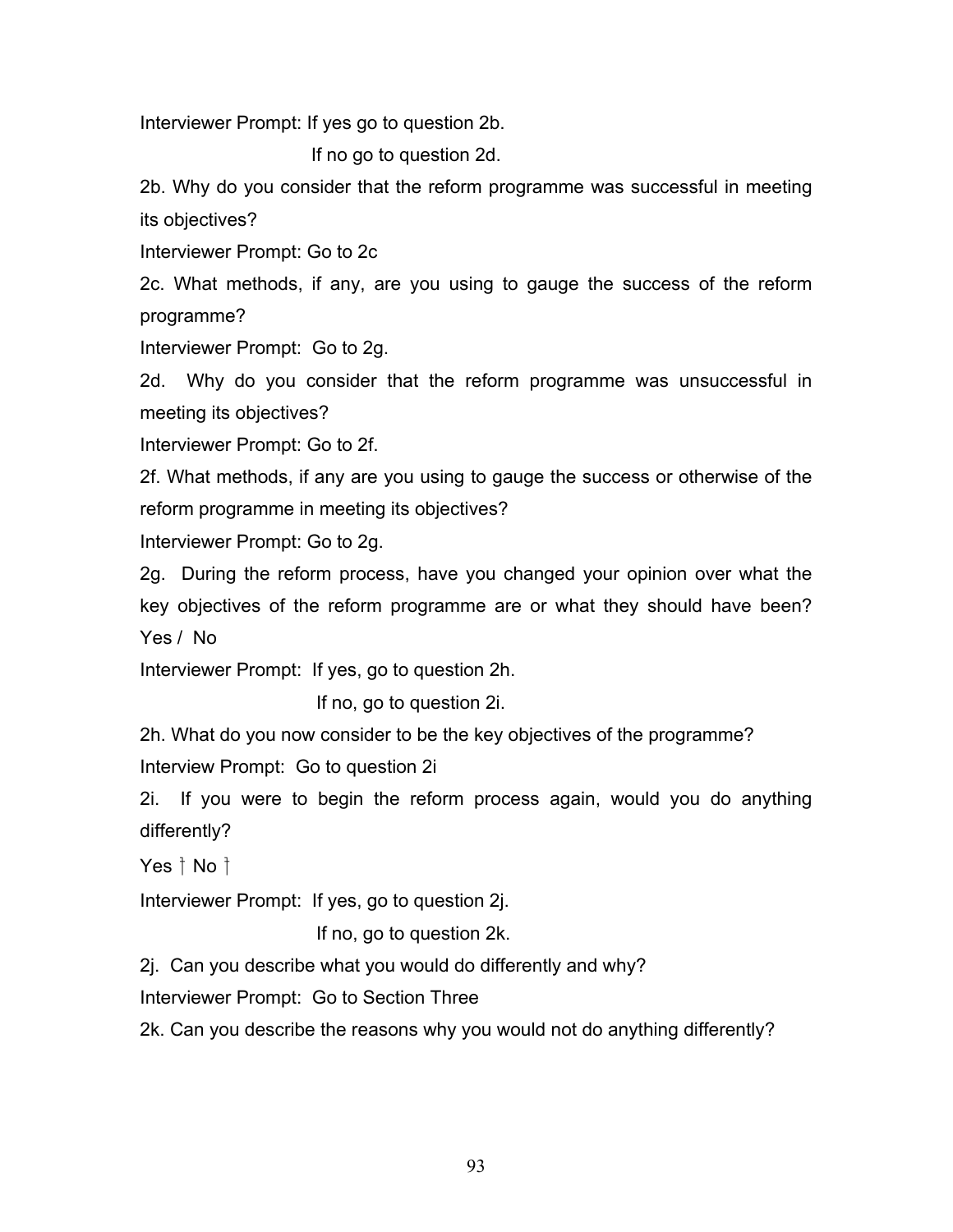### **SECTION THREE**

## **3. How the makeup of the Child Protection Steering Group was established and the Professional Advisors Selected?**

3a. How did you decide on the type of people needed for the child protection steering group?

3b. How did you recruit the people on the child protection steering group? (e.g. internal, external, secondment, advertisement, discipline mix, grade - seniority etc)

3c. How did you decide on the type of people need for the role of professional advisor?

3d. How did you recruit the personal advisors? (e.g. internal, external, secondment, advertisement, discipline mix, grade - seniority etc)

### **SECTION FOUR**

## **4. The success of the reform programme and its influence on policy and practice amongst relevant professionals.**

4a. On a scale of 1-10 (10 being very successful) can you rate the success of the reform programme?

 $1 + 2 + 3 + 4 + 5 + 6 + 7 + 8 + 9 + 10$ 

4b. Overall, how do you think the process of reform has gone?

4c. Do you consider that the reform programme has influenced child protection policy and practice amongst relevant professionals? Yes  $\dagger$  No  $\dagger$ 

Interviewer Prompt: If yes, go to question 4d.

If no, go to question 4e.

4d. In what ways do you consider that the reform programme has influenced child protection policy and practice amongst relevant professionals?

Interviewer Prompt: Go to question 4g.

4e. Can you state the reasons you consider the reform programme has not influenced child protection policy and practice amongst relevant professionals? 4g. Do you consider that awareness of child protection has been increased by

the activities of the reform programme? Yes  $\dagger$  No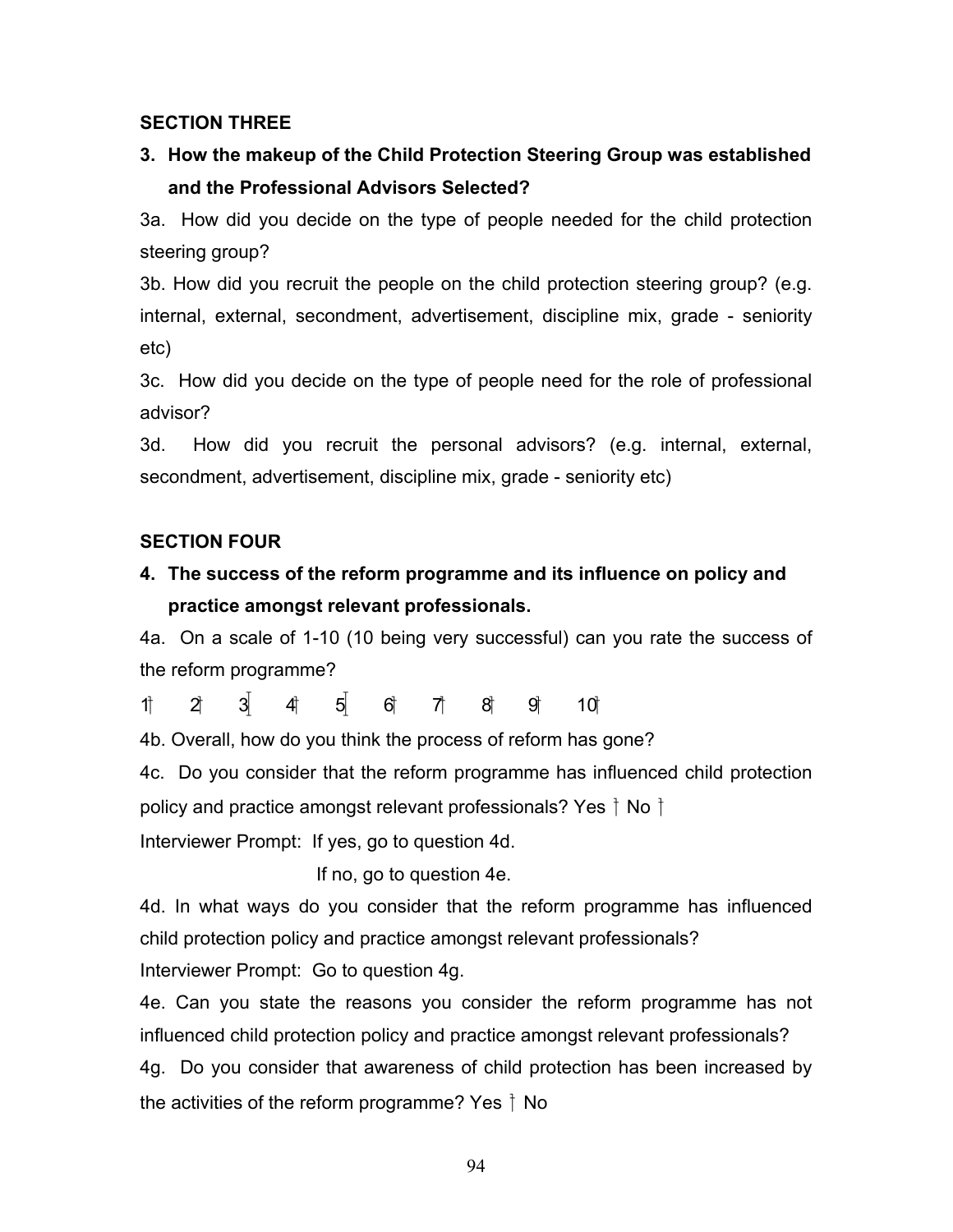Interviewer Prompt: If yes, go to question 4h.

If no, go to question 4i.

4h. In what ways do you consider awareness of child protection to have been increased by the activities of the reform programme?

Interviewer Prompt: Go to question 4j.

4i. Why do you consider that awareness of child protection has not been increased by the activities of the reform programme?

4j. Do you consider that policy and practice in child protection has been improved by the activities of the reform programme? Yes  $\dagger$  No  $\dagger$ 

Interviewer Prompt: If yes, go to question 4k.

If no, go to question 4l.

4k. Why do you consider that policy and practice in child protection has been improved by the activities of the reform programme?

Interviewer Prompt: Go to Section Five

4l. Why do you consider that policy and practice in child protection has not been improved by the activities of the reform programme?

## **SECTION FIVE**

### **5. General questions.**

5a. Have you been involved in any other similar reform process?Yes / No Interview Prompt? If yes, go to question 5b.

If no, go question 5c.

4b. Can you describe which reform process you were involved in and how your approach to this reform process has been informed by your previous experience? 4c. Consider a vulnerable child in Scotland today. What would you now expect to be different about his or her experience of access to help as a result of the decisions and actions **you** have taken in this reform process?

4d. If you were in a position to design a child welfare and protection system from scratch what would be your vision?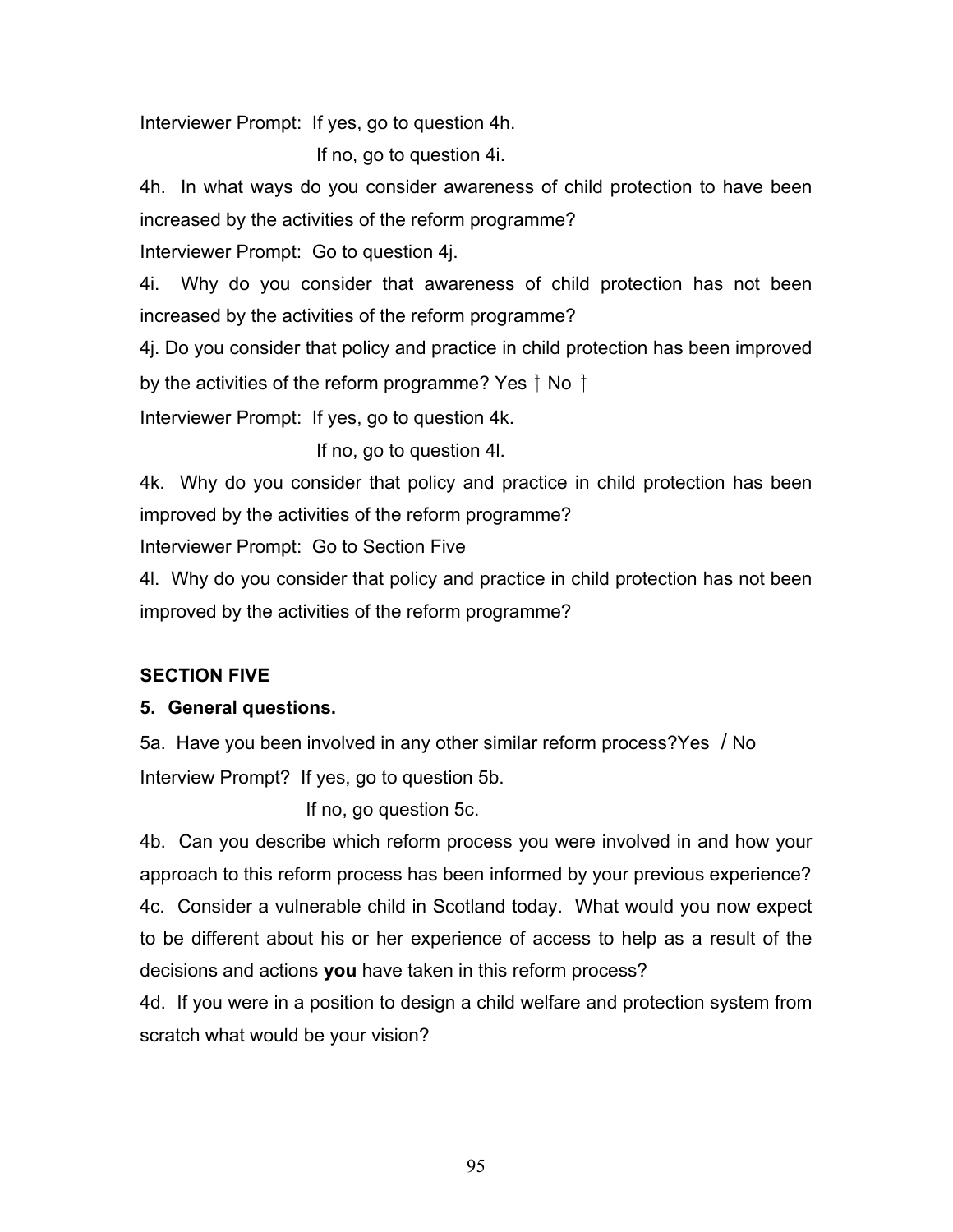### **END OF INTERVIEW**

### **APPENDIX 2: TOPIC GUIDE FOR FOCUS GROUPS, STRAND A**

The focus groups were guided by the questions:

- What do you consider to have been the main objective of the reform programme?
- How easy has it been to implement these objectives?
- What have been the key successes of the reform programme?
- What have been the shortcomings?
- What difference, if any, do you think the reform programme has made to
	- a) policy
	- b) practice
	- c) children?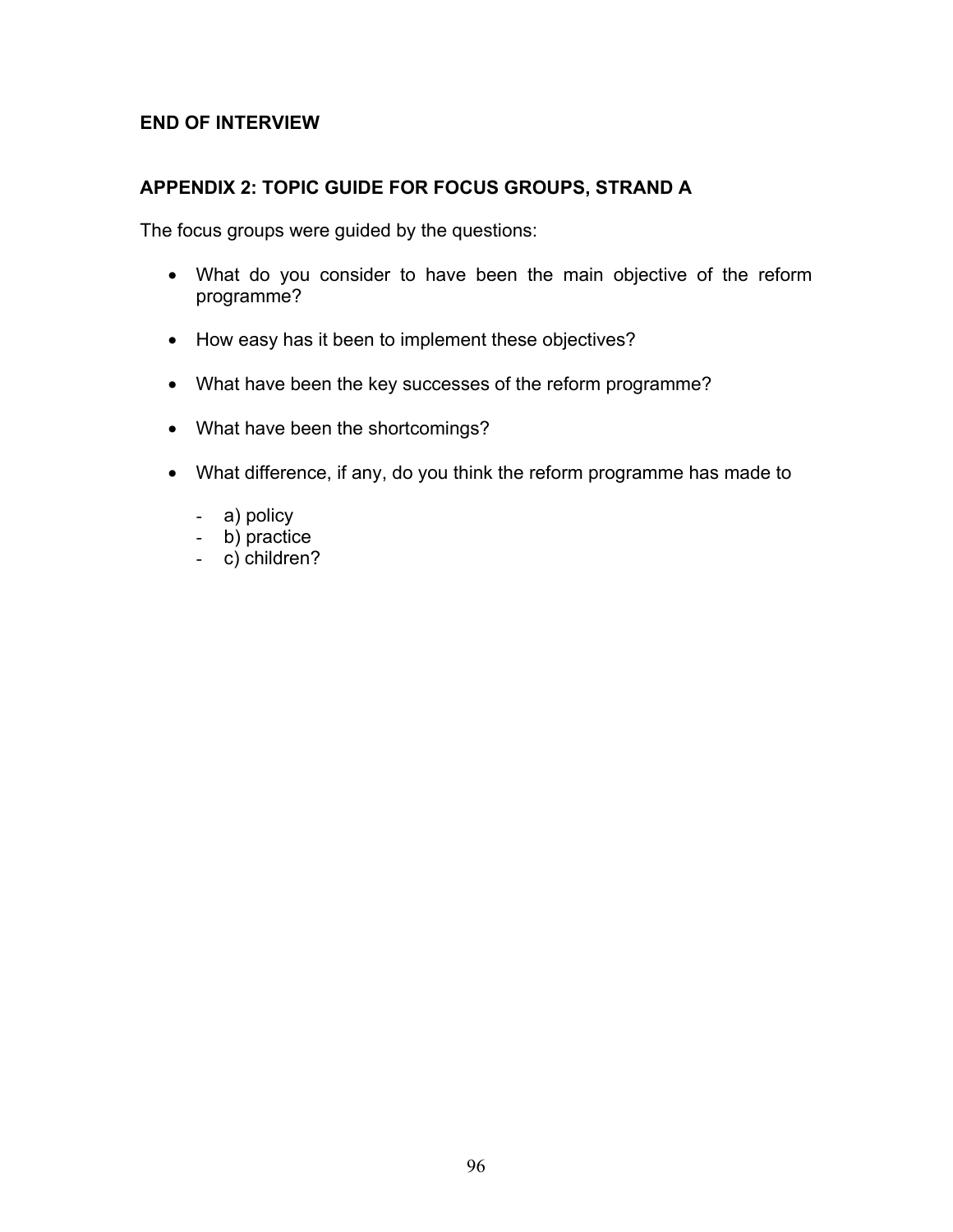### **APPENDIX 3: SURVEY QUESTIONNAIRE, STRAND B**

### **A Process Review of the Child Protection Reform Programme**

The Centre for Child Care and Protection, University of Dundee and Barnardo's Scotland have been commissioned by the Scottish Executive to conduct a Process Review of the Child Protection Reform Programme. As part of this Process Review the Scottish Executive wish to consult with key professionals and practitioners who have a remit for safeguarding the welfare of children and young people to assess the extent to which the reform programme has been successful in meeting its key aims and objectives. The views of professionals and practitioners on this issue are extremely important to informing the Review Process. It would be greatly appreciated if you would take the time to complete the questionnaire below and **return this to**

All responses will be treated in strict confidence and respondent details will remain anonymous.

Thank you for your participation.

### **Q1a. Please check the category which best describes the sector in which you work.**

**Statutory Private Voluntary** Other (please specify)

**Q1b. Please indicate where in Scotland your organisation is located.** 

**Q2. Please check the category which best describes your occupation (please check all that apply).** 

 Social Work Health - medical Health - nursing **Education**  Scottish Children's Reporter Staff Children's Panel Member Local Authority Staff Voluntary Organisation Staff Police Other (please specify)

Please tick if you are a member of a Child Protection Committee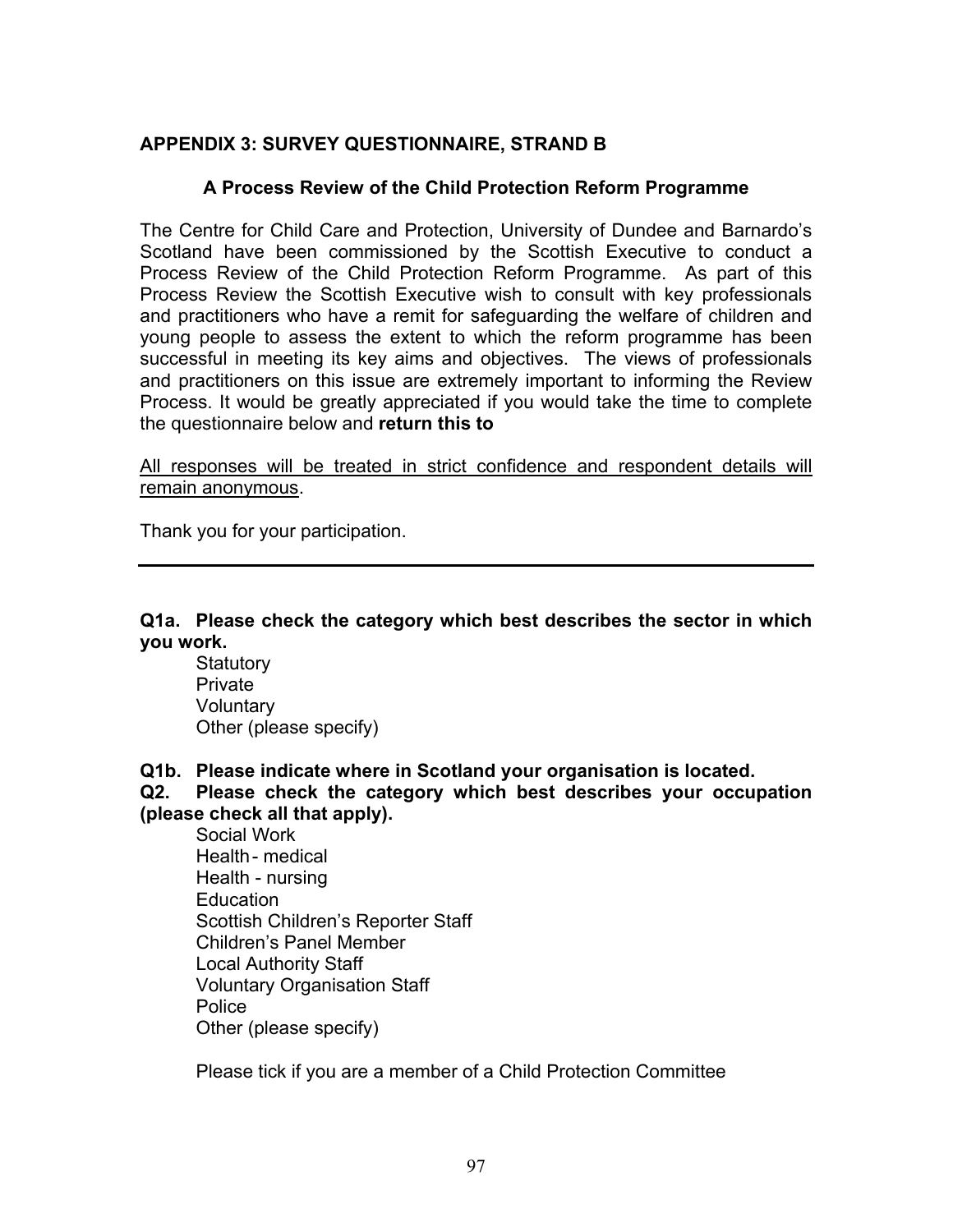- **Q3. Please provide your formal job title (e.g. Children's Services Manager) and detail your area of specialism in the space provided below if applicable (e.g. children and families social work, health visitor, secondary school teacher etc.)**
- **Q4. Please give a brief description of your key roles and responsibilities within your organisation in the space provided below.**
- **Q5. Please give a brief description of your professional role and responsibilities with regard to the welfare and protection of children in the space provide below.**
- **Q6. Has your understanding and interpretation of your role and responsibilities with regard to the welfare and protection of children changed over the last year (please check as appropriate)?**  Yes / No / Don't Know

 If you answered Yes, please go to Question 7. If you answered No or Don't Know, please go to Question 10.

- **Q7. Please rate the extent to which you consider your understanding and interpretation of your role and responsibilities has changed over the last year on a scale of 1 – 5 (1 being the lowest and 5 being the highest).**
- **Q8. Which of the following factors do you consider has influenced your changing understanding and interpretation of your professional role and responsibilities over the last year (please check all that apply)?**  Internal Training External Training Inter-agency Training University Accredited Training Self-directed Learning Policy Guidelines Practice Guidelines Media (newspapers, television, magazines, radio, internet) Professional Journals and Publications Internal Policy Documents External Policy Documents Child Abuse / Death Reports or Inquiries Information / advice from colleagues in my own agency Information / advice from colleagues in other agencies Information / advice from my manager / superiors Other (please specify)
- **Q9. In which of the following areas has your understanding of your professional role and responsibilities changed (please check all that apply)?**

 Awareness of the signs of abuse and neglect Awareness of the impact of abuse and neglect on children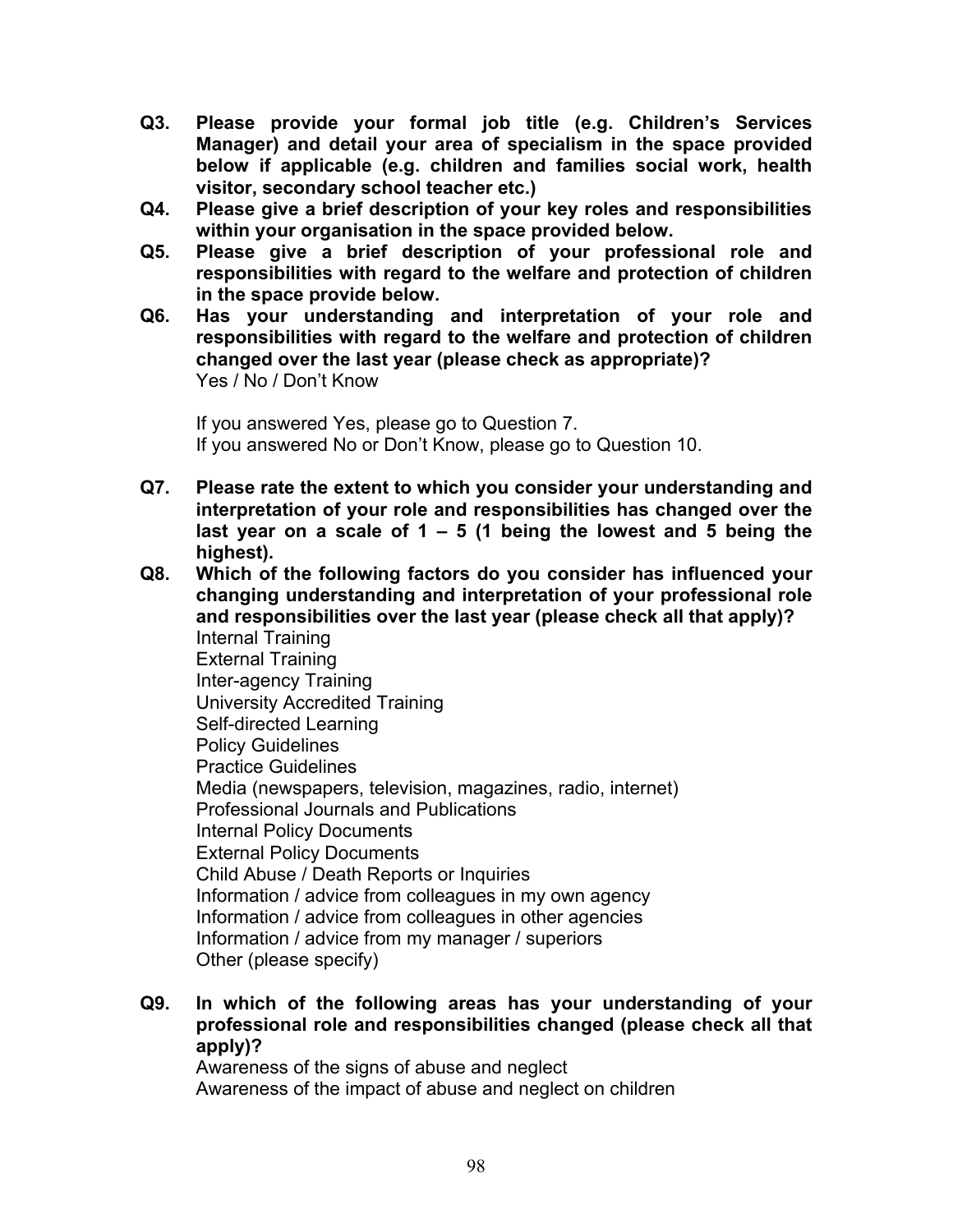Recognising 'at risk' or 'vulnerable' children Procedures for reporting the signs of abuse and neglect My role in the assessment of children's needs Other professionals' roles in the assessment of children's needs Assessment procedure in child protection The role of my own agency for safeguarding the welfare of children The role of my own profession for safeguarding the welfare of children The role of other agencies and professions for safeguarding the welfare of children Awareness of general child protection issues Internal child protection policy within my own agency Local child protection policy National child protection policy Child Protection Law Other (please specify)

- **Q10. Does your agency have an official child protection policy (please check as appropriate)?** Yes / No / Don't Know
- **Q11. Has your agency given you clear guidance in respect to your agency's and your own professional role and responsibilities for safeguarding the welfare of children (please check as appropriate)?**  Yes / No / Don't Know / To Some Extent

 If you answered Yes or To Some Extent, please go to Question 12. If you answered No or Don't Know, please go to Question 13.

**Q12. Which of the following best describes the methods your agency has used to provide you with guidance about your agency's and your own professional role and responsibilities for safeguarding the welfare of children (please check all that apply)?**  Internal Training

 External Training Inter-agency Training Practice Guidelines Policy Guidelines Internal Documents External Documents Verbal Communication Other (please specify)

**Q13. Do you feel you have a clear understanding of your agency's and your own professional role and responsibilities for safeguarding the welfare of children?** Yes / No / Don't Know / To Some Extent

If you answered Yes, please go to Question 15.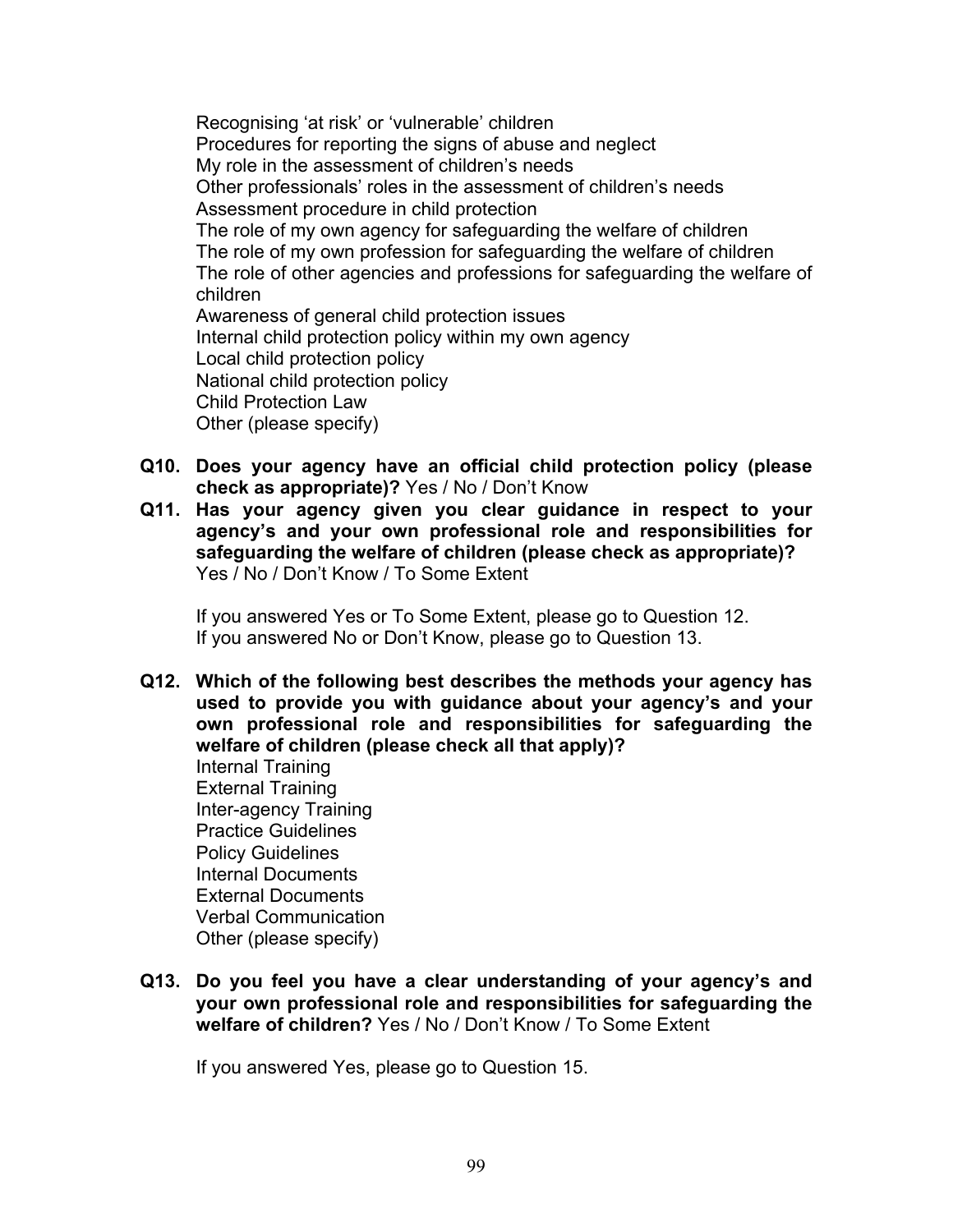If you answered No, Don't Know or To Some Extent, please go to Question 14.

**Q14. Which of he following would assist you with gaining a clearer understanding of your agency's and your own professional roles and responsibilities for safeguarding the welfare of children (please check all that apply)? Training** Policy Guidelines

 Practice Guidelines Access to appropriate documents and literature Other (please specify)

**Q15. Do you have a clear understanding of the roles and responsibilities of other agencies and professionals in safeguarding the welfare of children?** Yes / No / Don't Know / To Some Extent

 If you answered Yes, please go to Question 17. If you answered No, Don't Know or To Some Extent, please go to Question 16.

**Q16. Which of he following would assist you with gaining a clearer understanding of other agencies' and professionals' roles and responsibilities for safeguarding the welfare of children (please check all that apply)? Training**  Policy Guidelines Practice Guidelines Access to appropriate documents and literature Liaising / Networking with other agencies / professionals

- Other (please specify)
- **Q17. In your opinion, has practice in safeguarding the welfare of children changed over the last year and if so, how has it changed? (a)**

**1. My own practice has …**  Improved Stayed the same Got worse Don't Know

**2. If you consider that your own practice has changed, please explain briefly the reasons why in the space provided below. (b)** 

 **1. My colleagues' practice has …**  Improved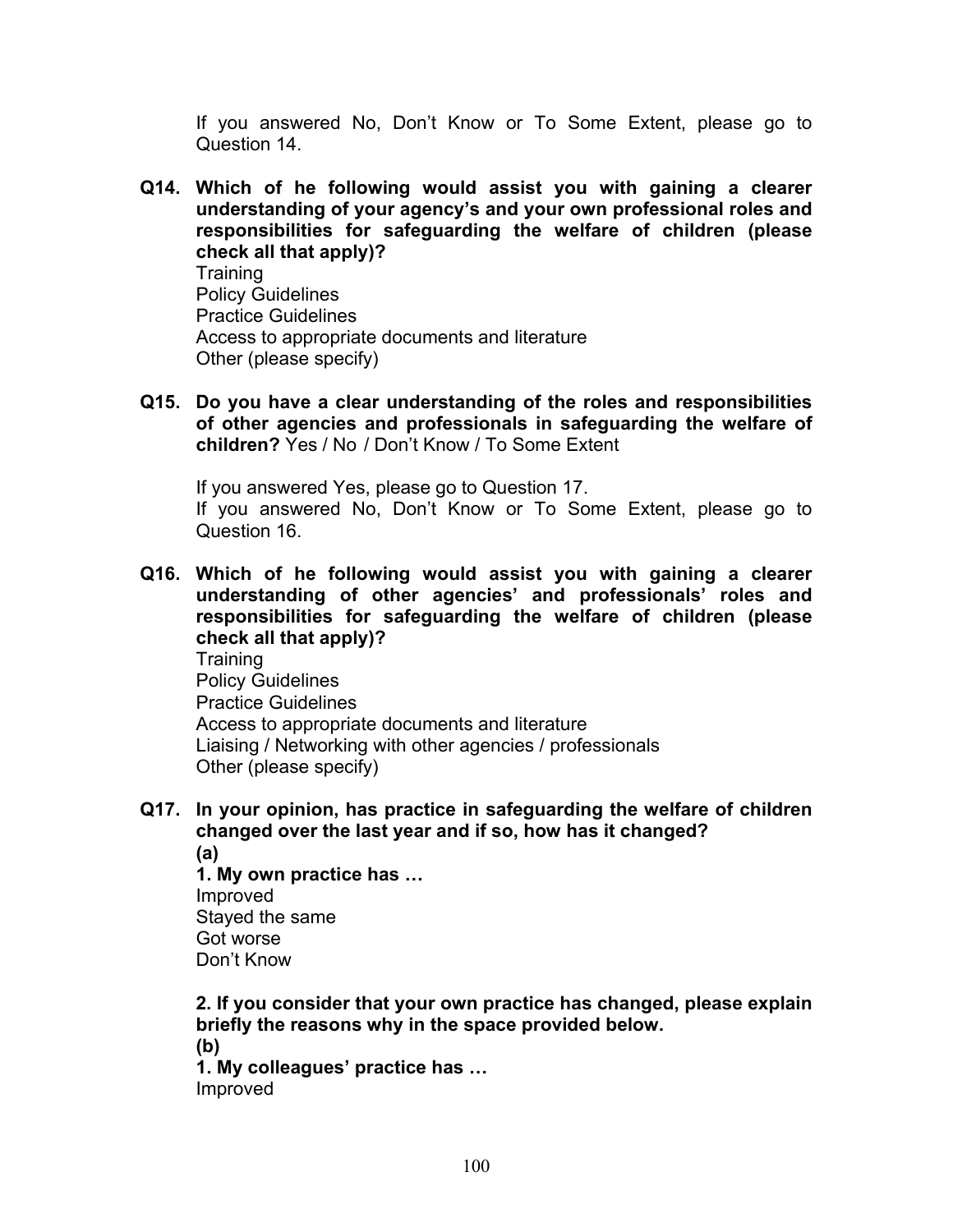Stayed the same Got worse Don't Know

**2. If you consider that your colleagues' practice has changed, please explain briefly the reasons why in the space provided below. (c) 1. Other agencies' and professionals' practice has …**  Improved Stayed the same Got worse Don't Know

**2. If you consider other agencies' and professionals' practice has changed, please specify whose practice has changed (please check all that apply)** 

 Social Work **Education**  Health Voluntary Organisations Police Other agency (please specify) Other profession (please specify)

**3. If you consider that the practice of other agencies or professionals has changed, please briefly describe how practice has changed and what you consider to be the reasons for the change in the space provided below.** 

- **Q18. Please rate your level of agreement with the following statements (please check as appropriate).** 
	- **1. Practice to safeguard the welfare of children has improved.**  Strongly agree Agree Disagree Strongly disagree Don't Know
	- **2. Policy to safeguard the welfare of children has improved.**  Strongly agree Agree Disagree Strongly disagree Don't Know
	- **3. For children, the changes to practice have been for the better.**  Strongly agree Agree Disagree Strongly disagree Don't Know
	- **4. For children, the changes to policy have been for the better.**  Strongly agree Agree Disagree Strongly disagree Don't Know
	- **5. If you wish to explain your response to the above four statements, please use the space provided below.**
- **Q19. In the space provided below, please describe briefly what you would do if …** 
	- **1. you suspect that a child's needs are not being met in some way.**
	- **2. you consider a child is in need of help or protection.**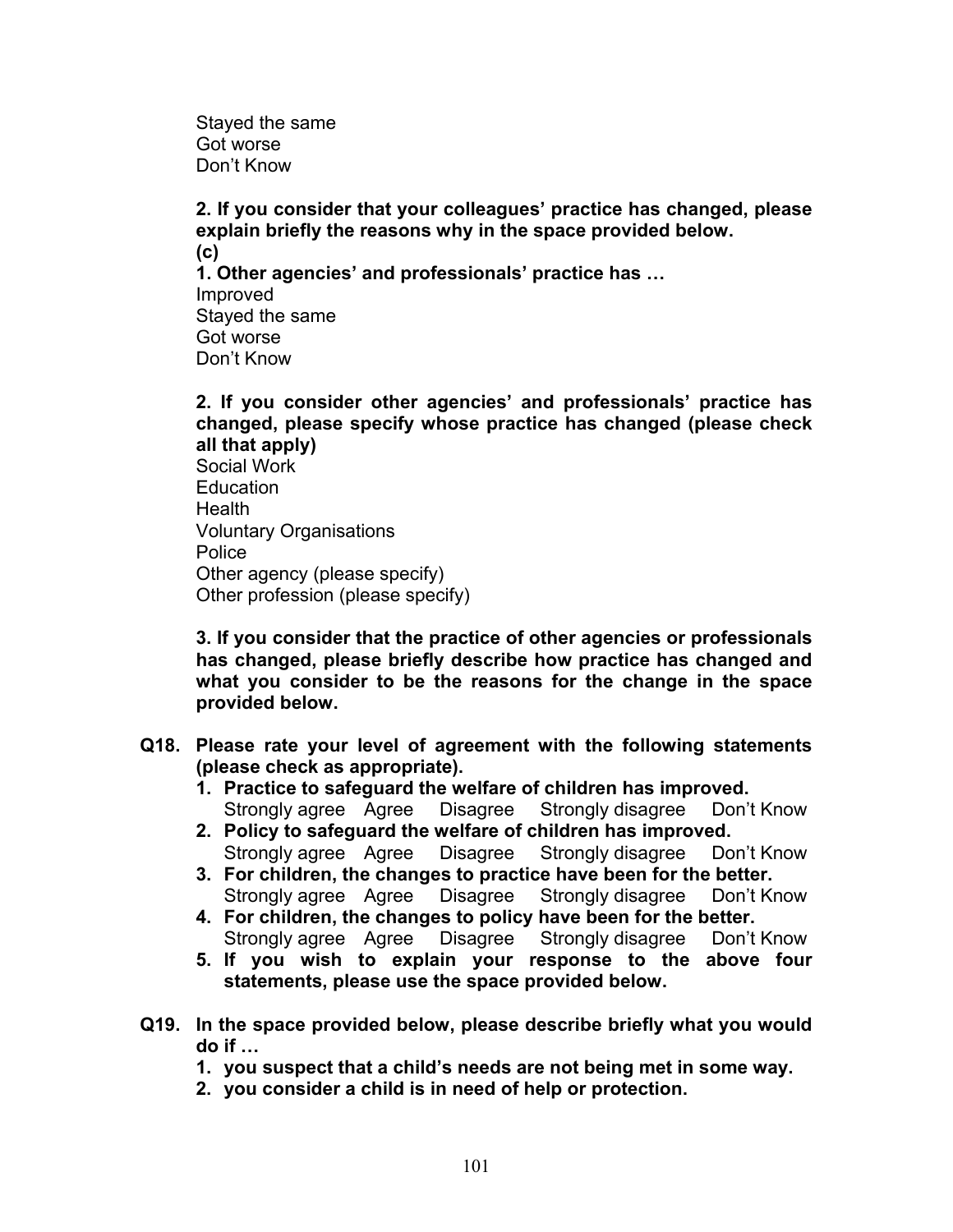**3. you suspect a child is at the risk of immediate harm.** 

### **Q20. Have you heard about the child protection reform process (please check as appropriate)?** Yes / No

 If you answered Yes, please go to Question 21. If you answered No, please go to Question 26.

#### **Q21. How do you know about the child protection reform process (please check all that apply)?**

 Internal Training External Training University Accredited Training Inter-agency Training Self-directed Learning Policy Guidelines Practice Guidelines Media (newspapers, television, magazines, radio, internet) Professional Journals and Publications Internal Policy Documents External Policy Documents Child Abuse / Death Reports or Inquiries Information / advice from colleagues in my own agency Information / advice from colleagues in other agencies Information / advice from my manager / superiors Actual or expected inspection Other (please specify)

- **Q22. Do you understand the aims and objectives of the child protection reform process (please check as appropriate)?**  Yes / No / To Some Extent
- **Q23. Please rate the success of the child protection reform process so far in improving the likelihood that children's needs, including needs for protection will be met on a scale of 1 – 5 (1 being the lowest and 5 being the highest).**

Don't Know

- **Q24. In your opinion, has the child protection reform process lead to changes in safeguarding the welfare of children (please check as appropriate)?** 
	- **(a) Regarding my own practice, the child protection reform process has lead to …**  Changes for the better No changes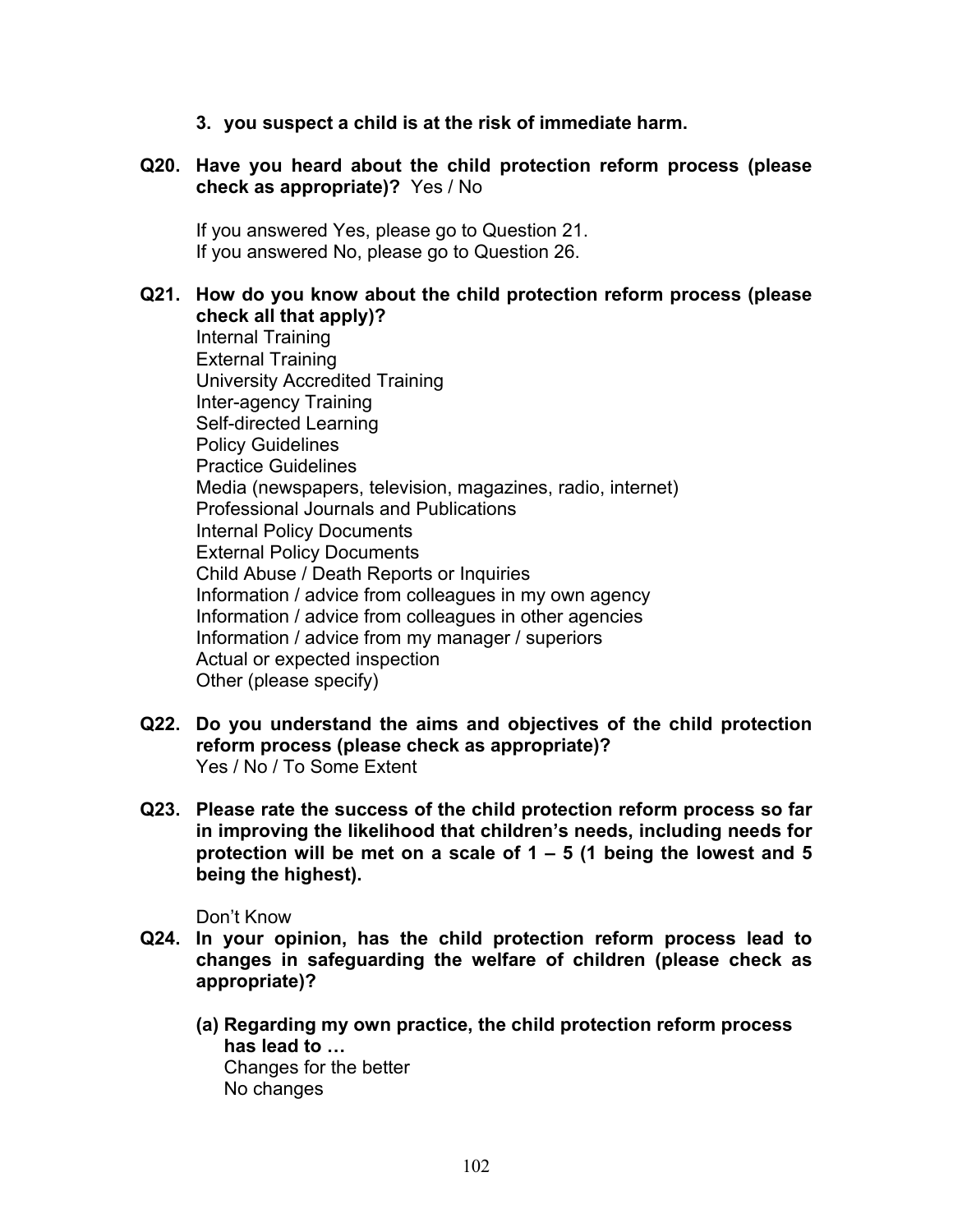Changes for the worse Don't Know

**(b) Regarding my own agency's practice, the child protection reform process has lead to…**  Changes for the better

No changes Changes for the worse Don't Know

**(c) Regarding other agencies' and professionals' practice, the child protection reform process has lead to…** 

Changes for the better No changes Changes for the worse Don't Know

- **(d) Regarding policy for safeguarding the welfare of children, the child protection reform process has lead to…**  Changes for the better No changes Changes for the worse Don't Know
- **(e) Please briefly explain your response to questions 24 a-d in the space provided below (e.g. why you think there have been changes for the better/ no changes, what in particular has/ hasn't changed etc.)**
- **Q25. (a) Please indicate your level of agreement as to whether the child protection reform process has built on good practice (please check as appropriate).**

Strongly agree Agree Disagree Strongly disagree Don't Know

**(b) Please indicate your level of agreement as to whether professionals have been sufficiently consulted in course of the child protection reform process.** 

Strongly agree Agree Disagree Strongly disagree Don't Know

**(c) If you wish to explain your response to the above question, please use the space provided below.** 

**Q26. In your opinion, what one key change would lead to the biggest improvement in the professional response to children in need and in need of protection (please use the space provided below)? END OF QUESTIONNAIRE**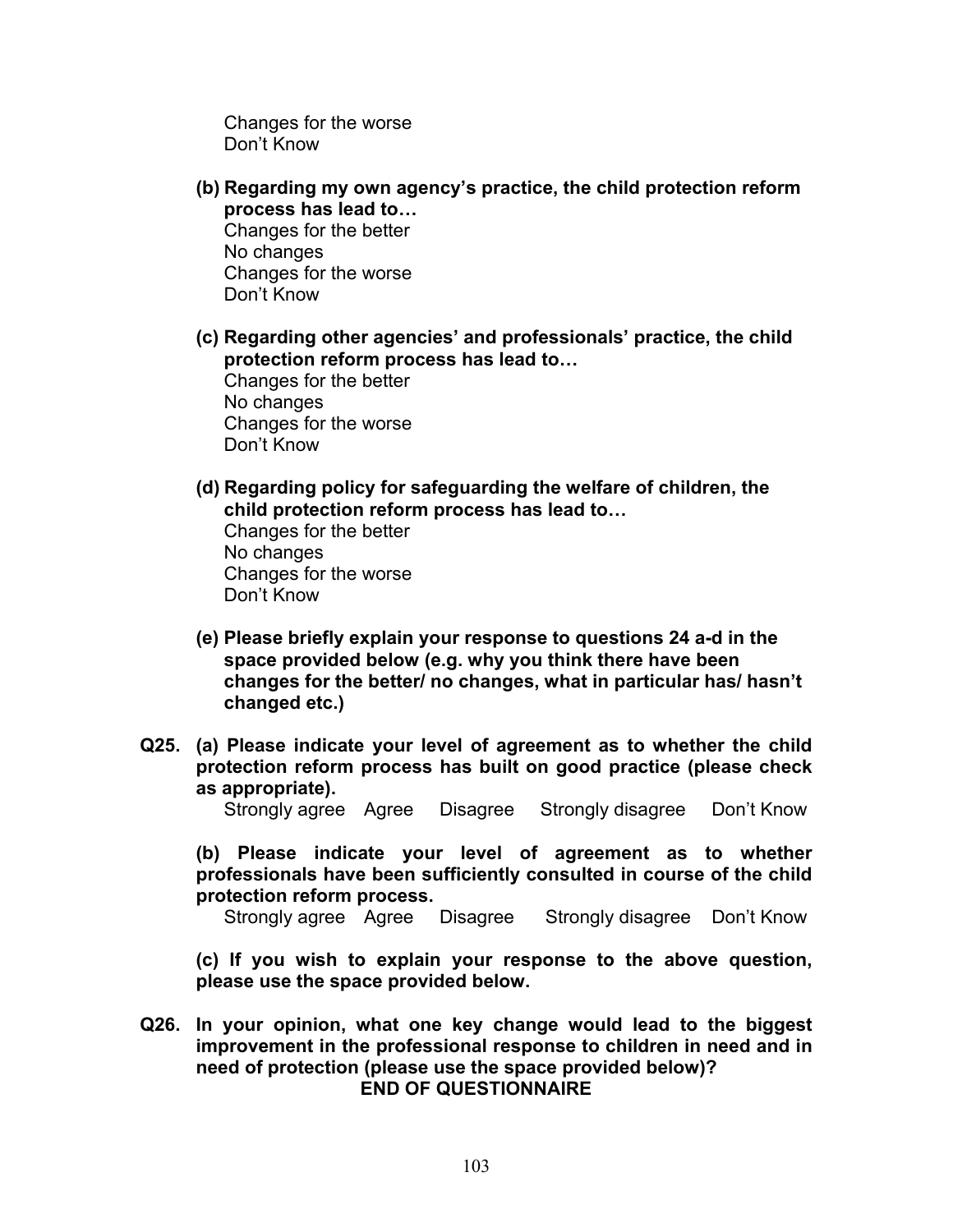### **APPENDIX 4: TOPIC GUIDE FOR FOCUS GROUPS, STRAND B**

The prompt questions for the Strand B focus groups were:

- 1) What aspects, if any, of local policy do you observe to have been influenced by the CPRP?
- 2) What aspects of the practice of your profession have been influenced by the CPRP?
- 3) What aspects of the practice of other professions have been influenced by the CPRP:
	- i) health nursing
	- ii) health medical
	- iii) police
	- iv) education?
- 4) Has the CPRP built on good practice?
- 5) Are there indications that the changes will lead to better outcomes for children?
- 6) What one key change would lead to the biggest development in the professional response to children in need and in need of protection?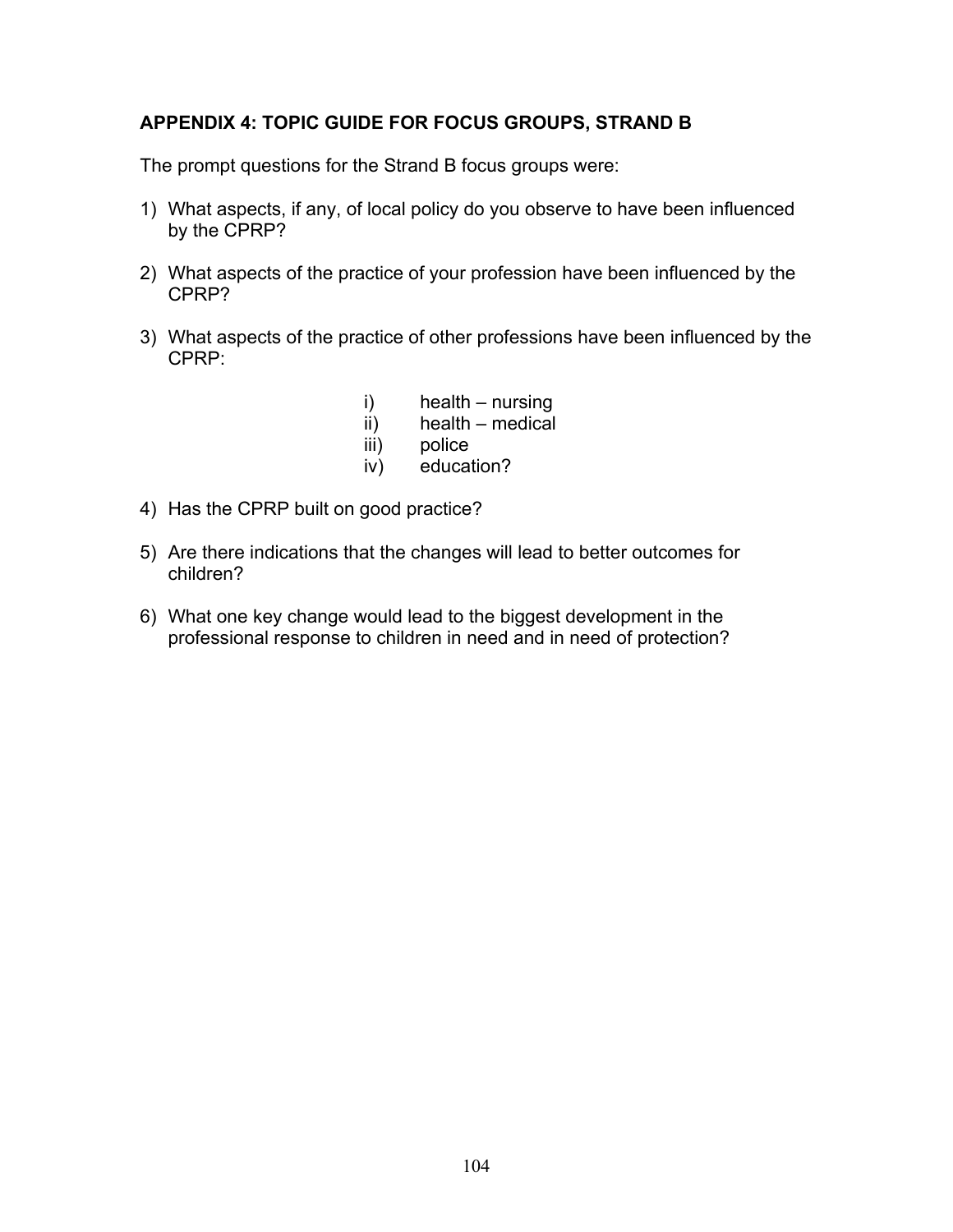## **APPENDIX 5: SHOWING THE THEMES AND CATEGORIES EMERGING FROM AN ANALYSIS OF MEDIA COVERAGE OF 'CHILD PROTECTION'.**

| Themes relating to the CPRP                                              | <b>No of Items</b> |
|--------------------------------------------------------------------------|--------------------|
| Conviction figures, individual conviction cases and offender legislation | 53                 |
| Launch of new systems/arrangements/CPC arrangements/Charter              | 26                 |
| Substance Misuse                                                         | 22                 |
| Release of statistics                                                    | 12                 |
| Internet safety                                                          | 10                 |
| Resources                                                                | 9                  |
| Children's Hearings system                                               | 6                  |
| Identity numbers in schools                                              | 6                  |
| Joint inspections                                                        | $\overline{4}$     |
| Child witnesses                                                          | $\overline{4}$     |
| Local child protection training schemes                                  | 3                  |
| Inspections of individual service providers                              | 3                  |
| Information-sharing                                                      | 3                  |
| Children displaying abusive behaviour                                    | 3                  |
| Scotland-wide child register                                             | 3                  |
| Recruitment for the Children's Panel                                     | $\overline{2}$     |
| 24 hr helpline                                                           | $\overline{2}$     |
| Conferences                                                              | $\overline{2}$     |
| <b>Changing Lives</b>                                                    | 1                  |
| Protection for children in sport                                         | 1                  |
| NHS Lothian introduces 'welcome' GP checks for all children              | 1                  |
| Items relating to individual children                                    |                    |
| Danielle Reid                                                            | 23                 |
| Britain's 'youngest mother'                                              | $\overline{7}$     |
| 11 year old – heroin overdose                                            | 6                  |
| Derek Doran                                                              | 6                  |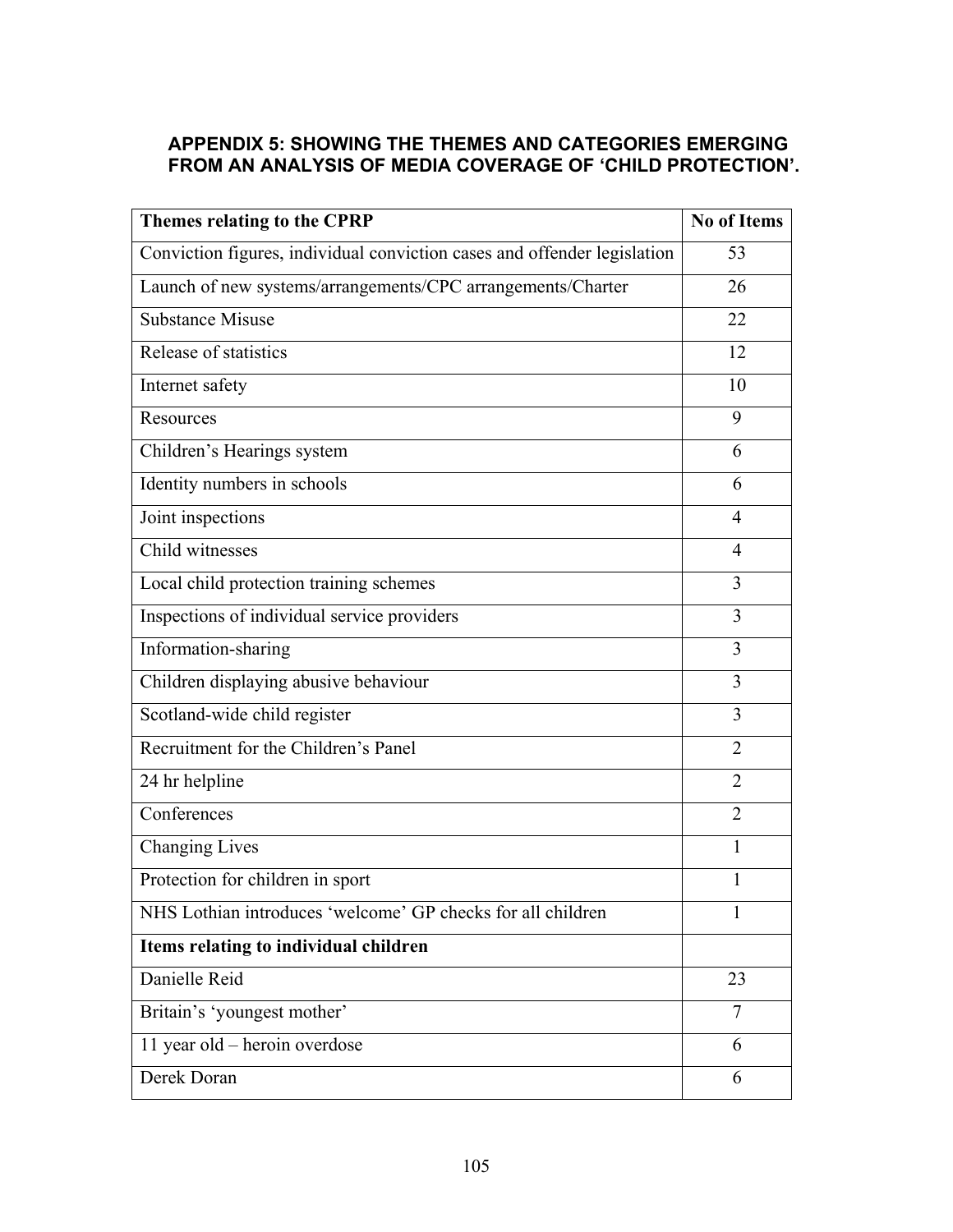| Colyn Evans                                                 | 3              |
|-------------------------------------------------------------|----------------|
| Rory Blackhall                                              | $\overline{2}$ |
| Michael McGarrity                                           | $\mathbf{1}$   |
| Carla Nicole Bone                                           |                |
| Victoria Climbié                                            | 1              |
| More peripheral themes                                      |                |
| 'False Memory Syndrome'                                     | 3              |
| Individual accounts of cases of neglect and emotional abuse | 3              |
| Orkney                                                      | $\overline{2}$ |
| Smacking                                                    | $\overline{2}$ |
| Expert witnesses                                            | 1              |
| Individual campaign to set up a refuge from domestic abuse  |                |
| Prediction of risk of offending at a young age              | 1              |
| Kerelaw closing                                             |                |
| <b>Total</b>                                                | 240            |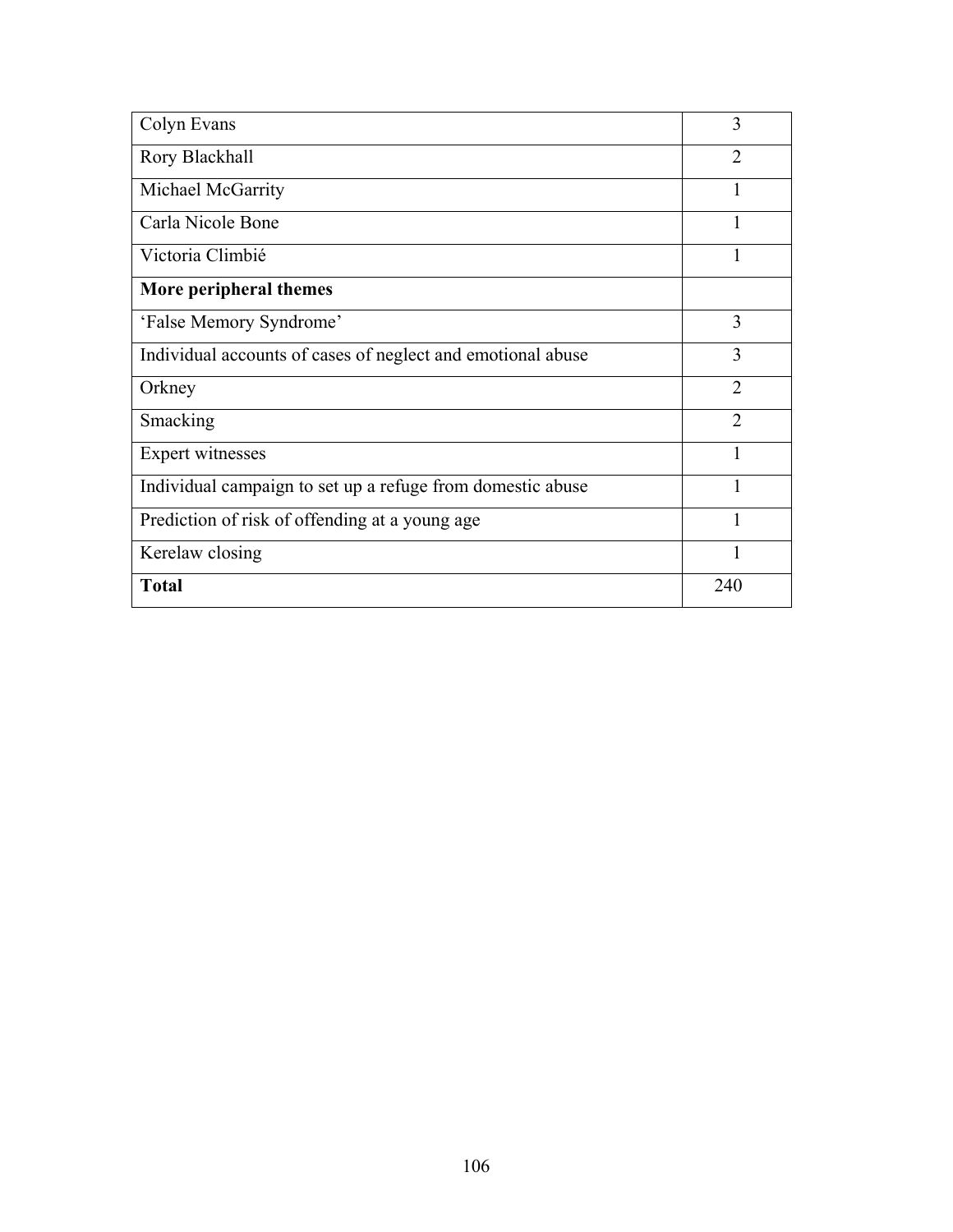# **APPENDIX 6: SHOWING EACH PROFESSIONS' RESPONSES TO QUESTION 17**

- a) My own practice has…
- b) My colleagues' practice…
- c) Other agencies' and professions' practice has…

Improved Stayed the same Got worse Don't know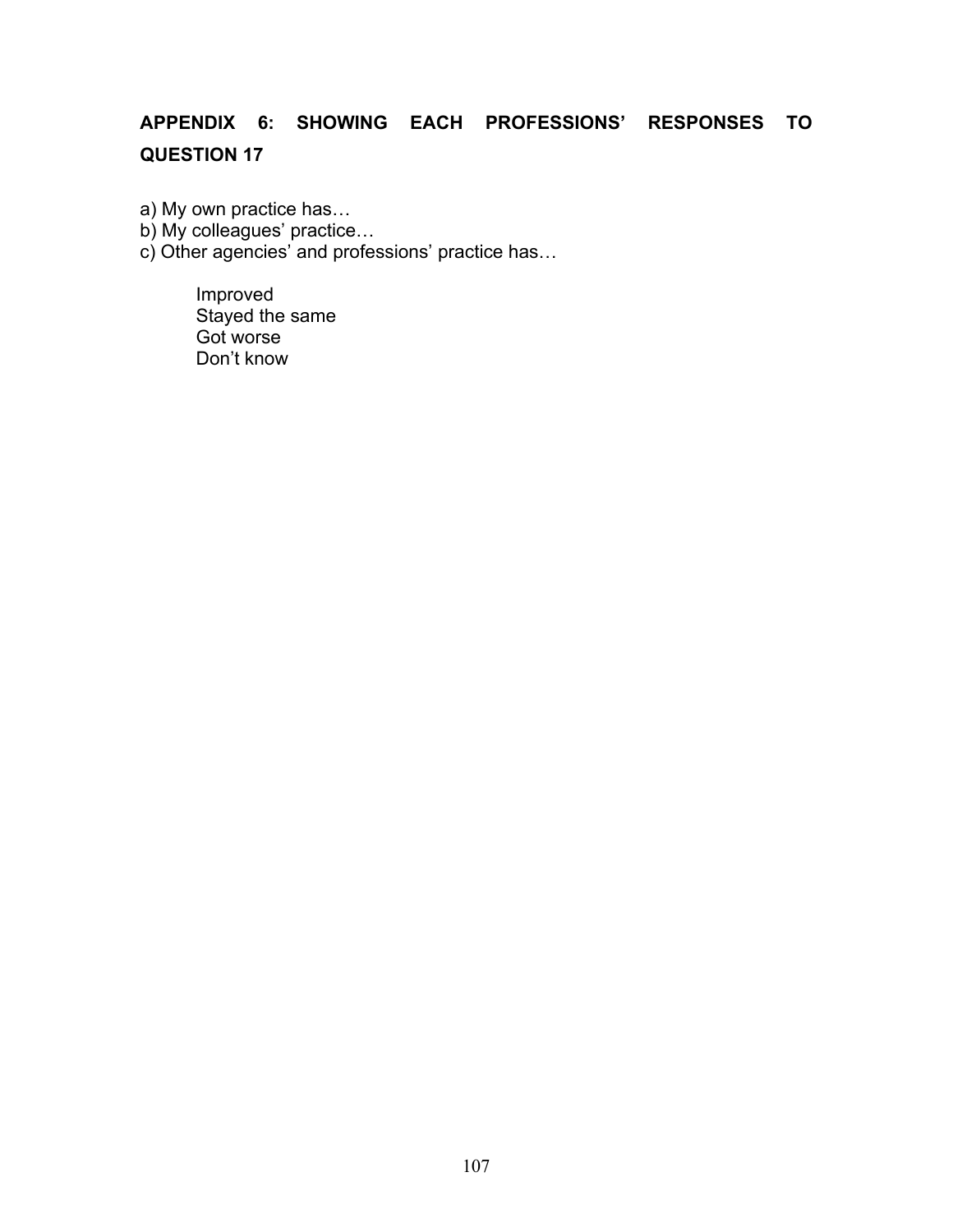### **Education, Q17a: Over the last year, my own practice has… (%)**



### **Health - nursing: Over the last year, my own practice has… (%)**



# **Health - medical: Over the last year, my own practice has… (%)**







**Reporter: Over the last year, my own practice has… (%)**



**Social Work: Over the last year, my own practice has... (%)**



**Voluntary Organsiations: Over the last year, my own practice has… (%)**

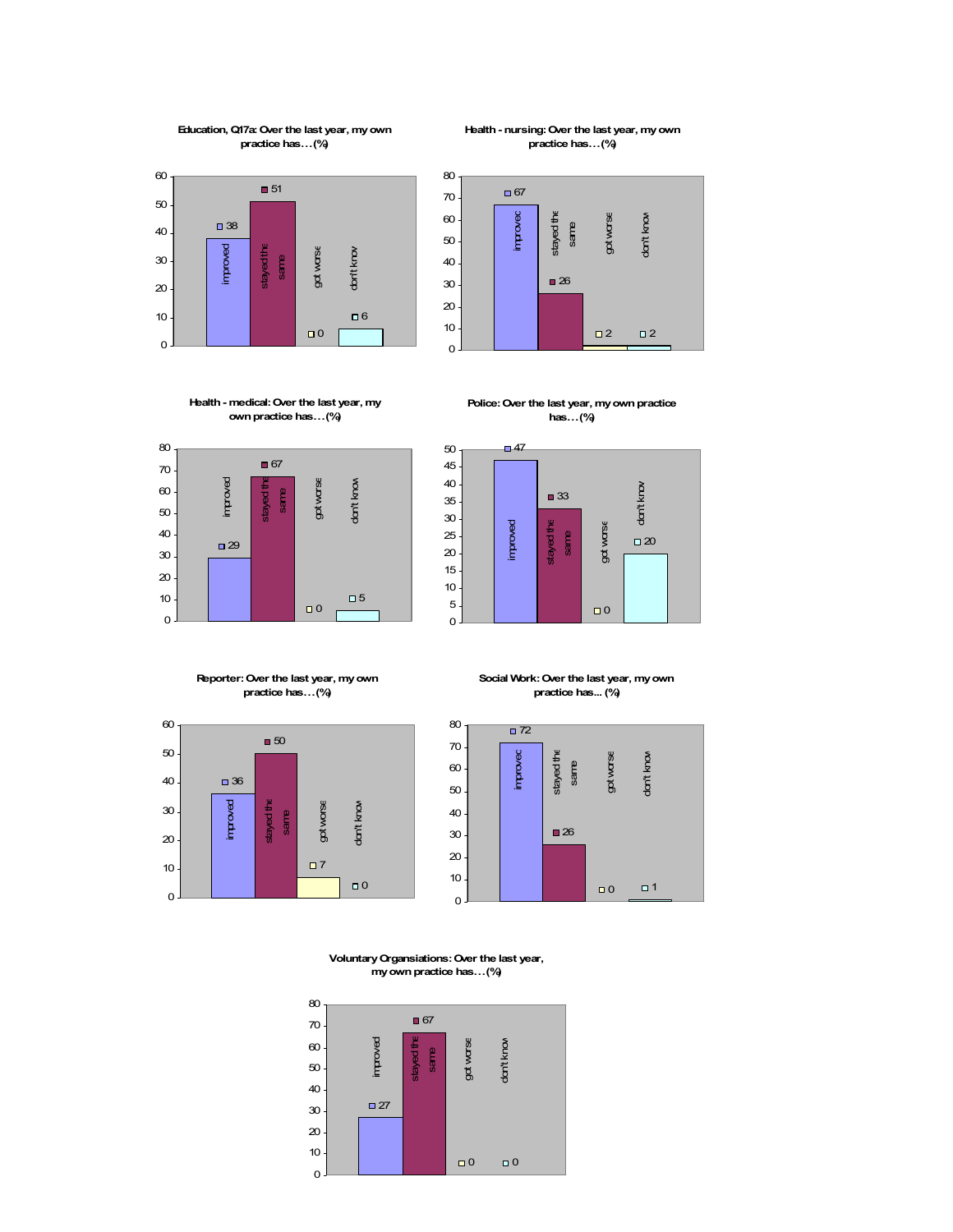# **Education, Q17b: Over the last year, my colleagues' practice has… (%)**



### **Health - medical, Q17b: Over the last year, my colleagues' practice has… (%)**



**Reporter, Q17b: Over the last year, my colleagues' practice has… (%)** 



**Social Work, Q17b: Over the last year, my colleagues' practice has… (%)** 



**Voluntary Organisations, Q17b: Over the last year, my colleagues' practice has… (%)** 



**Health - nursing, Q17b: Over the last year, my colleagues' practice has… (%)** 



**Police, Q17b: Over the last year, my colleagues' practice has… (%)** 



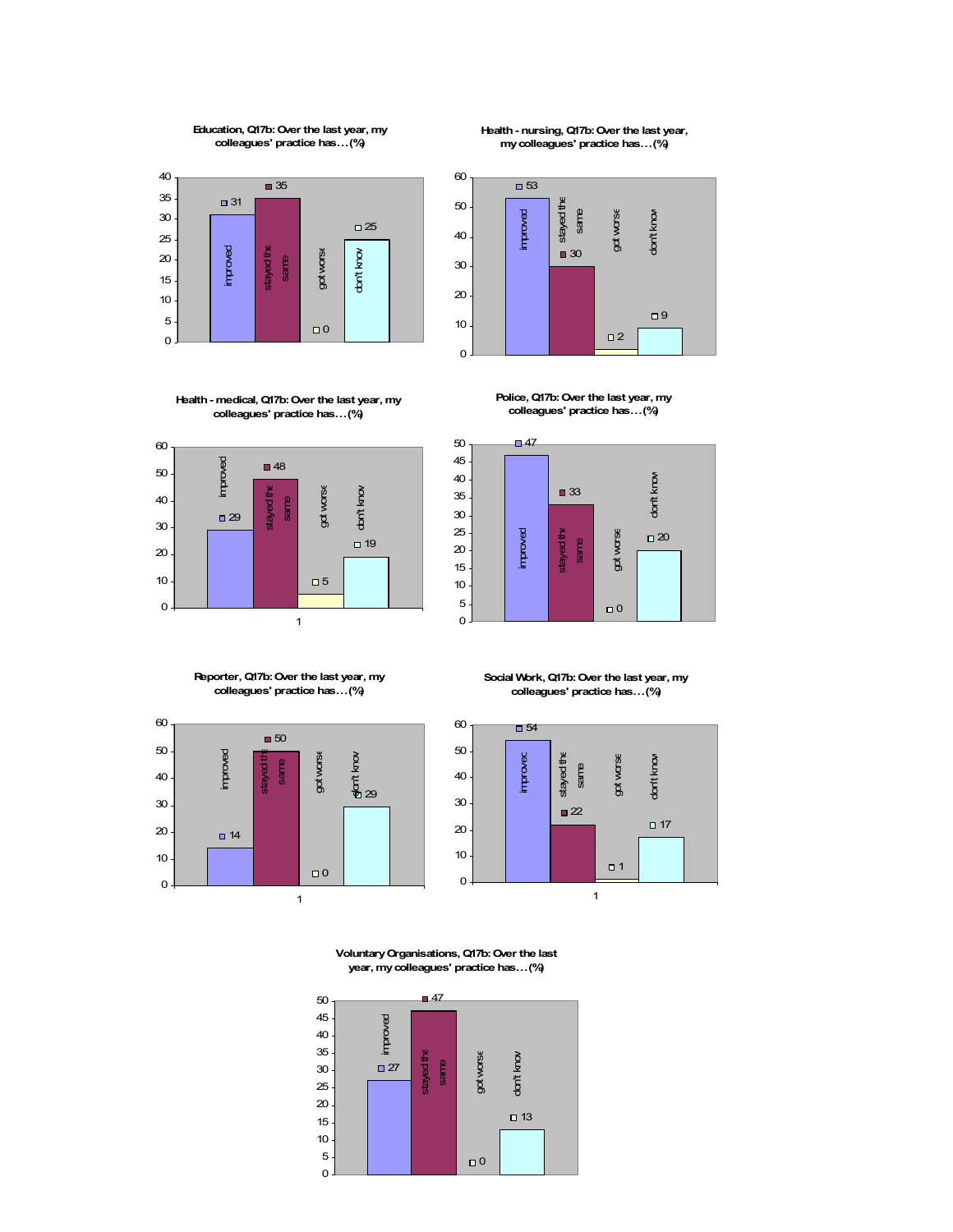

**Education, Q17c:Over the last year, other agencies' and professionals' practice has…** 





**Health - nursing, Q17c:Over the last year, other agencies' and professionals' practice has… (%)**



**Police, Q17c:Over the last year, other agencies' and professionals' practice has… (%)**





**Reporter, Q17c:Over the last year, other agencies' and professionals' practice has… (%)**







**Voluntay Organisations, Q17c:Over the last year, other agencies' and professionals' practice has… (%)**

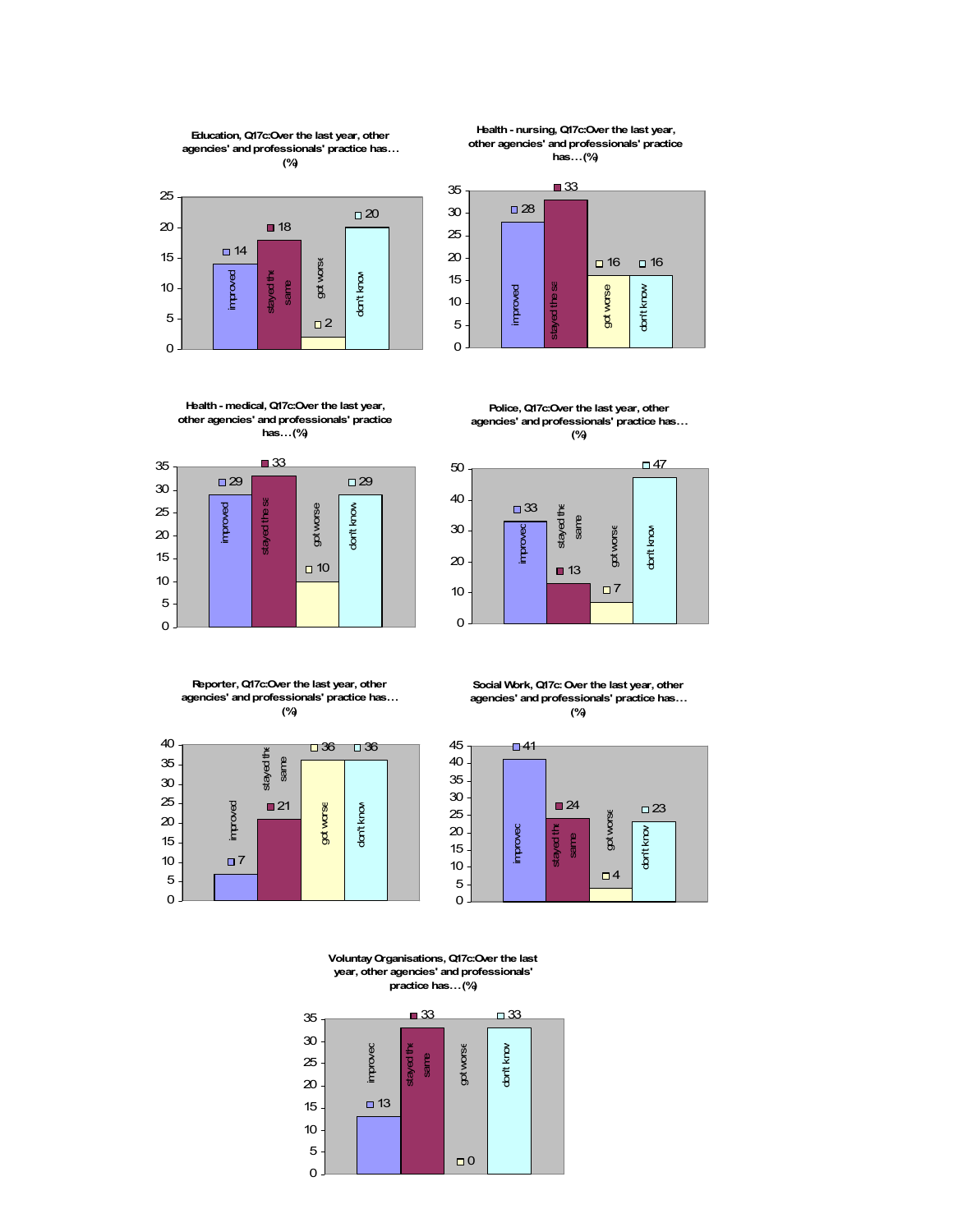# **APPENDIX 7: SHOWING EACH PROFESSIONS' RESPONSE TO QUESTION 18**

a) Practice to safeguard the welfare of children has…

b) Policy to safeguard the welfare of children has...

c) For children, the changes to practice have been for the better…

d) For children, the changes to policy have been for the better…

Strongly agree Agree **Disagree** Strongly disagree Don't know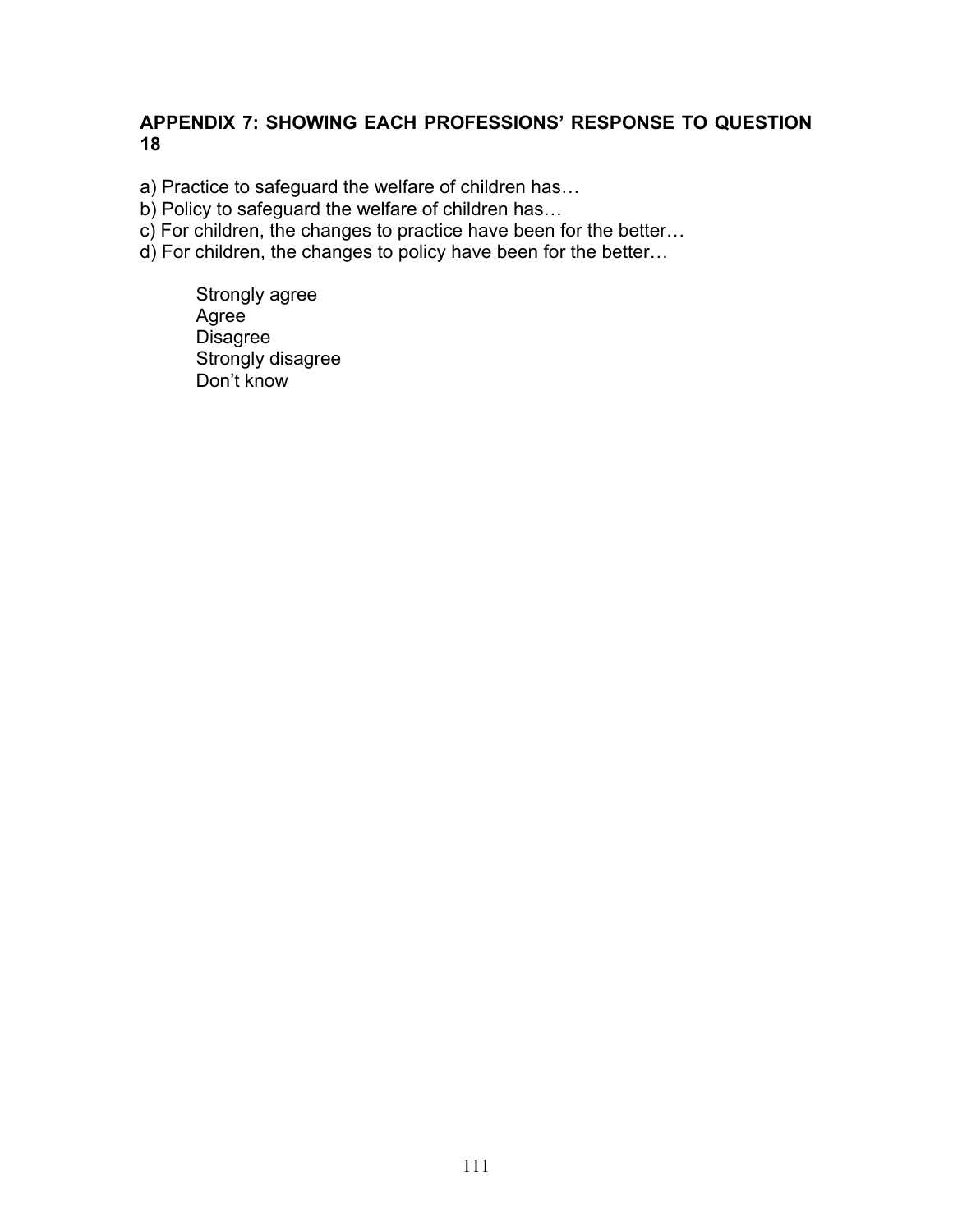### **Education, Q18a:Level of agreement, as to whether practice to safeguard the welfare of children has improved. (%)**



**Health - medical, Q18a:Level of agreement, as to whether practice to safeguard the welfare of children has improved. (%)**



**Reporter, Q18a:Level of agreement, as to whether practice to safeguard the welfare of children has improved. (%)**



**Health - nursing, Q18a: Level of agreement, as to whether practice to safeguard the welfare of children has improved. (%)**



**Police, Q18a:Level of agreement, as to whether practice to safeguard the welfare of children has improved. (%)**



**Social Work, Q18a:Level of agreement, as to whether practice to safeguard the welfare of children has improved. (%)**



**Voluntary Organisations, Q18a:Level of agreement, as to whether practice to safeguard the welfare of children has improved. (%)**

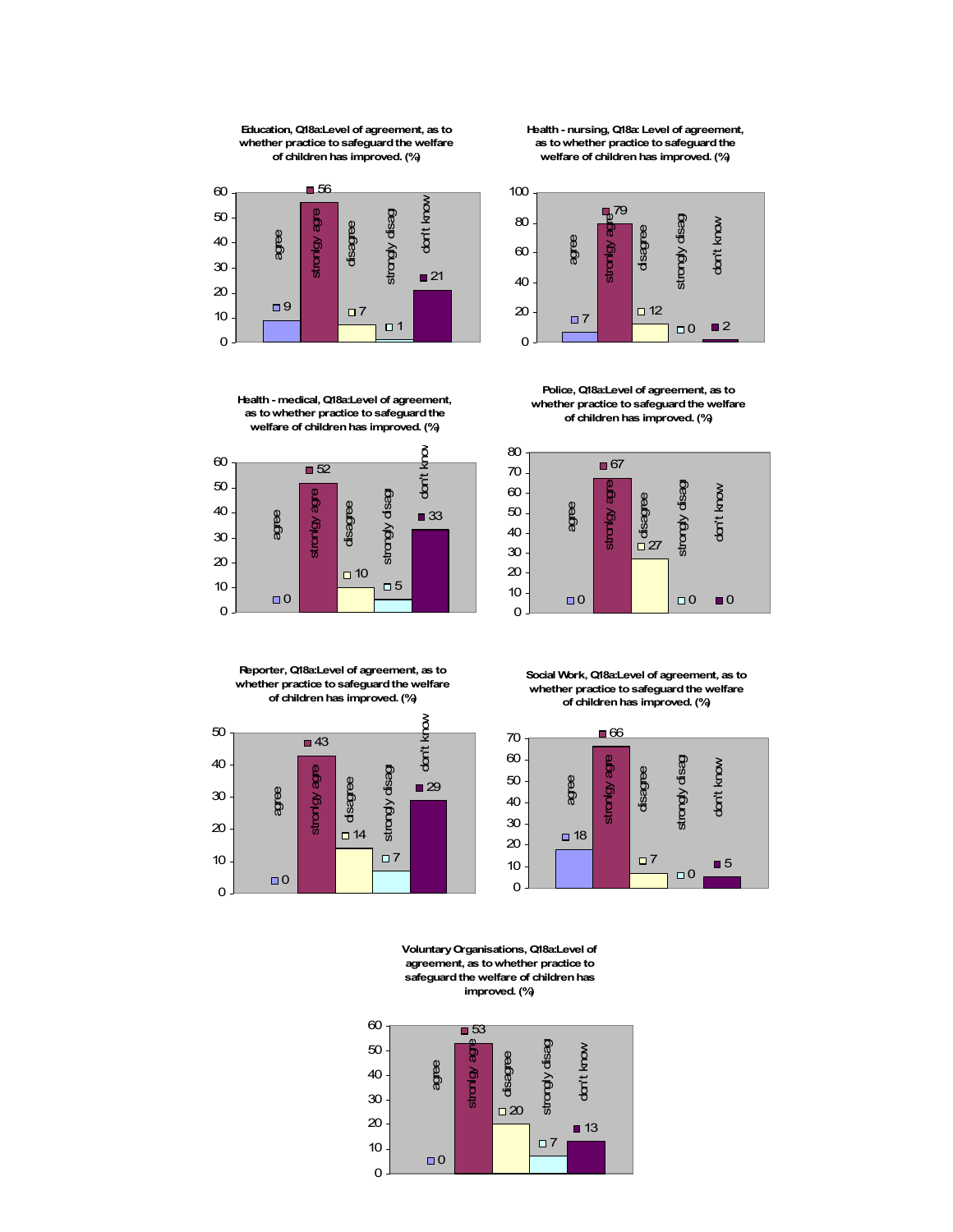### **Education, Q18b: Level of agreement as to whether policy to safeguard the welfare of children has improved.**



**Health - medical, Q18b: Level of agreement as to whether policy to safeguard the welfare of children has improved.**



**Reporter, Q18b: Level of agreement as to whether policy to safeguard the welfare of children has improved.** 



**Health - nursing, Q18b: Level of agreement as to whether policy to safeguard the welfare of children has improved.**



**Police, Q18b: Level of agreement as to whether policy to safeguard the welfare of children has improved.**



**Social Work, Q18b: Level of agreement as to whether policy to safeguard the welfare of children has improved.**



**Voluntary Organisations, Q18b: Level of agreement as to whether policy to safeguard the welfare of children has improved.** 

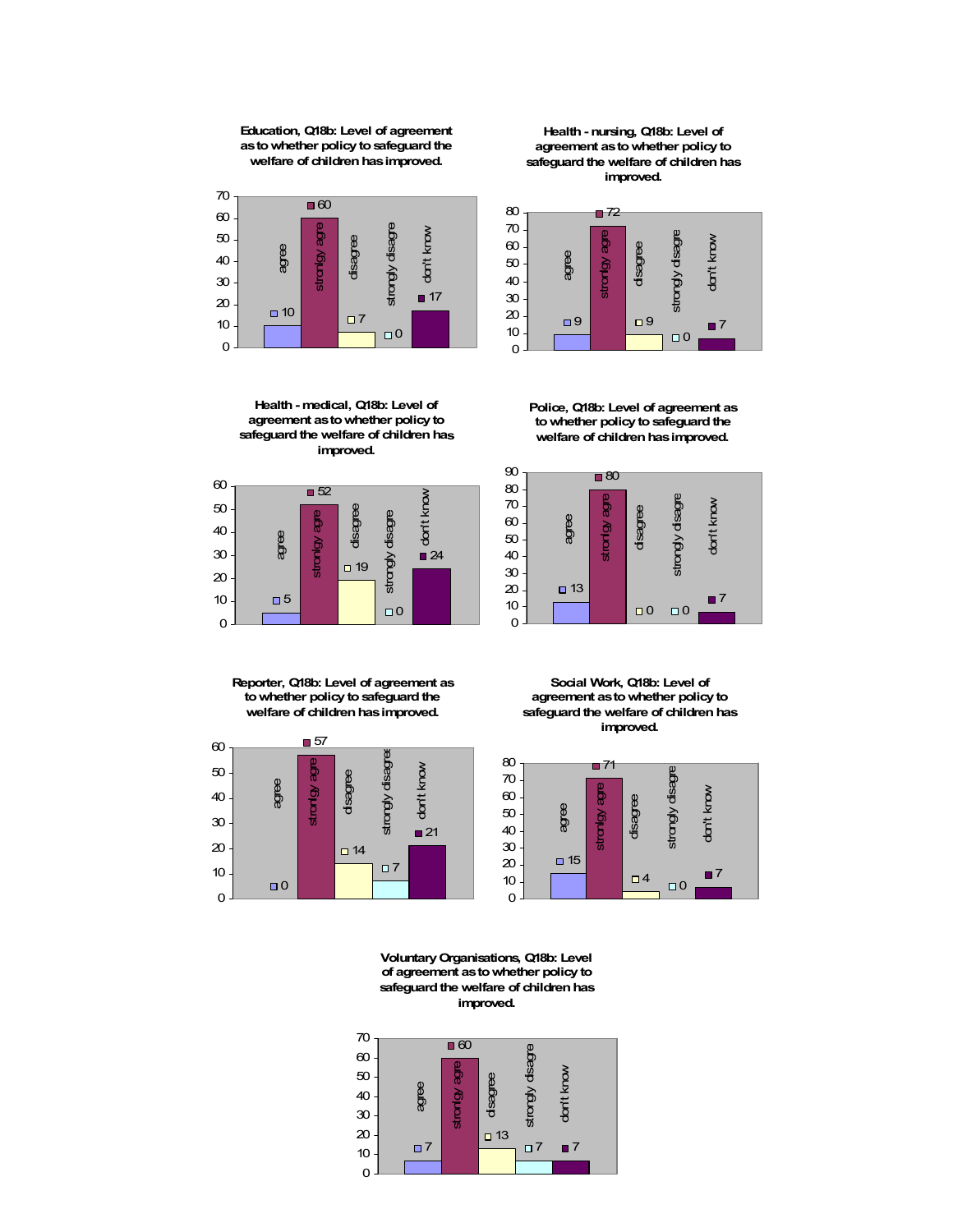# **Education, Q18c: Level of agreement as to whether for children, the changes to practice have been for the better.**



**Health - nursing, Q18c: Level of agreement as to whether for children, the changes to practice have been for the better.** 



**Health - medical, Q18c: Level of agreement as to whether for children, the changes to practice have been for the better.** 



**Police, Q18c: Level of agreement as to whether for children, the changes to practice have been for the better.** 



**Reporter, Q18c: Level of agreement as to whether for children, the changes to practice have been for the better.** 



**Social Work, Q18c: Level of agreement as to whether for children, the changes to practice have been for the better.**



**Voluntary Organisations, Q18c: Level of agreement as to whether for children, the changes to practice have been for the better.**

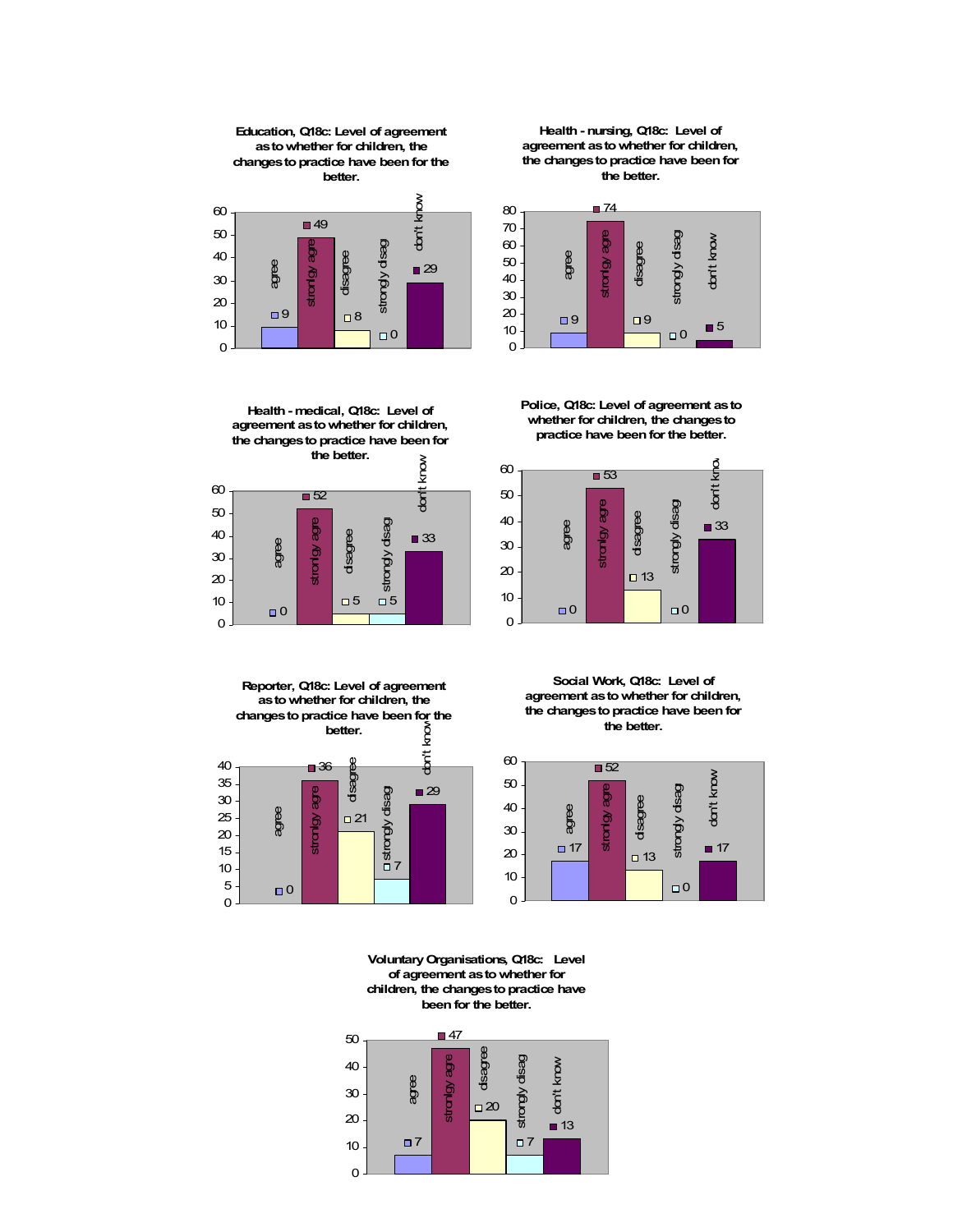# **Education, Q18d: Level of agreement as to whether for children, the changes to policy have been for the better.**



**Health - nursing, Q18d: Level of agreement as to whether for children, the changes to policy have been for the better.** 



**Health -medical, Q18d: Level of agreement as to whether for children, the changes to policy have been for the better.**  know don't know ■43



**Reporter, Q18d: Level of agreement as to whether for children, the changes to policy have been for the better.** 



**Police, Q18d: Level of agreement as to whether for children, the changes to policy have been for the better.** 



**Social work, Q18d: Level of agreement as to whether for children, the changes to policy have been for the better.** 



**Voluntary Organisation, Q18d: Level of agreement as to whether for children, the changes to policy have been for the better.**